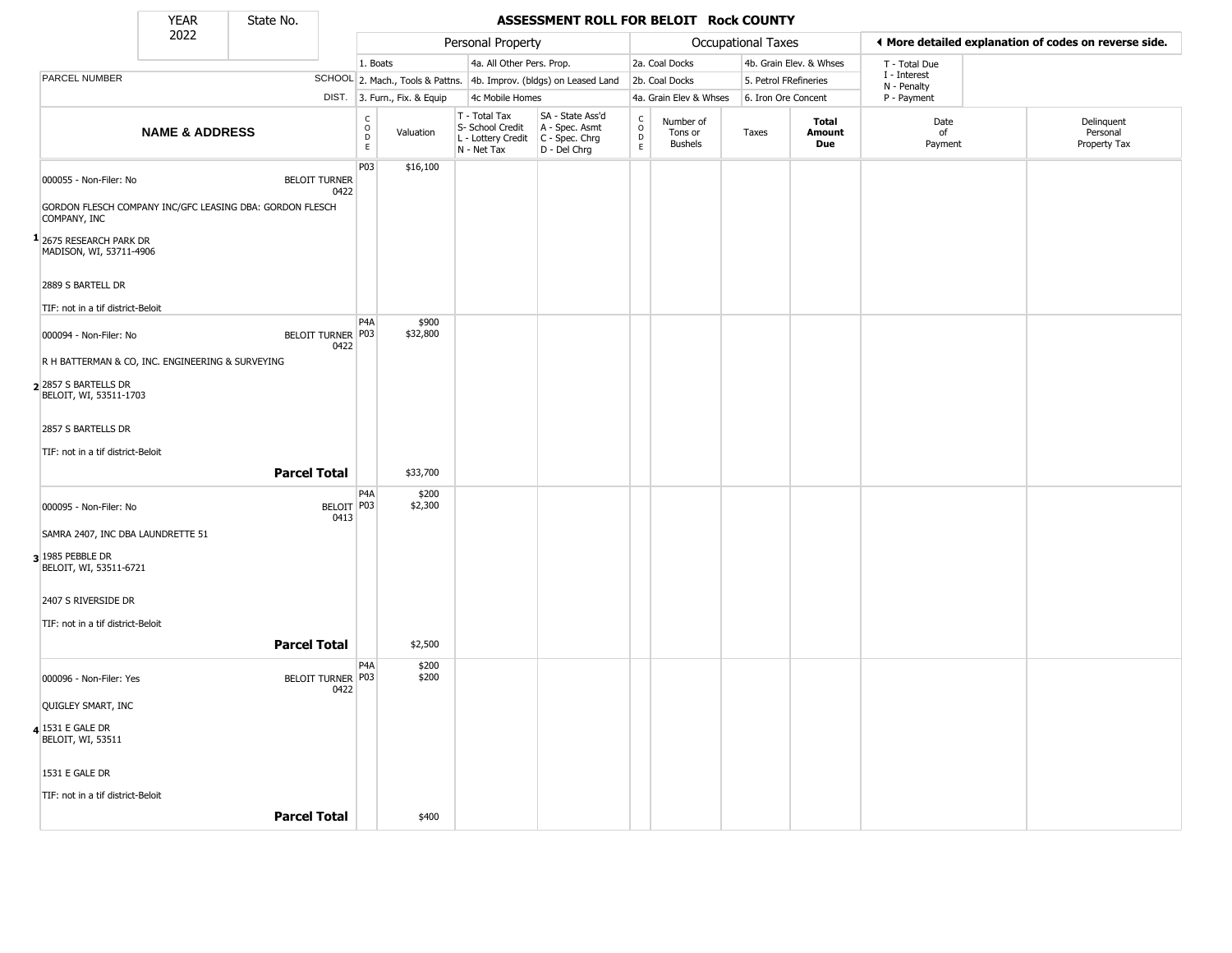|                                                  | <b>YEAR</b>                                      | State No.           |                                  |                         |                              |                                                                        | ASSESSMENT ROLL FOR BELOIT Rock COUNTY                               |                                                          |                                 |                       |                         |                             |                                                       |
|--------------------------------------------------|--------------------------------------------------|---------------------|----------------------------------|-------------------------|------------------------------|------------------------------------------------------------------------|----------------------------------------------------------------------|----------------------------------------------------------|---------------------------------|-----------------------|-------------------------|-----------------------------|-------------------------------------------------------|
|                                                  | 2022                                             |                     |                                  |                         |                              | Personal Property                                                      |                                                                      |                                                          |                                 | Occupational Taxes    |                         |                             | ◀ More detailed explanation of codes on reverse side. |
|                                                  |                                                  |                     |                                  | 1. Boats                |                              | 4a. All Other Pers. Prop.                                              |                                                                      |                                                          | 2a. Coal Docks                  |                       | 4b. Grain Elev. & Whses | T - Total Due               |                                                       |
| PARCEL NUMBER                                    |                                                  |                     |                                  |                         |                              |                                                                        | SCHOOL 2. Mach., Tools & Pattns. 4b. Improv. (bldgs) on Leased Land  |                                                          | 2b. Coal Docks                  | 5. Petrol FRefineries |                         | I - Interest<br>N - Penalty |                                                       |
|                                                  |                                                  |                     |                                  |                         | DIST. 3. Furn., Fix. & Equip | 4c Mobile Homes                                                        |                                                                      |                                                          | 4a. Grain Elev & Whses          | 6. Iron Ore Concent   |                         | P - Payment                 |                                                       |
|                                                  | <b>NAME &amp; ADDRESS</b>                        |                     |                                  | C<br>$\circ$<br>D<br>E. | Valuation                    | T - Total Tax<br>S- School Credit<br>L - Lottery Credit<br>N - Net Tax | SA - State Ass'd<br>A - Spec. Asmt<br>C - Spec. Chrg<br>D - Del Chrg | $\begin{matrix} 0 \\ 0 \\ D \end{matrix}$<br>$\mathsf E$ | Number of<br>Tons or<br>Bushels | Taxes                 | Total<br>Amount<br>Due  | Date<br>of<br>Payment       | Delinquent<br>Personal<br>Property Tax                |
| 000097 - Non-Filer: No                           |                                                  |                     | <b>BELOIT</b><br>0413            | P03                     | \$3,300                      |                                                                        |                                                                      |                                                          |                                 |                       |                         |                             |                                                       |
| SPELIUS, LLC BELOIT FLORAL COMPANY               |                                                  |                     |                                  |                         |                              |                                                                        |                                                                      |                                                          |                                 |                       |                         |                             |                                                       |
| 5 1205 CRANSTON RD<br>BELOIT, WI, 53511-2534     |                                                  |                     |                                  |                         |                              |                                                                        |                                                                      |                                                          |                                 |                       |                         |                             |                                                       |
| 1205 CRANSTON RD                                 |                                                  |                     |                                  |                         |                              |                                                                        |                                                                      |                                                          |                                 |                       |                         |                             |                                                       |
| TIF: not in a tif district-Beloit                |                                                  |                     |                                  | Stat                    | \$0                          |                                                                        |                                                                      |                                                          |                                 |                       |                         |                             |                                                       |
| 000101 - Non-Filer: No                           |                                                  |                     | <b>BELOIT TURNER</b><br>0422 Ass | e<br>ess                |                              |                                                                        |                                                                      |                                                          |                                 |                       |                         |                             |                                                       |
| JANESVILLE SAND & GRAVEL CO                      |                                                  |                     |                                  | ed                      |                              |                                                                        |                                                                      |                                                          |                                 |                       |                         |                             |                                                       |
| 6 PO BOX 427<br>JANESVILLE, WI, 53547-0427       |                                                  |                     |                                  |                         |                              |                                                                        |                                                                      |                                                          |                                 |                       |                         |                             |                                                       |
| 213 W B-R TOWNLINE RD                            |                                                  |                     |                                  |                         |                              |                                                                        |                                                                      |                                                          |                                 |                       |                         |                             |                                                       |
| TIF: not in a tif district-Beloit                |                                                  |                     |                                  |                         |                              |                                                                        |                                                                      |                                                          |                                 |                       |                         |                             |                                                       |
| 000102 - Non-Filer: No                           |                                                  |                     | BELOIT TURNER   P03<br>0422      | P <sub>4</sub> A        | \$0<br>\$9,800               |                                                                        |                                                                      |                                                          |                                 |                       |                         |                             |                                                       |
|                                                  | BENEDETTI'S SUPPER CLUB ELMER & SANDRA BENEDETTI |                     |                                  |                         |                              |                                                                        |                                                                      |                                                          |                                 |                       |                         |                             |                                                       |
| 7 3232 S RIVERSIDE DR<br>BELOIT, WI, 53511-1531  |                                                  |                     |                                  |                         |                              |                                                                        |                                                                      |                                                          |                                 |                       |                         |                             |                                                       |
| 3232 S RIVERSIDE DR                              |                                                  |                     |                                  |                         |                              |                                                                        |                                                                      |                                                          |                                 |                       |                         |                             |                                                       |
| TIF: not in a tif district-Beloit                |                                                  |                     |                                  |                         |                              |                                                                        |                                                                      |                                                          |                                 |                       |                         |                             |                                                       |
|                                                  |                                                  | <b>Parcel Total</b> |                                  | P <sub>4</sub> A        | \$9,800<br>\$400             |                                                                        |                                                                      |                                                          |                                 |                       |                         |                             |                                                       |
| 000116 - Non-Filer: No                           |                                                  |                     | BELOIT P03<br>0413               |                         | \$436,500                    |                                                                        |                                                                      |                                                          |                                 |                       |                         |                             |                                                       |
| THE BELOIT CLUB HOLDINGS, LLC COUNTRY CLUB       |                                                  |                     |                                  |                         |                              |                                                                        |                                                                      |                                                          |                                 |                       |                         |                             |                                                       |
| 8 525 THIRD ST STE 300<br>BELOIT, WI, 53511-6225 |                                                  |                     |                                  |                         |                              |                                                                        |                                                                      |                                                          |                                 |                       |                         |                             |                                                       |
| 2327 S RIVERSIDE DR                              |                                                  |                     |                                  |                         |                              |                                                                        |                                                                      |                                                          |                                 |                       |                         |                             |                                                       |
| TIF: not in a tif district-Beloit                |                                                  | <b>Parcel Total</b> |                                  |                         | \$436,900                    |                                                                        |                                                                      |                                                          |                                 |                       |                         |                             |                                                       |
|                                                  |                                                  |                     |                                  | P03                     | \$58,800                     |                                                                        |                                                                      |                                                          |                                 |                       |                         |                             |                                                       |
| 000124 - Non-Filer: No                           |                                                  |                     | <b>BELOIT TURNER</b><br>0422     |                         |                              |                                                                        |                                                                      |                                                          |                                 |                       |                         |                             |                                                       |
| LAKE GENEVA DENTAL CARE, LLC DBA BELOIT DENTAL   |                                                  |                     |                                  |                         |                              |                                                                        |                                                                      |                                                          |                                 |                       |                         |                             |                                                       |
| 933 W 1ST ST<br>ELMHURST, IL, 60126-1111         |                                                  |                     |                                  |                         |                              |                                                                        |                                                                      |                                                          |                                 |                       |                         |                             |                                                       |
| 1454 E HUEBBE PKWY                               |                                                  |                     |                                  |                         |                              |                                                                        |                                                                      |                                                          |                                 |                       |                         |                             |                                                       |
| TIF: not in a tif district-Beloit                |                                                  |                     |                                  |                         |                              |                                                                        |                                                                      |                                                          |                                 |                       |                         |                             |                                                       |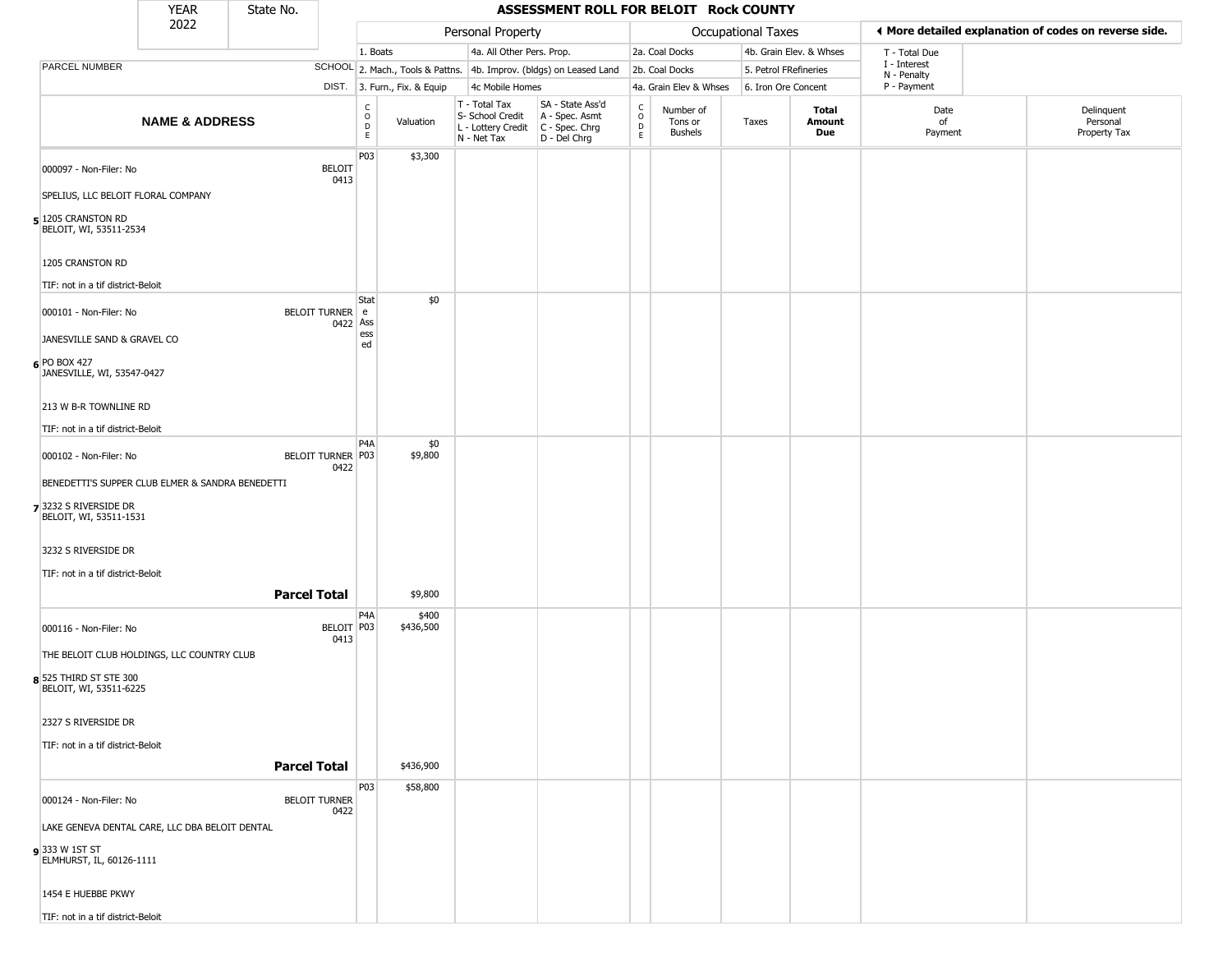|                                                                 | YEAR                      | State No.            |                           |                                |                              |                                                                                       | ASSESSMENT ROLL FOR BELOIT Rock COUNTY                              |                                   |                                 |                       |                         |                             |                                                       |
|-----------------------------------------------------------------|---------------------------|----------------------|---------------------------|--------------------------------|------------------------------|---------------------------------------------------------------------------------------|---------------------------------------------------------------------|-----------------------------------|---------------------------------|-----------------------|-------------------------|-----------------------------|-------------------------------------------------------|
|                                                                 | 2022                      |                      |                           |                                |                              | Personal Property                                                                     |                                                                     |                                   |                                 | Occupational Taxes    |                         |                             | ♦ More detailed explanation of codes on reverse side. |
|                                                                 |                           |                      |                           | 1. Boats                       |                              | 4a. All Other Pers. Prop.                                                             |                                                                     |                                   | 2a. Coal Docks                  |                       | 4b. Grain Elev. & Whses | T - Total Due               |                                                       |
| PARCEL NUMBER                                                   |                           |                      |                           |                                |                              |                                                                                       | SCHOOL 2. Mach., Tools & Pattns. 4b. Improv. (bldgs) on Leased Land |                                   | 2b. Coal Docks                  | 5. Petrol FRefineries |                         | I - Interest<br>N - Penalty |                                                       |
|                                                                 |                           |                      |                           |                                | DIST. 3. Furn., Fix. & Equip | 4c Mobile Homes                                                                       |                                                                     |                                   | 4a. Grain Elev & Whses          | 6. Iron Ore Concent   |                         | P - Payment                 |                                                       |
|                                                                 | <b>NAME &amp; ADDRESS</b> |                      |                           | $\rm _o^C$<br>$\mathsf D$<br>E | Valuation                    | T - Total Tax<br>S- School Credit<br>L - Lottery Credit C - Spec. Chrg<br>N - Net Tax | SA - State Ass'd<br>A - Spec. Asmt<br>D - Del Chrg                  | $\mathsf{C}$<br>$\circ$<br>D<br>E | Number of<br>Tons or<br>Bushels | Taxes                 | Total<br>Amount<br>Due  | Date<br>of<br>Payment       | Delinquent<br>Personal<br>Property Tax                |
| 000131 - Non-Filer: No                                          |                           |                      | <b>BELOIT</b>             | P03                            | \$1,200                      |                                                                                       |                                                                     |                                   |                                 |                       |                         |                             |                                                       |
| THERESA SMINCHAK                                                |                           |                      | 0413                      |                                |                              |                                                                                       |                                                                     |                                   |                                 |                       |                         |                             |                                                       |
| 10 1116 CRANSTON RD<br>BELOIT, WI, 53511-2533                   |                           |                      |                           |                                |                              |                                                                                       |                                                                     |                                   |                                 |                       |                         |                             |                                                       |
| 1116 CRANSTON RD                                                |                           |                      |                           |                                |                              |                                                                                       |                                                                     |                                   |                                 |                       |                         |                             |                                                       |
| TIF: not in a tif district-Beloit                               |                           |                      |                           |                                |                              |                                                                                       |                                                                     |                                   |                                 |                       |                         |                             |                                                       |
| 000132 - Non-Filer: No                                          |                           |                      | BELOIT TURNER P03<br>0422 | P <sub>4</sub> A               | \$500<br>\$66,000            |                                                                                       |                                                                     |                                   |                                 |                       |                         |                             |                                                       |
| FIRST NATIONAL BANK AND TRUST COMPANY                           |                           |                      |                           |                                |                              |                                                                                       |                                                                     |                                   |                                 |                       |                         |                             |                                                       |
| 11 345 E GRAND AVE<br>BELOIT, WI, 53511-6226                    |                           |                      |                           |                                |                              |                                                                                       |                                                                     |                                   |                                 |                       |                         |                             |                                                       |
| 1882 E INMAN PKWY                                               |                           |                      |                           |                                |                              |                                                                                       |                                                                     |                                   |                                 |                       |                         |                             |                                                       |
| TIF: not in a tif district-Beloit                               |                           |                      |                           |                                |                              |                                                                                       |                                                                     |                                   |                                 |                       |                         |                             |                                                       |
|                                                                 |                           | <b>Parcel Total</b>  |                           |                                | \$66,500                     |                                                                                       |                                                                     |                                   |                                 |                       |                         |                             |                                                       |
|                                                                 |                           |                      |                           | P03                            | \$2,000                      |                                                                                       |                                                                     |                                   |                                 |                       |                         |                             |                                                       |
| 000147 - Non-Filer: Yes                                         |                           | <b>BELOIT TURNER</b> | 0422                      |                                |                              |                                                                                       |                                                                     |                                   |                                 |                       |                         |                             |                                                       |
| GAR-MINS BOTTOMS UP, LLC                                        |                           |                      |                           |                                |                              |                                                                                       |                                                                     |                                   |                                 |                       |                         |                             |                                                       |
| 12 3360 S RIVERSIDE DR<br>BELOIT, WI, 53511-1533                |                           |                      |                           |                                |                              |                                                                                       |                                                                     |                                   |                                 |                       |                         |                             |                                                       |
| 3360 S RIVERSIDE DR                                             |                           |                      |                           |                                |                              |                                                                                       |                                                                     |                                   |                                 |                       |                         |                             |                                                       |
| TIF: not in a tif district-Beloit                               |                           |                      |                           |                                |                              |                                                                                       |                                                                     |                                   |                                 |                       |                         |                             |                                                       |
| 000150 - Non-Filer: Yes                                         |                           |                      | BELOIT TURNER P03<br>0422 | P <sub>4</sub> A               | \$200<br>\$1,200             |                                                                                       |                                                                     |                                   |                                 |                       |                         |                             |                                                       |
| HAPPY HOUSE LIQUOR, INC. THOMAS DRIVER                          |                           |                      |                           |                                |                              |                                                                                       |                                                                     |                                   |                                 |                       |                         |                             |                                                       |
| 13 1121 E ELMWOOD AVE<br>BELOIT, WI, 53511-2405                 |                           |                      |                           |                                |                              |                                                                                       |                                                                     |                                   |                                 |                       |                         |                             |                                                       |
| 1121 E ELMWOOD AVE                                              |                           |                      |                           |                                |                              |                                                                                       |                                                                     |                                   |                                 |                       |                         |                             |                                                       |
| TIF: not in a tif district-Beloit                               |                           |                      |                           |                                |                              |                                                                                       |                                                                     |                                   |                                 |                       |                         |                             |                                                       |
|                                                                 |                           | <b>Parcel Total</b>  |                           |                                | \$1,400                      |                                                                                       |                                                                     |                                   |                                 |                       |                         |                             |                                                       |
|                                                                 |                           |                      |                           | P03                            | \$7,300                      |                                                                                       |                                                                     |                                   |                                 |                       |                         |                             |                                                       |
| 000156 - Non-Filer: No<br>BMO HARRIS BANK, NA CENTRAL ACCT #423 |                           |                      | BELOIT TURNER P4A<br>0422 |                                | \$8,700                      |                                                                                       |                                                                     |                                   |                                 |                       |                         |                             |                                                       |
|                                                                 |                           |                      |                           |                                |                              |                                                                                       |                                                                     |                                   |                                 |                       |                         |                             |                                                       |
| 14 111 W MONROE ST, #5<br>CHICAGO, IL, 60603-4096               |                           |                      |                           |                                |                              |                                                                                       |                                                                     |                                   |                                 |                       |                         |                             |                                                       |
| 2850 PRAIIRE AVE                                                |                           |                      |                           |                                |                              |                                                                                       |                                                                     |                                   |                                 |                       |                         |                             |                                                       |
| TIF: not in a tif district-Beloit                               |                           |                      |                           |                                |                              |                                                                                       |                                                                     |                                   |                                 |                       |                         |                             |                                                       |
|                                                                 |                           | <b>Parcel Total</b>  |                           |                                | \$16,000                     |                                                                                       |                                                                     |                                   |                                 |                       |                         |                             |                                                       |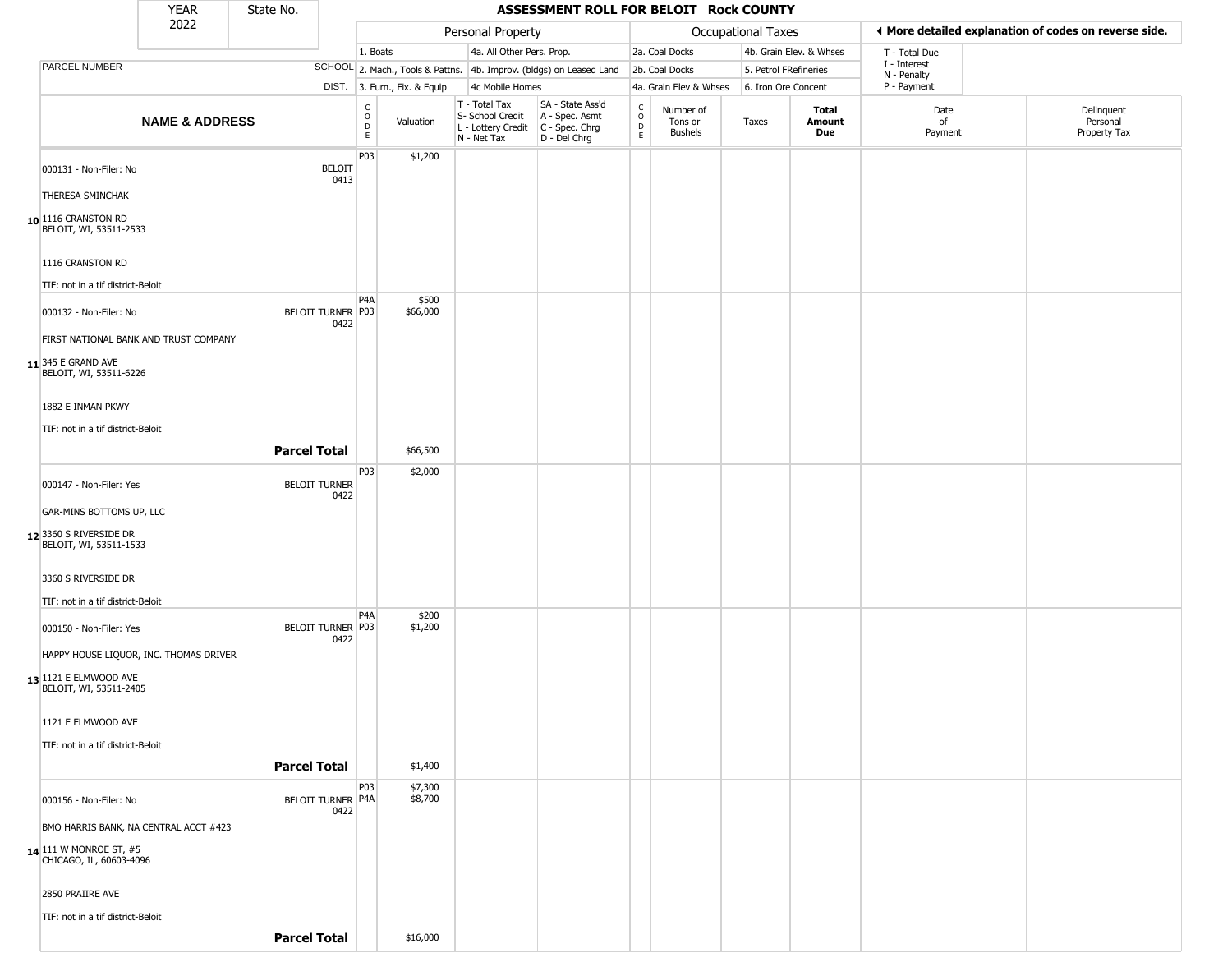|                                                             | <b>YEAR</b>                                                | State No.            |             |                                           |                                                                                         | ASSESSMENT ROLL FOR BELOIT Rock COUNTY             |                      |                                        |                       |                         |                             |                                                       |
|-------------------------------------------------------------|------------------------------------------------------------|----------------------|-------------|-------------------------------------------|-----------------------------------------------------------------------------------------|----------------------------------------------------|----------------------|----------------------------------------|-----------------------|-------------------------|-----------------------------|-------------------------------------------------------|
|                                                             | 2022                                                       |                      |             |                                           | Personal Property                                                                       |                                                    |                      |                                        | Occupational Taxes    |                         |                             | ◀ More detailed explanation of codes on reverse side. |
|                                                             |                                                            |                      |             | 1. Boats                                  | 4a. All Other Pers. Prop.                                                               |                                                    |                      | 2a. Coal Docks                         |                       | 4b. Grain Elev. & Whses | T - Total Due               |                                                       |
| PARCEL NUMBER                                               |                                                            |                      |             | SCHOOL 2. Mach., Tools & Pattns.          |                                                                                         | 4b. Improv. (bldgs) on Leased Land                 |                      | 2b. Coal Docks                         | 5. Petrol FRefineries |                         | I - Interest<br>N - Penalty |                                                       |
|                                                             |                                                            |                      |             | DIST. 3. Furn., Fix. & Equip              | 4c Mobile Homes                                                                         |                                                    |                      | 4a. Grain Elev & Whses                 | 6. Iron Ore Concent   |                         | P - Payment                 |                                                       |
|                                                             | <b>NAME &amp; ADDRESS</b>                                  |                      |             | $_{\rm o}^{\rm c}$<br>Valuation<br>D<br>E | T - Total Tax<br>S- School Credit<br>L - Lottery Credit   C - Spec. Chrg<br>N - Net Tax | SA - State Ass'd<br>A - Spec. Asmt<br>D - Del Chrg | $\rm _o^C$<br>D<br>E | Number of<br>Tons or<br><b>Bushels</b> | Taxes                 | Total<br>Amount<br>Due  | Date<br>of<br>Payment       | Delinquent<br>Personal<br>Property Tax                |
| 000168 - Non-Filer: Yes                                     | JERRY'S SPORT SERVICE JERRY EDWARDS                        | BELOIT TURNER P03    | 0422        | P4A<br>\$100<br>\$300                     |                                                                                         |                                                    |                      |                                        |                       |                         |                             |                                                       |
| 15 3100 S RIVERSIDE DR #B<br>BELOIT, WI, 53511-1529         |                                                            |                      |             |                                           |                                                                                         |                                                    |                      |                                        |                       |                         |                             |                                                       |
| 3100 S RIVERSIDE DR #B<br>TIF: not in a tif district-Beloit |                                                            | <b>Parcel Total</b>  |             | \$400                                     |                                                                                         |                                                    |                      |                                        |                       |                         |                             |                                                       |
|                                                             |                                                            |                      |             | P <sub>4</sub> A<br>\$400                 |                                                                                         |                                                    |                      |                                        |                       |                         |                             |                                                       |
| 000173 - Non-Filer: No                                      |                                                            | <b>BELOIT TURNER</b> | 0422        |                                           |                                                                                         |                                                    |                      |                                        |                       |                         |                             |                                                       |
| 16 1 GOTHAM ISLAND, STE 300<br>WESTPORT, CT, 06880          | PETVET CARE CENTERS DBA: BADGER VETERINARY HOSPITAL BELOIT |                      |             |                                           |                                                                                         |                                                    |                      |                                        |                       |                         |                             |                                                       |
| 2889 S BARTELLS DR                                          |                                                            |                      |             |                                           |                                                                                         |                                                    |                      |                                        |                       |                         |                             |                                                       |
| TIF: not in a tif district-Beloit                           |                                                            |                      |             |                                           |                                                                                         |                                                    |                      |                                        |                       |                         |                             |                                                       |
| 000174 - Non-Filer: No                                      |                                                            | BELOIT TURNER e      | 0422 Ass    | \$0<br>Stat                               |                                                                                         |                                                    |                      |                                        |                       |                         |                             |                                                       |
|                                                             | LABORATORY CRAFTSMEN, INC. SUZANNE & PETER STASUKEVICH     |                      |             | ess<br>ed                                 |                                                                                         |                                                    |                      |                                        |                       |                         |                             |                                                       |
| 17 2925 S BARTELLS DR<br>BELOIT, WI, 53511-1705             |                                                            |                      |             |                                           |                                                                                         |                                                    |                      |                                        |                       |                         |                             |                                                       |
| 2925 S BARTELLS DR                                          |                                                            |                      |             |                                           |                                                                                         |                                                    |                      |                                        |                       |                         |                             |                                                       |
| TIF: not in a tif district-Beloit                           |                                                            |                      |             |                                           |                                                                                         |                                                    |                      |                                        |                       |                         |                             |                                                       |
| 000182 - Non-Filer: Yes                                     |                                                            | BELOIT TURNER P03    | P4A<br>0422 | \$300<br>\$1,200                          |                                                                                         |                                                    |                      |                                        |                       |                         |                             |                                                       |
|                                                             | MARCELLA'S CERAMICS, INC. MARCELLA KORASHINSKI             |                      |             |                                           |                                                                                         |                                                    |                      |                                        |                       |                         |                             |                                                       |
| 18 1150 E INMAN PKWY<br>BELOIT, WI, 53511-1750              |                                                            |                      |             |                                           |                                                                                         |                                                    |                      |                                        |                       |                         |                             |                                                       |
| 1150 E INMAN PKWY                                           |                                                            |                      |             |                                           |                                                                                         |                                                    |                      |                                        |                       |                         |                             |                                                       |
| TIF: not in a tif district-Beloit                           |                                                            |                      |             |                                           |                                                                                         |                                                    |                      |                                        |                       |                         |                             |                                                       |
|                                                             |                                                            | <b>Parcel Total</b>  |             | \$1,500                                   |                                                                                         |                                                    |                      |                                        |                       |                         |                             |                                                       |
| 000207 - Non-Filer: Yes                                     |                                                            | <b>BELOIT TURNER</b> | 0422        | <b>P03</b><br>\$1,100                     |                                                                                         |                                                    |                      |                                        |                       |                         |                             |                                                       |
| 19 1260 E HUEBBE PKWY<br>BELOIT, WI, 53511-1712             | PARKWAY HAIR FASHIONS, INC KATHY HAMMERAND                 |                      |             |                                           |                                                                                         |                                                    |                      |                                        |                       |                         |                             |                                                       |
| 1260 E HUEBBE PKWY                                          |                                                            |                      |             |                                           |                                                                                         |                                                    |                      |                                        |                       |                         |                             |                                                       |
| TIF: not in a tif district-Beloit                           |                                                            |                      |             |                                           |                                                                                         |                                                    |                      |                                        |                       |                         |                             |                                                       |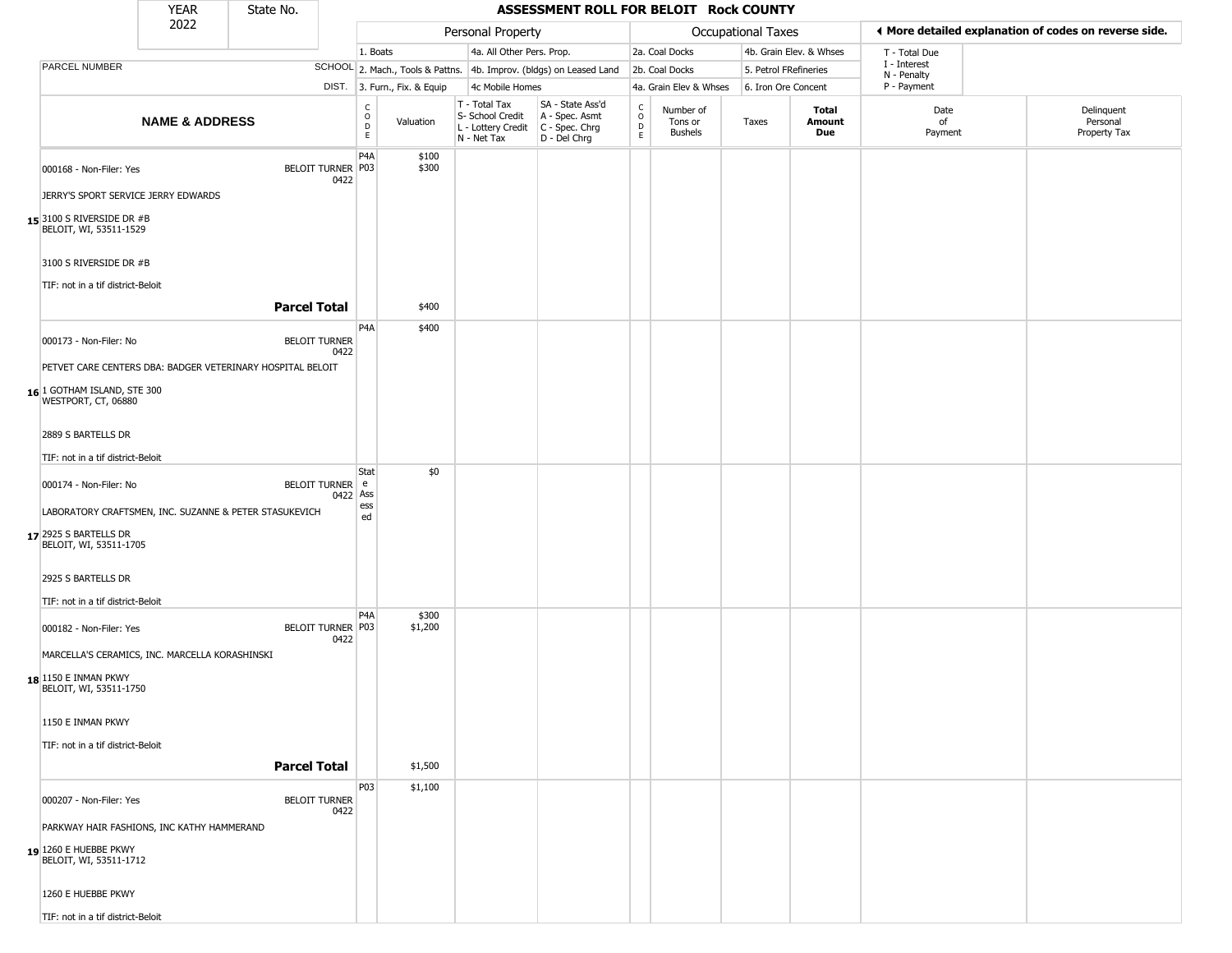|                                                                                                      | <b>YEAR</b>               | State No. |                              |                        |                              |                                                                        | ASSESSMENT ROLL FOR BELOIT Rock COUNTY                               |                         |                                        |                       |                         |                             |                                                       |
|------------------------------------------------------------------------------------------------------|---------------------------|-----------|------------------------------|------------------------|------------------------------|------------------------------------------------------------------------|----------------------------------------------------------------------|-------------------------|----------------------------------------|-----------------------|-------------------------|-----------------------------|-------------------------------------------------------|
|                                                                                                      | 2022                      |           |                              |                        |                              | Personal Property                                                      |                                                                      |                         |                                        | Occupational Taxes    |                         |                             | ◀ More detailed explanation of codes on reverse side. |
|                                                                                                      |                           |           |                              | 1. Boats               |                              | 4a. All Other Pers. Prop.                                              |                                                                      |                         | 2a. Coal Docks                         |                       | 4b. Grain Elev. & Whses | T - Total Due               |                                                       |
| <b>PARCEL NUMBER</b>                                                                                 |                           |           |                              |                        |                              |                                                                        | SCHOOL 2. Mach., Tools & Pattns. 4b. Improv. (bldgs) on Leased Land  |                         | 2b. Coal Docks                         | 5. Petrol FRefineries |                         | I - Interest<br>N - Penalty |                                                       |
|                                                                                                      |                           |           |                              |                        | DIST. 3. Furn., Fix. & Equip | 4c Mobile Homes                                                        |                                                                      |                         | 4a. Grain Elev & Whses                 | 6. Iron Ore Concent   |                         | P - Payment                 |                                                       |
|                                                                                                      | <b>NAME &amp; ADDRESS</b> |           |                              | C<br>$\circ$<br>D<br>E | Valuation                    | T - Total Tax<br>S- School Credit<br>L - Lottery Credit<br>N - Net Tax | SA - State Ass'd<br>A - Spec. Asmt<br>C - Spec. Chrg<br>D - Del Chrg | $\frac{c}{0}$<br>D<br>E | Number of<br>Tons or<br><b>Bushels</b> | Taxes                 | Total<br>Amount<br>Due  | Date<br>of<br>Payment       | Delinquent<br>Personal<br>Property Tax                |
| 000211 - Non-Filer: No<br><b>GRAYHAWK LEASING, LLC</b>                                               |                           |           | <b>BELOIT TURNER</b><br>0422 | P03                    | \$8,600                      |                                                                        |                                                                      |                         |                                        |                       |                         |                             |                                                       |
| 20 1412 MAIN STREET STE 1500<br>DALLAS, TX, 75202-4801                                               |                           |           |                              |                        |                              |                                                                        |                                                                      |                         |                                        |                       |                         |                             |                                                       |
| <b>VARIOUS</b><br>TIF: not in a tif district-Beloit                                                  |                           |           |                              |                        |                              |                                                                        |                                                                      |                         |                                        |                       |                         |                             |                                                       |
| 000217 - Non-Filer: No<br>ROCK ROAD CO INC                                                           |                           |           | BELOIT TURNER e<br>0422 Ass  | Stat<br>ess<br>ed      | \$0                          |                                                                        |                                                                      |                         |                                        |                       |                         |                             |                                                       |
| 21 PO BOX 1818<br>JANESVILLE, WI, 53547                                                              |                           |           |                              |                        |                              |                                                                        |                                                                      |                         |                                        |                       |                         |                             |                                                       |
| 301 W B R TOWNLINE RD<br>TIF: not in a tif district-Beloit                                           |                           |           |                              |                        |                              |                                                                        |                                                                      |                         |                                        |                       |                         |                             |                                                       |
| 000232 - Non-Filer: Yes                                                                              |                           |           | <b>BELOIT</b><br>0413        | P03                    | \$62,500                     |                                                                        |                                                                      |                         |                                        |                       |                         |                             |                                                       |
| WILLIAMS FUNERAL SERVICES DBA ROSMAN FUNERAL HOME<br>22 1125 E CRANSTON RD<br>BELOIT, WI, 53511-2532 |                           |           |                              |                        |                              |                                                                        |                                                                      |                         |                                        |                       |                         |                             |                                                       |
| 1125 E CRANSTON RD<br>TIF: not in a tif district-Beloit                                              |                           |           |                              |                        |                              |                                                                        |                                                                      |                         |                                        |                       |                         |                             |                                                       |
| 000243 - Non-Filer: No                                                                               |                           |           | <b>BELOIT TURNER</b><br>0422 | P03                    | \$900                        |                                                                        |                                                                      |                         |                                        |                       |                         |                             |                                                       |
| NORTH CENTRAL IRRIGATION, INC<br>23 P.O. BOX 35<br>PLAINFIELD, WI, 54966-0035                        |                           |           |                              |                        |                              |                                                                        |                                                                      |                         |                                        |                       |                         |                             |                                                       |
| 1811 W B-R TOWNLINE RD                                                                               |                           |           |                              |                        |                              |                                                                        |                                                                      |                         |                                        |                       |                         |                             |                                                       |
| TIF: not in a tif district-Beloit                                                                    |                           |           |                              | P03                    | \$1,600                      |                                                                        |                                                                      |                         |                                        |                       |                         |                             |                                                       |
| 000247 - Non-Filer: No                                                                               |                           |           | <b>BELOIT TURNER</b><br>0422 |                        |                              |                                                                        |                                                                      |                         |                                        |                       |                         |                             |                                                       |
| STAR ZENITH BOAT CLUB<br>24 2680 S RIVERSIDE DR.<br>BELOIT, WI, 53511-2159                           |                           |           |                              |                        |                              |                                                                        |                                                                      |                         |                                        |                       |                         |                             |                                                       |
| 2680 S RIVERSIDE DR.                                                                                 |                           |           |                              |                        |                              |                                                                        |                                                                      |                         |                                        |                       |                         |                             |                                                       |
| TIF: not in a tif district-Beloit                                                                    |                           |           |                              |                        |                              |                                                                        |                                                                      |                         |                                        |                       |                         |                             |                                                       |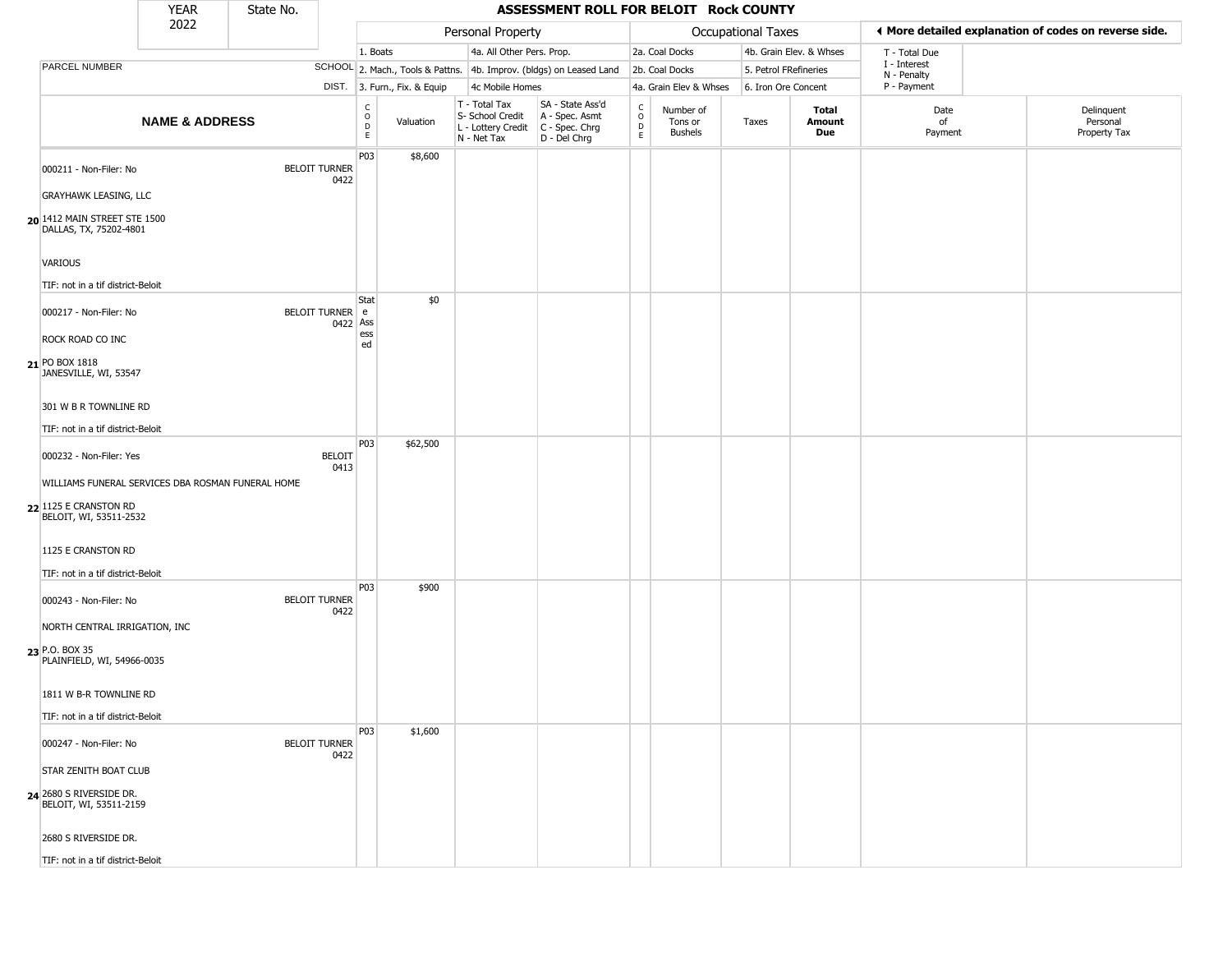|                                                    | <b>YEAR</b>                             | State No.                |                                 |                              |                                                  | ASSESSMENT ROLL FOR BELOIT Rock COUNTY                                                    |                          |                                 |                    |                         |                             |                                                       |
|----------------------------------------------------|-----------------------------------------|--------------------------|---------------------------------|------------------------------|--------------------------------------------------|-------------------------------------------------------------------------------------------|--------------------------|---------------------------------|--------------------|-------------------------|-----------------------------|-------------------------------------------------------|
|                                                    | 2022                                    |                          |                                 |                              | Personal Property                                |                                                                                           |                          |                                 | Occupational Taxes |                         |                             | ◀ More detailed explanation of codes on reverse side. |
|                                                    |                                         |                          |                                 | 1. Boats                     |                                                  | 4a. All Other Pers. Prop.                                                                 |                          | 2a. Coal Docks                  |                    | 4b. Grain Elev. & Whses | T - Total Due               |                                                       |
| PARCEL NUMBER                                      |                                         |                          |                                 |                              |                                                  | SCHOOL 2. Mach., Tools & Pattns. 4b. Improv. (bldgs) on Leased Land                       |                          | 2b. Coal Docks                  |                    | 5. Petrol FRefineries   | I - Interest<br>N - Penalty |                                                       |
|                                                    |                                         |                          |                                 | DIST. 3. Furn., Fix. & Equip | 4c Mobile Homes                                  |                                                                                           |                          | 4a. Grain Elev & Whses          |                    | 6. Iron Ore Concent     | P - Payment                 |                                                       |
|                                                    | <b>NAME &amp; ADDRESS</b>               |                          | $\rm _o^c$<br>$\mathsf D$<br>E. | Valuation                    | T - Total Tax<br>S- School Credit<br>N - Net Tax | SA - State Ass'd<br>A - Spec. Asmt<br>L - Lottery Credit   C - Spec. Chrg<br>D - Del Chrg | $\int_{0}^{c}$<br>D<br>E | Number of<br>Tons or<br>Bushels | Taxes              | Total<br>Amount<br>Due  | Date<br>of<br>Payment       | Delinquent<br>Personal<br>Property Tax                |
| 000249 - Non-Filer: No                             |                                         | <b>BELOIT TURNER P4A</b> | P03<br>0422                     | \$17,700<br>\$28,600         |                                                  |                                                                                           |                          |                                 |                    |                         |                             |                                                       |
| KWIK TRIP, INC DBA STOP N GO #1518                 |                                         |                          |                                 |                              |                                                  |                                                                                           |                          |                                 |                    |                         |                             |                                                       |
| 25 1626 OAK ST<br>LA CROSSE, WI, 54603-2308        |                                         |                          |                                 |                              |                                                  |                                                                                           |                          |                                 |                    |                         |                             |                                                       |
| 907 E INMAN PKWY                                   |                                         |                          |                                 |                              |                                                  |                                                                                           |                          |                                 |                    |                         |                             |                                                       |
| TIF: not in a tif district-Beloit                  |                                         | <b>Parcel Total</b>      |                                 | \$46,300                     |                                                  |                                                                                           |                          |                                 |                    |                         |                             |                                                       |
| 000254 - Non-Filer: No                             |                                         | BELOIT TURNER e          | Stat<br>0422 Ass                | \$0                          |                                                  |                                                                                           |                          |                                 |                    |                         |                             |                                                       |
| TRI CITY MFG CO, INC. MARY BENNETT                 |                                         |                          | ess<br>ed                       |                              |                                                  |                                                                                           |                          |                                 |                    |                         |                             |                                                       |
| 26 4081 S. RIVERSIDE DR.<br>BELOIT, WI, 53511-8861 |                                         |                          |                                 |                              |                                                  |                                                                                           |                          |                                 |                    |                         |                             |                                                       |
| 4081 S. RIVERSIDE DR.                              |                                         |                          |                                 |                              |                                                  |                                                                                           |                          |                                 |                    |                         |                             |                                                       |
| TIF: not in a tif district-Beloit                  |                                         |                          |                                 |                              |                                                  |                                                                                           |                          |                                 |                    |                         |                             |                                                       |
|                                                    |                                         | BELOIT TURNER P03        | P <sub>4</sub> A                | \$2,700<br>\$4,400           |                                                  |                                                                                           |                          |                                 |                    |                         |                             |                                                       |
| 000255 - Non-Filer: Yes                            |                                         |                          | 0422                            |                              |                                                  |                                                                                           |                          |                                 |                    |                         |                             |                                                       |
| DR STEVEN W HOUGH, DDS, SC                         |                                         |                          |                                 |                              |                                                  |                                                                                           |                          |                                 |                    |                         |                             |                                                       |
| 27 1800 E HUEBBE PKWY<br>BELOIT, WI, 53511-1722    |                                         |                          |                                 |                              |                                                  |                                                                                           |                          |                                 |                    |                         |                             |                                                       |
| 1800 E HUEBBE PKWY                                 |                                         |                          |                                 |                              |                                                  |                                                                                           |                          |                                 |                    |                         |                             |                                                       |
| TIF: not in a tif district-Beloit                  |                                         |                          |                                 |                              |                                                  |                                                                                           |                          |                                 |                    |                         |                             |                                                       |
|                                                    |                                         | <b>Parcel Total</b>      |                                 | \$7,100                      |                                                  |                                                                                           |                          |                                 |                    |                         |                             |                                                       |
| 000257 - Non-Filer: No                             |                                         | <b>BELOIT TURNER P4A</b> | P03<br>0422                     | \$100<br>\$100               |                                                  |                                                                                           |                          |                                 |                    |                         |                             |                                                       |
|                                                    | TROPIC JUICE OF WI., INC. THOMAS DRIVER |                          |                                 |                              |                                                  |                                                                                           |                          |                                 |                    |                         |                             |                                                       |
| <b>28</b> 1740 SUMAC CT<br>BELOIT, WI, 53511-2513  |                                         |                          |                                 |                              |                                                  |                                                                                           |                          |                                 |                    |                         |                             |                                                       |
| 1105 E ELMWOOD AVE                                 |                                         |                          |                                 |                              |                                                  |                                                                                           |                          |                                 |                    |                         |                             |                                                       |
| TIF: not in a tif district-Beloit                  |                                         |                          |                                 |                              |                                                  |                                                                                           |                          |                                 |                    |                         |                             |                                                       |
|                                                    |                                         | <b>Parcel Total</b>      |                                 | \$200                        |                                                  |                                                                                           |                          |                                 |                    |                         |                             |                                                       |
| 000260 - Non-Filer: No                             |                                         | BELOIT TURNER e          | Stat                            | \$0                          |                                                  |                                                                                           |                          |                                 |                    |                         |                             |                                                       |
|                                                    | CCM PRINTING, LLC DBA VANCE PRINTING    |                          | 0422 Ass<br>ess                 |                              |                                                  |                                                                                           |                          |                                 |                    |                         |                             |                                                       |
| 29 2864 S BARTELLS DR.<br>BELOIT, WI, 53511-1704   |                                         |                          | ed                              |                              |                                                  |                                                                                           |                          |                                 |                    |                         |                             |                                                       |
| 2864 S BARTELLS DR.                                |                                         |                          |                                 |                              |                                                  |                                                                                           |                          |                                 |                    |                         |                             |                                                       |
| TIF: not in a tif district-Beloit                  |                                         |                          |                                 |                              |                                                  |                                                                                           |                          |                                 |                    |                         |                             |                                                       |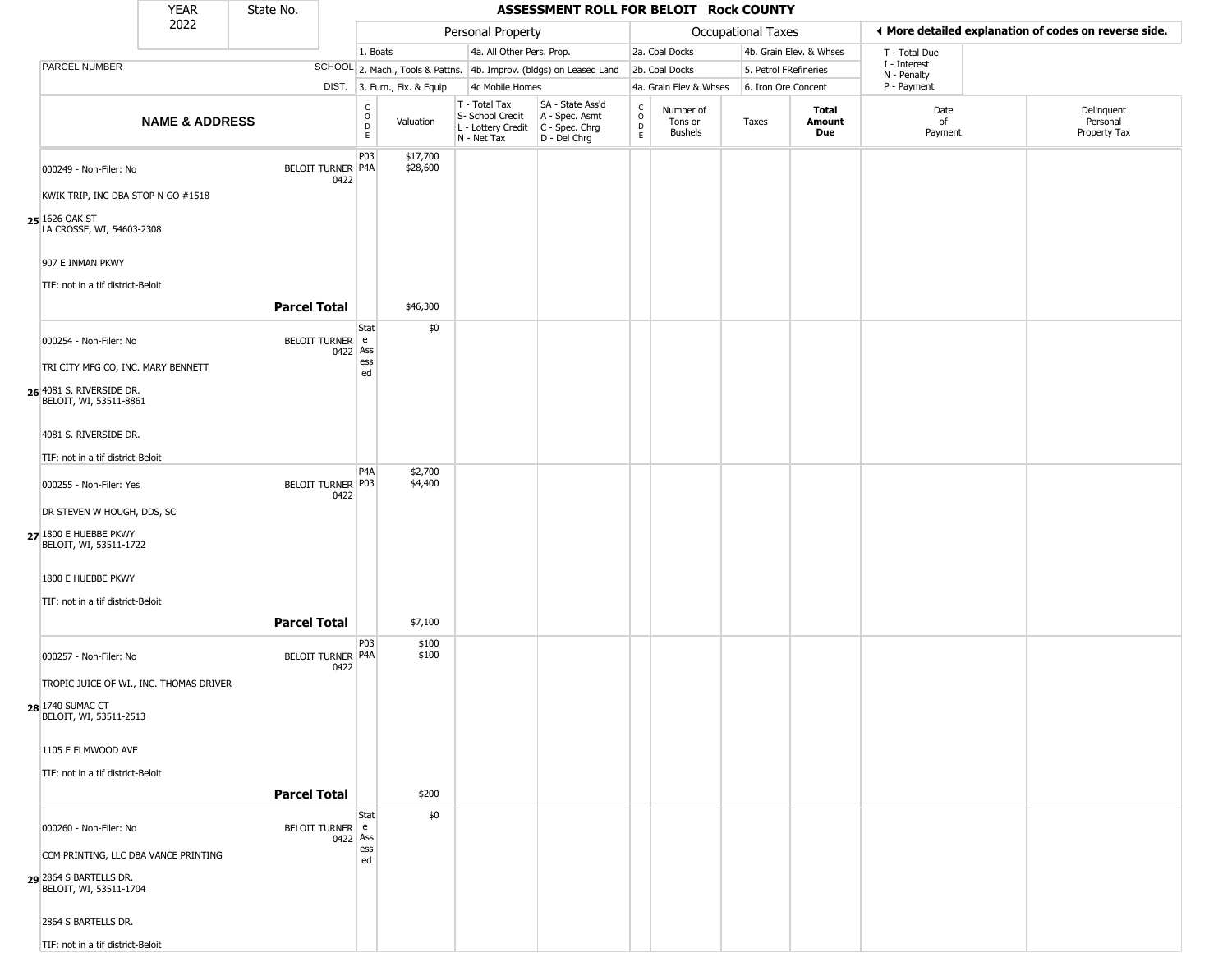|                                                                               | <b>YEAR</b>               | State No.           |                    |                                                             |                                  |                                                                        | ASSESSMENT ROLL FOR BELOIT Rock COUNTY                               |                                              |                                        |                     |                         |                             |                                                       |
|-------------------------------------------------------------------------------|---------------------------|---------------------|--------------------|-------------------------------------------------------------|----------------------------------|------------------------------------------------------------------------|----------------------------------------------------------------------|----------------------------------------------|----------------------------------------|---------------------|-------------------------|-----------------------------|-------------------------------------------------------|
|                                                                               | 2022                      |                     |                    |                                                             |                                  | Personal Property                                                      |                                                                      |                                              |                                        | Occupational Taxes  |                         |                             | ♦ More detailed explanation of codes on reverse side. |
|                                                                               |                           |                     |                    | 1. Boats                                                    |                                  | 4a. All Other Pers. Prop.                                              |                                                                      |                                              | 2a. Coal Docks                         |                     | 4b. Grain Elev. & Whses | T - Total Due               |                                                       |
| PARCEL NUMBER                                                                 |                           |                     |                    |                                                             | SCHOOL 2. Mach., Tools & Pattns. |                                                                        | 4b. Improv. (bldgs) on Leased Land                                   |                                              | 2b. Coal Docks                         |                     | 5. Petrol FRefineries   | I - Interest<br>N - Penalty |                                                       |
|                                                                               |                           |                     |                    |                                                             | DIST. 3. Furn., Fix. & Equip     | 4c Mobile Homes                                                        |                                                                      |                                              | 4a. Grain Elev & Whses                 | 6. Iron Ore Concent |                         | P - Payment                 |                                                       |
|                                                                               | <b>NAME &amp; ADDRESS</b> |                     |                    | $\begin{matrix} 0 \\ 0 \\ D \end{matrix}$<br>$\mathsf{E}^-$ | Valuation                        | T - Total Tax<br>S- School Credit<br>L - Lottery Credit<br>N - Net Tax | SA - State Ass'd<br>A - Spec. Asmt<br>C - Spec. Chrg<br>D - Del Chrg | $\begin{array}{c}\nC \\ O \\ D\n\end{array}$ | Number of<br>Tons or<br><b>Bushels</b> | Taxes               | Total<br>Amount<br>Due  | Date<br>of<br>Payment       | Delinquent<br>Personal<br>Property Tax                |
| 000270 - Non-Filer: No<br>WOLTER POOLS AND SPAS ATTN: TOM R LARSON-PRESIDENT  |                           | BELOIT TURNER P03   | 0422               | P4A                                                         | \$200<br>\$4,900                 |                                                                        |                                                                      |                                              |                                        |                     |                         |                             |                                                       |
| 30 3180 S PRAIRIE AVE<br>BELOIT, WI, 53511-8871                               |                           |                     |                    |                                                             |                                  |                                                                        |                                                                      |                                              |                                        |                     |                         |                             |                                                       |
| 3180 S PRAIRIE AVE.<br>TIF: not in a tif district-Beloit                      |                           |                     |                    |                                                             |                                  |                                                                        |                                                                      |                                              |                                        |                     |                         |                             |                                                       |
|                                                                               |                           | <b>Parcel Total</b> |                    |                                                             | \$5,100                          |                                                                        |                                                                      |                                              |                                        |                     |                         |                             |                                                       |
| 000273 - Non-Filer: No                                                        |                           | BELOIT TURNER e     | 0422 Ass           | Stat<br>ess                                                 | \$0                              |                                                                        |                                                                      |                                              |                                        |                     |                         |                             |                                                       |
| DO-IT TOOL & DIE, INC.<br>31 2300 W ST LAWRENCE AVE<br>BELOIT, WI, 53511-2247 |                           |                     |                    | ed                                                          |                                  |                                                                        |                                                                      |                                              |                                        |                     |                         |                             |                                                       |
| 2300 W ST LAWRENCE AVE                                                        |                           |                     |                    |                                                             |                                  |                                                                        |                                                                      |                                              |                                        |                     |                         |                             |                                                       |
| TIF: not in a tif district-Beloit                                             |                           |                     |                    | P4A                                                         | \$600                            |                                                                        |                                                                      |                                              |                                        |                     |                         |                             |                                                       |
| 000600 - Non-Filer: Yes                                                       |                           |                     | BELOIT P03<br>0413 |                                                             | \$15,300                         |                                                                        |                                                                      |                                              |                                        |                     |                         |                             |                                                       |
| LUIS FERNANDEZ<br>32 2238 S POW WOW TRAIL<br>BELOIT, WI, 53511-2039           |                           |                     |                    |                                                             |                                  |                                                                        |                                                                      |                                              |                                        |                     |                         |                             |                                                       |
| 1975 S PORTER AVE<br>TIF: not in a tif district-Beloit                        |                           |                     |                    |                                                             |                                  |                                                                        |                                                                      |                                              |                                        |                     |                         |                             |                                                       |
|                                                                               |                           | <b>Parcel Total</b> |                    |                                                             | \$15,900                         |                                                                        |                                                                      |                                              |                                        |                     |                         |                             |                                                       |
| 000666 - Non-Filer: No                                                        |                           | BELOIT TURNER e     | 0422 Ass           | Stat                                                        | \$0                              |                                                                        |                                                                      |                                              |                                        |                     |                         |                             |                                                       |
| LYCON, INC.                                                                   |                           |                     |                    | ess<br>ed                                                   |                                  |                                                                        |                                                                      |                                              |                                        |                     |                         |                             |                                                       |
| 33 P.O. BOX 427<br>JANESVILLE, WI, 53547-0427                                 |                           |                     |                    |                                                             |                                  |                                                                        |                                                                      |                                              |                                        |                     |                         |                             |                                                       |
| 213 W W B R TOWNLINE RD                                                       |                           |                     |                    |                                                             |                                  |                                                                        |                                                                      |                                              |                                        |                     |                         |                             |                                                       |
| TIF: not in a tif district-Beloit                                             |                           |                     |                    |                                                             |                                  |                                                                        |                                                                      |                                              |                                        |                     |                         |                             |                                                       |
| 000667 - Non-Filer: No                                                        |                           | BELOIT TURNER e     | 0422 Ass           | Stat                                                        | \$0                              |                                                                        |                                                                      |                                              |                                        |                     |                         |                             |                                                       |
| LYCON, INC                                                                    |                           |                     |                    | ess<br>ed                                                   |                                  |                                                                        |                                                                      |                                              |                                        |                     |                         |                             |                                                       |
| 34 PO BOX 427<br>JANESVILLE, WI, 53547-0427                                   |                           |                     |                    |                                                             |                                  |                                                                        |                                                                      |                                              |                                        |                     |                         |                             |                                                       |
| 3528 S PRAIRIE AVE                                                            |                           |                     |                    |                                                             |                                  |                                                                        |                                                                      |                                              |                                        |                     |                         |                             |                                                       |
| TIF: not in a tif district-Beloit                                             |                           |                     |                    |                                                             |                                  |                                                                        |                                                                      |                                              |                                        |                     |                         |                             |                                                       |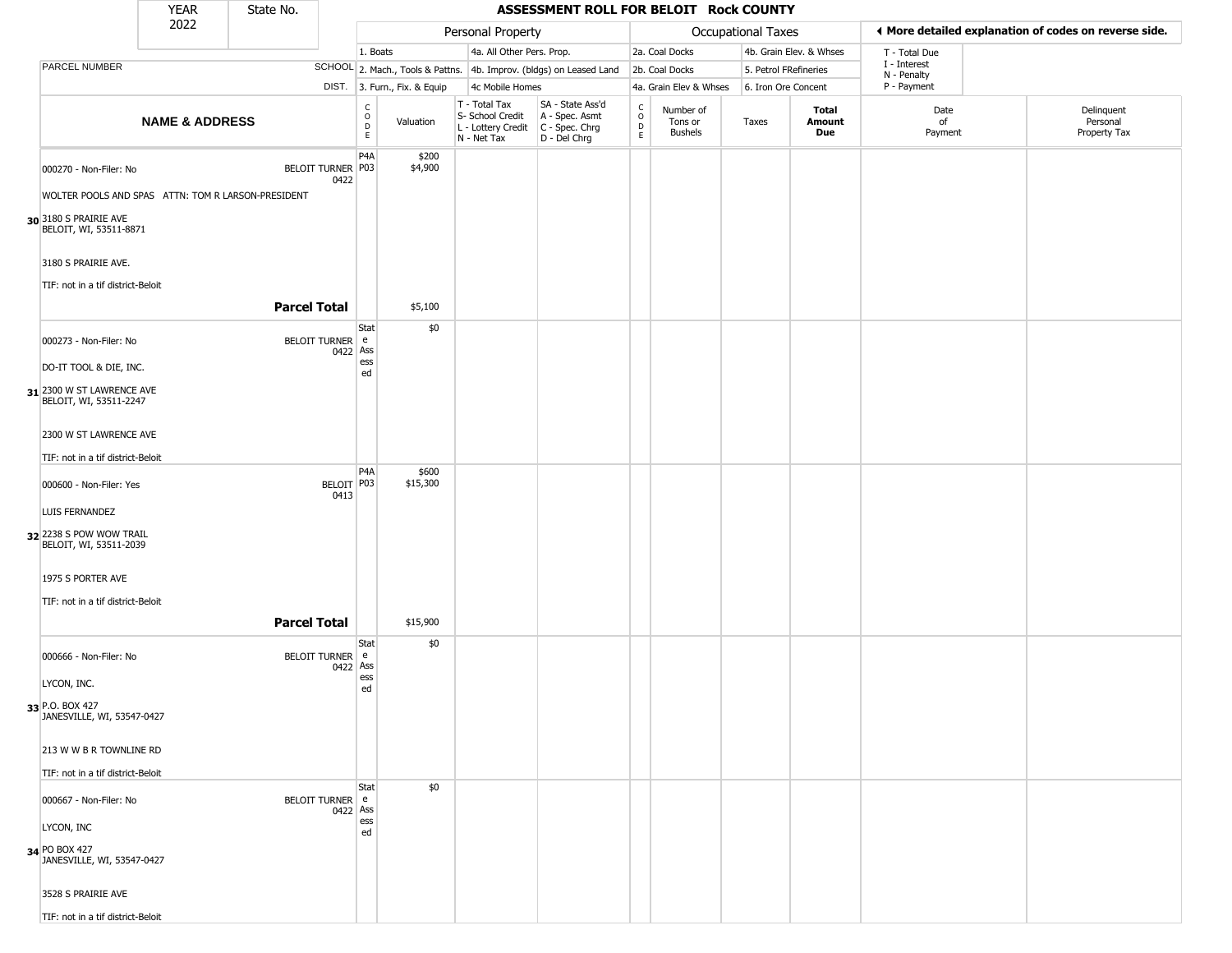|                                                 | <b>YEAR</b>               | State No.                                                   |                    |                                                              |                       |                                                                                       | ASSESSMENT ROLL FOR BELOIT Rock COUNTY                              |                                   |                                        |                       |                         |                             |                                                       |
|-------------------------------------------------|---------------------------|-------------------------------------------------------------|--------------------|--------------------------------------------------------------|-----------------------|---------------------------------------------------------------------------------------|---------------------------------------------------------------------|-----------------------------------|----------------------------------------|-----------------------|-------------------------|-----------------------------|-------------------------------------------------------|
|                                                 | 2022                      |                                                             |                    |                                                              |                       | Personal Property                                                                     |                                                                     |                                   |                                        | Occupational Taxes    |                         |                             | ♦ More detailed explanation of codes on reverse side. |
|                                                 |                           |                                                             |                    | 1. Boats                                                     |                       | 4a. All Other Pers. Prop.                                                             |                                                                     |                                   | 2a. Coal Docks                         |                       | 4b. Grain Elev. & Whses | T - Total Due               |                                                       |
| <b>PARCEL NUMBER</b>                            |                           |                                                             |                    |                                                              |                       |                                                                                       | SCHOOL 2. Mach., Tools & Pattns. 4b. Improv. (bldgs) on Leased Land |                                   | 2b. Coal Docks                         | 5. Petrol FRefineries |                         | I - Interest<br>N - Penalty |                                                       |
|                                                 |                           |                                                             |                    | DIST. 3. Furn., Fix. & Equip                                 |                       | 4c Mobile Homes                                                                       |                                                                     |                                   | 4a. Grain Elev & Whses                 | 6. Iron Ore Concent   |                         | P - Payment                 |                                                       |
|                                                 | <b>NAME &amp; ADDRESS</b> |                                                             |                    | $\begin{array}{c} C \\ O \\ D \\ E \end{array}$<br>Valuation |                       | T - Total Tax<br>S- School Credit<br>L - Lottery Credit C - Spec. Chrg<br>N - Net Tax | SA - State Ass'd<br>A - Spec. Asmt<br>D - Del Chrg                  | $\frac{c}{0}$<br>$\mathsf D$<br>E | Number of<br>Tons or<br><b>Bushels</b> | Taxes                 | Total<br>Amount<br>Due  | Date<br>of<br>Payment       | Delinquent<br>Personal<br>Property Tax                |
| 001414 - Non-Filer: Yes                         |                           | <b>BELOIT TURNER</b>                                        | 0422               | P03                                                          | \$45,200              |                                                                                       |                                                                     |                                   |                                        |                       |                         |                             |                                                       |
| <b>ALLIED GAMES</b>                             |                           |                                                             |                    |                                                              |                       |                                                                                       |                                                                     |                                   |                                        |                       |                         |                             |                                                       |
| 35 1897 BRANIGAN RD<br>BELOIT, WI, 53511-3984   |                           |                                                             |                    |                                                              |                       |                                                                                       |                                                                     |                                   |                                        |                       |                         |                             |                                                       |
| VARIOUS                                         |                           |                                                             |                    |                                                              |                       |                                                                                       |                                                                     |                                   |                                        |                       |                         |                             |                                                       |
| TIF: not in a tif district-Beloit               |                           |                                                             |                    | P <sub>4</sub> A                                             | \$200                 |                                                                                       |                                                                     |                                   |                                        |                       |                         |                             |                                                       |
| 001480 - Non-Filer: No                          |                           | BELOIT TURNER P03                                           | 0422               |                                                              | \$90,800              |                                                                                       |                                                                     |                                   |                                        |                       |                         |                             |                                                       |
| BRIAN-MARK FUNERAL HOME, INC                    |                           |                                                             |                    |                                                              |                       |                                                                                       |                                                                     |                                   |                                        |                       |                         |                             |                                                       |
| 36 1000 E INMAN PKWY<br>BELOIT, WI, 53511-1748  |                           |                                                             |                    |                                                              |                       |                                                                                       |                                                                     |                                   |                                        |                       |                         |                             |                                                       |
| 1000 E INMAN PKWY                               |                           |                                                             |                    |                                                              |                       |                                                                                       |                                                                     |                                   |                                        |                       |                         |                             |                                                       |
| TIF: not in a tif district-Beloit               |                           |                                                             |                    |                                                              |                       |                                                                                       |                                                                     |                                   |                                        |                       |                         |                             |                                                       |
|                                                 |                           | <b>Parcel Total</b>                                         |                    |                                                              | \$91,000              |                                                                                       |                                                                     |                                   |                                        |                       |                         |                             |                                                       |
| 001618 - Non-Filer: No                          |                           | BELOIT TURNER P03                                           | 0422               | P <sub>4</sub> A                                             | \$3,100<br>\$5,500    |                                                                                       |                                                                     |                                   |                                        |                       |                         |                             |                                                       |
| HOG CABIN, INC                                  |                           |                                                             |                    |                                                              |                       |                                                                                       |                                                                     |                                   |                                        |                       |                         |                             |                                                       |
| 37 631 W NEWARK RD<br>BELOIT, WI, 53511-2083    |                           |                                                             |                    |                                                              |                       |                                                                                       |                                                                     |                                   |                                        |                       |                         |                             |                                                       |
| 631 W NEWARK RD                                 |                           |                                                             |                    |                                                              |                       |                                                                                       |                                                                     |                                   |                                        |                       |                         |                             |                                                       |
| TIF: not in a tif district-Beloit               |                           |                                                             |                    |                                                              |                       |                                                                                       |                                                                     |                                   |                                        |                       |                         |                             |                                                       |
|                                                 |                           | <b>Parcel Total</b>                                         |                    |                                                              | \$8,600               |                                                                                       |                                                                     |                                   |                                        |                       |                         |                             |                                                       |
| 001625 - Non-Filer: No                          |                           | <b>BELOIT TURNER</b>                                        | e<br>Ass<br>0422   | Stat                                                         | \$0                   |                                                                                       |                                                                     |                                   |                                        |                       |                         |                             |                                                       |
| WESTERN CONTAINER CORP JWP INMAN LLC            |                           |                                                             |                    | ess<br>ed                                                    |                       |                                                                                       |                                                                     |                                   |                                        |                       |                         |                             |                                                       |
| 38 1100 E. INMAN PKWY<br>BELOIT, WI, 53511-1750 |                           |                                                             |                    |                                                              |                       |                                                                                       |                                                                     |                                   |                                        |                       |                         |                             |                                                       |
| 1100 E. INMAN PKWY                              |                           |                                                             |                    |                                                              |                       |                                                                                       |                                                                     |                                   |                                        |                       |                         |                             |                                                       |
| TIF: not in a tif district-Beloit               |                           |                                                             |                    |                                                              |                       |                                                                                       |                                                                     |                                   |                                        |                       |                         |                             |                                                       |
| 001628 - Non-Filer: No                          |                           |                                                             | BELOIT P03<br>0413 | P <sub>4</sub> A                                             | \$11,300<br>\$129,100 |                                                                                       |                                                                     |                                   |                                        |                       |                         |                             |                                                       |
|                                                 |                           | MIDWEST DENTAL CARE, MONDOVI, INC C/O MARVIN POER & COMPANY |                    |                                                              |                       |                                                                                       |                                                                     |                                   |                                        |                       |                         |                             |                                                       |
| 39 PO BOX 802206<br>DALLAS, TX, 75380-2206      |                           |                                                             |                    |                                                              |                       |                                                                                       |                                                                     |                                   |                                        |                       |                         |                             |                                                       |
| 2101 S RIVERSIDE DR                             |                           |                                                             |                    |                                                              |                       |                                                                                       |                                                                     |                                   |                                        |                       |                         |                             |                                                       |
| TIF: not in a tif district-Beloit               |                           |                                                             |                    |                                                              |                       |                                                                                       |                                                                     |                                   |                                        |                       |                         |                             |                                                       |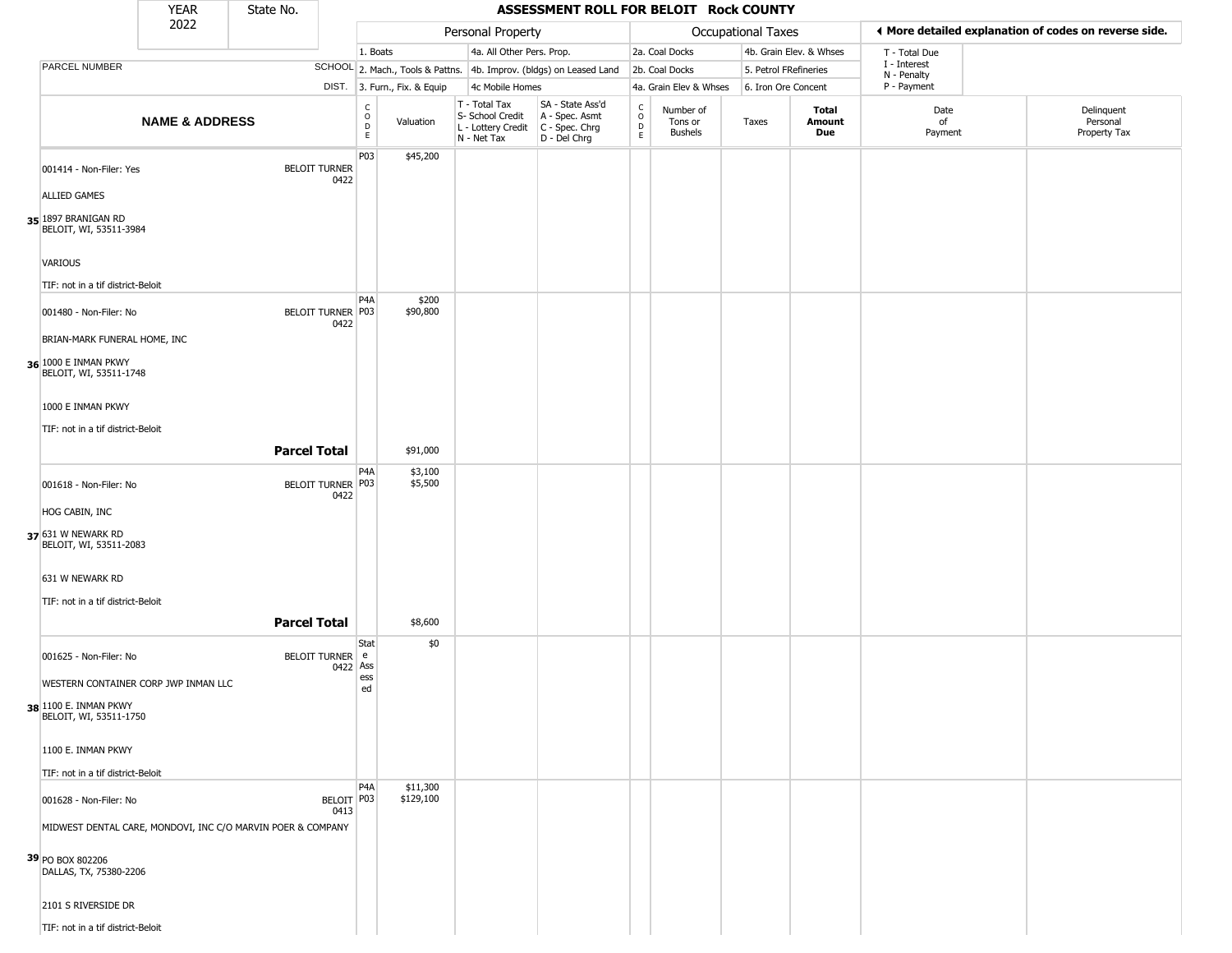|                                                          | <b>YEAR</b>                             | State No.                                              |                                                          |                              |                                                                                         | ASSESSMENT ROLL FOR BELOIT Rock COUNTY                              |                        |                                 |                       |                         |                             |                                                       |
|----------------------------------------------------------|-----------------------------------------|--------------------------------------------------------|----------------------------------------------------------|------------------------------|-----------------------------------------------------------------------------------------|---------------------------------------------------------------------|------------------------|---------------------------------|-----------------------|-------------------------|-----------------------------|-------------------------------------------------------|
|                                                          | 2022                                    |                                                        |                                                          |                              | Personal Property                                                                       |                                                                     |                        |                                 | Occupational Taxes    |                         |                             | I More detailed explanation of codes on reverse side. |
|                                                          |                                         |                                                        |                                                          | 1. Boats                     | 4a. All Other Pers. Prop.                                                               |                                                                     |                        | 2a. Coal Docks                  |                       | 4b. Grain Elev. & Whses | T - Total Due               |                                                       |
| PARCEL NUMBER                                            |                                         |                                                        |                                                          |                              |                                                                                         | SCHOOL 2. Mach., Tools & Pattns. 4b. Improv. (bldgs) on Leased Land |                        | 2b. Coal Docks                  | 5. Petrol FRefineries |                         | I - Interest<br>N - Penalty |                                                       |
|                                                          |                                         |                                                        |                                                          | DIST. 3. Furn., Fix. & Equip | 4c Mobile Homes                                                                         |                                                                     |                        | 4a. Grain Elev & Whses          | 6. Iron Ore Concent   |                         | P - Payment                 |                                                       |
|                                                          | <b>NAME &amp; ADDRESS</b>               |                                                        | $\begin{smallmatrix} C \\ O \\ D \end{smallmatrix}$<br>E | Valuation                    | T - Total Tax<br>S- School Credit<br>L - Lottery Credit   C - Spec. Chrg<br>N - Net Tax | SA - State Ass'd<br>A - Spec. Asmt<br>D - Del Chrg                  | C<br>$\circ$<br>D<br>E | Number of<br>Tons or<br>Bushels | Taxes                 | Total<br>Amount<br>Due  | Date<br>of<br>Payment       | Delinquent<br>Personal<br>Property Tax                |
|                                                          |                                         | <b>Parcel Total</b>                                    |                                                          | \$140,400                    |                                                                                         |                                                                     |                        |                                 |                       |                         |                             |                                                       |
| 001670 - Non-Filer: No                                   |                                         | BELOIT TURNER e                                        | <b>Stat</b><br>0422 Ass                                  | \$0                          |                                                                                         |                                                                     |                        |                                 |                       |                         |                             |                                                       |
| MARCELLA'S CERAMICS                                      |                                         |                                                        | ess<br>ed                                                |                              |                                                                                         |                                                                     |                        |                                 |                       |                         |                             |                                                       |
| 40 1150 E. INMAN PKWY<br>BELOIT, WI, 53511-1750          |                                         |                                                        |                                                          |                              |                                                                                         |                                                                     |                        |                                 |                       |                         |                             |                                                       |
| 1150 E. INMAN PKWY<br>TIF: not in a tif district-Beloit  |                                         |                                                        |                                                          |                              |                                                                                         |                                                                     |                        |                                 |                       |                         |                             |                                                       |
| 001874 - Non-Filer: No                                   |                                         | <b>BELOIT TURNER</b>                                   | <b>P03</b><br>0422                                       | \$900                        |                                                                                         |                                                                     |                        |                                 |                       |                         |                             |                                                       |
|                                                          | CREATIVE HAIR & NAIL DESIGN LORI LUDLUM |                                                        |                                                          |                              |                                                                                         |                                                                     |                        |                                 |                       |                         |                             |                                                       |
| 41 2910 S. BARTELLS DR<br>BELOIT, WI, 53511-1706         |                                         |                                                        |                                                          |                              |                                                                                         |                                                                     |                        |                                 |                       |                         |                             |                                                       |
| 2910 S. BARTELLS DR                                      |                                         |                                                        |                                                          |                              |                                                                                         |                                                                     |                        |                                 |                       |                         |                             |                                                       |
| TIF: not in a tif district-Beloit                        |                                         |                                                        |                                                          |                              |                                                                                         |                                                                     |                        |                                 |                       |                         |                             |                                                       |
| 002082 - Non-Filer: Yes                                  |                                         |                                                        | P4A<br>BELOIT P03                                        | \$100<br>\$1,800             |                                                                                         |                                                                     |                        |                                 |                       |                         |                             |                                                       |
| BELOIT ESTATES MHP BELOIT, WI, LLC                       |                                         |                                                        | 0413                                                     |                              |                                                                                         |                                                                     |                        |                                 |                       |                         |                             |                                                       |
| 42 75 TOWNE RIDGE PKWAY STE 201<br>SANDY, UT, 84070-5535 |                                         |                                                        |                                                          |                              |                                                                                         |                                                                     |                        |                                 |                       |                         |                             |                                                       |
| 2433 S RIVERSIDE DRIVE                                   |                                         |                                                        |                                                          |                              |                                                                                         |                                                                     |                        |                                 |                       |                         |                             |                                                       |
| TIF: not in a tif district-Beloit                        |                                         |                                                        |                                                          |                              |                                                                                         |                                                                     |                        |                                 |                       |                         |                             |                                                       |
|                                                          |                                         | <b>Parcel Total</b>                                    |                                                          | \$1,900                      |                                                                                         |                                                                     |                        |                                 |                       |                         |                             |                                                       |
| 002083 - Non-Filer: Yes                                  |                                         | BELOIT TURNER P4A                                      | P03<br>0422                                              | \$100<br>\$200               |                                                                                         |                                                                     |                        |                                 |                       |                         |                             |                                                       |
| <b>BELOIT RIFLE CLUB</b>                                 |                                         |                                                        |                                                          |                              |                                                                                         |                                                                     |                        |                                 |                       |                         |                             |                                                       |
| 43 P.O. BOX 975<br>BELOIT, WI, 53512-0975                |                                         |                                                        |                                                          |                              |                                                                                         |                                                                     |                        |                                 |                       |                         |                             |                                                       |
| 851 E PHILHOWER RD                                       |                                         |                                                        |                                                          |                              |                                                                                         |                                                                     |                        |                                 |                       |                         |                             |                                                       |
| TIF: not in a tif district-Beloit                        |                                         |                                                        |                                                          |                              |                                                                                         |                                                                     |                        |                                 |                       |                         |                             |                                                       |
|                                                          |                                         | <b>Parcel Total</b>                                    |                                                          | \$300                        |                                                                                         |                                                                     |                        |                                 |                       |                         |                             |                                                       |
| 002106 - Non-Filer: No                                   |                                         | BELOIT TURNER e                                        | <b>Stat</b><br>0422 Ass                                  | \$0                          |                                                                                         |                                                                     |                        |                                 |                       |                         |                             |                                                       |
|                                                          |                                         | MOLECULAR MODEL ENTERPRISES LLC ATTN VERNON S PARTELLO | ess<br>ed                                                |                              |                                                                                         |                                                                     |                        |                                 |                       |                         |                             |                                                       |
| 44 2843 S BARTELS DR<br>BELOIT, WI, 53511-1703           |                                         |                                                        |                                                          |                              |                                                                                         |                                                                     |                        |                                 |                       |                         |                             |                                                       |
| 2843 S BARTELS DRIVE                                     |                                         |                                                        |                                                          |                              |                                                                                         |                                                                     |                        |                                 |                       |                         |                             |                                                       |
| TIF: not in a tif district-Beloit                        |                                         |                                                        |                                                          |                              |                                                                                         |                                                                     |                        |                                 |                       |                         |                             |                                                       |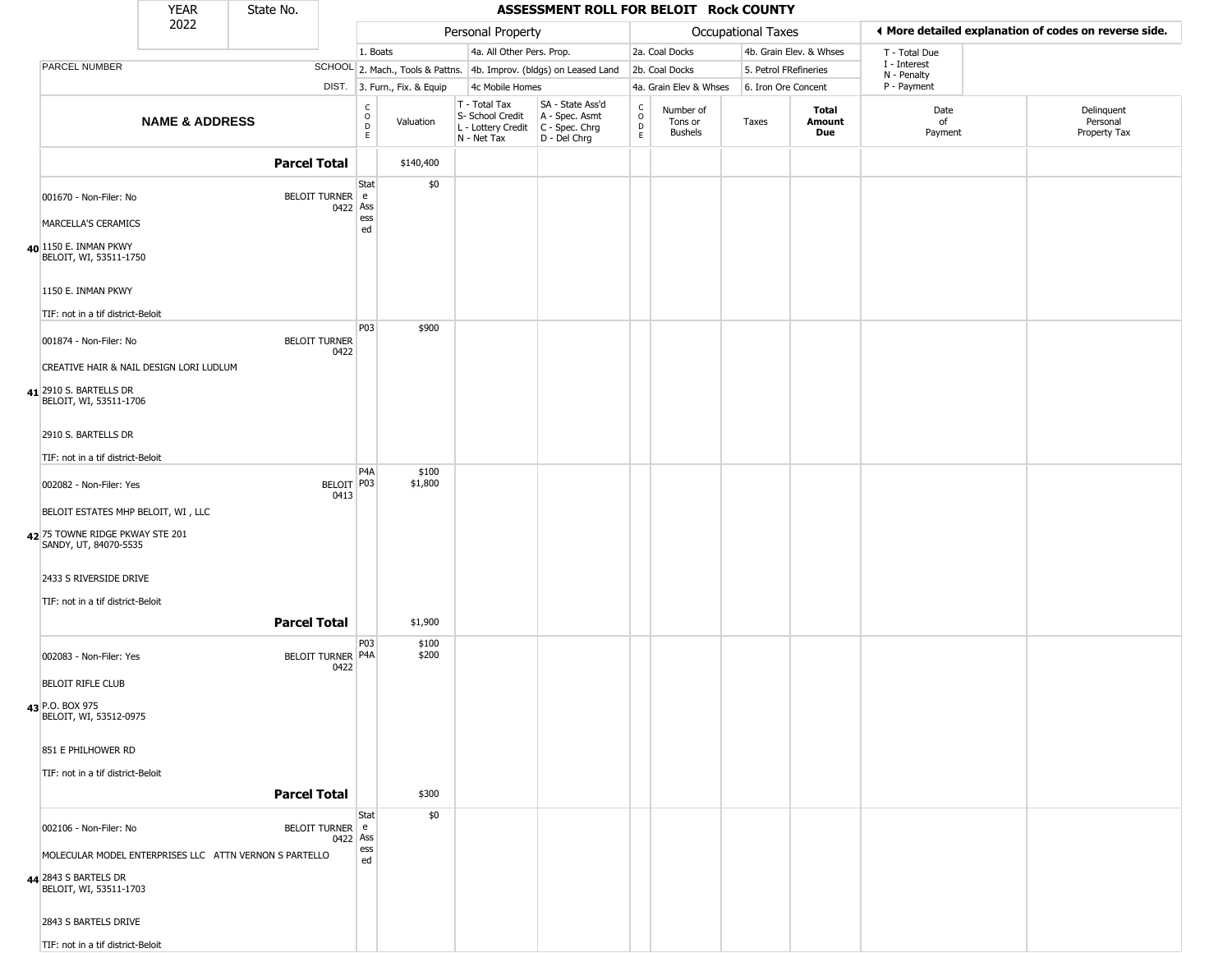|                                                          | <b>YEAR</b>               | State No.            |                       |                                                 |                              |                                                                                         | ASSESSMENT ROLL FOR BELOIT Rock COUNTY                              |                                                          |                                        |                       |                         |                             |                                                       |
|----------------------------------------------------------|---------------------------|----------------------|-----------------------|-------------------------------------------------|------------------------------|-----------------------------------------------------------------------------------------|---------------------------------------------------------------------|----------------------------------------------------------|----------------------------------------|-----------------------|-------------------------|-----------------------------|-------------------------------------------------------|
|                                                          | 2022                      |                      |                       |                                                 |                              | Personal Property                                                                       |                                                                     |                                                          |                                        | Occupational Taxes    |                         |                             | ♦ More detailed explanation of codes on reverse side. |
|                                                          |                           |                      |                       | 1. Boats                                        |                              | 4a. All Other Pers. Prop.                                                               |                                                                     |                                                          | 2a. Coal Docks                         |                       | 4b. Grain Elev. & Whses | T - Total Due               |                                                       |
| PARCEL NUMBER                                            |                           |                      |                       |                                                 |                              |                                                                                         | SCHOOL 2. Mach., Tools & Pattns. 4b. Improv. (bldgs) on Leased Land |                                                          | 2b. Coal Docks                         | 5. Petrol FRefineries |                         | I - Interest<br>N - Penalty |                                                       |
|                                                          |                           |                      |                       |                                                 | DIST. 3. Furn., Fix. & Equip | 4c Mobile Homes                                                                         |                                                                     |                                                          | 4a. Grain Elev & Whses                 | 6. Iron Ore Concent   |                         | P - Payment                 |                                                       |
|                                                          | <b>NAME &amp; ADDRESS</b> |                      |                       | $\begin{array}{c} C \\ O \\ D \\ E \end{array}$ | Valuation                    | T - Total Tax<br>S- School Credit<br>L - Lottery Credit   C - Spec. Chrg<br>N - Net Tax | SA - State Ass'd<br>A - Spec. Asmt<br>D - Del Chrg                  | $\begin{smallmatrix} C \\ O \\ D \end{smallmatrix}$<br>E | Number of<br>Tons or<br><b>Bushels</b> | Taxes                 | Total<br>Amount<br>Due  | Date<br>of<br>Payment       | Delinquent<br>Personal<br>Property Tax                |
| 002108 - Non-Filer: Yes                                  |                           | BELOIT TURNER P03    | 0422                  | P <sub>4</sub> A                                | \$200<br>\$2,400             |                                                                                         |                                                                     |                                                          |                                        |                       |                         |                             |                                                       |
| MADEGO'S HAIR DESIGN                                     |                           |                      |                       |                                                 |                              |                                                                                         |                                                                     |                                                          |                                        |                       |                         |                             |                                                       |
| 45 3144 S PRAIRIE AVE<br>BELOIT, WI, 53511-1430          |                           |                      |                       |                                                 |                              |                                                                                         |                                                                     |                                                          |                                        |                       |                         |                             |                                                       |
| 3144 S PRAIRIE AVE                                       |                           |                      |                       |                                                 |                              |                                                                                         |                                                                     |                                                          |                                        |                       |                         |                             |                                                       |
| TIF: not in a tif district-Beloit                        |                           | <b>Parcel Total</b>  |                       |                                                 | \$2,600                      |                                                                                         |                                                                     |                                                          |                                        |                       |                         |                             |                                                       |
|                                                          |                           |                      |                       | P03                                             | \$100                        |                                                                                         |                                                                     |                                                          |                                        |                       |                         |                             |                                                       |
| 002110 - Non-Filer: No                                   |                           | BELOIT TURNER P4A    | 0422                  |                                                 | \$200                        |                                                                                         |                                                                     |                                                          |                                        |                       |                         |                             |                                                       |
| MC MAHON CONSTRUCTION SHOP                               |                           |                      |                       |                                                 |                              |                                                                                         |                                                                     |                                                          |                                        |                       |                         |                             |                                                       |
| 46 627 E LIMERICK LN<br>BELOIT, WI, 53511-6520           |                           |                      |                       |                                                 |                              |                                                                                         |                                                                     |                                                          |                                        |                       |                         |                             |                                                       |
| 1510 E GALE DR                                           |                           |                      |                       |                                                 |                              |                                                                                         |                                                                     |                                                          |                                        |                       |                         |                             |                                                       |
| TIF: not in a tif district-Beloit                        |                           |                      |                       |                                                 |                              |                                                                                         |                                                                     |                                                          |                                        |                       |                         |                             |                                                       |
|                                                          |                           | <b>Parcel Total</b>  |                       |                                                 | \$300                        |                                                                                         |                                                                     |                                                          |                                        |                       |                         |                             |                                                       |
| 002113 - Non-Filer: Yes                                  |                           | BELOIT TURNER P4A    | 0422                  | P03                                             | \$200<br>\$200               |                                                                                         |                                                                     |                                                          |                                        |                       |                         |                             |                                                       |
| MIDWEST PAIN TREATMENT LINDA CHERF                       |                           |                      |                       |                                                 |                              |                                                                                         |                                                                     |                                                          |                                        |                       |                         |                             |                                                       |
| 47 3005 S RIVERSIDE DR STE 201<br>BELOIT, WI, 53511-1500 |                           |                      |                       |                                                 |                              |                                                                                         |                                                                     |                                                          |                                        |                       |                         |                             |                                                       |
| 3005 S RIVERSIDE DR STE 201                              |                           |                      |                       |                                                 |                              |                                                                                         |                                                                     |                                                          |                                        |                       |                         |                             |                                                       |
| TIF: not in a tif district-Beloit                        |                           |                      |                       |                                                 |                              |                                                                                         |                                                                     |                                                          |                                        |                       |                         |                             |                                                       |
|                                                          |                           | <b>Parcel Total</b>  |                       |                                                 | \$400                        |                                                                                         |                                                                     |                                                          |                                        |                       |                         |                             |                                                       |
| 002117 - Non-Filer: Yes                                  |                           | <b>BELOIT TURNER</b> | 0422                  | P03                                             | \$3,100                      |                                                                                         |                                                                     |                                                          |                                        |                       |                         |                             |                                                       |
| PARADISE GUITARS, INC                                    |                           |                      |                       |                                                 |                              |                                                                                         |                                                                     |                                                          |                                        |                       |                         |                             |                                                       |
| 48 921 E INMAN PKWY<br>BELOIT, WI, 53511-1745            |                           |                      |                       |                                                 |                              |                                                                                         |                                                                     |                                                          |                                        |                       |                         |                             |                                                       |
| 921 E INMAN PKWY                                         |                           |                      |                       |                                                 |                              |                                                                                         |                                                                     |                                                          |                                        |                       |                         |                             |                                                       |
| TIF: not in a tif district-Beloit                        |                           |                      |                       |                                                 |                              |                                                                                         |                                                                     |                                                          |                                        |                       |                         |                             |                                                       |
| 002119 - Non-Filer: No                                   |                           |                      | <b>BELOIT</b><br>0413 | <b>P03</b>                                      | \$200                        |                                                                                         |                                                                     |                                                          |                                        |                       |                         |                             |                                                       |
| PITNEY BOWES INC WESTSHORE CORPORATE CENTER              |                           |                      |                       |                                                 |                              |                                                                                         |                                                                     |                                                          |                                        |                       |                         |                             |                                                       |
| 600 N WESTSHORE BLVD STE 810<br>TAMPA, FL, 33609         |                           |                      |                       |                                                 |                              |                                                                                         |                                                                     |                                                          |                                        |                       |                         |                             |                                                       |
| <b>VARIOUS</b>                                           |                           |                      |                       |                                                 |                              |                                                                                         |                                                                     |                                                          |                                        |                       |                         |                             |                                                       |
| TIF: not in a tif district-Beloit                        |                           |                      |                       |                                                 |                              |                                                                                         |                                                                     |                                                          |                                        |                       |                         |                             |                                                       |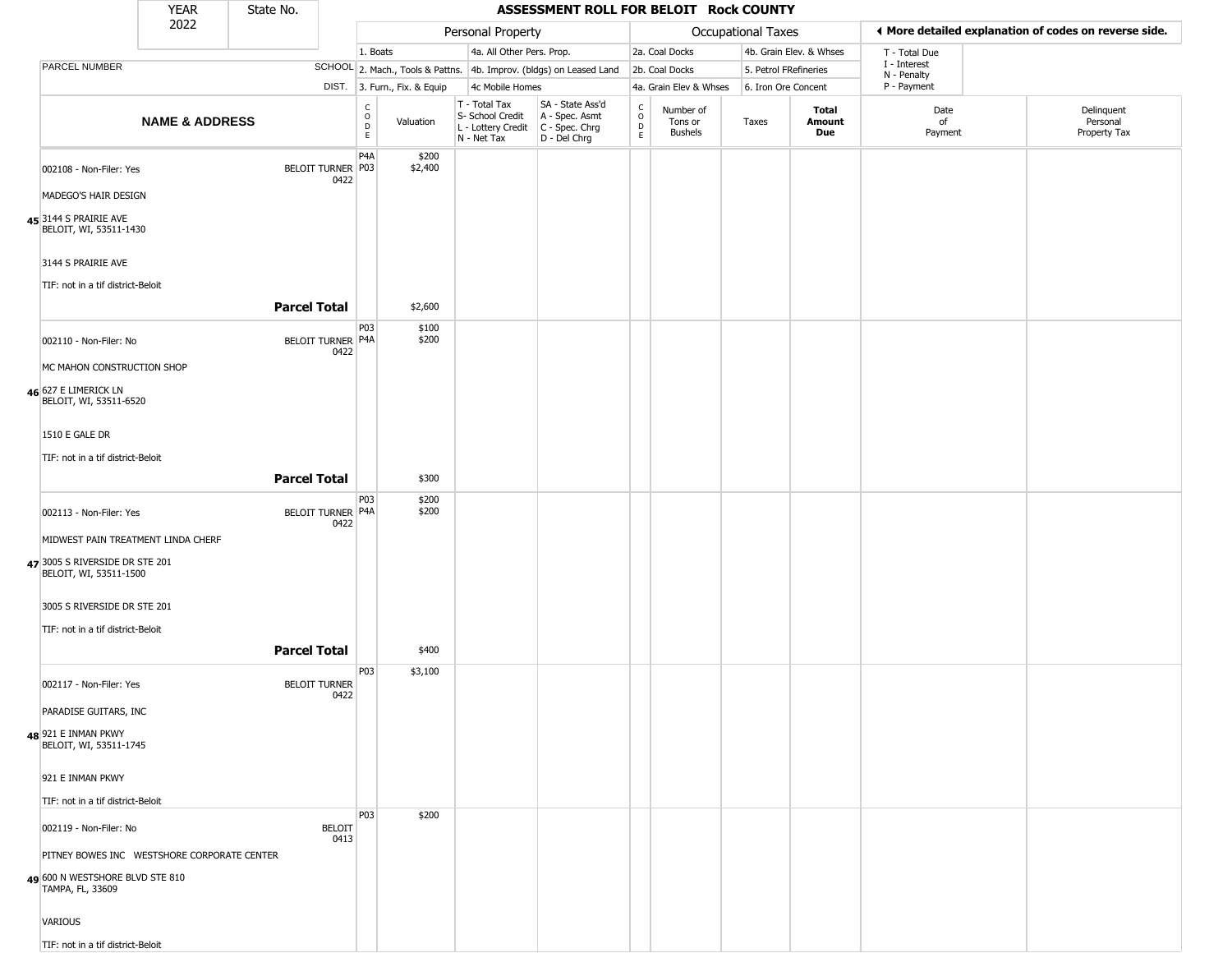|                                                 | <b>YEAR</b>                                                     | State No.            |                                              |                                  |                                                                        | ASSESSMENT ROLL FOR BELOIT Rock COUNTY                               |                                                 |                                        |                       |                         |                             |                                                       |
|-------------------------------------------------|-----------------------------------------------------------------|----------------------|----------------------------------------------|----------------------------------|------------------------------------------------------------------------|----------------------------------------------------------------------|-------------------------------------------------|----------------------------------------|-----------------------|-------------------------|-----------------------------|-------------------------------------------------------|
|                                                 | 2022                                                            |                      |                                              |                                  | Personal Property                                                      |                                                                      |                                                 |                                        | Occupational Taxes    |                         |                             | ♦ More detailed explanation of codes on reverse side. |
|                                                 |                                                                 |                      |                                              | 1. Boats                         | 4a. All Other Pers. Prop.                                              |                                                                      |                                                 | 2a. Coal Docks                         |                       | 4b. Grain Elev. & Whses | T - Total Due               |                                                       |
| PARCEL NUMBER                                   |                                                                 |                      |                                              | SCHOOL 2. Mach., Tools & Pattns. |                                                                        | 4b. Improv. (bldgs) on Leased Land                                   |                                                 | 2b. Coal Docks                         | 5. Petrol FRefineries |                         | I - Interest<br>N - Penalty |                                                       |
|                                                 |                                                                 |                      |                                              | DIST. 3. Furn., Fix. & Equip     | 4c Mobile Homes                                                        |                                                                      |                                                 | 4a. Grain Elev & Whses                 | 6. Iron Ore Concent   |                         | P - Payment                 |                                                       |
|                                                 | <b>NAME &amp; ADDRESS</b>                                       |                      | $\begin{array}{c}\nC \\ O \\ D\n\end{array}$ | Valuation                        | T - Total Tax<br>S- School Credit<br>L - Lottery Credit<br>N - Net Tax | SA - State Ass'd<br>A - Spec. Asmt<br>C - Spec. Chrg<br>D - Del Chrg | $\begin{array}{c} C \\ O \\ D \\ E \end{array}$ | Number of<br>Tons or<br><b>Bushels</b> | Taxes                 | Total<br>Amount<br>Due  | Date<br>of<br>Payment       | Delinquent<br>Personal<br>Property Tax                |
| 002125 - Non-Filer: Yes                         | WICO- ROCK RIVER SHORES MHP                                     |                      | P <sub>4</sub> A<br>BELOIT P03<br>0413       | \$100<br>\$800                   |                                                                        |                                                                      |                                                 |                                        |                       |                         |                             |                                                       |
| 50 12510 KNOLLWOOD LN<br>SURING, WI, 54174-9311 |                                                                 |                      |                                              |                                  |                                                                        |                                                                      |                                                 |                                        |                       |                         |                             |                                                       |
|                                                 | 2120 S RIVERSIDE DRIVE #44<br>TIF: not in a tif district-Beloit | <b>Parcel Total</b>  |                                              | \$900                            |                                                                        |                                                                      |                                                 |                                        |                       |                         |                             |                                                       |
| 002126 - Non-Filer: No                          |                                                                 | <b>BELOIT TURNER</b> | P03<br>0422                                  | \$158,700                        |                                                                        |                                                                      |                                                 |                                        |                       |                         |                             |                                                       |
| 51 P.O. BOX 1818                                | ROCK ROAD COMPANIES, INC<br>JANESVILLE, WI, 53547-1818          |                      |                                              |                                  |                                                                        |                                                                      |                                                 |                                        |                       |                         |                             |                                                       |
|                                                 | HWY 51 & TOWNLINE ROAD                                          |                      |                                              |                                  |                                                                        |                                                                      |                                                 |                                        |                       |                         |                             |                                                       |
| 002531 - Non-Filer: No                          | TIF: not in a tif district-Beloit                               | <b>BELOIT TURNER</b> | P03<br>0422                                  | \$200                            |                                                                        |                                                                      |                                                 |                                        |                       |                         |                             |                                                       |
| 52 2759 S BARTELLS DR<br>BELOIT, WI, 53511-1701 | BUZZ'S GARAGE, INC LAUREN HANSBERRY                             |                      |                                              |                                  |                                                                        |                                                                      |                                                 |                                        |                       |                         |                             |                                                       |
| 2759 S BARTELLS DR                              | TIF: not in a tif district-Beloit                               |                      |                                              |                                  |                                                                        |                                                                      |                                                 |                                        |                       |                         |                             |                                                       |
| 002534 - Non-Filer: Yes                         | CINDY'S HOUSE OF STYLE CINDY NOACK                              | BELOIT TURNER P03    | P4A<br>0422                                  | \$800<br>\$1,800                 |                                                                        |                                                                      |                                                 |                                        |                       |                         |                             |                                                       |
| 53 1801 E WILLIAMS DR<br>BELOIT, WI, 53511-1413 |                                                                 |                      |                                              |                                  |                                                                        |                                                                      |                                                 |                                        |                       |                         |                             |                                                       |
| 1801 E WILLIAMS DR                              | TIF: not in a tif district-Beloit                               |                      |                                              |                                  |                                                                        |                                                                      |                                                 |                                        |                       |                         |                             |                                                       |
|                                                 |                                                                 | <b>Parcel Total</b>  |                                              | \$2,600                          |                                                                        |                                                                      |                                                 |                                        |                       |                         |                             |                                                       |
| 002998 - Non-Filer: No<br>54 2710 PRAIRIE AVE   | DRAEVING MACHINE & TOOL INC                                     | BELOIT TURNER e      | Stat<br>0422 Ass<br>ess<br>ed                | \$0                              |                                                                        |                                                                      |                                                 |                                        |                       |                         |                             |                                                       |
| BELOIT, WI, 53511-2247<br>2710 PRAIRIE AVE      | TIF: not in a tif district-Beloit                               |                      |                                              |                                  |                                                                        |                                                                      |                                                 |                                        |                       |                         |                             |                                                       |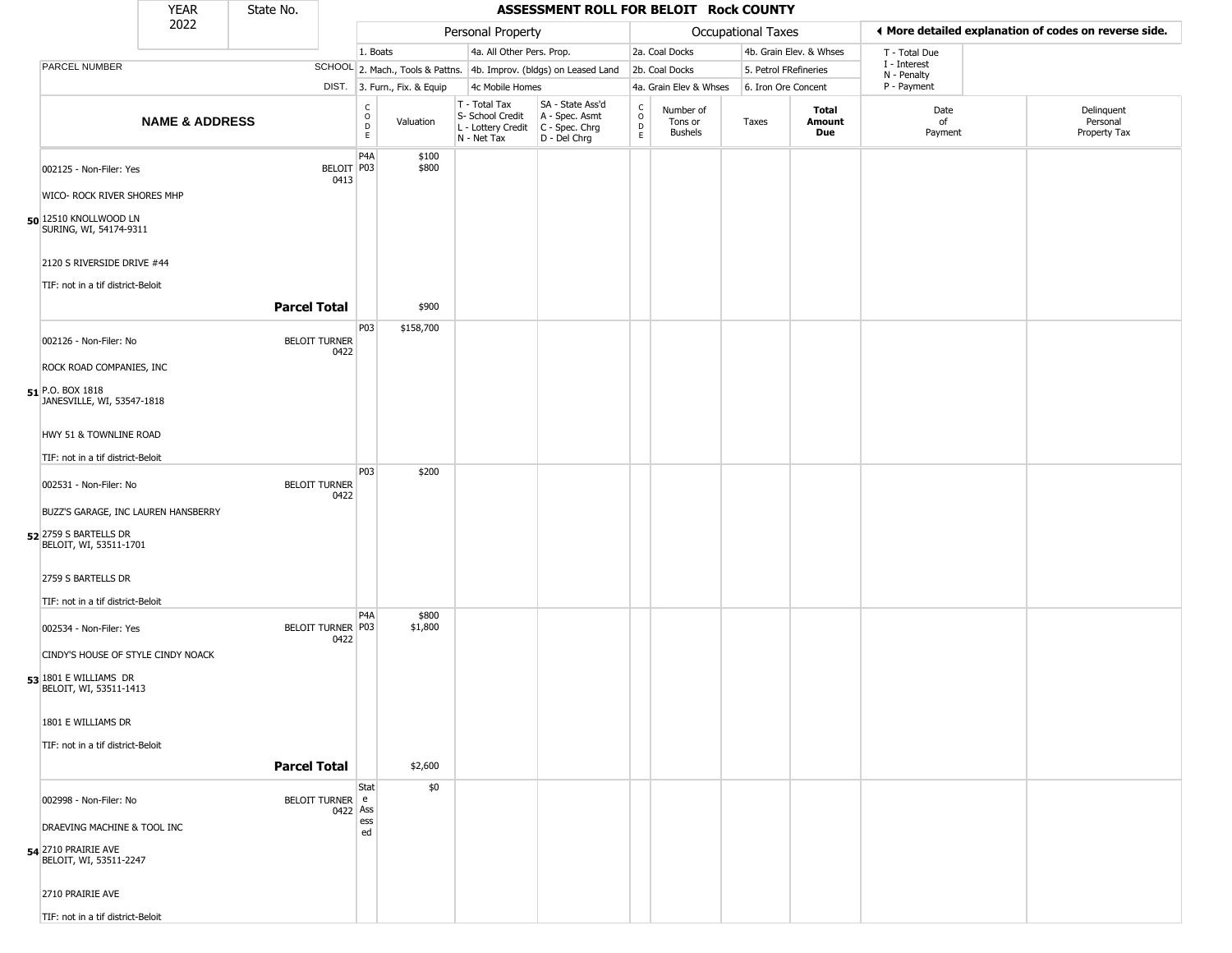|                   |                                                                           | <b>YEAR</b>                                   | State No.            |          |                                                   |                              |                                                                                         | ASSESSMENT ROLL FOR BELOIT Rock COUNTY                              |                  |                                        |                    |                         |                             |                                                       |
|-------------------|---------------------------------------------------------------------------|-----------------------------------------------|----------------------|----------|---------------------------------------------------|------------------------------|-----------------------------------------------------------------------------------------|---------------------------------------------------------------------|------------------|----------------------------------------|--------------------|-------------------------|-----------------------------|-------------------------------------------------------|
|                   |                                                                           | 2022                                          |                      |          |                                                   |                              | Personal Property                                                                       |                                                                     |                  |                                        | Occupational Taxes |                         |                             | ◀ More detailed explanation of codes on reverse side. |
|                   |                                                                           |                                               |                      |          | 1. Boats                                          |                              | 4a. All Other Pers. Prop.                                                               |                                                                     |                  | 2a. Coal Docks                         |                    | 4b. Grain Elev. & Whses | T - Total Due               |                                                       |
|                   | PARCEL NUMBER                                                             |                                               |                      |          |                                                   |                              |                                                                                         | SCHOOL 2. Mach., Tools & Pattns. 4b. Improv. (bldgs) on Leased Land |                  | 2b. Coal Docks                         |                    | 5. Petrol FRefineries   | I - Interest<br>N - Penalty |                                                       |
|                   |                                                                           |                                               |                      |          |                                                   | DIST. 3. Furn., Fix. & Equip | 4c Mobile Homes                                                                         |                                                                     |                  | 4a. Grain Elev & Whses                 |                    | 6. Iron Ore Concent     | P - Payment                 |                                                       |
|                   |                                                                           | <b>NAME &amp; ADDRESS</b>                     |                      |          | C<br>$\begin{array}{c}\n0 \\ D \\ E\n\end{array}$ | Valuation                    | T - Total Tax<br>S- School Credit<br>L - Lottery Credit   C - Spec. Chrg<br>N - Net Tax | SA - State Ass'd<br>A - Spec. Asmt<br>D - Del Chrg                  | C<br>D<br>D<br>E | Number of<br>Tons or<br><b>Bushels</b> | Taxes              | Total<br>Amount<br>Due  | Date<br>of<br>Payment       | Delinquent<br>Personal<br>Property Tax                |
|                   | 003201 - Non-Filer: No<br>55 1011 E ELMWOOD AVE<br>BELOIT, WI, 53511-2403 | FORWARD MACHINE LLC DBA HOUSE OF SPRINGS      | BELOIT TURNER e      | 0422 Ass | Stat<br>ess<br>ed                                 | \$0                          |                                                                                         |                                                                     |                  |                                        |                    |                         |                             |                                                       |
|                   | 1011 E ELMWOOD AVE<br>TIF: not in a tif district-Beloit                   |                                               |                      |          |                                                   |                              |                                                                                         |                                                                     |                  |                                        |                    |                         |                             |                                                       |
|                   | 003309 - Non-Filer: No<br>METALLIC BONDS LTD                              |                                               | BELOIT TURNER e      | 0422 Ass | Stat<br>ess                                       | \$0                          |                                                                                         |                                                                     |                  |                                        |                    |                         |                             |                                                       |
| 56 P.O. BOX 267   | BELOIT, WI, 53512-0267                                                    |                                               |                      |          | ed                                                |                              |                                                                                         |                                                                     |                  |                                        |                    |                         |                             |                                                       |
|                   | 1929 ROYCE AVE                                                            |                                               |                      |          |                                                   |                              |                                                                                         |                                                                     |                  |                                        |                    |                         |                             |                                                       |
|                   | TIF: not in a tif district-Beloit                                         |                                               |                      |          | P4A                                               | \$200                        |                                                                                         |                                                                     |                  |                                        |                    |                         |                             |                                                       |
|                   | 004002 - Non-Filer: No<br>D & J TOWING JAMES WOOD                         |                                               | <b>BELOIT TURNER</b> | 0422     |                                                   |                              |                                                                                         |                                                                     |                  |                                        |                    |                         |                             |                                                       |
| 57 452 E ACORN DR | BELOIT, WI, 53511-1510                                                    |                                               |                      |          |                                                   |                              |                                                                                         |                                                                     |                  |                                        |                    |                         |                             |                                                       |
|                   | 751 E PHILHOWER RD                                                        |                                               |                      |          |                                                   |                              |                                                                                         |                                                                     |                  |                                        |                    |                         |                             |                                                       |
|                   | TIF: not in a tif district-Beloit                                         |                                               |                      |          | P03                                               | \$1,600                      |                                                                                         |                                                                     |                  |                                        |                    |                         |                             |                                                       |
|                   | 004003 - Non-Filer: Yes                                                   |                                               | <b>BELOIT TURNER</b> | 0422     |                                                   |                              |                                                                                         |                                                                     |                  |                                        |                    |                         |                             |                                                       |
|                   | 58 1492 E HUEBBE PKWY<br>BELOIT, WI, 53511-1714                           | COUNTRY GLASS INC JOHN W JENSEN               |                      |          |                                                   |                              |                                                                                         |                                                                     |                  |                                        |                    |                         |                             |                                                       |
|                   | 1492 E HUEBBE PKWY<br>TIF: not in a tif district-Beloit                   |                                               |                      |          |                                                   |                              |                                                                                         |                                                                     |                  |                                        |                    |                         |                             |                                                       |
|                   | 004008 - Non-Filer: Yes                                                   |                                               | BELOIT TURNER P03    | 0422     | P4A                                               | \$100<br>\$200               |                                                                                         |                                                                     |                  |                                        |                    |                         |                             |                                                       |
|                   |                                                                           | AMERICAN FAMILY INSURANCE DAVE GRZENIA, AGENT |                      |          |                                                   |                              |                                                                                         |                                                                     |                  |                                        |                    |                         |                             |                                                       |
|                   | 59 1400 E HUEBBE PKWY<br>BELOIT, WI, 53511-1714                           |                                               |                      |          |                                                   |                              |                                                                                         |                                                                     |                  |                                        |                    |                         |                             |                                                       |
|                   | 1400 E HUEBBE PKWY                                                        |                                               |                      |          |                                                   |                              |                                                                                         |                                                                     |                  |                                        |                    |                         |                             |                                                       |
|                   | TIF: not in a tif district-Beloit                                         |                                               |                      |          |                                                   |                              |                                                                                         |                                                                     |                  |                                        |                    |                         |                             |                                                       |
|                   |                                                                           |                                               | <b>Parcel Total</b>  |          |                                                   | \$300                        |                                                                                         |                                                                     |                  |                                        |                    |                         |                             |                                                       |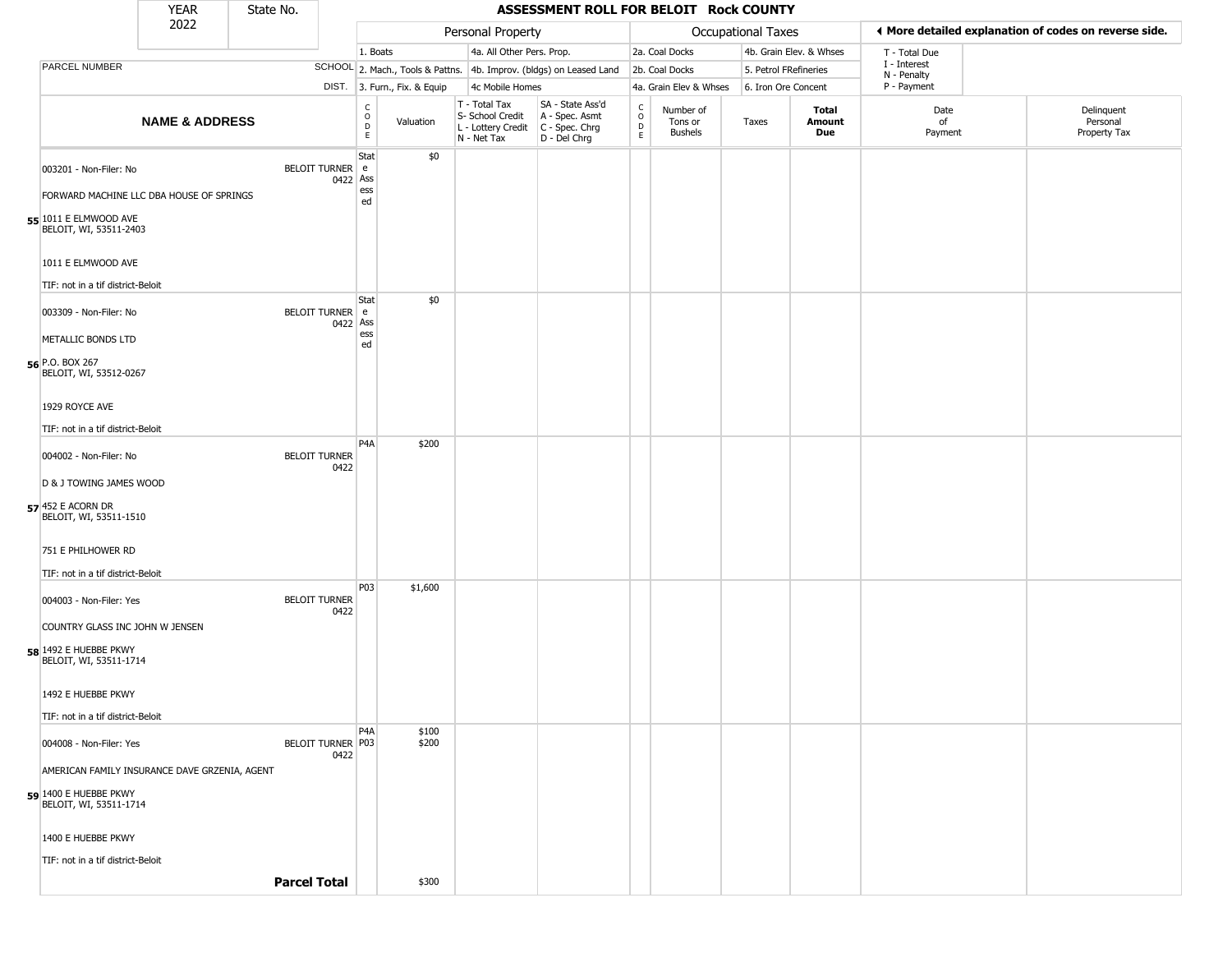|                                                                    | <b>YEAR</b>               | State No.                                               |                             |                              |                                                                                         | ASSESSMENT ROLL FOR BELOIT Rock COUNTY                              |                                                   |                                        |                       |                         |                             |                                                       |
|--------------------------------------------------------------------|---------------------------|---------------------------------------------------------|-----------------------------|------------------------------|-----------------------------------------------------------------------------------------|---------------------------------------------------------------------|---------------------------------------------------|----------------------------------------|-----------------------|-------------------------|-----------------------------|-------------------------------------------------------|
|                                                                    | 2022                      |                                                         |                             |                              | Personal Property                                                                       |                                                                     |                                                   |                                        | Occupational Taxes    |                         |                             | ◀ More detailed explanation of codes on reverse side. |
|                                                                    |                           |                                                         | 1. Boats                    |                              | 4a. All Other Pers. Prop.                                                               |                                                                     |                                                   | 2a. Coal Docks                         |                       | 4b. Grain Elev. & Whses | T - Total Due               |                                                       |
| PARCEL NUMBER                                                      |                           |                                                         |                             |                              |                                                                                         | SCHOOL 2. Mach., Tools & Pattns. 4b. Improv. (bldgs) on Leased Land |                                                   | 2b. Coal Docks                         | 5. Petrol FRefineries |                         | I - Interest<br>N - Penalty |                                                       |
|                                                                    |                           |                                                         |                             | DIST. 3. Furn., Fix. & Equip | 4c Mobile Homes                                                                         |                                                                     |                                                   | 4a. Grain Elev & Whses                 | 6. Iron Ore Concent   |                         | P - Payment                 |                                                       |
|                                                                    | <b>NAME &amp; ADDRESS</b> |                                                         | C<br>$\mathsf{o}$<br>D<br>E | Valuation                    | T - Total Tax<br>S- School Credit<br>L - Lottery Credit   C - Spec. Chrg<br>N - Net Tax | SA - State Ass'd<br>A - Spec. Asmt<br>D - Del Chrg                  | $\begin{array}{c}\nC \\ O \\ D \\ E\n\end{array}$ | Number of<br>Tons or<br><b>Bushels</b> | Taxes                 | Total<br>Amount<br>Due  | Date<br>of<br>Payment       | Delinquent<br>Personal<br>Property Tax                |
| 004011 - Non-Filer: No                                             |                           | BELOIT TURNER P4A<br>0422                               | P03                         | \$100<br>\$100               |                                                                                         |                                                                     |                                                   |                                        |                       |                         |                             |                                                       |
| KOLDEN AUTOMOTIVE<br>60 2550 S DEWEY AVE<br>BELOIT, WI, 53511-2210 |                           |                                                         |                             |                              |                                                                                         |                                                                     |                                                   |                                        |                       |                         |                             |                                                       |
| 2550 S DEWEY AVE                                                   |                           |                                                         |                             |                              |                                                                                         |                                                                     |                                                   |                                        |                       |                         |                             |                                                       |
| TIF: not in a tif district-Beloit                                  |                           | <b>Parcel Total</b>                                     |                             | \$200                        |                                                                                         |                                                                     |                                                   |                                        |                       |                         |                             |                                                       |
|                                                                    |                           |                                                         | P03                         | \$500                        |                                                                                         |                                                                     |                                                   |                                        |                       |                         |                             |                                                       |
| 004012 - Non-Filer: No                                             |                           | <b>BELOIT TURNER</b><br>0422                            |                             |                              |                                                                                         |                                                                     |                                                   |                                        |                       |                         |                             |                                                       |
|                                                                    |                           | KENNETH PETERS & SONS PAINTING DECORATING & WALLPAPER   |                             |                              |                                                                                         |                                                                     |                                                   |                                        |                       |                         |                             |                                                       |
| 61 2770 S IRIS DR<br>BELOIT, WI, 53511-2123                        |                           |                                                         |                             |                              |                                                                                         |                                                                     |                                                   |                                        |                       |                         |                             |                                                       |
| 2770 S IRIS DR                                                     |                           |                                                         |                             |                              |                                                                                         |                                                                     |                                                   |                                        |                       |                         |                             |                                                       |
| TIF: not in a tif district-Beloit                                  |                           |                                                         |                             |                              |                                                                                         |                                                                     |                                                   |                                        |                       |                         |                             |                                                       |
| 004026 - Non-Filer: No                                             |                           | <b>BELOIT TURNER</b><br>0422                            | P <sub>4</sub> A            | \$100                        |                                                                                         |                                                                     |                                                   |                                        |                       |                         |                             |                                                       |
| MORAN'S DIESEL & AUTO REPAIR                                       |                           |                                                         |                             |                              |                                                                                         |                                                                     |                                                   |                                        |                       |                         |                             |                                                       |
| 62 751 E PHILLHOWER RD<br>BELOIT, WI, 53511-8836                   |                           |                                                         |                             |                              |                                                                                         |                                                                     |                                                   |                                        |                       |                         |                             |                                                       |
| 751 E PHILHOWER RD                                                 |                           |                                                         |                             |                              |                                                                                         |                                                                     |                                                   |                                        |                       |                         |                             |                                                       |
| TIF: not in a tif district-Beloit                                  |                           |                                                         | P03                         | \$900                        |                                                                                         |                                                                     |                                                   |                                        |                       |                         |                             |                                                       |
| 004031 - Non-Filer: No                                             |                           | <b>BELOIT</b><br>0413                                   |                             |                              |                                                                                         |                                                                     |                                                   |                                        |                       |                         |                             |                                                       |
| <b>TAX</b>                                                         |                           | STATE FARM MUTUAL AUTO INS CO TAX & COMPLIANCE_PROPERTY |                             |                              |                                                                                         |                                                                     |                                                   |                                        |                       |                         |                             |                                                       |
| 63 PO BOX 2155<br>BLOOMINGTON, IL, 61702                           |                           |                                                         |                             |                              |                                                                                         |                                                                     |                                                   |                                        |                       |                         |                             |                                                       |
| 1116 E CRANSTON RD                                                 |                           |                                                         |                             |                              |                                                                                         |                                                                     |                                                   |                                        |                       |                         |                             |                                                       |
| TIF: not in a tif district-Beloit                                  |                           |                                                         |                             |                              |                                                                                         |                                                                     |                                                   |                                        |                       |                         |                             |                                                       |
| 004033 - Non-Filer: No                                             |                           | <b>BELOIT TURNER</b><br>0422                            | P03                         | \$100                        |                                                                                         |                                                                     |                                                   |                                        |                       |                         |                             |                                                       |
| ROAD MEDIC AUTO REPAIR, INC.                                       |                           |                                                         |                             |                              |                                                                                         |                                                                     |                                                   |                                        |                       |                         |                             |                                                       |
| $64$ 1040 E ELAINE DR<br>BELOIT, WI, 53511-2212                    |                           |                                                         |                             |                              |                                                                                         |                                                                     |                                                   |                                        |                       |                         |                             |                                                       |
| 1040 E ELAINE DR                                                   |                           |                                                         |                             |                              |                                                                                         |                                                                     |                                                   |                                        |                       |                         |                             |                                                       |
| TIF: not in a tif district-Beloit                                  |                           |                                                         |                             |                              |                                                                                         |                                                                     |                                                   |                                        |                       |                         |                             |                                                       |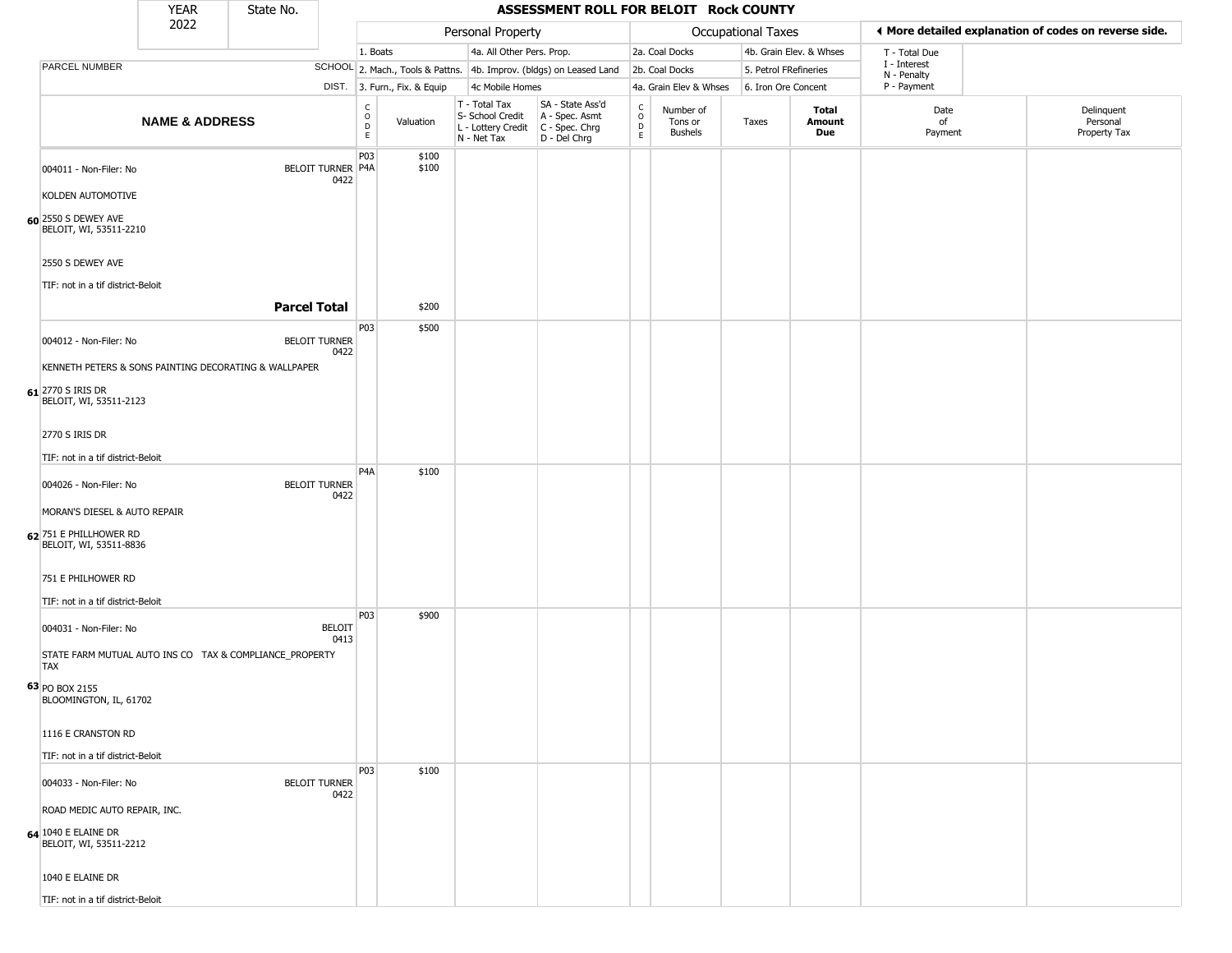|                                                                                       | <b>YEAR</b>               | State No.           |                              |                                                                    |                              |                                                                                         | ASSESSMENT ROLL FOR BELOIT Rock COUNTY                              |                                                 |                                        |                           |                         |                             |                                                       |
|---------------------------------------------------------------------------------------|---------------------------|---------------------|------------------------------|--------------------------------------------------------------------|------------------------------|-----------------------------------------------------------------------------------------|---------------------------------------------------------------------|-------------------------------------------------|----------------------------------------|---------------------------|-------------------------|-----------------------------|-------------------------------------------------------|
|                                                                                       | 2022                      |                     |                              |                                                                    |                              | Personal Property                                                                       |                                                                     |                                                 |                                        | <b>Occupational Taxes</b> |                         |                             | ♦ More detailed explanation of codes on reverse side. |
|                                                                                       |                           |                     |                              | 1. Boats                                                           |                              | 4a. All Other Pers. Prop.                                                               |                                                                     |                                                 | 2a. Coal Docks                         |                           | 4b. Grain Elev. & Whses | T - Total Due               |                                                       |
| PARCEL NUMBER                                                                         |                           |                     |                              |                                                                    |                              |                                                                                         | SCHOOL 2. Mach., Tools & Pattns. 4b. Improv. (bldgs) on Leased Land |                                                 | 2b. Coal Docks                         | 5. Petrol FRefineries     |                         | I - Interest<br>N - Penalty |                                                       |
|                                                                                       |                           |                     |                              |                                                                    | DIST. 3. Furn., Fix. & Equip | 4c Mobile Homes                                                                         |                                                                     |                                                 | 4a. Grain Elev & Whses                 | 6. Iron Ore Concent       |                         | P - Payment                 |                                                       |
|                                                                                       | <b>NAME &amp; ADDRESS</b> |                     |                              | $\begin{smallmatrix} C \\ O \\ D \end{smallmatrix}$<br>$\mathsf E$ | Valuation                    | T - Total Tax<br>S- School Credit<br>L - Lottery Credit   C - Spec. Chrg<br>N - Net Tax | SA - State Ass'd<br>A - Spec. Asmt<br>D - Del Chrg                  | $\begin{array}{c} C \\ O \\ D \\ E \end{array}$ | Number of<br>Tons or<br><b>Bushels</b> | Taxes                     | Total<br>Amount<br>Due  | Date<br>of<br>Payment       | Delinquent<br>Personal<br>Property Tax                |
| 004035 - Non-Filer: No<br>WASTE MANAGEMENT OF WISC, INC C/O MARVIN F POER AND COMPANY |                           |                     | <b>BELOIT TURNER</b><br>0422 | P4A                                                                | \$170,400                    |                                                                                         |                                                                     |                                                 |                                        |                           |                         |                             |                                                       |
| 65 P.O. BOX 802206<br>DALLAS, TX, 75380-2206                                          |                           |                     |                              |                                                                    |                              |                                                                                         |                                                                     |                                                 |                                        |                           |                         |                             |                                                       |
| VARIOUS                                                                               |                           |                     |                              |                                                                    |                              |                                                                                         |                                                                     |                                                 |                                        |                           |                         |                             |                                                       |
| TIF: not in a tif district-Beloit                                                     |                           |                     |                              | P4A                                                                | \$200                        |                                                                                         |                                                                     |                                                 |                                        |                           |                         |                             |                                                       |
| 004040 - Non-Filer: Yes                                                               |                           |                     | BELOIT TURNER P03<br>0422    |                                                                    | \$4,400                      |                                                                                         |                                                                     |                                                 |                                        |                           |                         |                             |                                                       |
| PAULSON SPECIALTIES, LLC KENNETH PAULSON                                              |                           |                     |                              |                                                                    |                              |                                                                                         |                                                                     |                                                 |                                        |                           |                         |                             |                                                       |
| 66 749 E PHILHOWER RD<br>BELOIT, WI, 53511-8836                                       |                           |                     |                              |                                                                    |                              |                                                                                         |                                                                     |                                                 |                                        |                           |                         |                             |                                                       |
| 749 E PHILHOWER RD                                                                    |                           |                     |                              |                                                                    |                              |                                                                                         |                                                                     |                                                 |                                        |                           |                         |                             |                                                       |
| TIF: not in a tif district-Beloit                                                     |                           |                     |                              |                                                                    |                              |                                                                                         |                                                                     |                                                 |                                        |                           |                         |                             |                                                       |
|                                                                                       |                           | <b>Parcel Total</b> |                              |                                                                    | \$4,600                      |                                                                                         |                                                                     |                                                 |                                        |                           |                         |                             |                                                       |
| 004215 - Non-Filer: No                                                                |                           |                     | <b>BELOIT TURNER</b><br>0422 | P <sub>4</sub> A                                                   | \$1,200                      |                                                                                         |                                                                     |                                                 |                                        |                           |                         |                             |                                                       |
| AMERIGAS PROPANE LP                                                                   |                           |                     |                              |                                                                    |                              |                                                                                         |                                                                     |                                                 |                                        |                           |                         |                             |                                                       |
| 67 PO BOX 1240<br>MANCHESTER, NH, 03105-1240                                          |                           |                     |                              |                                                                    |                              |                                                                                         |                                                                     |                                                 |                                        |                           |                         |                             |                                                       |
| <b>VARIOUS</b>                                                                        |                           |                     |                              |                                                                    |                              |                                                                                         |                                                                     |                                                 |                                        |                           |                         |                             |                                                       |
| TIF: not in a tif district-Beloit                                                     |                           |                     |                              |                                                                    |                              |                                                                                         |                                                                     |                                                 |                                        |                           |                         |                             |                                                       |
| 004566 - Non-Filer: No                                                                |                           |                     | BELOIT TURNER   P03<br>0422  | P4A                                                                | \$1,000<br>\$2,100           |                                                                                         |                                                                     |                                                 |                                        |                           |                         |                             |                                                       |
| FOLEY ELECTRIC, INC STEVE FOLEY                                                       |                           |                     |                              |                                                                    |                              |                                                                                         |                                                                     |                                                 |                                        |                           |                         |                             |                                                       |
| 68 2738 S BARTELLS DR<br>BELOIT, WI, 53511-1702                                       |                           |                     |                              |                                                                    |                              |                                                                                         |                                                                     |                                                 |                                        |                           |                         |                             |                                                       |
| 2738 S BARTELLS DR                                                                    |                           |                     |                              |                                                                    |                              |                                                                                         |                                                                     |                                                 |                                        |                           |                         |                             |                                                       |
| TIF: not in a tif district-Beloit                                                     |                           |                     |                              |                                                                    |                              |                                                                                         |                                                                     |                                                 |                                        |                           |                         |                             |                                                       |
|                                                                                       |                           | <b>Parcel Total</b> |                              |                                                                    | \$3,100                      |                                                                                         |                                                                     |                                                 |                                        |                           |                         |                             |                                                       |
| 004569 - Non-Filer: Yes                                                               |                           |                     | BELOIT P03<br>0413           | P4A                                                                | \$500<br>\$2,900             |                                                                                         |                                                                     |                                                 |                                        |                           |                         |                             |                                                       |
| KVS INSURANCE SOLUTIONS, LLC DBA SEITZ INSURANCE                                      |                           |                     |                              |                                                                    |                              |                                                                                         |                                                                     |                                                 |                                        |                           |                         |                             |                                                       |
| 69 PO BOX 1550<br>JANESVILLE, WI, 53547-1550                                          |                           |                     |                              |                                                                    |                              |                                                                                         |                                                                     |                                                 |                                        |                           |                         |                             |                                                       |
| 1100 CRANSTON RD                                                                      |                           |                     |                              |                                                                    |                              |                                                                                         |                                                                     |                                                 |                                        |                           |                         |                             |                                                       |
| TIF: not in a tif district-Beloit                                                     |                           |                     |                              |                                                                    |                              |                                                                                         |                                                                     |                                                 |                                        |                           |                         |                             |                                                       |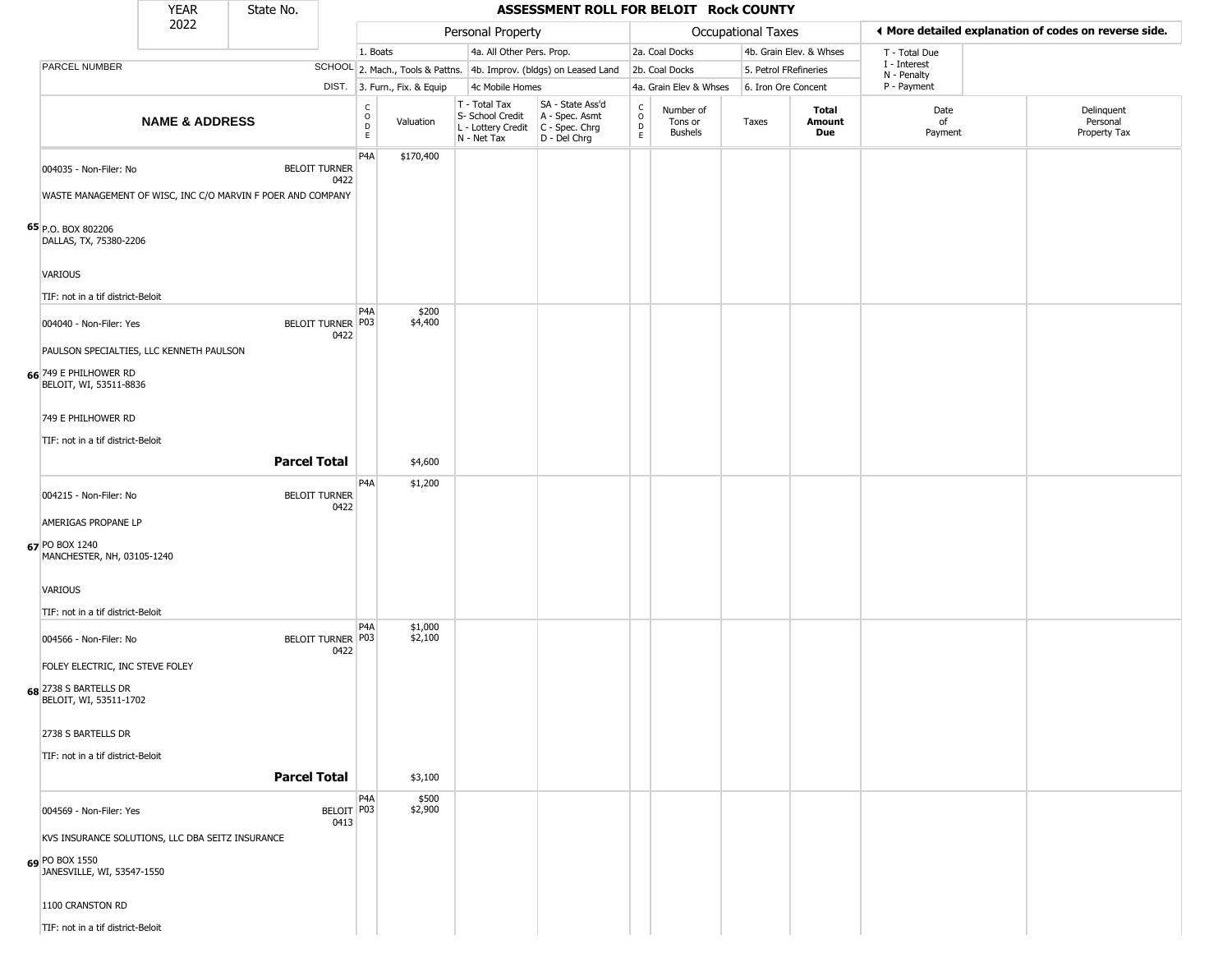|                       |                                                         | <b>YEAR</b>                                | State No.           |                              |                                                                    |                              |                                                                                         | ASSESSMENT ROLL FOR BELOIT Rock COUNTY                              |                                                          |                                        |                           |                         |                             |                                                       |
|-----------------------|---------------------------------------------------------|--------------------------------------------|---------------------|------------------------------|--------------------------------------------------------------------|------------------------------|-----------------------------------------------------------------------------------------|---------------------------------------------------------------------|----------------------------------------------------------|----------------------------------------|---------------------------|-------------------------|-----------------------------|-------------------------------------------------------|
|                       |                                                         | 2022                                       |                     |                              |                                                                    |                              | Personal Property                                                                       |                                                                     |                                                          |                                        | <b>Occupational Taxes</b> |                         |                             | ◀ More detailed explanation of codes on reverse side. |
|                       |                                                         |                                            |                     |                              | 1. Boats                                                           |                              | 4a. All Other Pers. Prop.                                                               |                                                                     |                                                          | 2a. Coal Docks                         |                           | 4b. Grain Elev. & Whses | T - Total Due               |                                                       |
|                       | PARCEL NUMBER                                           |                                            |                     |                              |                                                                    |                              |                                                                                         | SCHOOL 2. Mach., Tools & Pattns. 4b. Improv. (bldgs) on Leased Land |                                                          | 2b. Coal Docks                         | 5. Petrol FRefineries     |                         | I - Interest<br>N - Penalty |                                                       |
|                       |                                                         |                                            |                     |                              |                                                                    | DIST. 3. Furn., Fix. & Equip | 4c Mobile Homes                                                                         |                                                                     |                                                          | 4a. Grain Elev & Whses                 | 6. Iron Ore Concent       |                         | P - Payment                 |                                                       |
|                       |                                                         | <b>NAME &amp; ADDRESS</b>                  |                     |                              | $\begin{smallmatrix} C \\ O \\ D \end{smallmatrix}$<br>$\mathsf E$ | Valuation                    | T - Total Tax<br>S- School Credit<br>L - Lottery Credit   C - Spec. Chrg<br>N - Net Tax | SA - State Ass'd<br>A - Spec. Asmt<br>D - Del Chrg                  | $\begin{smallmatrix} C \\ O \\ D \end{smallmatrix}$<br>E | Number of<br>Tons or<br><b>Bushels</b> | Taxes                     | Total<br>Amount<br>Due  | Date<br>of<br>Payment       | Delinquent<br>Personal<br>Property Tax                |
|                       |                                                         |                                            | <b>Parcel Total</b> |                              |                                                                    | \$3,400                      |                                                                                         |                                                                     |                                                          |                                        |                           |                         |                             |                                                       |
|                       | 006260 - Non-Filer: No                                  |                                            |                     | BELOIT TURNER e<br>0422 Ass  | Stat                                                               | \$0                          |                                                                                         |                                                                     |                                                          |                                        |                           |                         |                             |                                                       |
|                       | ACCURATE CUTTING TOOL                                   |                                            |                     |                              | ess<br>ed                                                          |                              |                                                                                         |                                                                     |                                                          |                                        |                           |                         |                             |                                                       |
| 70 2710 PRAIRIE AVE S | BELOIT, WI, 53511                                       |                                            |                     |                              |                                                                    |                              |                                                                                         |                                                                     |                                                          |                                        |                           |                         |                             |                                                       |
|                       | 2710 S PRAIRIE AVE<br>TIF: not in a tif district-Beloit |                                            |                     |                              |                                                                    |                              |                                                                                         |                                                                     |                                                          |                                        |                           |                         |                             |                                                       |
|                       | 007008 - Non-Filer: No                                  |                                            |                     | BELOIT TURNER P03<br>0422    | P4A                                                                | \$100<br>\$6,900             |                                                                                         |                                                                     |                                                          |                                        |                           |                         |                             |                                                       |
|                       | PECA PRODUCTS, INC                                      |                                            |                     |                              |                                                                    |                              |                                                                                         |                                                                     |                                                          |                                        |                           |                         |                             |                                                       |
| $71$ 471 BURTON ST    | BELOIT, WI, 53511-3411                                  |                                            |                     |                              |                                                                    |                              |                                                                                         |                                                                     |                                                          |                                        |                           |                         |                             |                                                       |
| 471 BURTON ST         |                                                         |                                            |                     |                              |                                                                    |                              |                                                                                         |                                                                     |                                                          |                                        |                           |                         |                             |                                                       |
|                       | TIF: not in a tif district-Beloit                       |                                            |                     |                              |                                                                    |                              |                                                                                         |                                                                     |                                                          |                                        |                           |                         |                             |                                                       |
|                       |                                                         |                                            | <b>Parcel Total</b> |                              |                                                                    | \$7,000                      |                                                                                         |                                                                     |                                                          |                                        |                           |                         |                             |                                                       |
|                       |                                                         |                                            |                     |                              | P03                                                                | \$1,100                      |                                                                                         |                                                                     |                                                          |                                        |                           |                         |                             |                                                       |
|                       | 008030 - Non-Filer: Yes                                 |                                            |                     | <b>BELOIT TURNER</b><br>0422 |                                                                    |                              |                                                                                         |                                                                     |                                                          |                                        |                           |                         |                             |                                                       |
|                       |                                                         | ARCHIE MONUMENT & STONE, INC WAYNE SORMRUD |                     |                              |                                                                    |                              |                                                                                         |                                                                     |                                                          |                                        |                           |                         |                             |                                                       |
| 72 PO BOX 10          | WATERTOWN, WI, 53094-0010                               |                                            |                     |                              |                                                                    |                              |                                                                                         |                                                                     |                                                          |                                        |                           |                         |                             |                                                       |
| 1803 E ZICK DR        |                                                         |                                            |                     |                              |                                                                    |                              |                                                                                         |                                                                     |                                                          |                                        |                           |                         |                             |                                                       |
|                       | TIF: not in a tif district-Beloit                       |                                            |                     |                              |                                                                    |                              |                                                                                         |                                                                     |                                                          |                                        |                           |                         |                             |                                                       |
|                       | 008031 - Non-Filer: Yes                                 |                                            |                     | BELOIT TURNER P03<br>0422    | P4A                                                                | \$300<br>\$2,800             |                                                                                         |                                                                     |                                                          |                                        |                           |                         |                             |                                                       |
|                       | ROCK BAY HARBOR                                         |                                            |                     |                              |                                                                    |                              |                                                                                         |                                                                     |                                                          |                                        |                           |                         |                             |                                                       |
| 73 PO BOX 195         | NASHOTAH, WI, 53058-0195                                |                                            |                     |                              |                                                                    |                              |                                                                                         |                                                                     |                                                          |                                        |                           |                         |                             |                                                       |
|                       | 1850 E. HUEBBE PKWY                                     |                                            |                     |                              |                                                                    |                              |                                                                                         |                                                                     |                                                          |                                        |                           |                         |                             |                                                       |
|                       | TIF: not in a tif district-Beloit                       |                                            |                     |                              |                                                                    |                              |                                                                                         |                                                                     |                                                          |                                        |                           |                         |                             |                                                       |
|                       |                                                         |                                            | <b>Parcel Total</b> |                              |                                                                    | \$3,100                      |                                                                                         |                                                                     |                                                          |                                        |                           |                         |                             |                                                       |
|                       | 008033 - Non-Filer: Yes                                 |                                            |                     | <b>BELOIT TURNER</b><br>0422 | P03                                                                | \$600                        |                                                                                         |                                                                     |                                                          |                                        |                           |                         |                             |                                                       |
|                       |                                                         | DWYER'S SPECIALTY SYSTEMS DENNIS DWYER     |                     |                              |                                                                    |                              |                                                                                         |                                                                     |                                                          |                                        |                           |                         |                             |                                                       |
| 74 2600 W CREEDY RD   | BELOIT, WI, 53511-8718                                  |                                            |                     |                              |                                                                    |                              |                                                                                         |                                                                     |                                                          |                                        |                           |                         |                             |                                                       |
|                       | 2600 W CREEDY RD                                        |                                            |                     |                              |                                                                    |                              |                                                                                         |                                                                     |                                                          |                                        |                           |                         |                             |                                                       |
|                       | TIF: not in a tif district-Beloit                       |                                            |                     |                              |                                                                    |                              |                                                                                         |                                                                     |                                                          |                                        |                           |                         |                             |                                                       |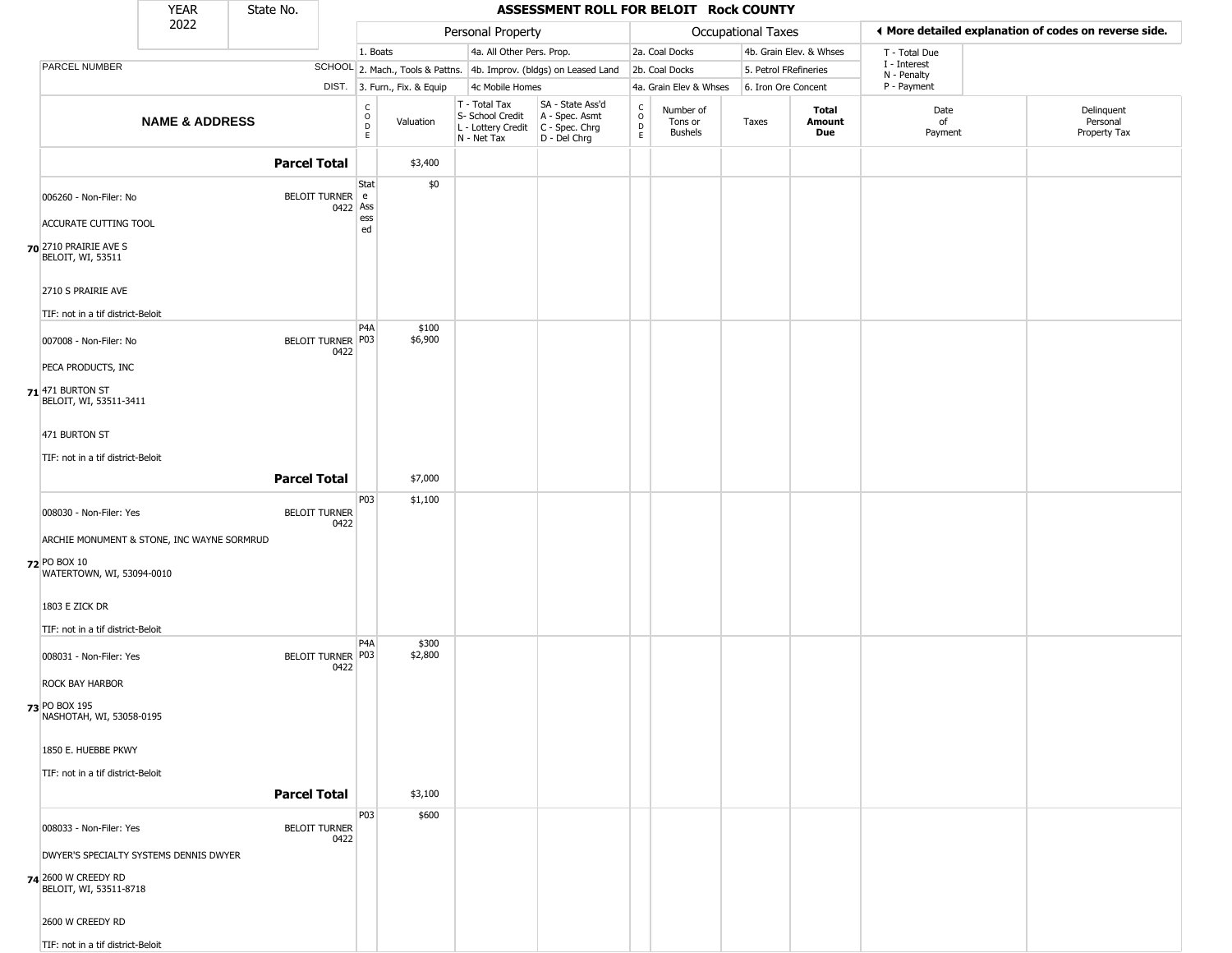|                                                                                        | YEAR                      | State No.           |                              |                  |                              |                                                                                         | ASSESSMENT ROLL FOR BELOIT Rock COUNTY                              |                                                          |                                        |                       |                               |                             |                                                       |
|----------------------------------------------------------------------------------------|---------------------------|---------------------|------------------------------|------------------|------------------------------|-----------------------------------------------------------------------------------------|---------------------------------------------------------------------|----------------------------------------------------------|----------------------------------------|-----------------------|-------------------------------|-----------------------------|-------------------------------------------------------|
|                                                                                        | 2022                      |                     |                              |                  |                              | Personal Property                                                                       |                                                                     |                                                          |                                        | Occupational Taxes    |                               |                             | ♦ More detailed explanation of codes on reverse side. |
|                                                                                        |                           |                     |                              | 1. Boats         |                              | 4a. All Other Pers. Prop.                                                               |                                                                     |                                                          | 2a. Coal Docks                         |                       | 4b. Grain Elev. & Whses       | T - Total Due               |                                                       |
| PARCEL NUMBER                                                                          |                           |                     |                              |                  |                              |                                                                                         | SCHOOL 2. Mach., Tools & Pattns. 4b. Improv. (bldgs) on Leased Land |                                                          | 2b. Coal Docks                         | 5. Petrol FRefineries |                               | I - Interest<br>N - Penalty |                                                       |
|                                                                                        |                           |                     |                              |                  | DIST. 3. Furn., Fix. & Equip | 4c Mobile Homes                                                                         |                                                                     |                                                          | 4a. Grain Elev & Whses                 | 6. Iron Ore Concent   |                               | P - Payment                 |                                                       |
|                                                                                        | <b>NAME &amp; ADDRESS</b> |                     |                              | C<br>D<br>E<br>E | Valuation                    | T - Total Tax<br>S- School Credit<br>L - Lottery Credit   C - Spec. Chrg<br>N - Net Tax | SA - State Ass'd<br>A - Spec. Asmt<br>D - Del Chrg                  | $\begin{smallmatrix} C \\ O \\ D \end{smallmatrix}$<br>E | Number of<br>Tons or<br><b>Bushels</b> | Taxes                 | <b>Total</b><br>Amount<br>Due | Date<br>of<br>Payment       | Delinquent<br>Personal<br>Property Tax                |
| 008038 - Non-Filer: No                                                                 |                           |                     | BELOIT TURNER P03<br>0422    | P4A              | \$100<br>\$100               |                                                                                         |                                                                     |                                                          |                                        |                       |                               |                             |                                                       |
| DBR BUILDERS, INC                                                                      |                           |                     |                              |                  |                              |                                                                                         |                                                                     |                                                          |                                        |                       |                               |                             |                                                       |
| 75 <sup>2201</sup> S AFTON RD<br>BELOIT, WI, 53511-2016                                |                           |                     |                              |                  |                              |                                                                                         |                                                                     |                                                          |                                        |                       |                               |                             |                                                       |
| 2201 S AFTON RD                                                                        |                           |                     |                              |                  |                              |                                                                                         |                                                                     |                                                          |                                        |                       |                               |                             |                                                       |
| TIF: not in a tif district-Beloit                                                      |                           | <b>Parcel Total</b> |                              |                  | \$200                        |                                                                                         |                                                                     |                                                          |                                        |                       |                               |                             |                                                       |
| 008078 - Non-Filer: No                                                                 |                           |                     | BELOIT TURNER P03<br>0422    | P4A              | \$1,000<br>\$2,600           |                                                                                         |                                                                     |                                                          |                                        |                       |                               |                             |                                                       |
| H DAN WRIGHT INSURANCE GROUP, LLC STEPHEN D WRIGHT                                     |                           |                     |                              |                  |                              |                                                                                         |                                                                     |                                                          |                                        |                       |                               |                             |                                                       |
| <b>76</b> 1805 E ZICK DR<br>BELOIT, WI, 53511-1429                                     |                           |                     |                              |                  |                              |                                                                                         |                                                                     |                                                          |                                        |                       |                               |                             |                                                       |
| 3144 S PRAIRIE AVE STE 1805                                                            |                           |                     |                              |                  |                              |                                                                                         |                                                                     |                                                          |                                        |                       |                               |                             |                                                       |
| TIF: not in a tif district-Beloit                                                      |                           | <b>Parcel Total</b> |                              |                  | \$3,600                      |                                                                                         |                                                                     |                                                          |                                        |                       |                               |                             |                                                       |
| 008083 - Non-Filer: Yes                                                                |                           |                     | <b>BELOIT TURNER</b>         | P4A              | \$900                        |                                                                                         |                                                                     |                                                          |                                        |                       |                               |                             |                                                       |
|                                                                                        |                           |                     | 0422                         |                  |                              |                                                                                         |                                                                     |                                                          |                                        |                       |                               |                             |                                                       |
| BLACKHAWK PROPANE COMPANY ROBERT ZEEK<br>77 PO BOX 141<br>SOUTH BELOIT, IL, 61080-0141 |                           |                     |                              |                  |                              |                                                                                         |                                                                     |                                                          |                                        |                       |                               |                             |                                                       |
| VARIOUS PROPANE TANKS                                                                  |                           |                     |                              |                  |                              |                                                                                         |                                                                     |                                                          |                                        |                       |                               |                             |                                                       |
| TIF: not in a tif district-Beloit                                                      |                           |                     |                              |                  |                              |                                                                                         |                                                                     |                                                          |                                        |                       |                               |                             |                                                       |
| 008158 - Non-Filer: No                                                                 |                           |                     | BELOIT P03<br>0413           | P <sub>4</sub> A | \$300<br>\$19,200            |                                                                                         |                                                                     |                                                          |                                        |                       |                               |                             |                                                       |
| CARNES RENTAL, LLC KEVIN CARNES                                                        |                           |                     |                              |                  |                              |                                                                                         |                                                                     |                                                          |                                        |                       |                               |                             |                                                       |
| <b>78</b> 1950 Boulder LN<br>BELOIT, WI, 53511-6705                                    |                           |                     |                              |                  |                              |                                                                                         |                                                                     |                                                          |                                        |                       |                               |                             |                                                       |
| 2221 ADVANCE DR                                                                        |                           |                     |                              |                  |                              |                                                                                         |                                                                     |                                                          |                                        |                       |                               |                             |                                                       |
| TIF: not in a tif district-Beloit                                                      |                           |                     |                              |                  |                              |                                                                                         |                                                                     |                                                          |                                        |                       |                               |                             |                                                       |
|                                                                                        |                           | <b>Parcel Total</b> |                              |                  | \$19,500                     |                                                                                         |                                                                     |                                                          |                                        |                       |                               |                             |                                                       |
| 008161 - Non-Filer: No                                                                 |                           |                     | <b>BELOIT TURNER</b><br>0422 | <b>P03</b>       | \$700                        |                                                                                         |                                                                     |                                                          |                                        |                       |                               |                             |                                                       |
| 1ST CHOICE AUTO SPA, INC DBA: IMPACT CYCLE                                             |                           |                     |                              |                  |                              |                                                                                         |                                                                     |                                                          |                                        |                       |                               |                             |                                                       |
| 79 3537 S RIVERSIDE DR<br>BELOIT, WI, 53511-1536                                       |                           |                     |                              |                  |                              |                                                                                         |                                                                     |                                                          |                                        |                       |                               |                             |                                                       |
| 3537 S RIVERSIDE DR                                                                    |                           |                     |                              |                  |                              |                                                                                         |                                                                     |                                                          |                                        |                       |                               |                             |                                                       |
| TIF: not in a tif district-Beloit                                                      |                           |                     |                              |                  |                              |                                                                                         |                                                                     |                                                          |                                        |                       |                               |                             |                                                       |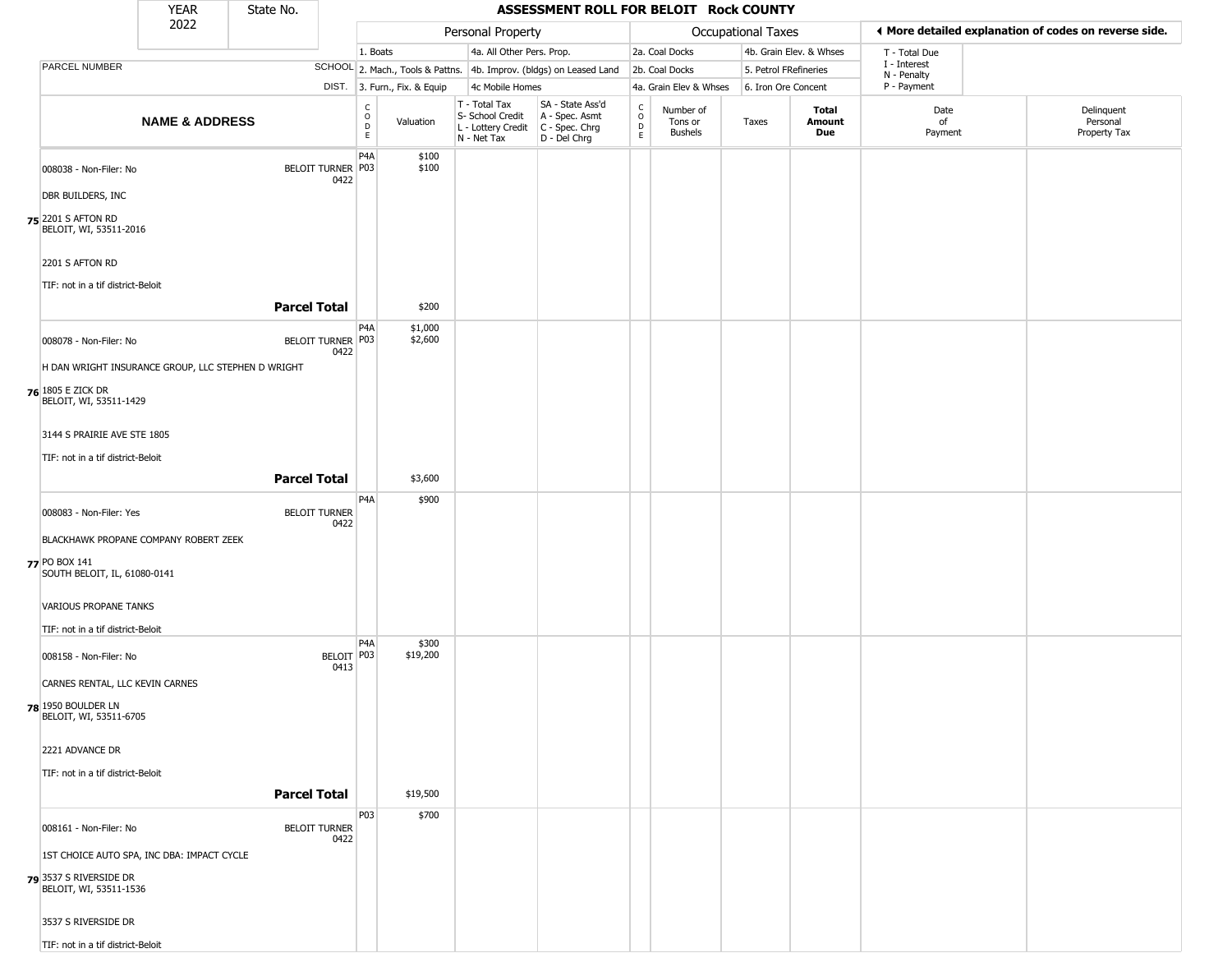| ◀ More detailed explanation of codes on reverse side.     |
|-----------------------------------------------------------|
|                                                           |
|                                                           |
|                                                           |
| Delinquent<br>Date<br>Personal<br>Payment<br>Property Tax |
|                                                           |
|                                                           |
|                                                           |
|                                                           |
|                                                           |
|                                                           |
|                                                           |
|                                                           |
|                                                           |
|                                                           |
|                                                           |
|                                                           |
|                                                           |
|                                                           |
|                                                           |
|                                                           |
|                                                           |
|                                                           |
|                                                           |
|                                                           |
|                                                           |
|                                                           |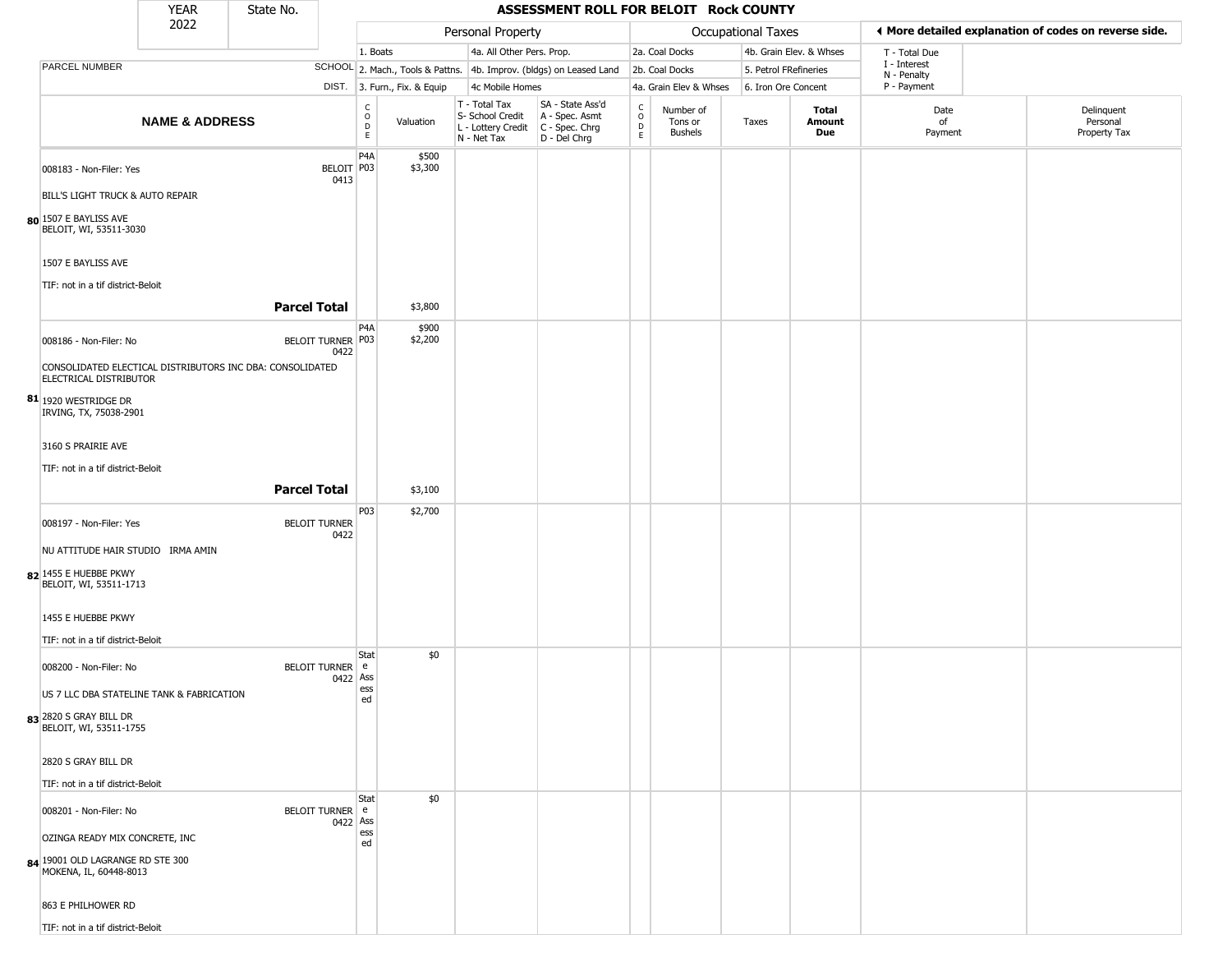|                                                                               | <b>YEAR</b>               | State No.            |          |                                             |                              |                                                                                         | ASSESSMENT ROLL FOR BELOIT Rock COUNTY                              |                                                          |                                        |                       |                         |                             |                                                       |
|-------------------------------------------------------------------------------|---------------------------|----------------------|----------|---------------------------------------------|------------------------------|-----------------------------------------------------------------------------------------|---------------------------------------------------------------------|----------------------------------------------------------|----------------------------------------|-----------------------|-------------------------|-----------------------------|-------------------------------------------------------|
|                                                                               | 2022                      |                      |          |                                             |                              | Personal Property                                                                       |                                                                     |                                                          |                                        | Occupational Taxes    |                         |                             | ♦ More detailed explanation of codes on reverse side. |
|                                                                               |                           |                      |          | 1. Boats                                    |                              | 4a. All Other Pers. Prop.                                                               |                                                                     |                                                          | 2a. Coal Docks                         |                       | 4b. Grain Elev. & Whses | T - Total Due               |                                                       |
| PARCEL NUMBER                                                                 |                           |                      |          |                                             |                              |                                                                                         | SCHOOL 2. Mach., Tools & Pattns. 4b. Improv. (bldgs) on Leased Land |                                                          | 2b. Coal Docks                         | 5. Petrol FRefineries |                         | I - Interest<br>N - Penalty |                                                       |
|                                                                               |                           |                      |          |                                             | DIST. 3. Furn., Fix. & Equip | 4c Mobile Homes                                                                         |                                                                     |                                                          | 4a. Grain Elev & Whses                 | 6. Iron Ore Concent   |                         | P - Payment                 |                                                       |
|                                                                               | <b>NAME &amp; ADDRESS</b> |                      |          | $\frac{c}{0}$<br>$\mathsf D$<br>$\mathsf E$ | Valuation                    | T - Total Tax<br>S- School Credit<br>L - Lottery Credit   C - Spec. Chrg<br>N - Net Tax | SA - State Ass'd<br>A - Spec. Asmt<br>D - Del Chrg                  | $\begin{matrix} 0 \\ 0 \\ D \end{matrix}$<br>$\mathsf E$ | Number of<br>Tons or<br><b>Bushels</b> | Taxes                 | Total<br>Amount<br>Due  | Date<br>of<br>Payment       | Delinquent<br>Personal<br>Property Tax                |
| 008214 - Non-Filer: No                                                        |                           | BELOIT TURNER P03    | 0422     | P <sub>4</sub> A                            | \$1,900<br>\$75,900          |                                                                                         |                                                                     |                                                          |                                        |                       |                         |                             |                                                       |
| LENTELLS DISPOSAL LLC STANLEY LENTELL & JOHN LENTELL                          |                           |                      |          |                                             |                              |                                                                                         |                                                                     |                                                          |                                        |                       |                         |                             |                                                       |
| 85 2924 W ST LAWRENCE AVE<br>BELOIT, WI, 53511-8540                           |                           |                      |          |                                             |                              |                                                                                         |                                                                     |                                                          |                                        |                       |                         |                             |                                                       |
| VARIOUS                                                                       |                           |                      |          |                                             |                              |                                                                                         |                                                                     |                                                          |                                        |                       |                         |                             |                                                       |
| TIF: not in a tif district-Beloit                                             |                           |                      |          |                                             |                              |                                                                                         |                                                                     |                                                          |                                        |                       |                         |                             |                                                       |
|                                                                               |                           | <b>Parcel Total</b>  |          |                                             | \$77,800                     |                                                                                         |                                                                     |                                                          |                                        |                       |                         |                             |                                                       |
|                                                                               |                           |                      |          |                                             |                              |                                                                                         |                                                                     |                                                          |                                        |                       |                         |                             |                                                       |
| 008217 - Non-Filer: Yes                                                       |                           | <b>BELOIT TURNER</b> | 0422     | P03                                         | \$900                        |                                                                                         |                                                                     |                                                          |                                        |                       |                         |                             |                                                       |
| HILLISON SEAMLESS GUTTER                                                      |                           |                      |          |                                             |                              |                                                                                         |                                                                     |                                                          |                                        |                       |                         |                             |                                                       |
| 86 1027 S KENUCANE RD<br>BELOIT, WI, 53511-8510                               |                           |                      |          |                                             |                              |                                                                                         |                                                                     |                                                          |                                        |                       |                         |                             |                                                       |
| 1027 S KENUCANE RD                                                            |                           |                      |          |                                             |                              |                                                                                         |                                                                     |                                                          |                                        |                       |                         |                             |                                                       |
| TIF: not in a tif district-Beloit                                             |                           |                      |          | <b>P03</b>                                  | \$20,400                     |                                                                                         |                                                                     |                                                          |                                        |                       |                         |                             |                                                       |
| 008225 - Non-Filer: No                                                        |                           | <b>BELOIT TURNER</b> | 0422     |                                             |                              |                                                                                         |                                                                     |                                                          |                                        |                       |                         |                             |                                                       |
| GREATAMERICA FINANCIAL SERVICES CORP                                          |                           |                      |          |                                             |                              |                                                                                         |                                                                     |                                                          |                                        |                       |                         |                             |                                                       |
| 87 625 1ST ST SE, STE 800<br>CEDAR RAPIDS, IA, 52401-2031                     |                           |                      |          |                                             |                              |                                                                                         |                                                                     |                                                          |                                        |                       |                         |                             |                                                       |
| <b>VARIOUS</b>                                                                |                           |                      |          |                                             |                              |                                                                                         |                                                                     |                                                          |                                        |                       |                         |                             |                                                       |
| TIF: not in a tif district-Beloit                                             |                           |                      |          | Stat                                        | \$0                          |                                                                                         |                                                                     |                                                          |                                        |                       |                         |                             |                                                       |
| 008389 - Non-Filer: No                                                        |                           | <b>BELOIT TURNER</b> | 0422     | e<br>Ass<br>ess                             |                              |                                                                                         |                                                                     |                                                          |                                        |                       |                         |                             |                                                       |
| MESSER, LLC<br>88 200 SMRST CORP BLVD STE 7000<br>BRIDGEWATER, NJ, 08807-2882 |                           |                      |          | ed                                          |                              |                                                                                         |                                                                     |                                                          |                                        |                       |                         |                             |                                                       |
| 4220 S WALTERS RD                                                             |                           |                      |          |                                             |                              |                                                                                         |                                                                     |                                                          |                                        |                       |                         |                             |                                                       |
| TIF: not in a tif district-Beloit                                             |                           |                      |          |                                             |                              |                                                                                         |                                                                     |                                                          |                                        |                       |                         |                             |                                                       |
| 0084008 - Non-Filer: No                                                       |                           | BELOIT TURNER e      | 0422 Ass | Stat                                        | \$0                          |                                                                                         |                                                                     |                                                          |                                        |                       |                         |                             |                                                       |
| <b>PLAYMONSTER LLC</b>                                                        |                           |                      |          | ess                                         |                              |                                                                                         |                                                                     |                                                          |                                        |                       |                         |                             |                                                       |
| 89 1400 E INMAN PKWY<br>BELOIT, WI, 53511                                     |                           |                      |          | ed                                          |                              |                                                                                         |                                                                     |                                                          |                                        |                       |                         |                             |                                                       |
| 2700 S BARTELLS DR, 1400 E INMAN PKWY                                         |                           |                      |          |                                             |                              |                                                                                         |                                                                     |                                                          |                                        |                       |                         |                             |                                                       |
| TIF: not in a tif district-Beloit                                             |                           |                      |          |                                             |                              |                                                                                         |                                                                     |                                                          |                                        |                       |                         |                             |                                                       |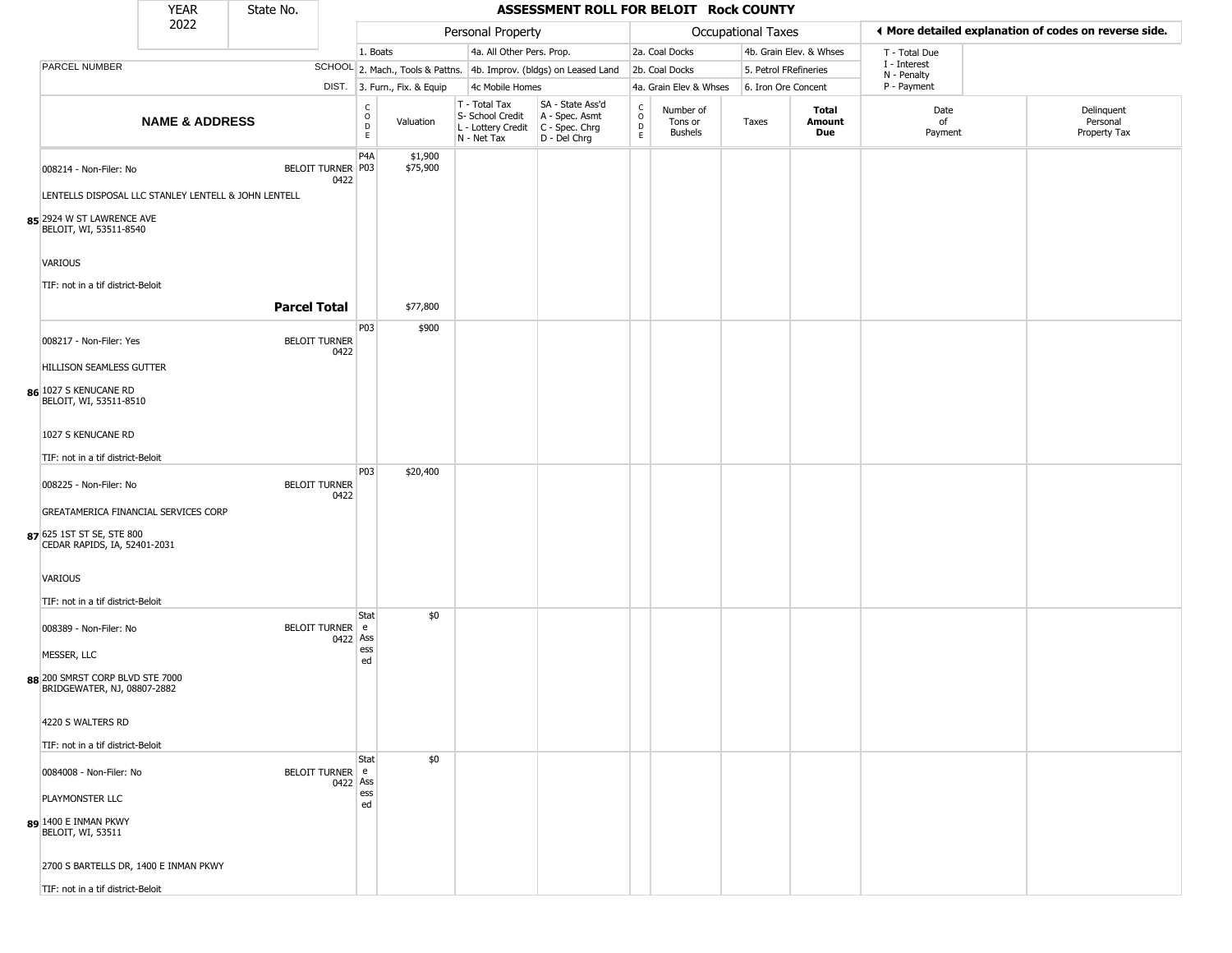|                                                                              | <b>YEAR</b>               | State No. |                              |                                   |                              |                                                                        | ASSESSMENT ROLL FOR BELOIT Rock COUNTY                               |                                   |                                        |                       |                               |                             |                                                       |
|------------------------------------------------------------------------------|---------------------------|-----------|------------------------------|-----------------------------------|------------------------------|------------------------------------------------------------------------|----------------------------------------------------------------------|-----------------------------------|----------------------------------------|-----------------------|-------------------------------|-----------------------------|-------------------------------------------------------|
|                                                                              | 2022                      |           |                              |                                   |                              | Personal Property                                                      |                                                                      |                                   |                                        | Occupational Taxes    |                               |                             | ◀ More detailed explanation of codes on reverse side. |
|                                                                              |                           |           |                              | 1. Boats                          |                              | 4a. All Other Pers. Prop.                                              |                                                                      |                                   | 2a. Coal Docks                         |                       | 4b. Grain Elev. & Whses       | T - Total Due               |                                                       |
| PARCEL NUMBER                                                                |                           |           |                              |                                   |                              |                                                                        | SCHOOL 2. Mach., Tools & Pattns. 4b. Improv. (bldgs) on Leased Land  |                                   | 2b. Coal Docks                         | 5. Petrol FRefineries |                               | I - Interest<br>N - Penalty |                                                       |
|                                                                              |                           |           |                              |                                   | DIST. 3. Furn., Fix. & Equip | 4c Mobile Homes                                                        |                                                                      |                                   | 4a. Grain Elev & Whses                 | 6. Iron Ore Concent   |                               | P - Payment                 |                                                       |
|                                                                              | <b>NAME &amp; ADDRESS</b> |           |                              | $\mathsf{C}$<br>$\circ$<br>D<br>E | Valuation                    | T - Total Tax<br>S- School Credit<br>L - Lottery Credit<br>N - Net Tax | SA - State Ass'd<br>A - Spec. Asmt<br>C - Spec. Chrg<br>D - Del Chrg | $\frac{c}{0}$<br>$\mathsf D$<br>E | Number of<br>Tons or<br><b>Bushels</b> | Taxes                 | Total<br><b>Amount</b><br>Due | Date<br>of<br>Payment       | Delinquent<br>Personal<br>Property Tax                |
| 008560 - Non-Filer: No                                                       |                           |           | BELOIT TURNER e<br>0422 Ass  | Stat                              | \$0                          |                                                                        |                                                                      |                                   |                                        |                       |                               |                             |                                                       |
| BELOIT PLASTICS, LLC<br>90 1238 E INMAN PARKWAY<br>BELOIT, WI, 53511         |                           |           |                              | ess<br>ed                         |                              |                                                                        |                                                                      |                                   |                                        |                       |                               |                             |                                                       |
| 1238 E INMAN PARKWAY                                                         |                           |           |                              |                                   |                              |                                                                        |                                                                      |                                   |                                        |                       |                               |                             |                                                       |
| TIF: not in a tif district-Beloit                                            |                           |           |                              |                                   |                              |                                                                        |                                                                      |                                   |                                        |                       |                               |                             |                                                       |
| 010004 - Non-Filer: No                                                       |                           |           | <b>BELOIT TURNER</b><br>0422 | P03                               | \$5,900                      |                                                                        |                                                                      |                                   |                                        |                       |                               |                             |                                                       |
| DISH NETWORK, LLC                                                            |                           |           |                              |                                   |                              |                                                                        |                                                                      |                                   |                                        |                       |                               |                             |                                                       |
| 91 PO BOX 6623<br>ENGLEWOOD, CO, 80155-6623                                  |                           |           |                              |                                   |                              |                                                                        |                                                                      |                                   |                                        |                       |                               |                             |                                                       |
| <b>VARIOUS</b>                                                               |                           |           |                              |                                   |                              |                                                                        |                                                                      |                                   |                                        |                       |                               |                             |                                                       |
| TIF: not in a tif district-Beloit                                            |                           |           |                              |                                   |                              |                                                                        |                                                                      |                                   |                                        |                       |                               |                             |                                                       |
| 010007 - Non-Filer: Yes                                                      |                           |           | <b>BELOIT TURNER</b><br>0422 | P03                               | \$14,400                     |                                                                        |                                                                      |                                   |                                        |                       |                               |                             |                                                       |
| DRAEVING COMPANIES, LLC                                                      |                           |           |                              |                                   |                              |                                                                        |                                                                      |                                   |                                        |                       |                               |                             |                                                       |
| 92 2710 S PRAIRIE AVE<br>BELOIT, WI, 53511-2247                              |                           |           |                              |                                   |                              |                                                                        |                                                                      |                                   |                                        |                       |                               |                             |                                                       |
| 2710 S PRAIRIE AVE                                                           |                           |           |                              |                                   |                              |                                                                        |                                                                      |                                   |                                        |                       |                               |                             |                                                       |
| TIF: not in a tif district-Beloit                                            |                           |           |                              |                                   |                              |                                                                        |                                                                      |                                   |                                        |                       |                               |                             |                                                       |
| 010011 - Non-Filer: No                                                       |                           |           | <b>BELOIT TURNER</b><br>0422 | P03                               | \$19,000                     |                                                                        |                                                                      |                                   |                                        |                       |                               |                             |                                                       |
| DR KEN JOHNSON DDS                                                           |                           |           |                              |                                   |                              |                                                                        |                                                                      |                                   |                                        |                       |                               |                             |                                                       |
| 93 918 E PARK AVE PLAZA<br>BELOIT, WI, 53511-1753                            |                           |           |                              |                                   |                              |                                                                        |                                                                      |                                   |                                        |                       |                               |                             |                                                       |
| 918 E PARK AVE PLAZA                                                         |                           |           |                              |                                   |                              |                                                                        |                                                                      |                                   |                                        |                       |                               |                             |                                                       |
| TIF: not in a tif district-Beloit                                            |                           |           |                              |                                   |                              |                                                                        |                                                                      |                                   |                                        |                       |                               |                             |                                                       |
| 010018 - Non-Filer: No                                                       |                           |           | <b>BELOIT TURNER</b><br>0422 | <b>P03</b>                        | \$200                        |                                                                        |                                                                      |                                   |                                        |                       |                               |                             |                                                       |
| PITNEY BOWES GLOBAL FINANCIAL SVCS LLC  WESTSHORE CORPORATE<br><b>CENTER</b> |                           |           |                              |                                   |                              |                                                                        |                                                                      |                                   |                                        |                       |                               |                             |                                                       |
| 94 600 N WESTSHORE BLVD STE 810<br>TAMPA, FL, 33609                          |                           |           |                              |                                   |                              |                                                                        |                                                                      |                                   |                                        |                       |                               |                             |                                                       |
| VARIOUS                                                                      |                           |           |                              |                                   |                              |                                                                        |                                                                      |                                   |                                        |                       |                               |                             |                                                       |
| TIF: not in a tif district-Beloit                                            |                           |           |                              |                                   |                              |                                                                        |                                                                      |                                   |                                        |                       |                               |                             |                                                       |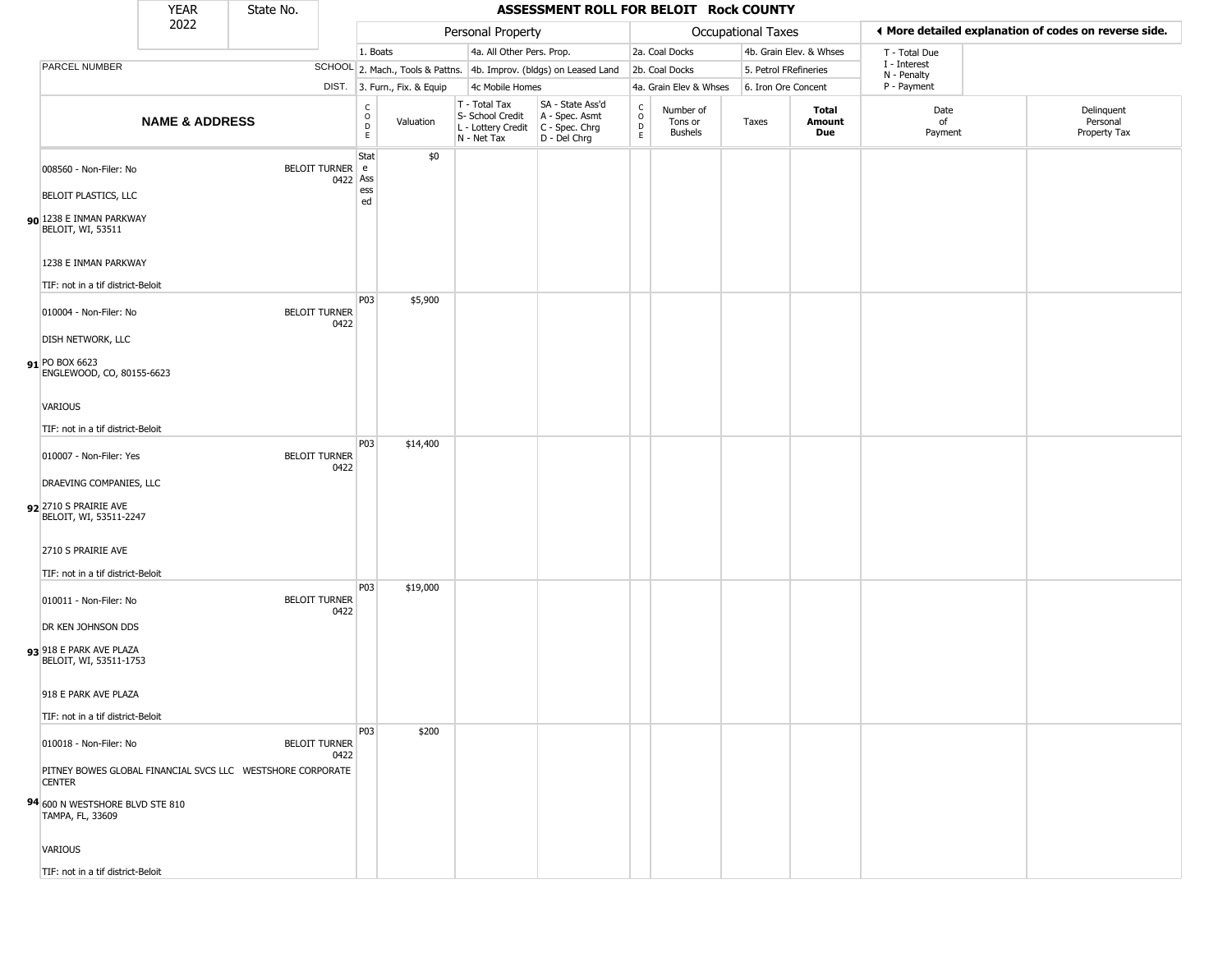|                                                  | <b>YEAR</b>               | State No.           |                              |                                                                    |                              |                                                                                       | ASSESSMENT ROLL FOR BELOIT Rock COUNTY                              |                                    |                                        |                       |                         |                             |                                                       |
|--------------------------------------------------|---------------------------|---------------------|------------------------------|--------------------------------------------------------------------|------------------------------|---------------------------------------------------------------------------------------|---------------------------------------------------------------------|------------------------------------|----------------------------------------|-----------------------|-------------------------|-----------------------------|-------------------------------------------------------|
|                                                  | 2022                      |                     |                              |                                                                    |                              | Personal Property                                                                     |                                                                     |                                    |                                        | Occupational Taxes    |                         |                             | I More detailed explanation of codes on reverse side. |
|                                                  |                           |                     |                              | 1. Boats                                                           |                              | 4a. All Other Pers. Prop.                                                             |                                                                     |                                    | 2a. Coal Docks                         |                       | 4b. Grain Elev. & Whses | T - Total Due               |                                                       |
| PARCEL NUMBER                                    |                           |                     |                              |                                                                    |                              |                                                                                       | SCHOOL 2. Mach., Tools & Pattns. 4b. Improv. (bldgs) on Leased Land |                                    | 2b. Coal Docks                         | 5. Petrol FRefineries |                         | I - Interest<br>N - Penalty |                                                       |
|                                                  |                           |                     |                              |                                                                    | DIST. 3. Furn., Fix. & Equip | 4c Mobile Homes                                                                       |                                                                     |                                    | 4a. Grain Elev & Whses                 | 6. Iron Ore Concent   |                         | P - Payment                 |                                                       |
|                                                  | <b>NAME &amp; ADDRESS</b> |                     |                              | $\begin{smallmatrix} C \\ O \\ D \end{smallmatrix}$<br>$\mathsf E$ | Valuation                    | T - Total Tax<br>S- School Credit<br>L - Lottery Credit C - Spec. Chrg<br>N - Net Tax | SA - State Ass'd<br>A - Spec. Asmt<br>D - Del Chrg                  | $\int_{0}^{c}$<br>$\mathsf D$<br>E | Number of<br>Tons or<br><b>Bushels</b> | Taxes                 | Total<br>Amount<br>Due  | Date<br>of<br>Payment       | Delinquent<br>Personal<br>Property Tax                |
| 010024 - Non-Filer: Yes                          |                           |                     | BELOIT TURNER P03<br>0422    | P <sub>4</sub> A                                                   | \$100<br>\$3,000             |                                                                                       |                                                                     |                                    |                                        |                       |                         |                             |                                                       |
| CR STYLES HAIR SALON RUTH GARCIA                 |                           |                     |                              |                                                                    |                              |                                                                                       |                                                                     |                                    |                                        |                       |                         |                             |                                                       |
| 95 1691 E GALE DR<br>BELOIT, WI, 53511-1766      |                           |                     |                              |                                                                    |                              |                                                                                       |                                                                     |                                    |                                        |                       |                         |                             |                                                       |
| 1691 E GALE DR                                   |                           |                     |                              |                                                                    |                              |                                                                                       |                                                                     |                                    |                                        |                       |                         |                             |                                                       |
| TIF: not in a tif district-Beloit                |                           |                     |                              |                                                                    |                              |                                                                                       |                                                                     |                                    |                                        |                       |                         |                             |                                                       |
|                                                  |                           | <b>Parcel Total</b> |                              |                                                                    | \$3,100                      |                                                                                       |                                                                     |                                    |                                        |                       |                         |                             |                                                       |
| 010031 - Non-Filer: Yes                          |                           |                     | <b>BELOIT TURNER</b><br>0422 | P03                                                                | \$20,900                     |                                                                                       |                                                                     |                                    |                                        |                       |                         |                             |                                                       |
| DOUBLE H TRUCKING OF ROCK COUNTY                 |                           |                     |                              |                                                                    |                              |                                                                                       |                                                                     |                                    |                                        |                       |                         |                             |                                                       |
| 96 761 E PHILHOWER RD<br>BELOIT, WI, 53511-8836  |                           |                     |                              |                                                                    |                              |                                                                                       |                                                                     |                                    |                                        |                       |                         |                             |                                                       |
| 761 & 763 E PHILHOWER RD                         |                           |                     |                              |                                                                    |                              |                                                                                       |                                                                     |                                    |                                        |                       |                         |                             |                                                       |
| TIF: not in a tif district-Beloit                |                           |                     |                              |                                                                    |                              |                                                                                       |                                                                     |                                    |                                        |                       |                         |                             |                                                       |
| 010039 - Non-Filer: No                           |                           |                     | <b>BELOIT TURNER</b><br>0422 | P03                                                                | \$1,600                      |                                                                                       |                                                                     |                                    |                                        |                       |                         |                             |                                                       |
| CULAFI CORP, INC SOPHIA'S RESTAURANT             |                           |                     |                              |                                                                    |                              |                                                                                       |                                                                     |                                    |                                        |                       |                         |                             |                                                       |
| 97 3201 S RIVERSIDE DR<br>BELOIT, WI, 53511-1530 |                           |                     |                              |                                                                    |                              |                                                                                       |                                                                     |                                    |                                        |                       |                         |                             |                                                       |
| 3201 S RIVERSIDE DR                              |                           |                     |                              |                                                                    |                              |                                                                                       |                                                                     |                                    |                                        |                       |                         |                             |                                                       |
| TIF: not in a tif district-Beloit                |                           |                     |                              | P03                                                                | \$1,000                      |                                                                                       |                                                                     |                                    |                                        |                       |                         |                             |                                                       |
| 010061 - Non-Filer: Yes                          |                           |                     | <b>BELOIT TURNER</b><br>0422 |                                                                    |                              |                                                                                       |                                                                     |                                    |                                        |                       |                         |                             |                                                       |
| TORKELSON CONSTRUCTION                           |                           |                     |                              |                                                                    |                              |                                                                                       |                                                                     |                                    |                                        |                       |                         |                             |                                                       |
| 98 1500 E GALE DR<br>BELOIT, WI, 53511-1767      |                           |                     |                              |                                                                    |                              |                                                                                       |                                                                     |                                    |                                        |                       |                         |                             |                                                       |
| 1500 E GALE DR                                   |                           |                     |                              |                                                                    |                              |                                                                                       |                                                                     |                                    |                                        |                       |                         |                             |                                                       |
| TIF: not in a tif district-Beloit                |                           |                     |                              |                                                                    |                              |                                                                                       |                                                                     |                                    |                                        |                       |                         |                             |                                                       |
| 010062 - Non-Filer: No                           |                           |                     | <b>BELOIT</b><br>0413        | <b>P03</b>                                                         | \$3,600                      |                                                                                       |                                                                     |                                    |                                        |                       |                         |                             |                                                       |
| <b>TRICOR LLC</b>                                |                           |                     |                              |                                                                    |                              |                                                                                       |                                                                     |                                    |                                        |                       |                         |                             |                                                       |
| 99 PO BOX 450<br>LANCASTER, WI, 53813-0450       |                           |                     |                              |                                                                    |                              |                                                                                       |                                                                     |                                    |                                        |                       |                         |                             |                                                       |
| 2031 S RIVERSIDE DR                              |                           |                     |                              |                                                                    |                              |                                                                                       |                                                                     |                                    |                                        |                       |                         |                             |                                                       |
| TIF: not in a tif district-Beloit                |                           |                     |                              |                                                                    |                              |                                                                                       |                                                                     |                                    |                                        |                       |                         |                             |                                                       |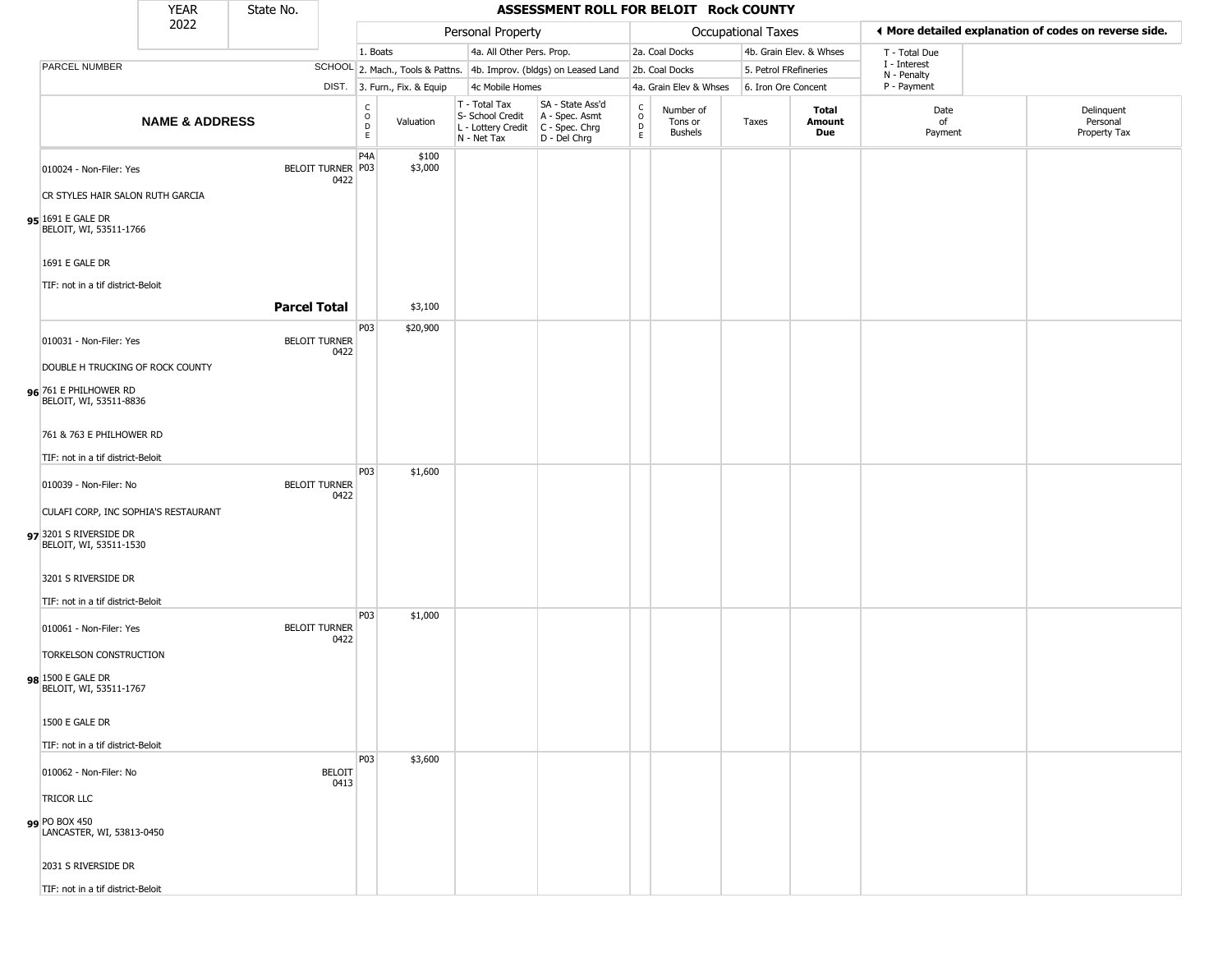|                                                                 | <b>YEAR</b>               | State No.           |                                  |                                                                                 |                                                                        | ASSESSMENT ROLL FOR BELOIT Rock COUNTY                               |                  |                                 |                       |                         |                             |                                                       |
|-----------------------------------------------------------------|---------------------------|---------------------|----------------------------------|---------------------------------------------------------------------------------|------------------------------------------------------------------------|----------------------------------------------------------------------|------------------|---------------------------------|-----------------------|-------------------------|-----------------------------|-------------------------------------------------------|
|                                                                 | 2022                      |                     |                                  |                                                                                 | Personal Property                                                      |                                                                      |                  |                                 | Occupational Taxes    |                         |                             | ◀ More detailed explanation of codes on reverse side. |
|                                                                 |                           |                     |                                  | 1. Boats                                                                        | 4a. All Other Pers. Prop.                                              |                                                                      |                  | 2a. Coal Docks                  |                       | 4b. Grain Elev. & Whses | T - Total Due               |                                                       |
| PARCEL NUMBER                                                   |                           |                     |                                  |                                                                                 |                                                                        | SCHOOL 2. Mach., Tools & Pattns. 4b. Improv. (bldgs) on Leased Land  |                  | 2b. Coal Docks                  | 5. Petrol FRefineries |                         | I - Interest<br>N - Penalty |                                                       |
|                                                                 |                           |                     |                                  | DIST. 3. Furn., Fix. & Equip                                                    | 4c Mobile Homes                                                        |                                                                      |                  | 4a. Grain Elev & Whses          | 6. Iron Ore Concent   |                         | P - Payment                 |                                                       |
|                                                                 | <b>NAME &amp; ADDRESS</b> |                     |                                  | $\begin{smallmatrix} C \\ 0 \\ D \end{smallmatrix}$<br>Valuation<br>$\mathsf E$ | T - Total Tax<br>S- School Credit<br>L - Lottery Credit<br>N - Net Tax | SA - State Ass'd<br>A - Spec. Asmt<br>C - Spec. Chrg<br>D - Del Chrg | C<br>D<br>E<br>E | Number of<br>Tons or<br>Bushels | Taxes                 | Total<br>Amount<br>Due  | Date<br>of<br>Payment       | Delinquent<br>Personal<br>Property Tax                |
| 010066 - Non-Filer: No                                          |                           |                     | <b>BELOIT TURNER</b><br>0422     | P03<br>\$200                                                                    |                                                                        |                                                                      |                  |                                 |                       |                         |                             |                                                       |
| MCGILVRA ELECTRIC COMPANY                                       |                           |                     |                                  |                                                                                 |                                                                        |                                                                      |                  |                                 |                       |                         |                             |                                                       |
| 100 1411 E HUEBBE PKWY<br>BELOIT, WI, 53511-1713                |                           |                     |                                  |                                                                                 |                                                                        |                                                                      |                  |                                 |                       |                         |                             |                                                       |
| 1411 E HUEBBE PKWY                                              |                           |                     |                                  |                                                                                 |                                                                        |                                                                      |                  |                                 |                       |                         |                             |                                                       |
| TIF: not in a tif district-Beloit                               |                           |                     |                                  |                                                                                 |                                                                        |                                                                      |                  |                                 |                       |                         |                             |                                                       |
| 010068 - Non-Filer: Yes<br>BODYSHOCK, INC                       |                           |                     | <b>BELOIT TURNER</b><br>0422     | P03<br>\$400                                                                    |                                                                        |                                                                      |                  |                                 |                       |                         |                             |                                                       |
| 101 2900 S GRAY BILL DR<br>BELOIT, WI, 53511-1710               |                           |                     |                                  |                                                                                 |                                                                        |                                                                      |                  |                                 |                       |                         |                             |                                                       |
| 2900 S GRAY BILL DR                                             |                           |                     |                                  |                                                                                 |                                                                        |                                                                      |                  |                                 |                       |                         |                             |                                                       |
| TIF: not in a tif district-Beloit                               |                           |                     |                                  | P03<br>\$4,300                                                                  |                                                                        |                                                                      |                  |                                 |                       |                         |                             |                                                       |
| 010072 - Non-Filer: No<br>ADT, LLC PROP TAX DEPT                |                           |                     | <b>BELOIT TURNER</b><br>0422     |                                                                                 |                                                                        |                                                                      |                  |                                 |                       |                         |                             |                                                       |
| 102 PO BOX 54767<br>LEXINGTON, KY, 40555-4767                   |                           |                     |                                  |                                                                                 |                                                                        |                                                                      |                  |                                 |                       |                         |                             |                                                       |
| <b>VARIOUS</b>                                                  |                           |                     |                                  |                                                                                 |                                                                        |                                                                      |                  |                                 |                       |                         |                             |                                                       |
| TIF: not in a tif district-Beloit                               |                           |                     |                                  | P <sub>4</sub> A<br>\$900                                                       |                                                                        |                                                                      |                  |                                 |                       |                         |                             |                                                       |
| 010074 - Non-Filer: Yes<br>BERNIER'S TOWING C/O G WELLNITZ      |                           |                     | <b>BELOIT</b><br>0413            |                                                                                 |                                                                        |                                                                      |                  |                                 |                       |                         |                             |                                                       |
| 103 1964 S PORTER AVE<br>BELOIT, WI, 53511-3060                 |                           |                     |                                  |                                                                                 |                                                                        |                                                                      |                  |                                 |                       |                         |                             |                                                       |
| 1964 S PORTER AVE                                               |                           |                     |                                  |                                                                                 |                                                                        |                                                                      |                  |                                 |                       |                         |                             |                                                       |
| TIF: not in a tif district-Beloit                               |                           |                     |                                  | P <sub>4</sub> A<br>\$200                                                       |                                                                        |                                                                      |                  |                                 |                       |                         |                             |                                                       |
| 010077 - Non-Filer: Yes<br>DBA MARX DANCE ACADEMY KATHI HULBURT |                           |                     | <b>BELOIT TURNER P03</b><br>0422 | \$900                                                                           |                                                                        |                                                                      |                  |                                 |                       |                         |                             |                                                       |
| 104 PO BOX 325<br>BELOIT, WI, 53512-0325                        |                           |                     |                                  |                                                                                 |                                                                        |                                                                      |                  |                                 |                       |                         |                             |                                                       |
| 2958 PRAIRIE                                                    |                           |                     |                                  |                                                                                 |                                                                        |                                                                      |                  |                                 |                       |                         |                             |                                                       |
| TIF: not in a tif district-Beloit                               |                           | <b>Parcel Total</b> |                                  | \$1,100                                                                         |                                                                        |                                                                      |                  |                                 |                       |                         |                             |                                                       |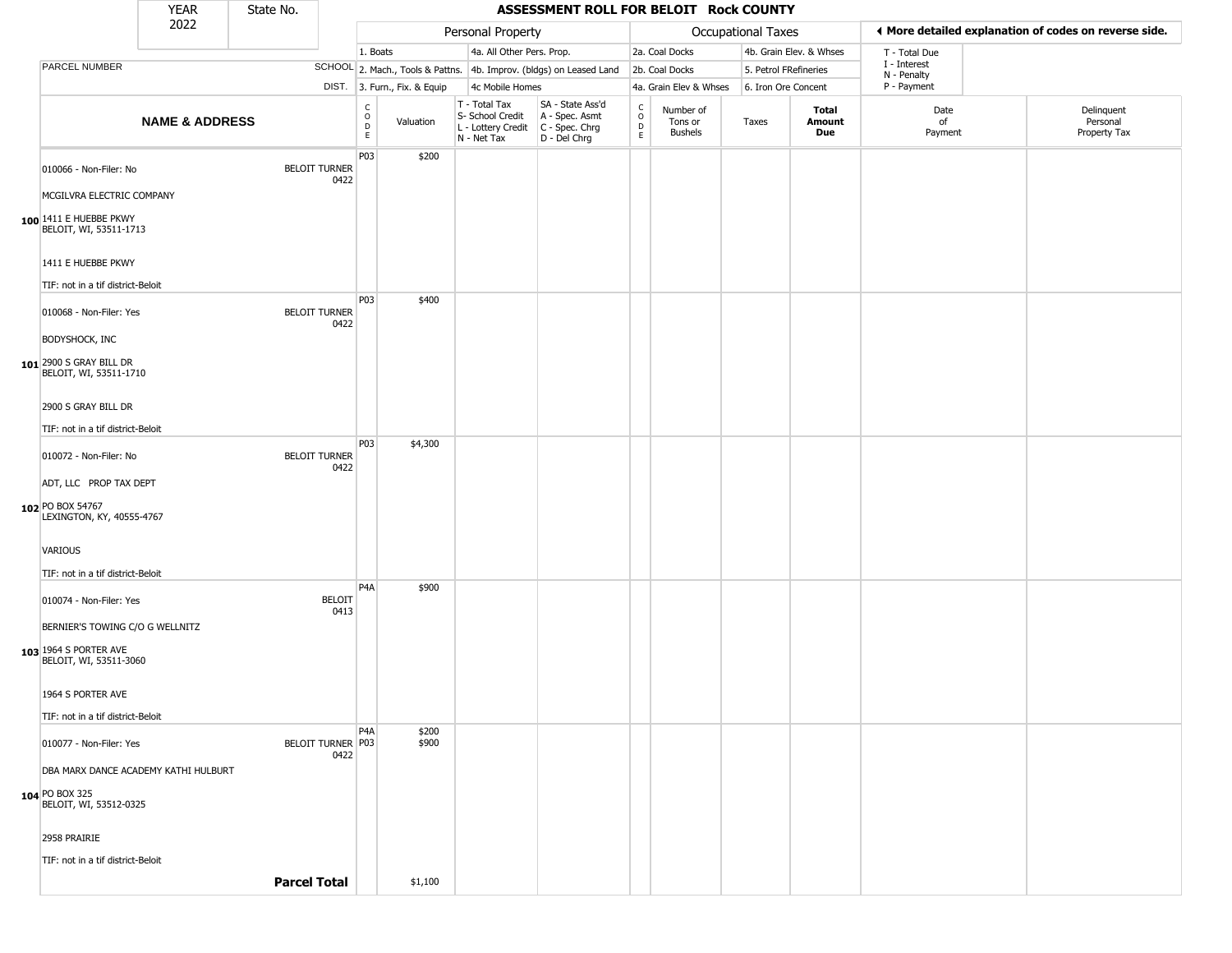|                                                                                                                                                                                                            | <b>YEAR</b>               | State No.           |                              |                                        |                              |                                                                        | ASSESSMENT ROLL FOR BELOIT Rock COUNTY                               |                                   |                                 |                       |                               |                             |                                                       |
|------------------------------------------------------------------------------------------------------------------------------------------------------------------------------------------------------------|---------------------------|---------------------|------------------------------|----------------------------------------|------------------------------|------------------------------------------------------------------------|----------------------------------------------------------------------|-----------------------------------|---------------------------------|-----------------------|-------------------------------|-----------------------------|-------------------------------------------------------|
|                                                                                                                                                                                                            | 2022                      |                     |                              |                                        |                              | Personal Property                                                      |                                                                      |                                   |                                 | Occupational Taxes    |                               |                             | ♦ More detailed explanation of codes on reverse side. |
|                                                                                                                                                                                                            |                           |                     |                              | 1. Boats                               |                              | 4a. All Other Pers. Prop.                                              |                                                                      |                                   | 2a. Coal Docks                  |                       | 4b. Grain Elev. & Whses       | T - Total Due               |                                                       |
| PARCEL NUMBER                                                                                                                                                                                              |                           |                     |                              |                                        |                              |                                                                        | SCHOOL 2. Mach., Tools & Pattns. 4b. Improv. (bldgs) on Leased Land  |                                   | 2b. Coal Docks                  | 5. Petrol FRefineries |                               | I - Interest<br>N - Penalty |                                                       |
|                                                                                                                                                                                                            |                           |                     |                              |                                        | DIST. 3. Furn., Fix. & Equip | 4c Mobile Homes                                                        |                                                                      |                                   | 4a. Grain Elev & Whses          | 6. Iron Ore Concent   |                               | P - Payment                 |                                                       |
|                                                                                                                                                                                                            | <b>NAME &amp; ADDRESS</b> |                     |                              | $_{\rm o}^{\rm c}$<br>$\mathsf D$<br>E | Valuation                    | T - Total Tax<br>S- School Credit<br>L - Lottery Credit<br>N - Net Tax | SA - State Ass'd<br>A - Spec. Asmt<br>C - Spec. Chrg<br>D - Del Chrg | $\frac{C}{O}$<br>D<br>$\mathsf E$ | Number of<br>Tons or<br>Bushels | Taxes                 | <b>Total</b><br>Amount<br>Due | Date<br>of<br>Payment       | Delinquent<br>Personal<br>Property Tax                |
| 010079 - Non-Filer: Yes<br>KSR SERVICES, LLC DBA AT THE HEART OF QUILTING<br>105 1621 E GALE DR<br>BELOIT, WI, 53511-1766                                                                                  |                           |                     | BELOIT TURNER P03<br>0422    | P <sub>4</sub> A                       | \$800<br>\$1,200             |                                                                        |                                                                      |                                   |                                 |                       |                               |                             |                                                       |
| 1621 E GALE DR<br>TIF: not in a tif district-Beloit                                                                                                                                                        |                           |                     |                              |                                        |                              |                                                                        |                                                                      |                                   |                                 |                       |                               |                             |                                                       |
|                                                                                                                                                                                                            |                           | <b>Parcel Total</b> |                              |                                        | \$2,000                      |                                                                        |                                                                      |                                   |                                 |                       |                               |                             |                                                       |
| 010082 - Non-Filer: No<br>ON ALL ACCOUNTS LLC DBA: FREDERICK TAX & ACCOUNTING<br>106 1550 E HUEBBE PKWY<br>BELOIT, WI, 53511-1716<br>1550 E HUEBBE PKWY<br>TIF: not in a tif district-Beloit               |                           | <b>Parcel Total</b> | BELOIT TURNER P03<br>0422    | P <sub>4</sub> A                       | \$200<br>\$4,200<br>\$4,400  |                                                                        |                                                                      |                                   |                                 |                       |                               |                             |                                                       |
|                                                                                                                                                                                                            |                           |                     |                              | P03                                    | \$2,700                      |                                                                        |                                                                      |                                   |                                 |                       |                               |                             |                                                       |
| 010085 - Non-Filer: No<br>QUADIENT LEASING USA INC MAILFINANCE, INC ATTN: TAX<br>DEPARTMENT<br>107 478 WHEELERS FARMS RD<br>MILFORD, CT, 06461-9105<br><b>VARIOUS</b><br>TIF: not in a tif district-Beloit |                           |                     | <b>BELOIT TURNER</b><br>0422 |                                        |                              |                                                                        |                                                                      |                                   |                                 |                       |                               |                             |                                                       |
| 010087 - Non-Filer: No<br>TIAA COMMERCIAL FINANCE, INC<br>108 630 N CENTRAL EXPY, STE A<br>PLANO, TX, 75074-6897<br>1000 E INMAN PKWY                                                                      |                           |                     | <b>BELOIT TURNER</b><br>0422 | P03                                    | \$1,500                      |                                                                        |                                                                      |                                   |                                 |                       |                               |                             |                                                       |
| TIF: not in a tif district-Beloit                                                                                                                                                                          |                           |                     |                              | P <sub>4</sub> A                       | \$100                        |                                                                        |                                                                      |                                   |                                 |                       |                               |                             |                                                       |
| 010104 - Non-Filer: Yes<br>CARROLL SERVICE, INC<br>109 2844 W ST LAWRENCE AVE<br>BELOIT, WI, 53511-8539<br>2844 W ST LAWRENCE AVE                                                                          |                           |                     | <b>BELOIT TURNER</b><br>0422 |                                        |                              |                                                                        |                                                                      |                                   |                                 |                       |                               |                             |                                                       |
| TIF: not in a tif district-Beloit                                                                                                                                                                          |                           |                     |                              |                                        |                              |                                                                        |                                                                      |                                   |                                 |                       |                               |                             |                                                       |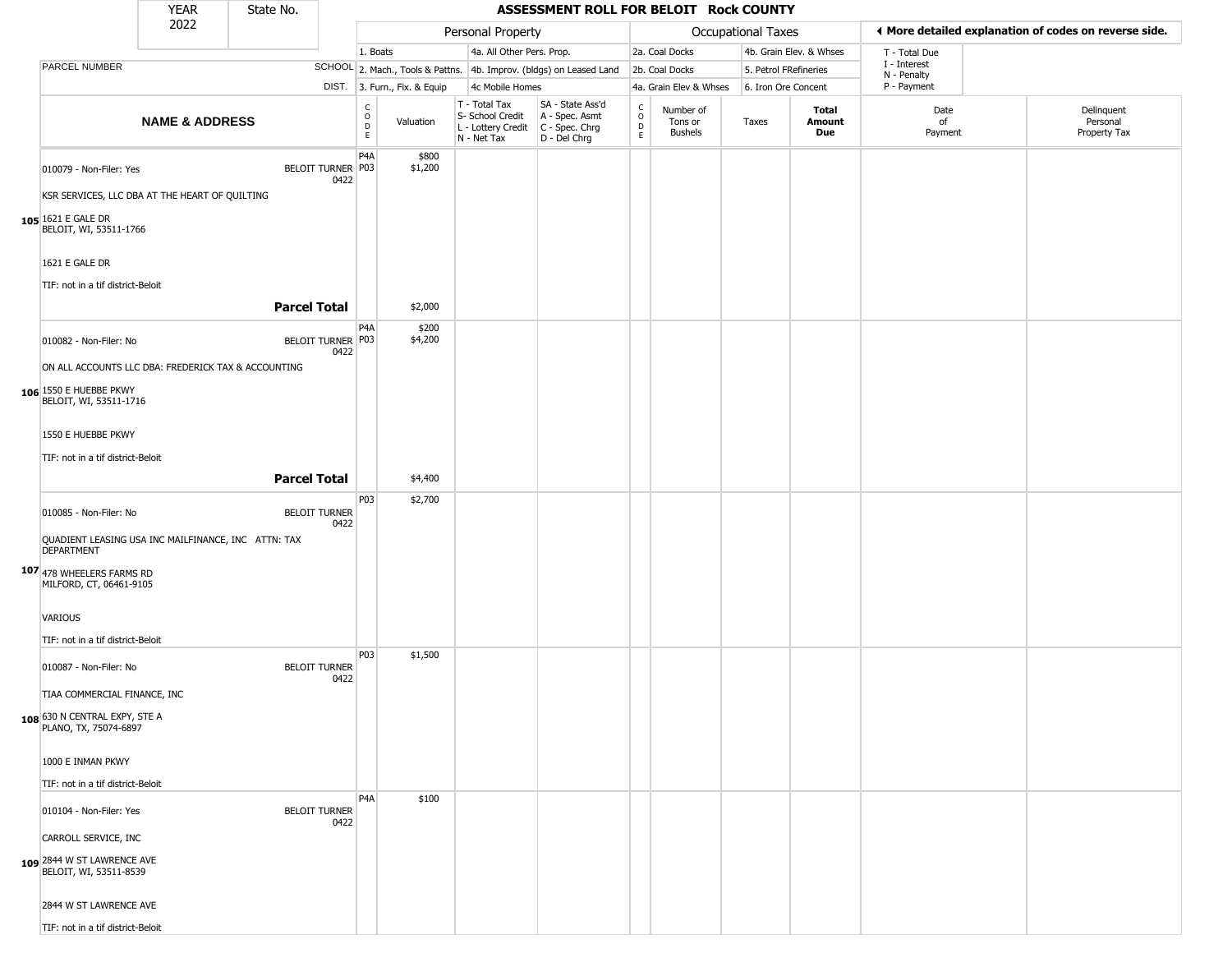|                                                                                                                | <b>YEAR</b>               | State No.           |                              |                                                          |                              |                                                                        | ASSESSMENT ROLL FOR BELOIT Rock COUNTY                               |                  |                                        |                       |                         |                             |                                                       |
|----------------------------------------------------------------------------------------------------------------|---------------------------|---------------------|------------------------------|----------------------------------------------------------|------------------------------|------------------------------------------------------------------------|----------------------------------------------------------------------|------------------|----------------------------------------|-----------------------|-------------------------|-----------------------------|-------------------------------------------------------|
|                                                                                                                | 2022                      |                     |                              |                                                          |                              | Personal Property                                                      |                                                                      |                  |                                        | Occupational Taxes    |                         |                             | ♦ More detailed explanation of codes on reverse side. |
|                                                                                                                |                           |                     |                              | 1. Boats                                                 |                              | 4a. All Other Pers. Prop.                                              |                                                                      |                  | 2a. Coal Docks                         |                       | 4b. Grain Elev. & Whses | T - Total Due               |                                                       |
| PARCEL NUMBER                                                                                                  |                           |                     |                              |                                                          |                              |                                                                        | SCHOOL 2. Mach., Tools & Pattns. 4b. Improv. (bldgs) on Leased Land  |                  | 2b. Coal Docks                         | 5. Petrol FRefineries |                         | I - Interest<br>N - Penalty |                                                       |
|                                                                                                                |                           |                     |                              |                                                          | DIST. 3. Furn., Fix. & Equip | 4c Mobile Homes                                                        |                                                                      |                  | 4a. Grain Elev & Whses                 | 6. Iron Ore Concent   |                         | P - Payment                 |                                                       |
|                                                                                                                | <b>NAME &amp; ADDRESS</b> |                     |                              | $\begin{matrix} C \\ O \\ D \end{matrix}$<br>$\mathsf E$ | Valuation                    | T - Total Tax<br>S- School Credit<br>L - Lottery Credit<br>N - Net Tax | SA - State Ass'd<br>A - Spec. Asmt<br>C - Spec. Chrg<br>D - Del Chrg | C<br>D<br>D<br>E | Number of<br>Tons or<br><b>Bushels</b> | Taxes                 | Total<br>Amount<br>Due  | Date<br>of<br>Payment       | Delinquent<br>Personal<br>Property Tax                |
| 010111 - Non-Filer: Yes                                                                                        |                           |                     | <b>BELOIT TURNER</b><br>0422 | P03                                                      | \$3,200                      |                                                                        |                                                                      |                  |                                        |                       |                         |                             |                                                       |
| DOUBLE B FARM COUNTRY STORE                                                                                    |                           |                     |                              |                                                          |                              |                                                                        |                                                                      |                  |                                        |                       |                         |                             |                                                       |
| 110 2777 S BROSTUEN RD<br>BELOIT, WI, 53511-8433                                                               |                           |                     |                              |                                                          |                              |                                                                        |                                                                      |                  |                                        |                       |                         |                             |                                                       |
| 2777 S BROSTUEN RD                                                                                             |                           |                     |                              |                                                          |                              |                                                                        |                                                                      |                  |                                        |                       |                         |                             |                                                       |
| TIF: not in a tif district-Beloit                                                                              |                           |                     |                              | P03                                                      | \$700                        |                                                                        |                                                                      |                  |                                        |                       |                         |                             |                                                       |
| 010112 - Non-Filer: Yes<br>NEMESIS SPORTING GOODS                                                              |                           |                     | <b>BELOIT TURNER</b><br>0422 |                                                          |                              |                                                                        |                                                                      |                  |                                        |                       |                         |                             |                                                       |
| 111 604 MILLAR RD<br>BELOIT, WI, 53511-2034                                                                    |                           |                     |                              |                                                          |                              |                                                                        |                                                                      |                  |                                        |                       |                         |                             |                                                       |
| 604 MILLAR RD                                                                                                  |                           |                     |                              |                                                          |                              |                                                                        |                                                                      |                  |                                        |                       |                         |                             |                                                       |
| TIF: not in a tif district-Beloit                                                                              |                           |                     |                              |                                                          |                              |                                                                        |                                                                      |                  |                                        |                       |                         |                             |                                                       |
| 010114 - Non-Filer: No                                                                                         |                           |                     | BELOIT TURNER P03<br>0422    | P <sub>4</sub> A                                         | \$100<br>\$4,500             |                                                                        |                                                                      |                  |                                        |                       |                         |                             |                                                       |
| FRANKS ELECTRIC, INC<br>112 754 E LILAC RD<br>BELOIT, WI, 53511-1626                                           |                           |                     |                              |                                                          |                              |                                                                        |                                                                      |                  |                                        |                       |                         |                             |                                                       |
| 2525 DEWEY RD UNIT 4                                                                                           |                           |                     |                              |                                                          |                              |                                                                        |                                                                      |                  |                                        |                       |                         |                             |                                                       |
| TIF: not in a tif district-Beloit                                                                              |                           |                     |                              |                                                          |                              |                                                                        |                                                                      |                  |                                        |                       |                         |                             |                                                       |
|                                                                                                                |                           | <b>Parcel Total</b> |                              |                                                          | \$4,600                      |                                                                        |                                                                      |                  |                                        |                       |                         |                             |                                                       |
| 010115 - Non-Filer: No                                                                                         |                           |                     | <b>BELOIT TURNER</b><br>0422 | P03                                                      | \$300                        |                                                                        |                                                                      |                  |                                        |                       |                         |                             |                                                       |
| QUADIENT INC FKA NEOPOST USA, INC ATTN: TAX DEPARTMENT<br>113 478 WHEELERS FARMS RD<br>MILFORD, CT, 06461-9105 |                           |                     |                              |                                                          |                              |                                                                        |                                                                      |                  |                                        |                       |                         |                             |                                                       |
| VARIOUS                                                                                                        |                           |                     |                              |                                                          |                              |                                                                        |                                                                      |                  |                                        |                       |                         |                             |                                                       |
| TIF: not in a tif district-Beloit                                                                              |                           |                     |                              | P <sub>4</sub> A                                         | \$12,200                     |                                                                        |                                                                      |                  |                                        |                       |                         |                             |                                                       |
| 010117 - Non-Filer: No                                                                                         |                           |                     | <b>BELOIT TURNER</b><br>0422 |                                                          |                              |                                                                        |                                                                      |                  |                                        |                       |                         |                             |                                                       |
| LAMAR ADVERTISING OF JANESVILLE<br>114 PO BOX 66338<br>BATON ROUGE, LA, 70896-6338                             |                           |                     |                              |                                                          |                              |                                                                        |                                                                      |                  |                                        |                       |                         |                             |                                                       |
| VARIOUS                                                                                                        |                           |                     |                              |                                                          |                              |                                                                        |                                                                      |                  |                                        |                       |                         |                             |                                                       |
| TIF: not in a tif district-Beloit                                                                              |                           |                     |                              |                                                          |                              |                                                                        |                                                                      |                  |                                        |                       |                         |                             |                                                       |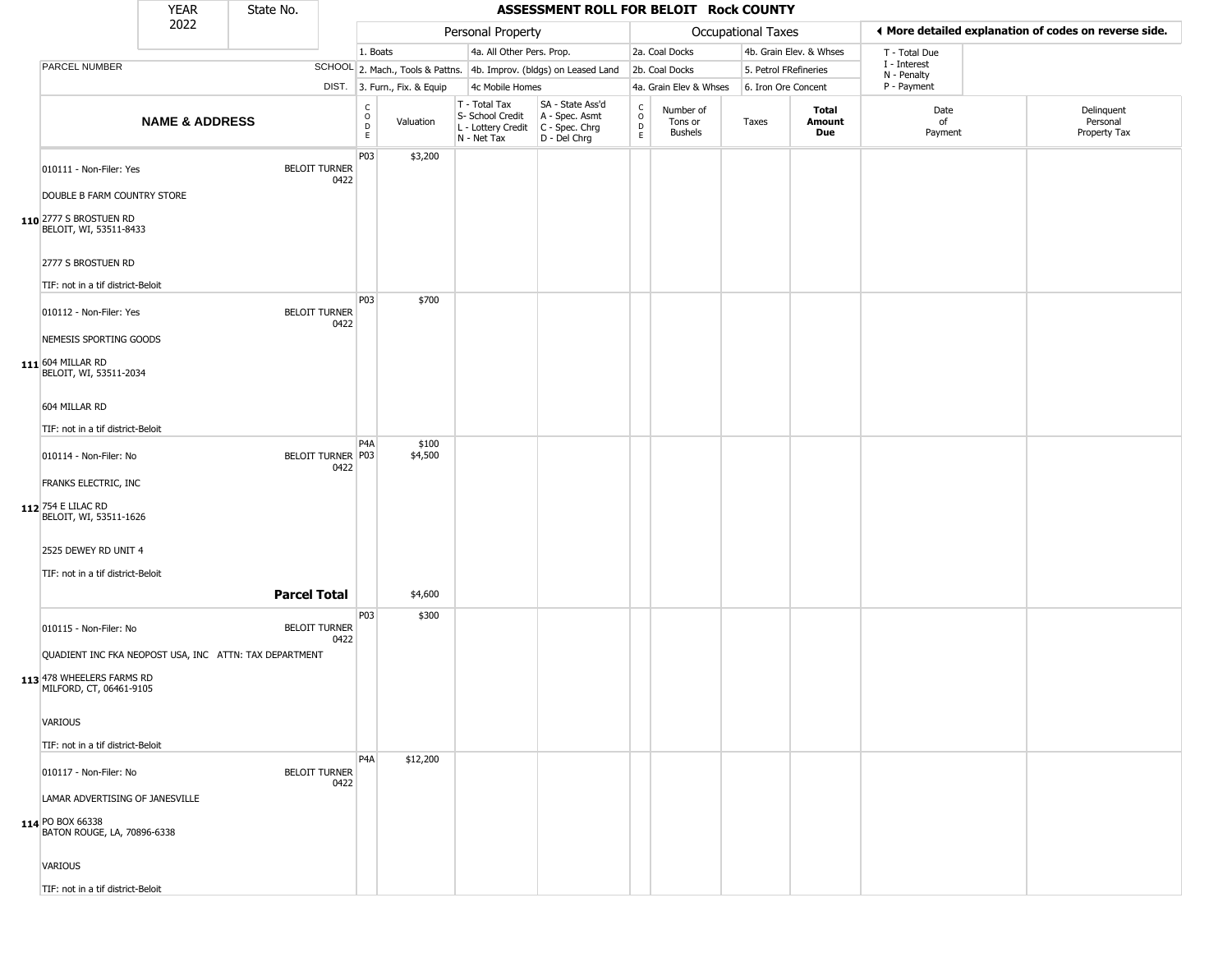|                                                         | YEAR                      | State No.           |                              |                                      |                              |                                                                                       | ASSESSMENT ROLL FOR BELOIT Rock COUNTY                              |                                 |                                        |                       |                         |                             |                                                       |
|---------------------------------------------------------|---------------------------|---------------------|------------------------------|--------------------------------------|------------------------------|---------------------------------------------------------------------------------------|---------------------------------------------------------------------|---------------------------------|----------------------------------------|-----------------------|-------------------------|-----------------------------|-------------------------------------------------------|
|                                                         | 2022                      |                     |                              |                                      |                              | Personal Property                                                                     |                                                                     |                                 |                                        | Occupational Taxes    |                         |                             | ◀ More detailed explanation of codes on reverse side. |
|                                                         |                           |                     |                              | 1. Boats                             |                              | 4a. All Other Pers. Prop.                                                             |                                                                     |                                 | 2a. Coal Docks                         |                       | 4b. Grain Elev. & Whses | T - Total Due               |                                                       |
| PARCEL NUMBER                                           |                           |                     |                              |                                      |                              |                                                                                       | SCHOOL 2. Mach., Tools & Pattns. 4b. Improv. (bldgs) on Leased Land |                                 | 2b. Coal Docks                         | 5. Petrol FRefineries |                         | I - Interest<br>N - Penalty |                                                       |
|                                                         |                           |                     |                              |                                      | DIST. 3. Furn., Fix. & Equip | 4c Mobile Homes                                                                       |                                                                     |                                 | 4a. Grain Elev & Whses                 | 6. Iron Ore Concent   |                         | P - Payment                 |                                                       |
|                                                         | <b>NAME &amp; ADDRESS</b> |                     |                              | $\rm ^c_{\rm o}$<br>D<br>$\mathsf E$ | Valuation                    | T - Total Tax<br>S- School Credit<br>L - Lottery Credit C - Spec. Chrg<br>N - Net Tax | SA - State Ass'd<br>A - Spec. Asmt<br>D - Del Chrg                  | $\rm _o^C$<br>$\mathsf{D}$<br>E | Number of<br>Tons or<br><b>Bushels</b> | Taxes                 | Total<br>Amount<br>Due  | Date<br>of<br>Payment       | Delinquent<br>Personal<br>Property Tax                |
| 010119 - Non-Filer: Yes                                 |                           |                     | BELOIT TURNER P03<br>0422    | P <sub>4</sub> A                     | \$100<br>\$200               |                                                                                       |                                                                     |                                 |                                        |                       |                         |                             |                                                       |
| ECONOMY INDUSTRIAL LAUNDRY                              |                           |                     |                              |                                      |                              |                                                                                       |                                                                     |                                 |                                        |                       |                         |                             |                                                       |
| 115 787 E DOGWOOD DR<br>BELOIT, WI, 53511-1733          |                           |                     |                              |                                      |                              |                                                                                       |                                                                     |                                 |                                        |                       |                         |                             |                                                       |
| 787 E DOGWOOD DR<br>TIF: not in a tif district-Beloit   |                           |                     |                              |                                      |                              |                                                                                       |                                                                     |                                 |                                        |                       |                         |                             |                                                       |
|                                                         |                           | <b>Parcel Total</b> |                              |                                      | \$300                        |                                                                                       |                                                                     |                                 |                                        |                       |                         |                             |                                                       |
| 010121 - Non-Filer: No                                  |                           |                     | <b>BELOIT TURNER</b><br>0422 | P03                                  | \$3,600                      |                                                                                       |                                                                     |                                 |                                        |                       |                         |                             |                                                       |
| SPUDE, INC DBA: FISH WINDOW CLEANING                    |                           |                     |                              |                                      |                              |                                                                                       |                                                                     |                                 |                                        |                       |                         |                             |                                                       |
| <b>116</b> 1240 E HUEBBE PKWY<br>BELOIT, WI, 53511-1712 |                           |                     |                              |                                      |                              |                                                                                       |                                                                     |                                 |                                        |                       |                         |                             |                                                       |
| 1240 E HUEBBE PKWY                                      |                           |                     |                              |                                      |                              |                                                                                       |                                                                     |                                 |                                        |                       |                         |                             |                                                       |
| TIF: not in a tif district-Beloit                       |                           |                     |                              |                                      |                              |                                                                                       |                                                                     |                                 |                                        |                       |                         |                             |                                                       |
| 010124 - Non-Filer: No                                  |                           |                     | BELOIT P03<br>0413           | P4A                                  | \$200<br>\$14,400            |                                                                                       |                                                                     |                                 |                                        |                       |                         |                             |                                                       |
| RIVERSIDE GAS MART, INC RIVERSIDE MOBILE                |                           |                     |                              |                                      |                              |                                                                                       |                                                                     |                                 |                                        |                       |                         |                             |                                                       |
| 117 2405 S RIVERSIDE DR<br>BELOIT, WI, 53511-2449       |                           |                     |                              |                                      |                              |                                                                                       |                                                                     |                                 |                                        |                       |                         |                             |                                                       |
| 2405 S RIVERSIDE DR                                     |                           |                     |                              |                                      |                              |                                                                                       |                                                                     |                                 |                                        |                       |                         |                             |                                                       |
| TIF: not in a tif district-Beloit                       |                           |                     |                              |                                      |                              |                                                                                       |                                                                     |                                 |                                        |                       |                         |                             |                                                       |
|                                                         |                           | <b>Parcel Total</b> |                              |                                      | \$14,600                     |                                                                                       |                                                                     |                                 |                                        |                       |                         |                             |                                                       |
| 010125 - Non-Filer: Yes                                 |                           |                     | BELOIT TURNER P03<br>0422    | P4A                                  | \$600<br>\$3,400             |                                                                                       |                                                                     |                                 |                                        |                       |                         |                             |                                                       |
| GROVER'S SPIRITS OF 51 CONVENIENCE STORE                |                           |                     |                              |                                      |                              |                                                                                       |                                                                     |                                 |                                        |                       |                         |                             |                                                       |
| 118 856 E COLUMBINE DR<br>BELOIT, WI, 53511-1732        |                           |                     |                              |                                      |                              |                                                                                       |                                                                     |                                 |                                        |                       |                         |                             |                                                       |
| 3236 S RIVERSIDE DR                                     |                           |                     |                              |                                      |                              |                                                                                       |                                                                     |                                 |                                        |                       |                         |                             |                                                       |
| TIF: not in a tif district-Beloit                       |                           |                     |                              |                                      |                              |                                                                                       |                                                                     |                                 |                                        |                       |                         |                             |                                                       |
|                                                         |                           | <b>Parcel Total</b> |                              |                                      | \$4,000                      |                                                                                       |                                                                     |                                 |                                        |                       |                         |                             |                                                       |
| 010126 - Non-Filer: Yes                                 |                           |                     | BELOIT TURNER P03<br>0422    | P4A                                  | \$200<br>\$300               |                                                                                       |                                                                     |                                 |                                        |                       |                         |                             |                                                       |
| THE BAT CAVE JORDAN ROONEY                              |                           |                     |                              |                                      |                              |                                                                                       |                                                                     |                                 |                                        |                       |                         |                             |                                                       |
| 119 2960 PRAIRIE AVE<br>BELOIT, WI, 53511-1816          |                           |                     |                              |                                      |                              |                                                                                       |                                                                     |                                 |                                        |                       |                         |                             |                                                       |
| 2960 PRAIRIE AVE                                        |                           |                     |                              |                                      |                              |                                                                                       |                                                                     |                                 |                                        |                       |                         |                             |                                                       |
| TIF: not in a tif district-Beloit                       |                           |                     |                              |                                      |                              |                                                                                       |                                                                     |                                 |                                        |                       |                         |                             |                                                       |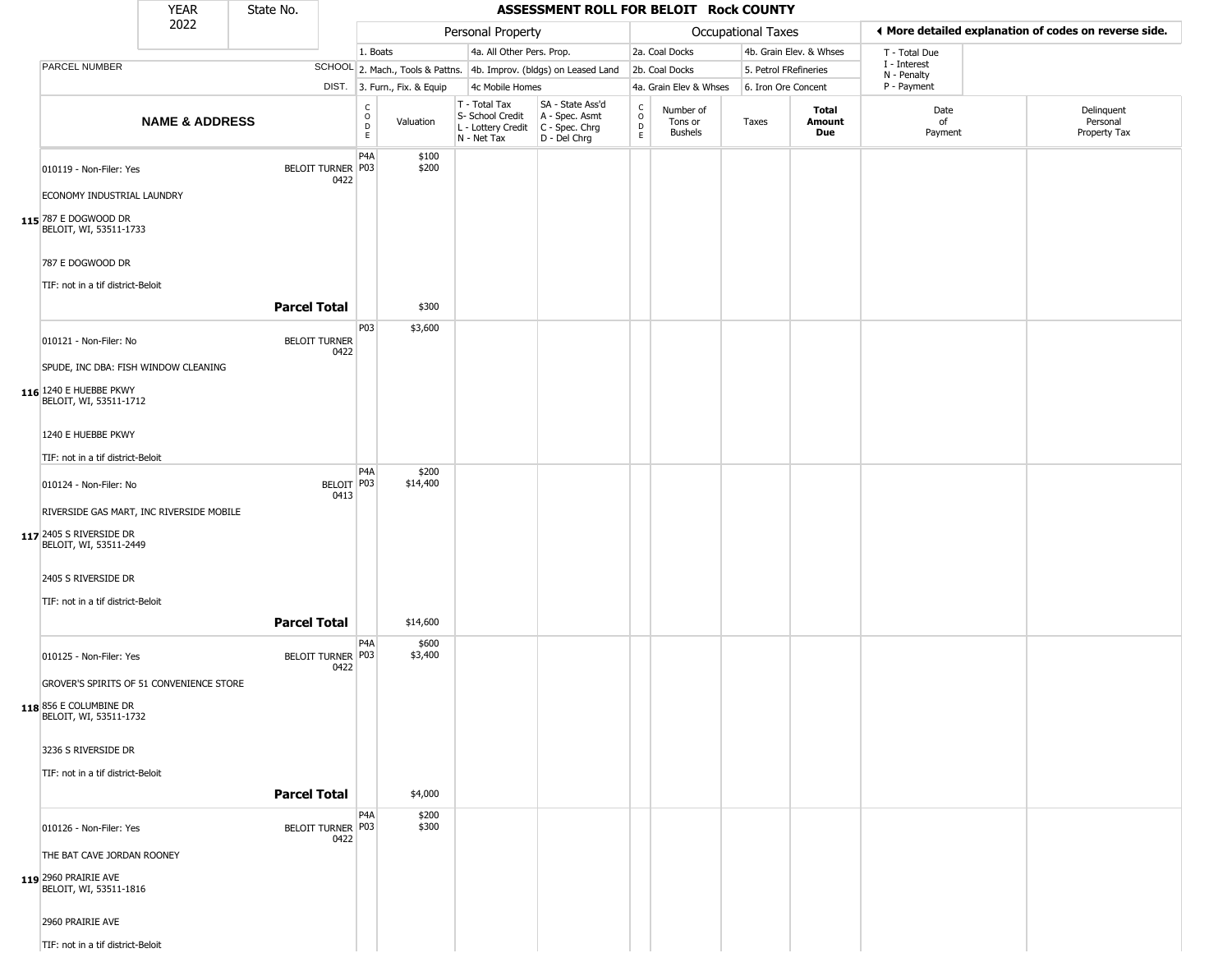|                                                                | YEAR                      | State No.           |                              |                            |                              |                                                                                         | ASSESSMENT ROLL FOR BELOIT Rock COUNTY                              |                                                 |                                        |                       |                         |                             |                                                       |
|----------------------------------------------------------------|---------------------------|---------------------|------------------------------|----------------------------|------------------------------|-----------------------------------------------------------------------------------------|---------------------------------------------------------------------|-------------------------------------------------|----------------------------------------|-----------------------|-------------------------|-----------------------------|-------------------------------------------------------|
|                                                                | 2022                      |                     |                              |                            |                              | Personal Property                                                                       |                                                                     |                                                 |                                        | Occupational Taxes    |                         |                             | ◀ More detailed explanation of codes on reverse side. |
|                                                                |                           |                     |                              | 1. Boats                   |                              | 4a. All Other Pers. Prop.                                                               |                                                                     |                                                 | 2a. Coal Docks                         |                       | 4b. Grain Elev. & Whses | T - Total Due               |                                                       |
| PARCEL NUMBER                                                  |                           |                     |                              |                            |                              |                                                                                         | SCHOOL 2. Mach., Tools & Pattns. 4b. Improv. (bldgs) on Leased Land |                                                 | 2b. Coal Docks                         | 5. Petrol FRefineries |                         | I - Interest<br>N - Penalty |                                                       |
|                                                                |                           |                     |                              |                            | DIST. 3. Furn., Fix. & Equip | 4c Mobile Homes                                                                         |                                                                     |                                                 | 4a. Grain Elev & Whses                 | 6. Iron Ore Concent   |                         | P - Payment                 |                                                       |
|                                                                | <b>NAME &amp; ADDRESS</b> |                     |                              | C<br>$\mathsf O$<br>D<br>E | Valuation                    | T - Total Tax<br>S- School Credit<br>L - Lottery Credit   C - Spec. Chrg<br>N - Net Tax | SA - State Ass'd<br>A - Spec. Asmt<br>D - Del Chrg                  | $\begin{array}{c} C \\ O \\ D \\ E \end{array}$ | Number of<br>Tons or<br><b>Bushels</b> | Taxes                 | Total<br>Amount<br>Due  | Date<br>of<br>Payment       | Delinquent<br>Personal<br>Property Tax                |
|                                                                |                           | <b>Parcel Total</b> |                              |                            | \$500                        |                                                                                         |                                                                     |                                                 |                                        |                       |                         |                             |                                                       |
| 010129 - Non-Filer: Yes<br>ROCK COUNTY FENCE & DECK JOSH WILKS |                           |                     | <b>BELOIT TURNER</b><br>0422 | P03                        | \$2,000                      |                                                                                         |                                                                     |                                                 |                                        |                       |                         |                             |                                                       |
| 120 3245 S RIVERSIDE DR<br>BELOIT, WI, 53511-1530              |                           |                     |                              |                            |                              |                                                                                         |                                                                     |                                                 |                                        |                       |                         |                             |                                                       |
| 3245 S RIVERSIDE DR                                            |                           |                     |                              |                            |                              |                                                                                         |                                                                     |                                                 |                                        |                       |                         |                             |                                                       |
| TIF: not in a tif district-Beloit                              |                           |                     |                              | P03                        | \$200                        |                                                                                         |                                                                     |                                                 |                                        |                       |                         |                             |                                                       |
| 010130 - Non-Filer: Yes                                        |                           |                     | BELOIT TURNER P4A<br>0422    |                            | \$200                        |                                                                                         |                                                                     |                                                 |                                        |                       |                         |                             |                                                       |
| DONNELLY LAW OFFICE MEGHAN DONNELLY                            |                           |                     |                              |                            |                              |                                                                                         |                                                                     |                                                 |                                        |                       |                         |                             |                                                       |
| 121 2644 CHATSWORTH DR<br>BELOIT, WI, 53511-2308               |                           |                     |                              |                            |                              |                                                                                         |                                                                     |                                                 |                                        |                       |                         |                             |                                                       |
| 2820 S GRAY BILL DR                                            |                           |                     |                              |                            |                              |                                                                                         |                                                                     |                                                 |                                        |                       |                         |                             |                                                       |
| TIF: not in a tif district-Beloit                              |                           |                     |                              |                            |                              |                                                                                         |                                                                     |                                                 |                                        |                       |                         |                             |                                                       |
|                                                                |                           | <b>Parcel Total</b> |                              |                            | \$400                        |                                                                                         |                                                                     |                                                 |                                        |                       |                         |                             |                                                       |
| 010133 - Non-Filer: Yes                                        |                           |                     | <b>BELOIT TURNER</b><br>0422 | P03                        | \$1,900                      |                                                                                         |                                                                     |                                                 |                                        |                       |                         |                             |                                                       |
| HEIGHTS TOWER SERVICE, INC                                     |                           |                     |                              |                            |                              |                                                                                         |                                                                     |                                                 |                                        |                       |                         |                             |                                                       |
| 122 PO BOX 245<br>FREDERICKTOWN, OH, 43019-0245                |                           |                     |                              |                            |                              |                                                                                         |                                                                     |                                                 |                                        |                       |                         |                             |                                                       |
| 1517 E HUEBBE PKWY                                             |                           |                     |                              |                            |                              |                                                                                         |                                                                     |                                                 |                                        |                       |                         |                             |                                                       |
| TIF: not in a tif district-Beloit                              |                           |                     |                              |                            |                              |                                                                                         |                                                                     |                                                 |                                        |                       |                         |                             |                                                       |
| 010138 - Non-Filer: Yes                                        |                           |                     | BELOIT TURNER P4A<br>0422    | P03                        | \$5,400<br>\$6,000           |                                                                                         |                                                                     |                                                 |                                        |                       |                         |                             |                                                       |
| BLUE COLLAR BODY SHOP HAROLD THOMPSON                          |                           |                     |                              |                            |                              |                                                                                         |                                                                     |                                                 |                                        |                       |                         |                             |                                                       |
| 123 2730 S BARTELLS DR<br>BELOIT, WI, 53511-1702               |                           |                     |                              |                            |                              |                                                                                         |                                                                     |                                                 |                                        |                       |                         |                             |                                                       |
| 2730 S BARTELLS DR                                             |                           |                     |                              |                            |                              |                                                                                         |                                                                     |                                                 |                                        |                       |                         |                             |                                                       |
| TIF: not in a tif district-Beloit                              |                           |                     |                              |                            |                              |                                                                                         |                                                                     |                                                 |                                        |                       |                         |                             |                                                       |
|                                                                |                           | <b>Parcel Total</b> |                              |                            | \$11,400                     |                                                                                         |                                                                     |                                                 |                                        |                       |                         |                             |                                                       |
| 010139 - Non-Filer: Yes                                        |                           |                     | BELOIT TURNER P03<br>0422    | P4A                        | \$10,600<br>\$63,300         |                                                                                         |                                                                     |                                                 |                                        |                       |                         |                             |                                                       |
| BOUNDARIES BAR & GRILL PATTI J VANCE                           |                           |                     |                              |                            |                              |                                                                                         |                                                                     |                                                 |                                        |                       |                         |                             |                                                       |
| 124 3807 S RIVERSIDE DR<br>BELOIT, WI, 53511-8862              |                           |                     |                              |                            |                              |                                                                                         |                                                                     |                                                 |                                        |                       |                         |                             |                                                       |
| 3807 S RIVERSIDE DR                                            |                           |                     |                              |                            |                              |                                                                                         |                                                                     |                                                 |                                        |                       |                         |                             |                                                       |
| TIF: not in a tif district-Beloit                              |                           |                     |                              |                            |                              |                                                                                         |                                                                     |                                                 |                                        |                       |                         |                             |                                                       |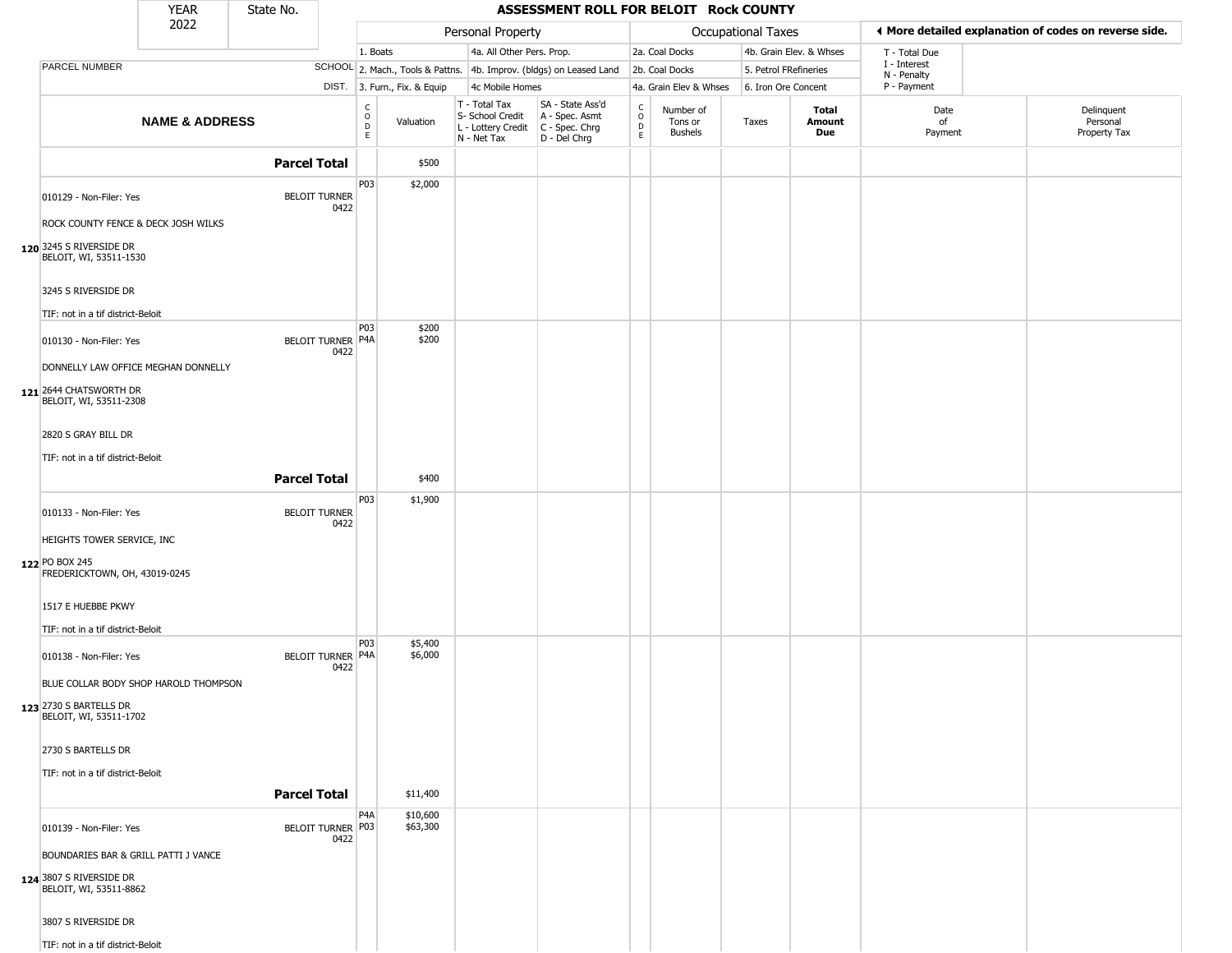|                                                                                                     | <b>YEAR</b>               | State No.           |                              |                                             |                              |                                                                        | ASSESSMENT ROLL FOR BELOIT Rock COUNTY                               |                  |                                 |                           |                         |                             |                                                       |
|-----------------------------------------------------------------------------------------------------|---------------------------|---------------------|------------------------------|---------------------------------------------|------------------------------|------------------------------------------------------------------------|----------------------------------------------------------------------|------------------|---------------------------------|---------------------------|-------------------------|-----------------------------|-------------------------------------------------------|
|                                                                                                     | 2022                      |                     |                              |                                             |                              | Personal Property                                                      |                                                                      |                  |                                 | <b>Occupational Taxes</b> |                         |                             | ◀ More detailed explanation of codes on reverse side. |
|                                                                                                     |                           |                     |                              | 1. Boats                                    |                              | 4a. All Other Pers. Prop.                                              |                                                                      |                  | 2a. Coal Docks                  |                           | 4b. Grain Elev. & Whses | T - Total Due               |                                                       |
| PARCEL NUMBER                                                                                       |                           |                     |                              |                                             |                              |                                                                        | SCHOOL 2. Mach., Tools & Pattns. 4b. Improv. (bldgs) on Leased Land  |                  | 2b. Coal Docks                  | 5. Petrol FRefineries     |                         | I - Interest<br>N - Penalty |                                                       |
|                                                                                                     |                           |                     |                              |                                             | DIST. 3. Furn., Fix. & Equip | 4c Mobile Homes                                                        |                                                                      |                  | 4a. Grain Elev & Whses          | 6. Iron Ore Concent       |                         | P - Payment                 |                                                       |
|                                                                                                     | <b>NAME &amp; ADDRESS</b> |                     |                              | $\frac{C}{O}$<br>$\mathsf D$<br>$\mathsf E$ | Valuation                    | T - Total Tax<br>S- School Credit<br>L - Lottery Credit<br>N - Net Tax | SA - State Ass'd<br>A - Spec. Asmt<br>C - Spec. Chrg<br>D - Del Chrg | C<br>D<br>D<br>E | Number of<br>Tons or<br>Bushels | Taxes                     | Total<br>Amount<br>Due  | Date<br>of<br>Payment       | Delinquent<br>Personal<br>Property Tax                |
|                                                                                                     |                           | <b>Parcel Total</b> |                              |                                             | \$73,900                     |                                                                        |                                                                      |                  |                                 |                           |                         |                             |                                                       |
| 010141 - Non-Filer: Yes                                                                             |                           |                     | <b>BELOIT TURNER</b><br>0422 | P03                                         | \$7,500                      |                                                                        |                                                                      |                  |                                 |                           |                         |                             |                                                       |
| MOVING ON, LLC<br>125 3005 S RIVERSIDE DR STE 103<br>BELOIT, WI, 53511-1500                         |                           |                     |                              |                                             |                              |                                                                        |                                                                      |                  |                                 |                           |                         |                             |                                                       |
| 3005 S RIVERSIDE DR STE 103<br>TIF: not in a tif district-Beloit                                    |                           |                     |                              |                                             |                              |                                                                        |                                                                      |                  |                                 |                           |                         |                             |                                                       |
| 010145 - Non-Filer: Yes<br>FOSTER FUNERAL & CREMATION SERVICE                                       |                           |                     | BELOIT TURNER P03<br>0422    | P4A                                         | \$200<br>\$6,900             |                                                                        |                                                                      |                  |                                 |                           |                         |                             |                                                       |
| 126 1650 E HUEBE PKWY<br>BELOIT, WI, 53511-6543                                                     |                           |                     |                              |                                             |                              |                                                                        |                                                                      |                  |                                 |                           |                         |                             |                                                       |
| 1650 E HUEBE PKWY<br>TIF: not in a tif district-Beloit                                              |                           |                     |                              |                                             |                              |                                                                        |                                                                      |                  |                                 |                           |                         |                             |                                                       |
|                                                                                                     |                           | <b>Parcel Total</b> |                              |                                             | \$7,100                      |                                                                        |                                                                      |                  |                                 |                           |                         |                             |                                                       |
| 010146 - Non-Filer: Yes                                                                             |                           |                     | <b>BELOIT TURNER</b><br>0422 | P03                                         | \$15,300                     |                                                                        |                                                                      |                  |                                 |                           |                         |                             |                                                       |
| <b>LEADER ACCESSORIES</b><br>127 2820 S PRAIRIE AVE UNIT A<br>BELOIT, WI, 53511-1845                |                           |                     |                              |                                             |                              |                                                                        |                                                                      |                  |                                 |                           |                         |                             |                                                       |
| 2820 S PRAIRIE AVE UNIT A<br>TIF: not in a tif district-Beloit                                      |                           |                     |                              |                                             |                              |                                                                        |                                                                      |                  |                                 |                           |                         |                             |                                                       |
| 010148 - Non-Filer: Yes                                                                             |                           |                     | <b>BELOIT TURNER</b><br>0422 | P03                                         | \$6,300                      |                                                                        |                                                                      |                  |                                 |                           |                         |                             |                                                       |
| AMERICAN FAMILY INSURANCE STEPHANIE WEST<br>128 2820 S PRAIRIE AVE UNIT D<br>BELOIT, WI, 53511-1845 |                           |                     |                              |                                             |                              |                                                                        |                                                                      |                  |                                 |                           |                         |                             |                                                       |
| 2820 S PRAIRIE AVE UNIT D<br>TIF: not in a tif district-Beloit                                      |                           |                     |                              |                                             |                              |                                                                        |                                                                      |                  |                                 |                           |                         |                             |                                                       |
| 010150 - Non-Filer: Yes<br>MIDWEST SECURITY, INC                                                    |                           |                     | <b>BELOIT TURNER</b><br>0422 | P03                                         | \$2,000                      |                                                                        |                                                                      |                  |                                 |                           |                         |                             |                                                       |
| 129 2820 S PRAIRIE AVE UNIT F<br>BELOIT, WI, 53511-1845                                             |                           |                     |                              |                                             |                              |                                                                        |                                                                      |                  |                                 |                           |                         |                             |                                                       |
| 2820 S PRAIRIE AVE UNIT F<br>TIF: not in a tif district-Beloit                                      |                           |                     |                              |                                             |                              |                                                                        |                                                                      |                  |                                 |                           |                         |                             |                                                       |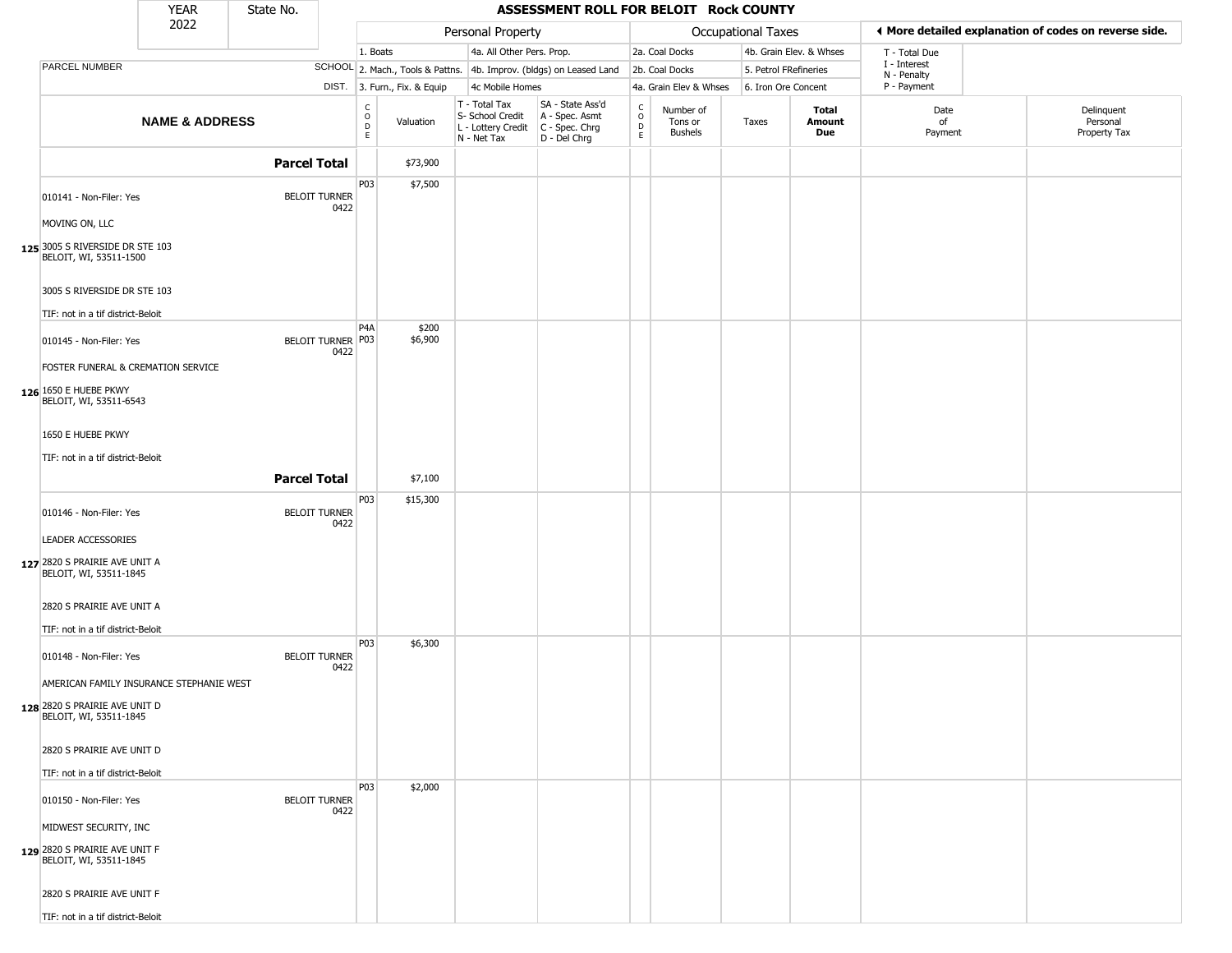|                                                                 | <b>YEAR</b>               | State No.           |                              |                                      |                              |                                                                        | ASSESSMENT ROLL FOR BELOIT Rock COUNTY                               |                                              |                                        |                       |                         |                             |                                                       |
|-----------------------------------------------------------------|---------------------------|---------------------|------------------------------|--------------------------------------|------------------------------|------------------------------------------------------------------------|----------------------------------------------------------------------|----------------------------------------------|----------------------------------------|-----------------------|-------------------------|-----------------------------|-------------------------------------------------------|
|                                                                 | 2022                      |                     |                              |                                      |                              | Personal Property                                                      |                                                                      |                                              |                                        | Occupational Taxes    |                         |                             | ◀ More detailed explanation of codes on reverse side. |
|                                                                 |                           |                     |                              | 1. Boats                             |                              | 4a. All Other Pers. Prop.                                              |                                                                      |                                              | 2a. Coal Docks                         |                       | 4b. Grain Elev. & Whses | T - Total Due               |                                                       |
| PARCEL NUMBER                                                   |                           |                     |                              |                                      |                              |                                                                        | SCHOOL 2. Mach., Tools & Pattns. 4b. Improv. (bldgs) on Leased Land  |                                              | 2b. Coal Docks                         | 5. Petrol FRefineries |                         | I - Interest<br>N - Penalty |                                                       |
|                                                                 |                           |                     |                              |                                      | DIST. 3. Furn., Fix. & Equip | 4c Mobile Homes                                                        |                                                                      |                                              | 4a. Grain Elev & Whses                 | 6. Iron Ore Concent   |                         | P - Payment                 |                                                       |
|                                                                 | <b>NAME &amp; ADDRESS</b> |                     |                              | C<br>$\mathsf O$<br>D<br>$\mathsf E$ | Valuation                    | T - Total Tax<br>S- School Credit<br>L - Lottery Credit<br>N - Net Tax | SA - State Ass'd<br>A - Spec. Asmt<br>C - Spec. Chrg<br>D - Del Chrg | $\int_{0}^{c}$<br>$\mathsf D$<br>$\mathsf E$ | Number of<br>Tons or<br><b>Bushels</b> | Taxes                 | Total<br>Amount<br>Due  | Date<br>of<br>Payment       | Delinquent<br>Personal<br>Property Tax                |
| 010156 - Non-Filer: Yes                                         |                           |                     | <b>BELOIT TURNER</b><br>0422 | P4A                                  | \$200                        |                                                                        |                                                                      |                                              |                                        |                       |                         |                             |                                                       |
| <b>VINTAGE BLISS</b>                                            |                           |                     |                              |                                      |                              |                                                                        |                                                                      |                                              |                                        |                       |                         |                             |                                                       |
| 130 3100 S RIVERSIDE DR<br>BELOIT, WI, 53511-1529               |                           |                     |                              |                                      |                              |                                                                        |                                                                      |                                              |                                        |                       |                         |                             |                                                       |
| 3100 S RIVERSIDE DR                                             |                           |                     |                              |                                      |                              |                                                                        |                                                                      |                                              |                                        |                       |                         |                             |                                                       |
| TIF: not in a tif district-Beloit                               |                           |                     |                              |                                      |                              |                                                                        |                                                                      |                                              |                                        |                       |                         |                             |                                                       |
| 010160 - Non-Filer: Yes                                         |                           |                     | <b>BELOIT TURNER</b><br>0422 | P03                                  | \$1,200                      |                                                                        |                                                                      |                                              |                                        |                       |                         |                             |                                                       |
| PHYSICIANS BILLING SERVICE                                      |                           |                     |                              |                                      |                              |                                                                        |                                                                      |                                              |                                        |                       |                         |                             |                                                       |
| 131 3005 S RIVERSIDE DR STE 206<br>BELOIT, WI, 53511-1500       |                           |                     |                              |                                      |                              |                                                                        |                                                                      |                                              |                                        |                       |                         |                             |                                                       |
| 3005 S RIVERSIDE DR STE 206                                     |                           |                     |                              |                                      |                              |                                                                        |                                                                      |                                              |                                        |                       |                         |                             |                                                       |
| TIF: not in a tif district-Beloit                               |                           |                     |                              |                                      |                              |                                                                        |                                                                      |                                              |                                        |                       |                         |                             |                                                       |
| 010161 - Non-Filer: Yes                                         |                           |                     | <b>BELOIT TURNER</b><br>0422 | P <sub>03</sub>                      | \$6,800                      |                                                                        |                                                                      |                                              |                                        |                       |                         |                             |                                                       |
| <b>BOUC FAMILY WELLNESS CENTER</b>                              |                           |                     |                              |                                      |                              |                                                                        |                                                                      |                                              |                                        |                       |                         |                             |                                                       |
| 132 3005 S RIVERSIDE DR STE 101<br>BELOIT, WI, 53511-1500       |                           |                     |                              |                                      |                              |                                                                        |                                                                      |                                              |                                        |                       |                         |                             |                                                       |
| 3005 S RIVERSIDE DR STE 101                                     |                           |                     |                              |                                      |                              |                                                                        |                                                                      |                                              |                                        |                       |                         |                             |                                                       |
| TIF: not in a tif district-Beloit                               |                           |                     |                              |                                      |                              |                                                                        |                                                                      |                                              |                                        |                       |                         |                             |                                                       |
| 010162 - Non-Filer: Yes                                         |                           |                     | <b>BELOIT</b><br>0413        | P03                                  | \$6,200                      |                                                                        |                                                                      |                                              |                                        |                       |                         |                             |                                                       |
| FITZGERALD LAW FIRM                                             |                           |                     |                              |                                      |                              |                                                                        |                                                                      |                                              |                                        |                       |                         |                             |                                                       |
| 133 2031 S RIVERSIDE DR, STE A<br>BELOIT, WI, 53511-2907        |                           |                     |                              |                                      |                              |                                                                        |                                                                      |                                              |                                        |                       |                         |                             |                                                       |
| 2031 S RIVERSIDE DR, STE A                                      |                           |                     |                              |                                      |                              |                                                                        |                                                                      |                                              |                                        |                       |                         |                             |                                                       |
| TIF: not in a tif district-Beloit                               |                           |                     |                              |                                      |                              |                                                                        |                                                                      |                                              |                                        |                       |                         |                             |                                                       |
| 010163 - Non-Filer: Yes                                         |                           |                     | BELOIT   P4A<br>0413         | <b>P03</b>                           | \$200<br>\$200               |                                                                        |                                                                      |                                              |                                        |                       |                         |                             |                                                       |
| RED DOOR SALON SARA SANDELL                                     |                           |                     |                              |                                      |                              |                                                                        |                                                                      |                                              |                                        |                       |                         |                             |                                                       |
| <b>134</b> 2031 S RIVERSIDE DR, STE B<br>BELOIT, WI, 53511-2907 |                           |                     |                              |                                      |                              |                                                                        |                                                                      |                                              |                                        |                       |                         |                             |                                                       |
| 2031 S RIVERSIDE DR, STE B                                      |                           |                     |                              |                                      |                              |                                                                        |                                                                      |                                              |                                        |                       |                         |                             |                                                       |
| TIF: not in a tif district-Beloit                               |                           |                     |                              |                                      |                              |                                                                        |                                                                      |                                              |                                        |                       |                         |                             |                                                       |
|                                                                 |                           | <b>Parcel Total</b> |                              |                                      | \$400                        |                                                                        |                                                                      |                                              |                                        |                       |                         |                             |                                                       |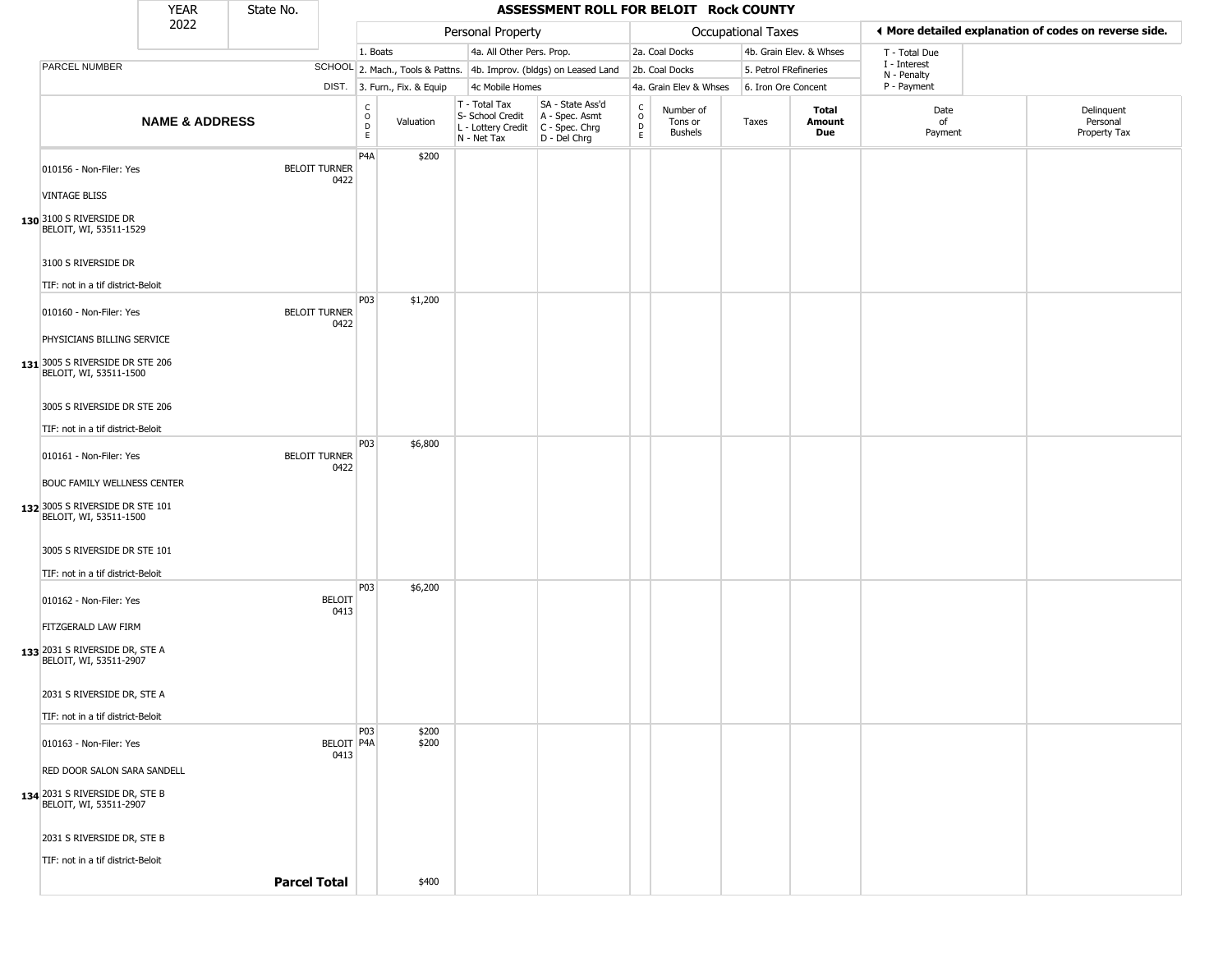|                                                                                              | <b>YEAR</b>               | State No.           |                              |                              |                              |                                                                                         | ASSESSMENT ROLL FOR BELOIT Rock COUNTY                              |                         |                                        |                       |                         |                             |                                                       |
|----------------------------------------------------------------------------------------------|---------------------------|---------------------|------------------------------|------------------------------|------------------------------|-----------------------------------------------------------------------------------------|---------------------------------------------------------------------|-------------------------|----------------------------------------|-----------------------|-------------------------|-----------------------------|-------------------------------------------------------|
|                                                                                              | 2022                      |                     |                              |                              |                              | Personal Property                                                                       |                                                                     |                         |                                        | Occupational Taxes    |                         |                             | ◀ More detailed explanation of codes on reverse side. |
|                                                                                              |                           |                     |                              | 1. Boats                     |                              | 4a. All Other Pers. Prop.                                                               |                                                                     |                         | 2a. Coal Docks                         |                       | 4b. Grain Elev. & Whses | T - Total Due               |                                                       |
| <b>PARCEL NUMBER</b>                                                                         |                           |                     |                              |                              |                              |                                                                                         | SCHOOL 2. Mach., Tools & Pattns. 4b. Improv. (bldgs) on Leased Land |                         | 2b. Coal Docks                         | 5. Petrol FRefineries |                         | I - Interest<br>N - Penalty |                                                       |
|                                                                                              |                           |                     |                              |                              | DIST. 3. Furn., Fix. & Equip | 4c Mobile Homes                                                                         |                                                                     |                         | 4a. Grain Elev & Whses                 | 6. Iron Ore Concent   |                         | P - Payment                 |                                                       |
|                                                                                              | <b>NAME &amp; ADDRESS</b> |                     |                              | $_{\rm o}^{\rm c}$<br>D<br>E | Valuation                    | T - Total Tax<br>S- School Credit<br>L - Lottery Credit   C - Spec. Chrg<br>N - Net Tax | SA - State Ass'd<br>A - Spec. Asmt<br>D - Del Chrg                  | $\frac{c}{0}$<br>D<br>E | Number of<br>Tons or<br><b>Bushels</b> | Taxes                 | Total<br>Amount<br>Due  | Date<br>of<br>Payment       | Delinquent<br>Personal<br>Property Tax                |
| 010164 - Non-Filer: Yes                                                                      |                           |                     | BELOIT TURNER P03<br>0422    | P4A                          | \$200<br>\$1,600             |                                                                                         |                                                                     |                         |                                        |                       |                         |                             |                                                       |
| FULL CIRCLE FURNISHINGS<br>135 2526 S RIVERSIDE DR<br>BELOIT, WI, 53511-2452                 |                           |                     |                              |                              |                              |                                                                                         |                                                                     |                         |                                        |                       |                         |                             |                                                       |
| 2526 S RIVERSIDE DR                                                                          |                           |                     |                              |                              |                              |                                                                                         |                                                                     |                         |                                        |                       |                         |                             |                                                       |
| TIF: not in a tif district-Beloit                                                            |                           | <b>Parcel Total</b> |                              |                              | \$1,800                      |                                                                                         |                                                                     |                         |                                        |                       |                         |                             |                                                       |
| 010165 - Non-Filer: Yes                                                                      |                           |                     | <b>BELOIT TURNER</b><br>0422 | P03                          | \$11,300                     |                                                                                         |                                                                     |                         |                                        |                       |                         |                             |                                                       |
| LEE MARINE                                                                                   |                           |                     |                              |                              |                              |                                                                                         |                                                                     |                         |                                        |                       |                         |                             |                                                       |
| 136 2526 S RIVERSIDE DR, STE B<br>BELOIT, WI, 53511-2452                                     |                           |                     |                              |                              |                              |                                                                                         |                                                                     |                         |                                        |                       |                         |                             |                                                       |
| 2526 S RIVERSIDE DR, STE B                                                                   |                           |                     |                              |                              |                              |                                                                                         |                                                                     |                         |                                        |                       |                         |                             |                                                       |
| TIF: not in a tif district-Beloit                                                            |                           |                     |                              |                              |                              |                                                                                         |                                                                     |                         |                                        |                       |                         |                             |                                                       |
| 010168 - Non-Filer: Yes                                                                      |                           |                     | <b>BELOIT TURNER</b><br>0422 | P03                          | \$22,600                     |                                                                                         |                                                                     |                         |                                        |                       |                         |                             |                                                       |
| FAIRCHILD EQUIPMENT                                                                          |                           |                     |                              |                              |                              |                                                                                         |                                                                     |                         |                                        |                       |                         |                             |                                                       |
| 137 755 E PHILHOWER RD<br>BELOIT, WI, 53511-8836                                             |                           |                     |                              |                              |                              |                                                                                         |                                                                     |                         |                                        |                       |                         |                             |                                                       |
| 755 E PHILHOWER RD                                                                           |                           |                     |                              |                              |                              |                                                                                         |                                                                     |                         |                                        |                       |                         |                             |                                                       |
| TIF: not in a tif district-Beloit                                                            |                           |                     |                              | P4A                          | \$900                        |                                                                                         |                                                                     |                         |                                        |                       |                         |                             |                                                       |
| 010173 - Non-Filer: Yes                                                                      |                           |                     | BELOIT TURNER P03<br>0422    |                              | \$3,500                      |                                                                                         |                                                                     |                         |                                        |                       |                         |                             |                                                       |
| POWDER BOOTH RESTORATION, CO GLEN HETZER<br>138 2824 S BARTELLS DR<br>BELOIT, WI, 53511-1704 |                           |                     |                              |                              |                              |                                                                                         |                                                                     |                         |                                        |                       |                         |                             |                                                       |
| 2824 S BARTELLS DR                                                                           |                           |                     |                              |                              |                              |                                                                                         |                                                                     |                         |                                        |                       |                         |                             |                                                       |
| TIF: not in a tif district-Beloit                                                            |                           |                     |                              |                              |                              |                                                                                         |                                                                     |                         |                                        |                       |                         |                             |                                                       |
|                                                                                              |                           | <b>Parcel Total</b> |                              |                              | \$4,400                      |                                                                                         |                                                                     |                         |                                        |                       |                         |                             |                                                       |
| 010174 - Non-Filer: No                                                                       |                           |                     | BELOIT TURNER P03<br>0422    | P4A                          | \$200<br>\$11,800            |                                                                                         |                                                                     |                         |                                        |                       |                         |                             |                                                       |
| <b>ABT WATER MANAGEMENT</b>                                                                  |                           |                     |                              |                              |                              |                                                                                         |                                                                     |                         |                                        |                       |                         |                             |                                                       |
| 139 2836 S BARTELLS DR<br>BELOIT, WI, 53511-1704                                             |                           |                     |                              |                              |                              |                                                                                         |                                                                     |                         |                                        |                       |                         |                             |                                                       |
| 2836 S BARTELLS DR                                                                           |                           |                     |                              |                              |                              |                                                                                         |                                                                     |                         |                                        |                       |                         |                             |                                                       |
| TIF: not in a tif district-Beloit                                                            |                           |                     |                              |                              |                              |                                                                                         |                                                                     |                         |                                        |                       |                         |                             |                                                       |
|                                                                                              |                           | <b>Parcel Total</b> |                              |                              | \$12,000                     |                                                                                         |                                                                     |                         |                                        |                       |                         |                             |                                                       |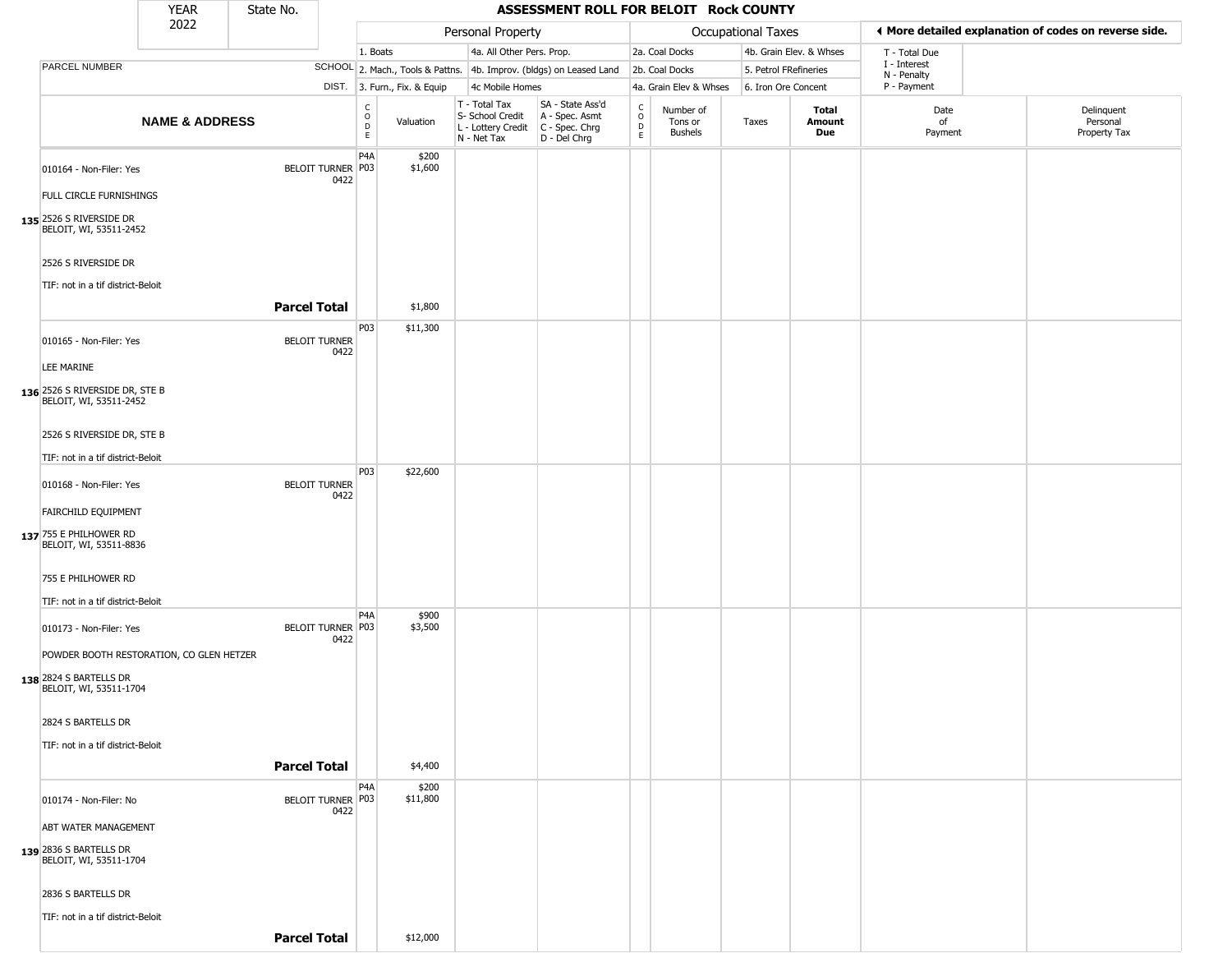|                                                                                                               | <b>YEAR</b>               | State No.           |                              |                        |                              |                                                                        | ASSESSMENT ROLL FOR BELOIT Rock COUNTY                               |                        |                                 |                       |                         |                             |                                                       |
|---------------------------------------------------------------------------------------------------------------|---------------------------|---------------------|------------------------------|------------------------|------------------------------|------------------------------------------------------------------------|----------------------------------------------------------------------|------------------------|---------------------------------|-----------------------|-------------------------|-----------------------------|-------------------------------------------------------|
|                                                                                                               | 2022                      |                     |                              |                        |                              | Personal Property                                                      |                                                                      |                        |                                 | Occupational Taxes    |                         |                             | ♦ More detailed explanation of codes on reverse side. |
|                                                                                                               |                           |                     |                              | 1. Boats               |                              | 4a. All Other Pers. Prop.                                              |                                                                      |                        | 2a. Coal Docks                  |                       | 4b. Grain Elev. & Whses | T - Total Due               |                                                       |
| PARCEL NUMBER                                                                                                 |                           |                     |                              |                        |                              |                                                                        | SCHOOL 2. Mach., Tools & Pattns. 4b. Improv. (bldgs) on Leased Land  |                        | 2b. Coal Docks                  | 5. Petrol FRefineries |                         | I - Interest<br>N - Penalty |                                                       |
|                                                                                                               |                           |                     |                              |                        | DIST. 3. Furn., Fix. & Equip | 4c Mobile Homes                                                        |                                                                      |                        | 4a. Grain Elev & Whses          | 6. Iron Ore Concent   |                         | P - Payment                 |                                                       |
|                                                                                                               | <b>NAME &amp; ADDRESS</b> |                     |                              | C<br>$\circ$<br>D<br>E | Valuation                    | T - Total Tax<br>S- School Credit<br>L - Lottery Credit<br>N - Net Tax | SA - State Ass'd<br>A - Spec. Asmt<br>C - Spec. Chrg<br>D - Del Chrg | C<br>$\circ$<br>D<br>E | Number of<br>Tons or<br>Bushels | Taxes                 | Total<br>Amount<br>Due  | Date<br>of<br>Payment       | Delinquent<br>Personal<br>Property Tax                |
| 010177 - Non-Filer: No<br>BEHNKE MATERIALS ENGINEERING, LLC<br>140 1209 E ELMWOOD AVE, STE B                  |                           |                     | <b>BELOIT TURNER</b><br>0422 | P03                    | \$5,100                      |                                                                        |                                                                      |                        |                                 |                       |                         |                             |                                                       |
| BELOIT, WI, 53511-2215<br>1209 E ELMWOOD AVE, STE B<br>TIF: not in a tif district-Beloit                      |                           |                     |                              |                        |                              |                                                                        |                                                                      |                        |                                 |                       |                         |                             |                                                       |
| 010178 - Non-Filer: No<br>STATE MATERIALS ENGINEERING, LLC                                                    |                           |                     | <b>BELOIT TURNER</b><br>0422 | P03                    | \$500                        |                                                                        |                                                                      |                        |                                 |                       |                         |                             |                                                       |
| <b>141</b> 1209 E ELMWOOD AVE, STE A<br>BELOIT, WI, 53511-2215                                                |                           |                     |                              |                        |                              |                                                                        |                                                                      |                        |                                 |                       |                         |                             |                                                       |
| 1209 E ELMWOOD AVE, STE A<br>TIF: not in a tif district-Beloit                                                |                           |                     |                              |                        |                              |                                                                        |                                                                      |                        |                                 |                       |                         |                             |                                                       |
| 010179 - Non-Filer: No<br>S & S TRANSPORT                                                                     |                           |                     | BELOIT TURNER P03<br>0422    | P4A                    | \$100<br>\$200               |                                                                        |                                                                      |                        |                                 |                       |                         |                             |                                                       |
| 142 2743 S BARTELLS DR<br>BELOIT, WI, 53511-1701<br>2743 S BARTELLS DR<br>TIF: not in a tif district-Beloit   |                           |                     |                              |                        |                              |                                                                        |                                                                      |                        |                                 |                       |                         |                             |                                                       |
|                                                                                                               |                           | <b>Parcel Total</b> |                              |                        | \$300                        |                                                                        |                                                                      |                        |                                 |                       |                         |                             |                                                       |
| 010184 - Non-Filer: Yes<br>BARNES BUILDING & REMODELING, LLC<br>143 6304 S BAKKE RD<br>BELOIT, WI, 53511-9309 |                           |                     | BELOIT P03<br>0413           | P4A                    | \$100<br>\$3,200             |                                                                        |                                                                      |                        |                                 |                       |                         |                             |                                                       |
| 1401 E CRANSTON RD<br>TIF: not in a tif district-Beloit                                                       |                           |                     |                              |                        |                              |                                                                        |                                                                      |                        |                                 |                       |                         |                             |                                                       |
|                                                                                                               |                           | <b>Parcel Total</b> |                              |                        | \$3,300                      |                                                                        |                                                                      |                        |                                 |                       |                         |                             |                                                       |
| 010188 - Non-Filer: No<br><b>MARLIN LEASING</b><br>144 PO BOX 31308<br>CHARLOTTE, NC, 28237                   |                           |                     | <b>BELOIT TURNER</b><br>0422 | P03                    | \$5,100                      |                                                                        |                                                                      |                        |                                 |                       |                         |                             |                                                       |
| VARIOUS<br>TIF: not in a tif district-Beloit                                                                  |                           |                     |                              |                        |                              |                                                                        |                                                                      |                        |                                 |                       |                         |                             |                                                       |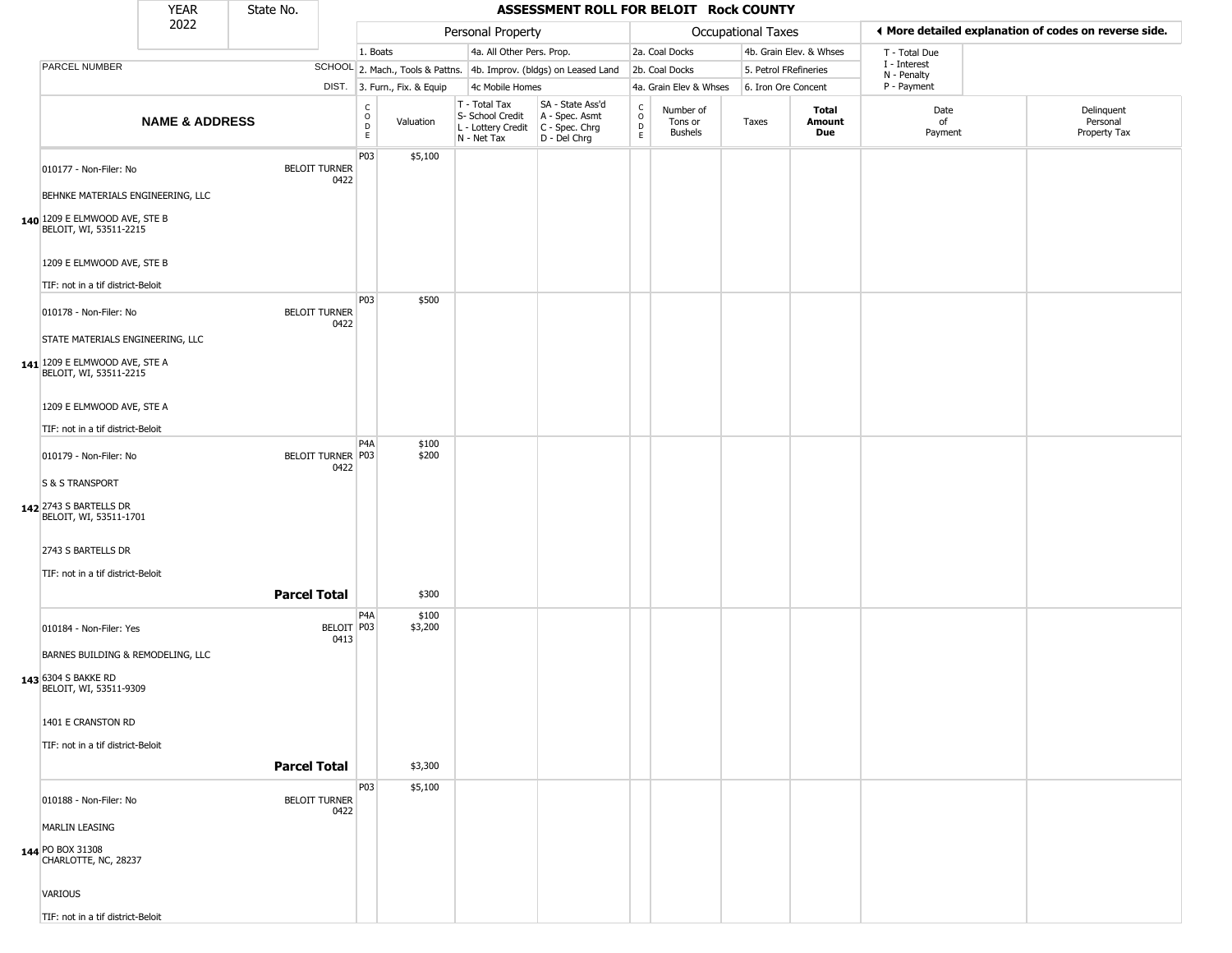|                                                                                              | <b>YEAR</b>               | State No. |                              |                                                  |                              |                                                                        | ASSESSMENT ROLL FOR BELOIT Rock COUNTY                               |                                                 |                                        |                       |                         |                             |                                                       |
|----------------------------------------------------------------------------------------------|---------------------------|-----------|------------------------------|--------------------------------------------------|------------------------------|------------------------------------------------------------------------|----------------------------------------------------------------------|-------------------------------------------------|----------------------------------------|-----------------------|-------------------------|-----------------------------|-------------------------------------------------------|
|                                                                                              | 2022                      |           |                              |                                                  |                              | Personal Property                                                      |                                                                      |                                                 |                                        | Occupational Taxes    |                         |                             | ◀ More detailed explanation of codes on reverse side. |
|                                                                                              |                           |           |                              | 1. Boats                                         |                              | 4a. All Other Pers. Prop.                                              |                                                                      |                                                 | 2a. Coal Docks                         |                       | 4b. Grain Elev. & Whses | T - Total Due               |                                                       |
| PARCEL NUMBER                                                                                |                           |           |                              |                                                  |                              |                                                                        | SCHOOL 2. Mach., Tools & Pattns. 4b. Improv. (bldgs) on Leased Land  |                                                 | 2b. Coal Docks                         | 5. Petrol FRefineries |                         | I - Interest<br>N - Penalty |                                                       |
|                                                                                              |                           |           |                              |                                                  | DIST. 3. Furn., Fix. & Equip | 4c Mobile Homes                                                        |                                                                      |                                                 | 4a. Grain Elev & Whses                 | 6. Iron Ore Concent   |                         | P - Payment                 |                                                       |
|                                                                                              | <b>NAME &amp; ADDRESS</b> |           |                              | $_{\rm o}^{\rm c}$<br>$\mathsf D$<br>$\mathsf E$ | Valuation                    | T - Total Tax<br>S- School Credit<br>L - Lottery Credit<br>N - Net Tax | SA - State Ass'd<br>A - Spec. Asmt<br>C - Spec. Chrg<br>D - Del Chrg | $\begin{array}{c} C \\ O \\ D \\ E \end{array}$ | Number of<br>Tons or<br><b>Bushels</b> | Taxes                 | Total<br>Amount<br>Due  | Date<br>of<br>Payment       | Delinquent<br>Personal<br>Property Tax                |
| 010189 - Non-Filer: No<br>US BANK NATIONAL ASSOCIATION                                       |                           |           | <b>BELOIT</b><br>0413        | P03                                              | \$4,900                      |                                                                        |                                                                      |                                                 |                                        |                       |                         |                             |                                                       |
| 145 1310 MADRID STREET, STE 100<br>MARSHALL, MN, 56258-4001                                  |                           |           |                              |                                                  |                              |                                                                        |                                                                      |                                                 |                                        |                       |                         |                             |                                                       |
| 2327 S RIVERSIDE DR<br>TIF: not in a tif district-Beloit                                     |                           |           |                              |                                                  |                              |                                                                        |                                                                      |                                                 |                                        |                       |                         |                             |                                                       |
| 010191 - Non-Filer: No                                                                       |                           |           | <b>BELOIT</b><br>0413        | P <sub>4</sub> A                                 | \$152,000                    |                                                                        |                                                                      |                                                 |                                        |                       |                         |                             |                                                       |
| YAMAHA MOTOR FINANCE CORP<br>146 PO BOX 24770<br>NASHVILLE, TN, 37202                        |                           |           |                              |                                                  |                              |                                                                        |                                                                      |                                                 |                                        |                       |                         |                             |                                                       |
| 2327 S RIVERSIDE DR<br>TIF: not in a tif district-Beloit                                     |                           |           |                              |                                                  |                              |                                                                        |                                                                      |                                                 |                                        |                       |                         |                             |                                                       |
| 010199 - Non-Filer: Yes                                                                      |                           |           | <b>BELOIT TURNER</b><br>0422 | P03                                              | \$4,500                      |                                                                        |                                                                      |                                                 |                                        |                       |                         |                             |                                                       |
| CORTECH STAFFING DBA JEX STAFFING<br>147 2820 S PRAIRIE AVE UNIT C<br>BELOIT, WI, 53511-1845 |                           |           |                              |                                                  |                              |                                                                        |                                                                      |                                                 |                                        |                       |                         |                             |                                                       |
| 2820 S PRAIRIE AVE UNIT C<br>TIF: not in a tif district-Beloit                               |                           |           |                              |                                                  |                              |                                                                        |                                                                      |                                                 |                                        |                       |                         |                             |                                                       |
| 010200 - Non-Filer: Yes                                                                      |                           |           | <b>BELOIT TURNER</b><br>0422 | P03                                              | \$1,000                      |                                                                        |                                                                      |                                                 |                                        |                       |                         |                             |                                                       |
| MEGLAUR LLC MARK NEAL<br>148 2125 W BR TOWNLINE RD<br>BELOIT, WI, 53511-8826                 |                           |           |                              |                                                  |                              |                                                                        |                                                                      |                                                 |                                        |                       |                         |                             |                                                       |
| 2125 W BR TOWNLINE RD<br>TIF: not in a tif district-Beloit                                   |                           |           |                              |                                                  |                              |                                                                        |                                                                      |                                                 |                                        |                       |                         |                             |                                                       |
| 010207 - Non-Filer: Yes                                                                      |                           |           | <b>BELOIT TURNER</b>         | P03                                              | \$1,700                      |                                                                        |                                                                      |                                                 |                                        |                       |                         |                             |                                                       |
| S&D COFFEE INC                                                                               |                           |           | 0422                         |                                                  |                              |                                                                        |                                                                      |                                                 |                                        |                       |                         |                             |                                                       |
| 149 PO BOX 1628<br>CONCORD, NC, 28026-1628                                                   |                           |           |                              |                                                  |                              |                                                                        |                                                                      |                                                 |                                        |                       |                         |                             |                                                       |
| 907 E INMAN PARKWAY                                                                          |                           |           |                              |                                                  |                              |                                                                        |                                                                      |                                                 |                                        |                       |                         |                             |                                                       |
| TIF: not in a tif district-Beloit                                                            |                           |           |                              |                                                  |                              |                                                                        |                                                                      |                                                 |                                        |                       |                         |                             |                                                       |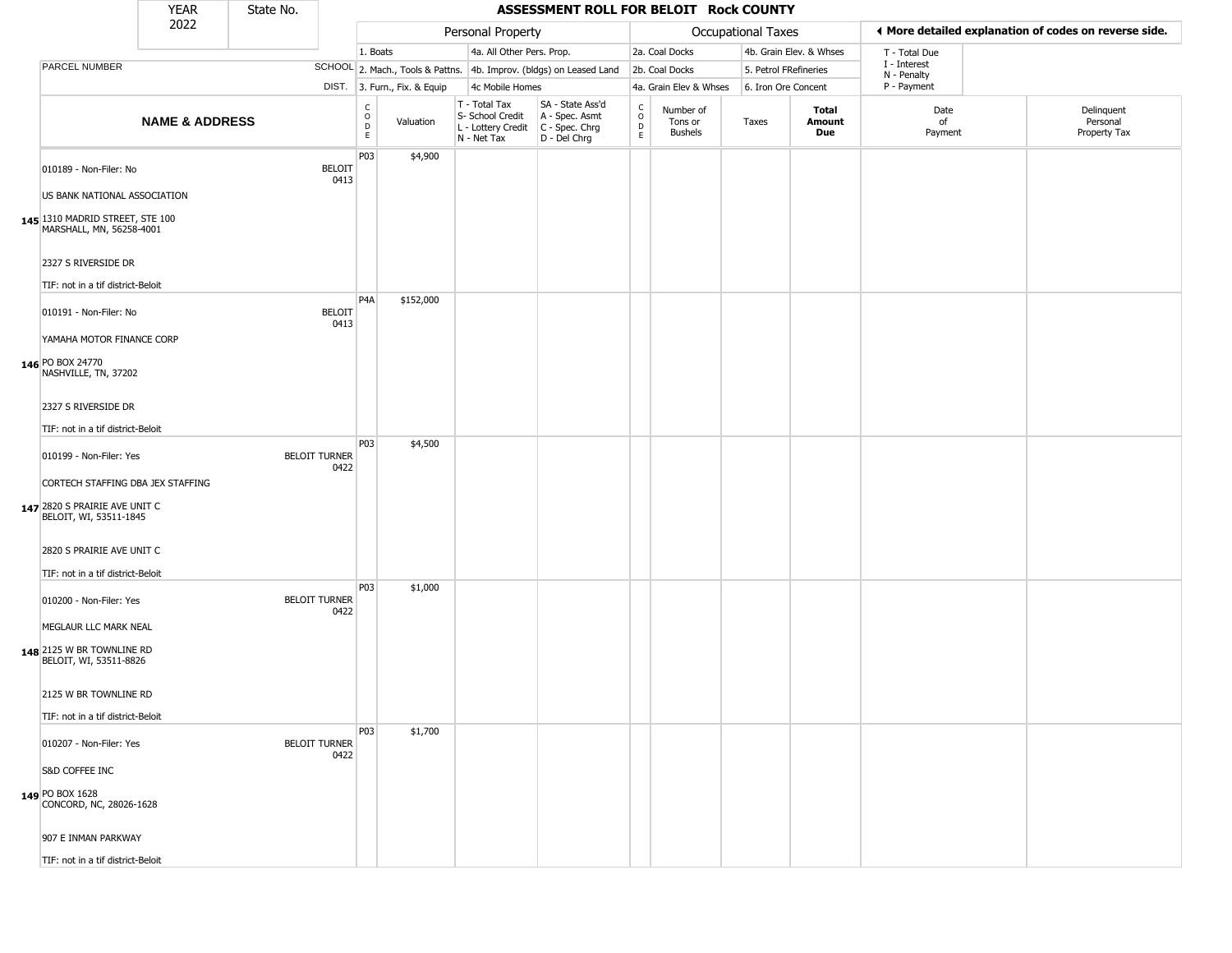|                                                                                                          | <b>YEAR</b>               | State No. |                              |                         |                              |                                                                        | ASSESSMENT ROLL FOR BELOIT Rock COUNTY                               |                                    |                                        |                       |                         |                             |                                                       |
|----------------------------------------------------------------------------------------------------------|---------------------------|-----------|------------------------------|-------------------------|------------------------------|------------------------------------------------------------------------|----------------------------------------------------------------------|------------------------------------|----------------------------------------|-----------------------|-------------------------|-----------------------------|-------------------------------------------------------|
|                                                                                                          | 2022                      |           |                              |                         |                              | Personal Property                                                      |                                                                      |                                    |                                        | Occupational Taxes    |                         |                             | ♦ More detailed explanation of codes on reverse side. |
|                                                                                                          |                           |           |                              | 1. Boats                |                              | 4a. All Other Pers. Prop.                                              |                                                                      |                                    | 2a. Coal Docks                         |                       | 4b. Grain Elev. & Whses | T - Total Due               |                                                       |
| PARCEL NUMBER                                                                                            |                           |           |                              |                         |                              |                                                                        | SCHOOL 2. Mach., Tools & Pattns. 4b. Improv. (bldgs) on Leased Land  |                                    | 2b. Coal Docks                         | 5. Petrol FRefineries |                         | I - Interest<br>N - Penalty |                                                       |
|                                                                                                          |                           |           |                              |                         | DIST. 3. Furn., Fix. & Equip | 4c Mobile Homes                                                        |                                                                      |                                    | 4a. Grain Elev & Whses                 | 6. Iron Ore Concent   |                         | P - Payment                 |                                                       |
|                                                                                                          | <b>NAME &amp; ADDRESS</b> |           |                              | C<br>$\circ$<br>D<br>E. | Valuation                    | T - Total Tax<br>S- School Credit<br>L - Lottery Credit<br>N - Net Tax | SA - State Ass'd<br>A - Spec. Asmt<br>C - Spec. Chrg<br>D - Del Chrg | $\int_{0}^{c}$<br>$\mathsf D$<br>E | Number of<br>Tons or<br><b>Bushels</b> | Taxes                 | Total<br>Amount<br>Due  | Date<br>of<br>Payment       | Delinquent<br>Personal<br>Property Tax                |
| 010209 - Non-Filer: No<br>WELLS FARGO FINANCIAL LEASING, INC PROPERTY TAX COMPLIANCE<br>150 PO BOX 36200 |                           |           | <b>BELOIT TURNER</b><br>0422 | P03                     | \$2,400                      |                                                                        |                                                                      |                                    |                                        |                       |                         |                             |                                                       |
| BILLINGS, MT, 59107-6200<br><b>VARIOUS</b>                                                               |                           |           |                              |                         |                              |                                                                        |                                                                      |                                    |                                        |                       |                         |                             |                                                       |
| TIF: not in a tif district-Beloit                                                                        |                           |           |                              |                         |                              |                                                                        |                                                                      |                                    |                                        |                       |                         |                             |                                                       |
| 010216 - Non-Filer: Yes<br>ARCTIC GLACIER USA, INC                                                       |                           |           | <b>BELOIT TURNER</b><br>0422 | P03                     | \$100                        |                                                                        |                                                                      |                                    |                                        |                       |                         |                             |                                                       |
| 151 1654 MARTHALER LANE<br>WEST ST PAUL, MN, 55118-3516                                                  |                           |           |                              |                         |                              |                                                                        |                                                                      |                                    |                                        |                       |                         |                             |                                                       |
| 301 WBR TOWNLINE RD                                                                                      |                           |           |                              |                         |                              |                                                                        |                                                                      |                                    |                                        |                       |                         |                             |                                                       |
| TIF: not in a tif district-Beloit                                                                        |                           |           |                              |                         |                              |                                                                        |                                                                      |                                    |                                        |                       |                         |                             |                                                       |
| 010218 - Non-Filer: Yes                                                                                  |                           |           | <b>BELOIT TURNER</b><br>0422 | P03                     | \$6,200                      |                                                                        |                                                                      |                                    |                                        |                       |                         |                             |                                                       |
| WRIGHT WORLD SPORTS<br>152 2885 S BARTELLS DR<br>BELOIT, WI, 53511-1703                                  |                           |           |                              |                         |                              |                                                                        |                                                                      |                                    |                                        |                       |                         |                             |                                                       |
| 2885 S BARTELLS DR<br>TIF: not in a tif district-Beloit                                                  |                           |           |                              |                         |                              |                                                                        |                                                                      |                                    |                                        |                       |                         |                             |                                                       |
| 010219 - Non-Filer: No                                                                                   |                           |           | <b>BELOIT TURNER</b><br>0422 | P03                     | \$200                        |                                                                        |                                                                      |                                    |                                        |                       |                         |                             |                                                       |
| MARKLEY INVESTIGATIONS, INC<br>153 3738 S DUGGAN RD<br>BELOIT, WI, 53511-8807                            |                           |           |                              |                         |                              |                                                                        |                                                                      |                                    |                                        |                       |                         |                             |                                                       |
| 3738 S DUGGAN RD<br>TIF: not in a tif district-Beloit                                                    |                           |           |                              |                         |                              |                                                                        |                                                                      |                                    |                                        |                       |                         |                             |                                                       |
|                                                                                                          |                           |           |                              | P03                     | \$76,400                     |                                                                        |                                                                      |                                    |                                        |                       |                         |                             |                                                       |
| 010221 - Non-Filer: Yes<br>THE SAMRA 2760, INC                                                           |                           |           | <b>BELOIT TURNER</b><br>0422 |                         |                              |                                                                        |                                                                      |                                    |                                        |                       |                         |                             |                                                       |
| <b>154</b> 1985 PEBBLE DR<br>BELOIT, WI, 53511                                                           |                           |           |                              |                         |                              |                                                                        |                                                                      |                                    |                                        |                       |                         |                             |                                                       |
| 2760 PRAIRIE                                                                                             |                           |           |                              |                         |                              |                                                                        |                                                                      |                                    |                                        |                       |                         |                             |                                                       |
| TIF: not in a tif district-Beloit                                                                        |                           |           |                              |                         |                              |                                                                        |                                                                      |                                    |                                        |                       |                         |                             |                                                       |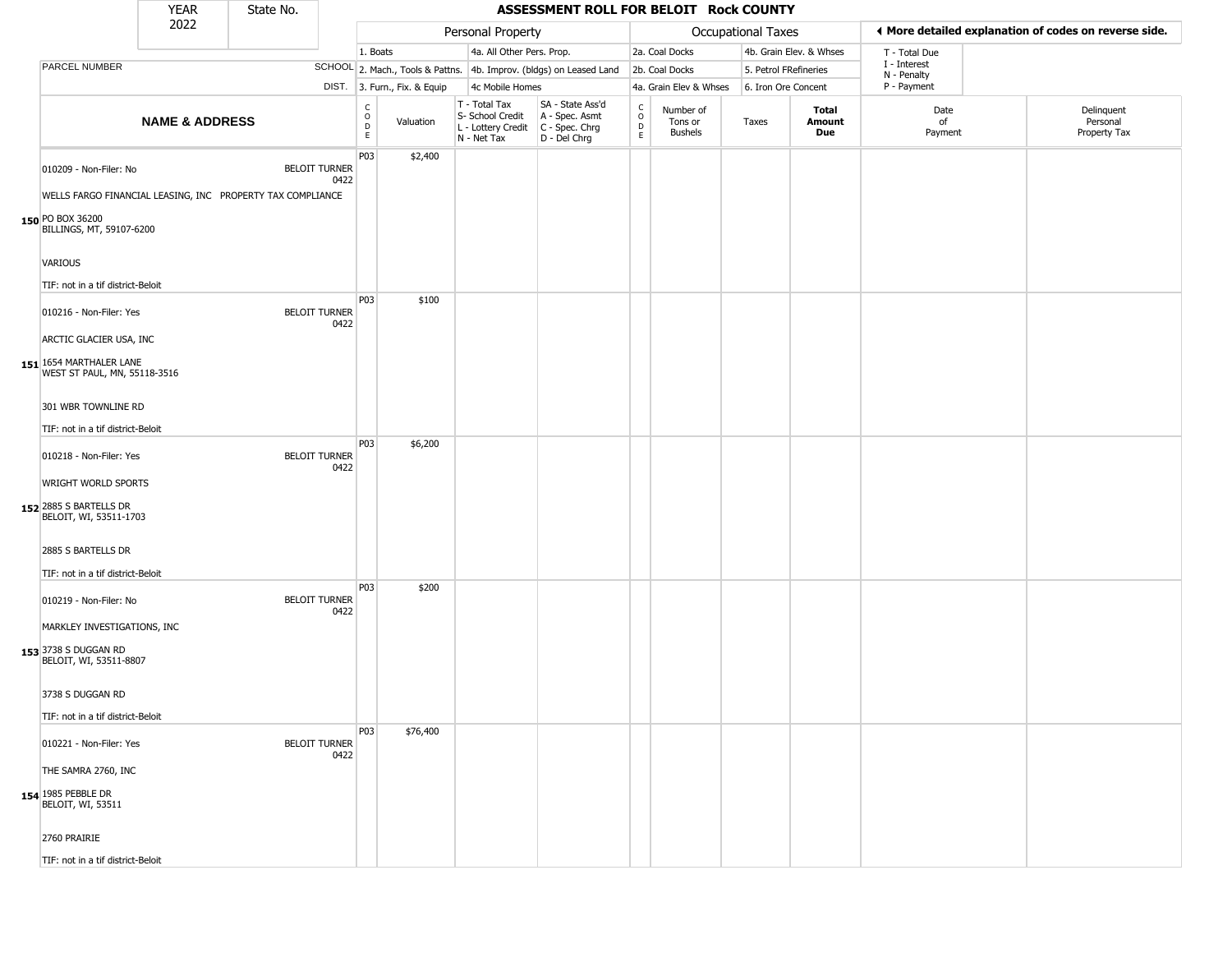|                                                                                                      | <b>YEAR</b>               | State No. |                                  |                            |                              |                                                                        | ASSESSMENT ROLL FOR BELOIT Rock COUNTY                                 |                                       |                                        |                       |                         |                             |                                                       |
|------------------------------------------------------------------------------------------------------|---------------------------|-----------|----------------------------------|----------------------------|------------------------------|------------------------------------------------------------------------|------------------------------------------------------------------------|---------------------------------------|----------------------------------------|-----------------------|-------------------------|-----------------------------|-------------------------------------------------------|
|                                                                                                      | 2022                      |           |                                  |                            |                              | Personal Property                                                      |                                                                        |                                       |                                        | Occupational Taxes    |                         |                             | ♦ More detailed explanation of codes on reverse side. |
|                                                                                                      |                           |           |                                  | 1. Boats                   |                              | 4a. All Other Pers. Prop.                                              |                                                                        |                                       | 2a. Coal Docks                         |                       | 4b. Grain Elev. & Whses | T - Total Due               |                                                       |
| PARCEL NUMBER                                                                                        |                           |           |                                  |                            |                              |                                                                        | SCHOOL 2. Mach., Tools & Pattns. 4b. Improv. (bldgs) on Leased Land    |                                       | 2b. Coal Docks                         | 5. Petrol FRefineries |                         | I - Interest<br>N - Penalty |                                                       |
|                                                                                                      |                           |           |                                  |                            | DIST. 3. Furn., Fix. & Equip | 4c Mobile Homes                                                        |                                                                        |                                       | 4a. Grain Elev & Whses                 | 6. Iron Ore Concent   |                         | P - Payment                 |                                                       |
|                                                                                                      | <b>NAME &amp; ADDRESS</b> |           |                                  | C<br>$\mathsf O$<br>D<br>E | Valuation                    | T - Total Tax<br>S- School Credit<br>L - Lottery Credit<br>N - Net Tax | SA - State Ass'd<br>A - Spec. Asmt<br>$C - Spec. Chrg$<br>D - Del Chrg | C<br>$\mathsf{o}$<br>D<br>$\mathsf E$ | Number of<br>Tons or<br><b>Bushels</b> | Taxes                 | Total<br>Amount<br>Due  | Date<br>of<br>Payment       | Delinquent<br>Personal<br>Property Tax                |
| 010225 - Non-Filer: No<br>STATELINE YMCA GYMNASTICS CENTER                                           |                           |           | <b>BELOIT TURNER mpt</b><br>0422 | Exe                        | \$0                          |                                                                        |                                                                        |                                       |                                        |                       |                         |                             |                                                       |
| 155 1239 HUEBBE PARKWAY<br>BELOIT, WI, 53511                                                         |                           |           |                                  |                            |                              |                                                                        |                                                                        |                                       |                                        |                       |                         |                             |                                                       |
| 1239 HUEBBE PARKWAY<br>TIF: not in a tif district-Beloit                                             |                           |           |                                  |                            |                              |                                                                        |                                                                        |                                       |                                        |                       |                         |                             |                                                       |
| 010226 - Non-Filer: No                                                                               |                           |           | <b>BELOIT TURNER</b><br>0422     | P03                        | \$3,000                      |                                                                        |                                                                        |                                       |                                        |                       |                         |                             |                                                       |
| BAXTER HEALTHCARE CORP C/O RYAN, LLC<br>156 PO BOX 4900 DEPT 313<br>SCOTTSDALE, AZ, 85261-4900       |                           |           |                                  |                            |                              |                                                                        |                                                                        |                                       |                                        |                       |                         |                             |                                                       |
| <b>VARIOUS</b><br>TIF: not in a tif district-Beloit                                                  |                           |           |                                  |                            |                              |                                                                        |                                                                        |                                       |                                        |                       |                         |                             |                                                       |
| 010227 - Non-Filer: No                                                                               |                           |           | <b>BELOIT TURNER</b><br>0422     | P <sub>4</sub> A           | \$6,600                      |                                                                        |                                                                        |                                       |                                        |                       |                         |                             |                                                       |
| SPECTRASITE COMMUNICATIONS, INC<br>157 PO BOX 723597<br>ALTANTA, GA, 31139-0597                      |                           |           |                                  |                            |                              |                                                                        |                                                                        |                                       |                                        |                       |                         |                             |                                                       |
| 3100 S RIVERSIDE DR #B-TOWER                                                                         |                           |           |                                  |                            |                              |                                                                        |                                                                        |                                       |                                        |                       |                         |                             |                                                       |
| TIF: not in a tif district-Beloit<br>010229 - Non-Filer: No                                          |                           |           | <b>BELOIT TURNER</b><br>0422     | P03                        | \$3,300                      |                                                                        |                                                                        |                                       |                                        |                       |                         |                             |                                                       |
| GREAT LAKES COCA-COLA DISTRIBUTION, LLC<br>158 6250 N RIVER RD, STE 9000<br>ROSEMONT, IL, 60018-4241 |                           |           |                                  |                            |                              |                                                                        |                                                                        |                                       |                                        |                       |                         |                             |                                                       |
| VARIOUS                                                                                              |                           |           |                                  |                            |                              |                                                                        |                                                                        |                                       |                                        |                       |                         |                             |                                                       |
| TIF: not in a tif district-Beloit                                                                    |                           |           |                                  | P03                        | \$8,800                      |                                                                        |                                                                        |                                       |                                        |                       |                         |                             |                                                       |
| 010230 - Non-Filer: No                                                                               |                           |           | <b>BELOIT TURNER</b><br>0422     |                            |                              |                                                                        |                                                                        |                                       |                                        |                       |                         |                             |                                                       |
| DIRECTV, LLC C/O KROLL LLC<br>159 PO BOX 2789<br>ADDISON, TX, 75001                                  |                           |           |                                  |                            |                              |                                                                        |                                                                        |                                       |                                        |                       |                         |                             |                                                       |
| <b>VARIOUS</b>                                                                                       |                           |           |                                  |                            |                              |                                                                        |                                                                        |                                       |                                        |                       |                         |                             |                                                       |
| TIF: not in a tif district-Beloit                                                                    |                           |           |                                  |                            |                              |                                                                        |                                                                        |                                       |                                        |                       |                         |                             |                                                       |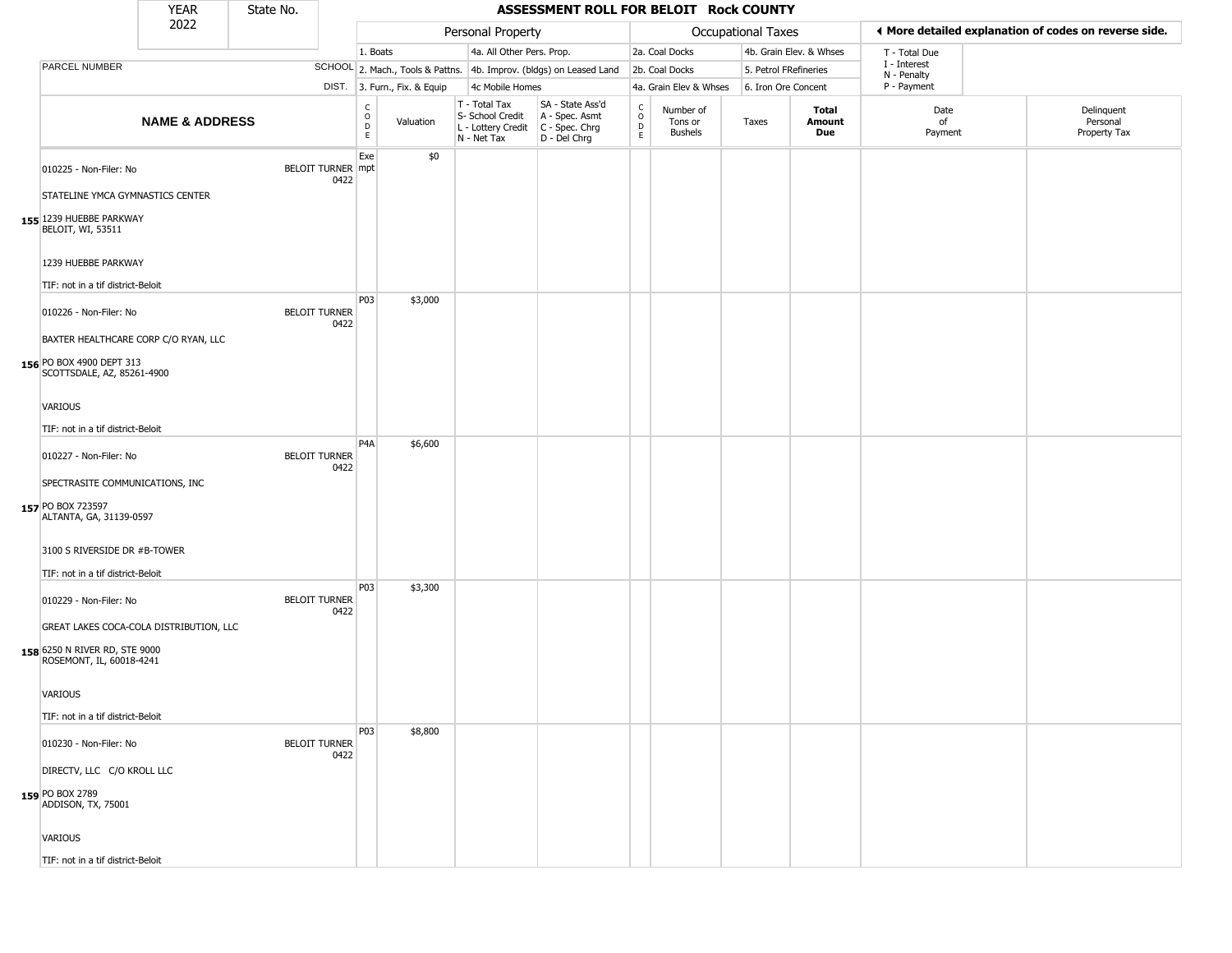|                                                                                                                              | YEAR                      | State No. |                              |                          |                              |                                                                        | ASSESSMENT ROLL FOR BELOIT Rock COUNTY                               |                                   |                                        |                           |                         |                             |                                                       |
|------------------------------------------------------------------------------------------------------------------------------|---------------------------|-----------|------------------------------|--------------------------|------------------------------|------------------------------------------------------------------------|----------------------------------------------------------------------|-----------------------------------|----------------------------------------|---------------------------|-------------------------|-----------------------------|-------------------------------------------------------|
|                                                                                                                              | 2022                      |           |                              |                          |                              | Personal Property                                                      |                                                                      |                                   |                                        | <b>Occupational Taxes</b> |                         |                             | ◀ More detailed explanation of codes on reverse side. |
|                                                                                                                              |                           |           |                              | 1. Boats                 |                              | 4a. All Other Pers. Prop.                                              |                                                                      |                                   | 2a. Coal Docks                         |                           | 4b. Grain Elev. & Whses | T - Total Due               |                                                       |
| PARCEL NUMBER                                                                                                                |                           |           |                              |                          |                              |                                                                        | SCHOOL 2. Mach., Tools & Pattns. 4b. Improv. (bldgs) on Leased Land  |                                   | 2b. Coal Docks                         |                           | 5. Petrol FRefineries   | I - Interest<br>N - Penalty |                                                       |
|                                                                                                                              |                           |           |                              |                          | DIST. 3. Furn., Fix. & Equip | 4c Mobile Homes                                                        |                                                                      |                                   | 4a. Grain Elev & Whses                 |                           | 6. Iron Ore Concent     | P - Payment                 |                                                       |
|                                                                                                                              | <b>NAME &amp; ADDRESS</b> |           |                              | $\int_{0}^{c}$<br>D<br>E | Valuation                    | T - Total Tax<br>S- School Credit<br>L - Lottery Credit<br>N - Net Tax | SA - State Ass'd<br>A - Spec. Asmt<br>C - Spec. Chrg<br>D - Del Chrg | $\mathsf{C}$<br>$\circ$<br>D<br>E | Number of<br>Tons or<br><b>Bushels</b> | Taxes                     | Total<br>Amount<br>Due  | Date<br>of<br>Payment       | Delinquent<br>Personal<br>Property Tax                |
| 010232 - Non-Filer: No                                                                                                       |                           |           | <b>BELOIT TURNER</b><br>0422 | P4A                      | \$17,800                     |                                                                        |                                                                      |                                   |                                        |                           |                         |                             |                                                       |
| GTP ACQUISITION PARTNERS II, LLC<br>160 PO BOX 723597<br>ATLANTA, GA, 31139-0597                                             |                           |           |                              |                          |                              |                                                                        |                                                                      |                                   |                                        |                           |                         |                             |                                                       |
| 5713 W CREEDY RD-TOWER                                                                                                       |                           |           |                              |                          |                              |                                                                        |                                                                      |                                   |                                        |                           |                         |                             |                                                       |
| TIF: not in a tif district-Beloit                                                                                            |                           |           |                              |                          |                              |                                                                        |                                                                      |                                   |                                        |                           |                         |                             |                                                       |
| 010233 - Non-Filer: No                                                                                                       |                           |           | <b>BELOIT TURNER</b><br>0422 | P03                      | \$10,100                     |                                                                        |                                                                      |                                   |                                        |                           |                         |                             |                                                       |
| XEROX FINANCIAL SERVICES LLC DBA XEROX FINANCIAL SERVICES LLC<br>PROPERTY TAX DEPT<br>$161$ PO BOX 909<br>WEBSTER, NY, 14580 |                           |           |                              |                          |                              |                                                                        |                                                                      |                                   |                                        |                           |                         |                             |                                                       |
| 4201 S WALTERS RD                                                                                                            |                           |           |                              |                          |                              |                                                                        |                                                                      |                                   |                                        |                           |                         |                             |                                                       |
| TIF: not in a tif district-Beloit                                                                                            |                           |           |                              |                          |                              |                                                                        |                                                                      |                                   |                                        |                           |                         |                             |                                                       |
| 010240 - Non-Filer: Yes                                                                                                      |                           |           | <b>BELOIT TURNER</b><br>0422 | P03                      | \$2,000                      |                                                                        |                                                                      |                                   |                                        |                           |                         |                             |                                                       |
| SLIPPERY NICKEL-TRUCKING FIRM RONALD JINSKY<br>162 2870 S BARTELLS DR<br>BELOIT, WI, 53511-1704                              |                           |           |                              |                          |                              |                                                                        |                                                                      |                                   |                                        |                           |                         |                             |                                                       |
| 2870 S BARTELLS DR<br>TIF: not in a tif district-Beloit                                                                      |                           |           |                              |                          |                              |                                                                        |                                                                      |                                   |                                        |                           |                         |                             |                                                       |
| 010242 - Non-Filer: No                                                                                                       |                           |           | BELOIT mpt<br>0413           | Exe                      | \$0                          |                                                                        |                                                                      |                                   |                                        |                           |                         |                             |                                                       |
| MIDWEST PROFESSIONAL BASEBALL HOLLY VOSS<br>163 1118 CRANSTON RD<br>BELOIT, WI, 53511                                        |                           |           |                              |                          |                              |                                                                        |                                                                      |                                   |                                        |                           |                         |                             |                                                       |
| 1118 CRANSTON RD<br>TIF: not in a tif district-Beloit                                                                        |                           |           |                              |                          |                              |                                                                        |                                                                      |                                   |                                        |                           |                         |                             |                                                       |
|                                                                                                                              |                           |           |                              | P03                      | \$15,100                     |                                                                        |                                                                      |                                   |                                        |                           |                         |                             |                                                       |
| 010243 - Non-Filer: Yes                                                                                                      |                           |           | <b>BELOIT TURNER</b><br>0422 |                          |                              |                                                                        |                                                                      |                                   |                                        |                           |                         |                             |                                                       |
| TAQUERIA EL AMIGO MARGARITO LEANOS<br>164 2042 S AFTON RD<br>BELOIT, WI, 53511-2058                                          |                           |           |                              |                          |                              |                                                                        |                                                                      |                                   |                                        |                           |                         |                             |                                                       |
| 2042 S AFTON RD                                                                                                              |                           |           |                              |                          |                              |                                                                        |                                                                      |                                   |                                        |                           |                         |                             |                                                       |
| TIF: not in a tif district-Beloit                                                                                            |                           |           |                              |                          |                              |                                                                        |                                                                      |                                   |                                        |                           |                         |                             |                                                       |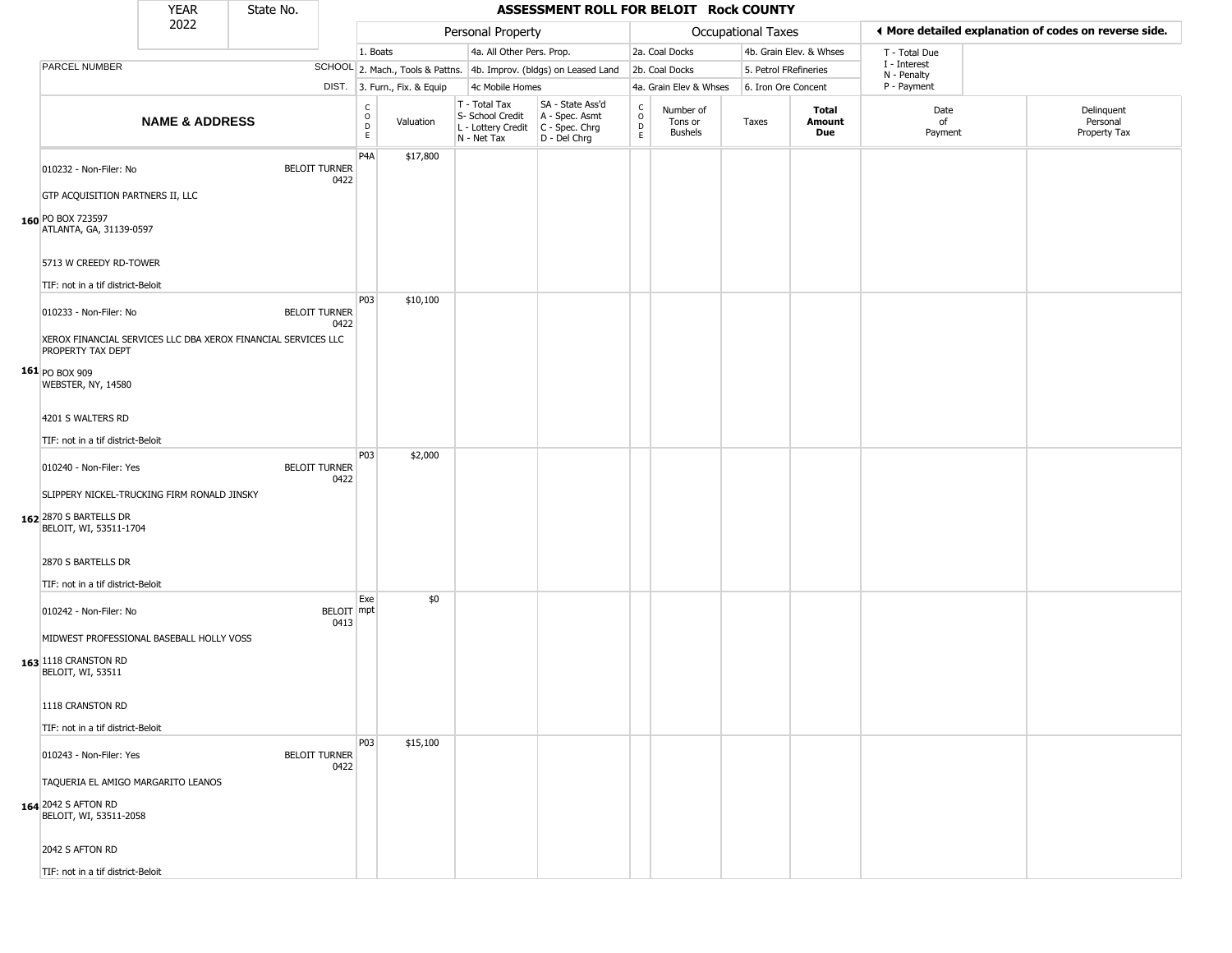|                                                                                                 | <b>YEAR</b>               | State No.           |                                  |                        |                              |                                                                        | ASSESSMENT ROLL FOR BELOIT Rock COUNTY                               |                        |                                        |                       |                         |                             |                                                       |
|-------------------------------------------------------------------------------------------------|---------------------------|---------------------|----------------------------------|------------------------|------------------------------|------------------------------------------------------------------------|----------------------------------------------------------------------|------------------------|----------------------------------------|-----------------------|-------------------------|-----------------------------|-------------------------------------------------------|
|                                                                                                 | 2022                      |                     |                                  |                        |                              | Personal Property                                                      |                                                                      |                        |                                        | Occupational Taxes    |                         |                             | ◀ More detailed explanation of codes on reverse side. |
|                                                                                                 |                           |                     |                                  | 1. Boats               |                              | 4a. All Other Pers. Prop.                                              |                                                                      |                        | 2a. Coal Docks                         |                       | 4b. Grain Elev. & Whses | T - Total Due               |                                                       |
| <b>PARCEL NUMBER</b>                                                                            |                           |                     |                                  |                        |                              |                                                                        | SCHOOL 2. Mach., Tools & Pattns. 4b. Improv. (bldgs) on Leased Land  |                        | 2b. Coal Docks                         | 5. Petrol FRefineries |                         | I - Interest<br>N - Penalty |                                                       |
|                                                                                                 |                           |                     |                                  |                        | DIST. 3. Furn., Fix. & Equip | 4c Mobile Homes                                                        |                                                                      |                        | 4a. Grain Elev & Whses                 | 6. Iron Ore Concent   |                         | P - Payment                 |                                                       |
|                                                                                                 | <b>NAME &amp; ADDRESS</b> |                     |                                  | C<br>$\circ$<br>D<br>E | Valuation                    | T - Total Tax<br>S- School Credit<br>L - Lottery Credit<br>N - Net Tax | SA - State Ass'd<br>A - Spec. Asmt<br>C - Spec. Chrg<br>D - Del Chrg | C<br>$\circ$<br>D<br>E | Number of<br>Tons or<br><b>Bushels</b> | Taxes                 | Total<br>Amount<br>Due  | Date<br>of<br>Payment       | Delinquent<br>Personal<br>Property Tax                |
| 010246 - Non-Filer: Yes<br><b>TOTAL EXTERIORS</b>                                               |                           |                     | BELOIT TURNER   P03<br>0422      | P <sub>4</sub> A       | \$400<br>\$1,700             |                                                                        |                                                                      |                        |                                        |                       |                         |                             |                                                       |
| 165 2113 S SHEAR CT<br>BELOIT, WI, 53511-2911                                                   |                           |                     |                                  |                        |                              |                                                                        |                                                                      |                        |                                        |                       |                         |                             |                                                       |
| 2113 S SHEAR CT                                                                                 |                           |                     |                                  |                        |                              |                                                                        |                                                                      |                        |                                        |                       |                         |                             |                                                       |
| TIF: not in a tif district-Beloit                                                               |                           | <b>Parcel Total</b> |                                  |                        | \$2,100                      |                                                                        |                                                                      |                        |                                        |                       |                         |                             |                                                       |
| 010247 - Non-Filer: Yes                                                                         |                           |                     | <b>BELOIT TURNER</b><br>0422     | P03                    | \$2,000                      |                                                                        |                                                                      |                        |                                        |                       |                         |                             |                                                       |
| BLOOMING OF BELOIT ZEHRER PROPERTIES<br>166 51468 COUNTY RD C<br>SOLDIERS GROVE, WI, 54655-8544 |                           |                     |                                  |                        |                              |                                                                        |                                                                      |                        |                                        |                       |                         |                             |                                                       |
| 2220 W CREEDY RD<br>TIF: not in a tif district-Beloit                                           |                           |                     |                                  |                        |                              |                                                                        |                                                                      |                        |                                        |                       |                         |                             |                                                       |
| 010248 - Non-Filer: Yes                                                                         |                           |                     | <b>BELOIT TURNER</b><br>0422     | P03                    | \$300                        |                                                                        |                                                                      |                        |                                        |                       |                         |                             |                                                       |
| C & J TACK SHOP CAROL WILLIAMS<br>167 2027 W WALTERS RD<br>BELOIT, WI, 53511-8821               |                           |                     |                                  |                        |                              |                                                                        |                                                                      |                        |                                        |                       |                         |                             |                                                       |
| 2027 W WALTERS RD<br>TIF: not in a tif district-Beloit                                          |                           |                     |                                  |                        |                              |                                                                        |                                                                      |                        |                                        |                       |                         |                             |                                                       |
| 010250 - Non-Filer: No<br>ADVANCED DISPOSAL SERVICES SOLID WASTE MANAGEMENT C/O                 |                           |                     | <b>BELOIT TURNER</b><br>0422     | P03                    | \$1,700                      |                                                                        |                                                                      |                        |                                        |                       |                         |                             |                                                       |
| MARVIN F POER AND COMPANY<br>168 PO BOX 802206<br>DALLAS, TX, 75380-2206                        |                           |                     |                                  |                        |                              |                                                                        |                                                                      |                        |                                        |                       |                         |                             |                                                       |
| 2301 W B R TOWNLINE RD                                                                          |                           |                     |                                  |                        |                              |                                                                        |                                                                      |                        |                                        |                       |                         |                             |                                                       |
| TIF: not in a tif district-Beloit                                                               |                           |                     |                                  | P <sub>4</sub> A       | \$400                        |                                                                        |                                                                      |                        |                                        |                       |                         |                             |                                                       |
| 010251 - Non-Filer: Yes<br>APPLE HUT, IN C JOHN JENSON                                          |                           |                     | <b>BELOIT TURNER P03</b><br>0422 |                        | \$4,900                      |                                                                        |                                                                      |                        |                                        |                       |                         |                             |                                                       |
| 169 7227 W MILLPOND RD<br>BELOIT, WI, 53511-9229                                                |                           |                     |                                  |                        |                              |                                                                        |                                                                      |                        |                                        |                       |                         |                             |                                                       |
| 1718 W WALTERS RD<br>TIF: not in a tif district-Beloit                                          |                           |                     |                                  |                        |                              |                                                                        |                                                                      |                        |                                        |                       |                         |                             |                                                       |
|                                                                                                 |                           | <b>Parcel Total</b> |                                  |                        | \$5,300                      |                                                                        |                                                                      |                        |                                        |                       |                         |                             |                                                       |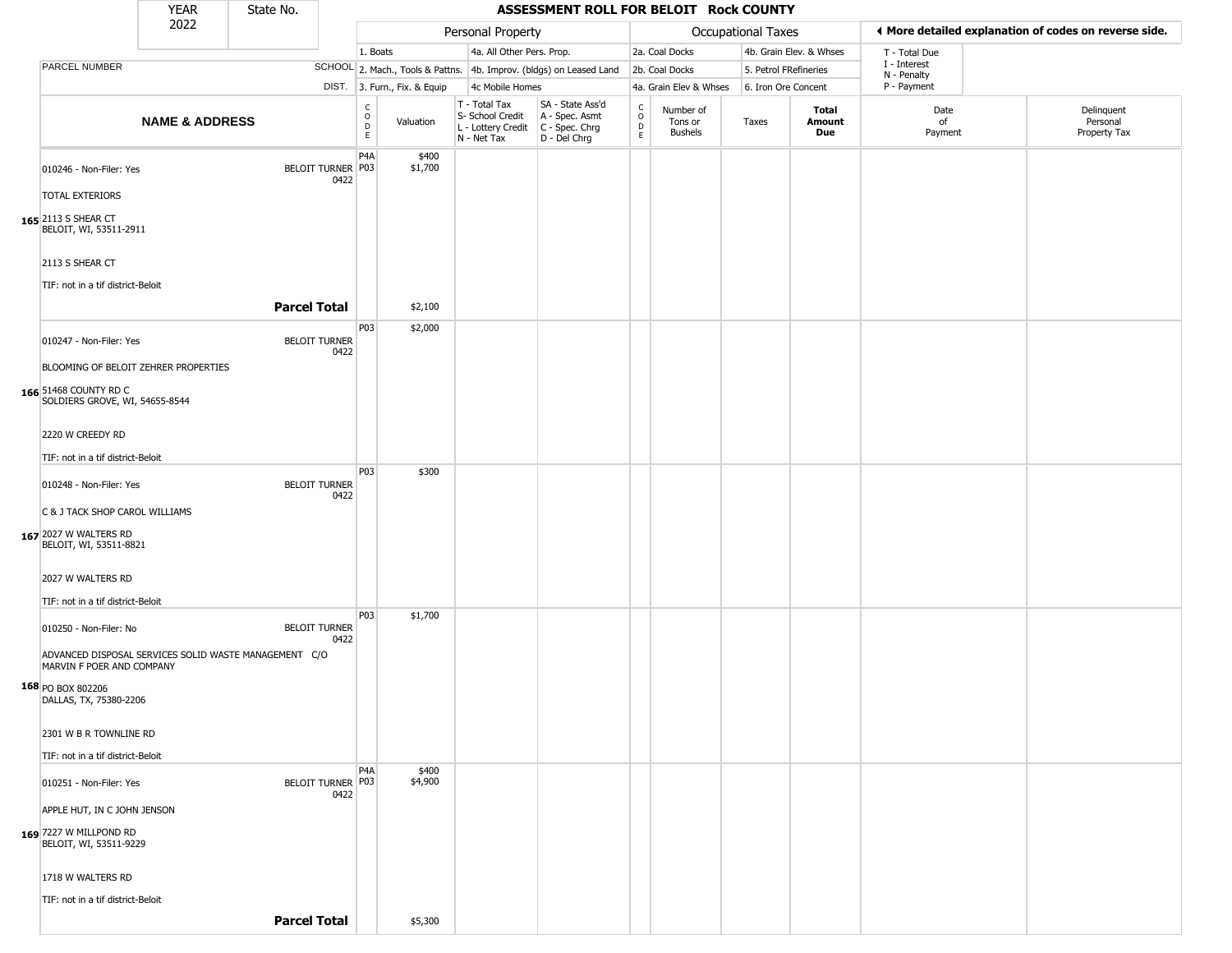|                                                     | <b>YEAR</b>               | State No.           |                              |                                  |                              |                                                                        | ASSESSMENT ROLL FOR BELOIT Rock COUNTY                               |                                  |                                 |                       |                               |                             |                                                       |
|-----------------------------------------------------|---------------------------|---------------------|------------------------------|----------------------------------|------------------------------|------------------------------------------------------------------------|----------------------------------------------------------------------|----------------------------------|---------------------------------|-----------------------|-------------------------------|-----------------------------|-------------------------------------------------------|
|                                                     | 2022                      |                     |                              |                                  |                              | Personal Property                                                      |                                                                      |                                  |                                 | Occupational Taxes    |                               |                             | ♦ More detailed explanation of codes on reverse side. |
|                                                     |                           |                     |                              | 1. Boats                         |                              | 4a. All Other Pers. Prop.                                              |                                                                      |                                  | 2a. Coal Docks                  |                       | 4b. Grain Elev. & Whses       | T - Total Due               |                                                       |
| PARCEL NUMBER                                       |                           |                     |                              |                                  |                              |                                                                        | SCHOOL 2. Mach., Tools & Pattns. 4b. Improv. (bldgs) on Leased Land  |                                  | 2b. Coal Docks                  | 5. Petrol FRefineries |                               | I - Interest<br>N - Penalty |                                                       |
|                                                     |                           |                     |                              |                                  | DIST. 3. Furn., Fix. & Equip | 4c Mobile Homes                                                        |                                                                      |                                  | 4a. Grain Elev & Whses          | 6. Iron Ore Concent   |                               | P - Payment                 |                                                       |
|                                                     | <b>NAME &amp; ADDRESS</b> |                     |                              | C<br>$\circ$<br>$\mathsf D$<br>E | Valuation                    | T - Total Tax<br>S- School Credit<br>L - Lottery Credit<br>N - Net Tax | SA - State Ass'd<br>A - Spec. Asmt<br>C - Spec. Chrg<br>D - Del Chrg | C<br>$\circ$<br>D<br>$\mathsf E$ | Number of<br>Tons or<br>Bushels | Taxes                 | <b>Total</b><br>Amount<br>Due | Date<br>of<br>Payment       | Delinquent<br>Personal<br>Property Tax                |
| 010253 - Non-Filer: No                              |                           |                     | BELOIT TURNER P03<br>0422    | P <sub>4</sub> A                 | \$200<br>\$269,100           |                                                                        |                                                                      |                                  |                                 |                       |                               |                             |                                                       |
| CASEY'S MARKETING COMPANY DBA CASEY'S GENERAL STORE |                           |                     |                              |                                  |                              |                                                                        |                                                                      |                                  |                                 |                       |                               |                             |                                                       |
| 170 PO BOX 54288<br>LEXINGTON, KY, 40555-4288       |                           |                     |                              |                                  |                              |                                                                        |                                                                      |                                  |                                 |                       |                               |                             |                                                       |
| 1871 E INMAN PARKWAY                                |                           |                     |                              |                                  |                              |                                                                        |                                                                      |                                  |                                 |                       |                               |                             |                                                       |
| TIF: not in a tif district-Beloit                   |                           |                     |                              |                                  |                              |                                                                        |                                                                      |                                  |                                 |                       |                               |                             |                                                       |
|                                                     |                           | <b>Parcel Total</b> |                              |                                  | \$269,300                    |                                                                        |                                                                      |                                  |                                 |                       |                               |                             |                                                       |
| 010254 - Non-Filer: Yes                             |                           |                     | <b>BELOIT TURNER</b><br>0422 | P03                              | \$500                        |                                                                        |                                                                      |                                  |                                 |                       |                               |                             |                                                       |
| THE TIRE SHOP                                       |                           |                     |                              |                                  |                              |                                                                        |                                                                      |                                  |                                 |                       |                               |                             |                                                       |
| 171 901 E ELMWOOD AVE<br>BELOIT, WI, 53511-2401     |                           |                     |                              |                                  |                              |                                                                        |                                                                      |                                  |                                 |                       |                               |                             |                                                       |
| 901 E ELMWOOD AVE                                   |                           |                     |                              |                                  |                              |                                                                        |                                                                      |                                  |                                 |                       |                               |                             |                                                       |
| TIF: not in a tif district-Beloit                   |                           |                     |                              | P <sub>4</sub> A                 | \$1,600                      |                                                                        |                                                                      |                                  |                                 |                       |                               |                             |                                                       |
| 010256 - Non-Filer: No                              |                           |                     | <b>BELOIT TURNER</b><br>0422 |                                  |                              |                                                                        |                                                                      |                                  |                                 |                       |                               |                             |                                                       |
| FEARNSIDE'S FIX ALL, LLC                            |                           |                     |                              |                                  |                              |                                                                        |                                                                      |                                  |                                 |                       |                               |                             |                                                       |
| 172 917 BREWSTER AVE<br>BELOIT, WI, 53511-5621      |                           |                     |                              |                                  |                              |                                                                        |                                                                      |                                  |                                 |                       |                               |                             |                                                       |
| 2010 S AFTON RD                                     |                           |                     |                              |                                  |                              |                                                                        |                                                                      |                                  |                                 |                       |                               |                             |                                                       |
| TIF: not in a tif district-Beloit                   |                           |                     |                              |                                  |                              |                                                                        |                                                                      |                                  |                                 |                       |                               |                             |                                                       |
| 010257 - Non-Filer: Yes                             |                           |                     | <b>BELOIT</b><br>0413        | P03                              | \$1,300                      |                                                                        |                                                                      |                                  |                                 |                       |                               |                             |                                                       |
| WABASHA LEASING, LLC                                |                           |                     |                              |                                  |                              |                                                                        |                                                                      |                                  |                                 |                       |                               |                             |                                                       |
| 173 PO BOX 80615<br>INDIANAPOLIS, IN, 46280-0615    |                           |                     |                              |                                  |                              |                                                                        |                                                                      |                                  |                                 |                       |                               |                             |                                                       |
| 2327 S RIVERSIDE DR                                 |                           |                     |                              |                                  |                              |                                                                        |                                                                      |                                  |                                 |                       |                               |                             |                                                       |
| TIF: not in a tif district-Beloit                   |                           |                     |                              |                                  |                              |                                                                        |                                                                      |                                  |                                 |                       |                               |                             |                                                       |
| 010259 - Non-Filer: No                              |                           |                     | <b>BELOIT TURNER</b><br>0422 | P03                              | \$700                        |                                                                        |                                                                      |                                  |                                 |                       |                               |                             |                                                       |
| BANC OF AMERICA LEASING AND CAPITAL, LLC            |                           |                     |                              |                                  |                              |                                                                        |                                                                      |                                  |                                 |                       |                               |                             |                                                       |
| 174 PO BOX 105578<br>ATLANTA, GA, 30348-5578        |                           |                     |                              |                                  |                              |                                                                        |                                                                      |                                  |                                 |                       |                               |                             |                                                       |
| 2850 S PRAIRIE AVE                                  |                           |                     |                              |                                  |                              |                                                                        |                                                                      |                                  |                                 |                       |                               |                             |                                                       |
| TIF: not in a tif district-Beloit                   |                           |                     |                              |                                  |                              |                                                                        |                                                                      |                                  |                                 |                       |                               |                             |                                                       |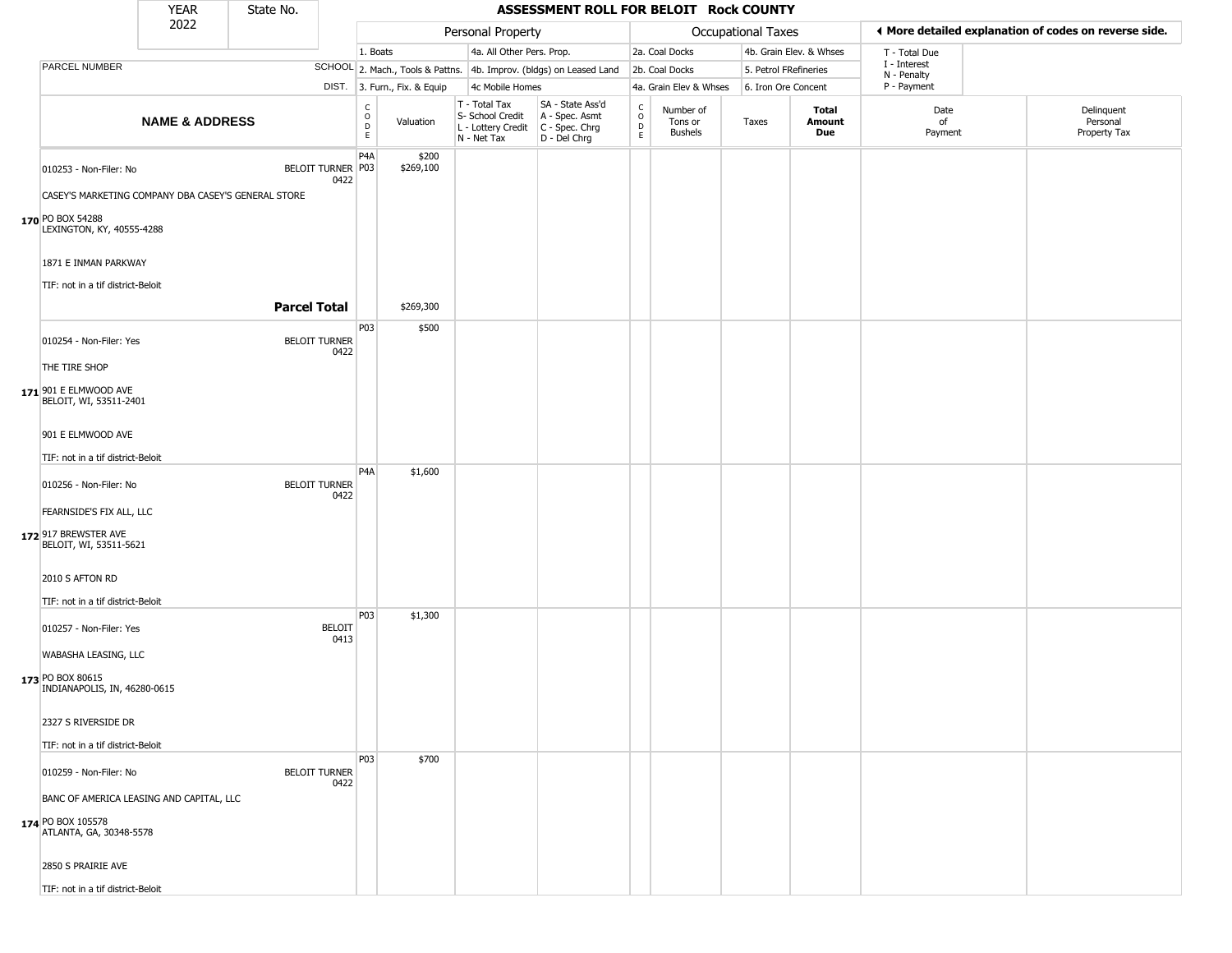|                                                                | <b>YEAR</b>               | State No.           |                              |                                  |                              |                                                                        | ASSESSMENT ROLL FOR BELOIT Rock COUNTY                                   |                                  |                                        |                           |                         |                                                       |                                        |
|----------------------------------------------------------------|---------------------------|---------------------|------------------------------|----------------------------------|------------------------------|------------------------------------------------------------------------|--------------------------------------------------------------------------|----------------------------------|----------------------------------------|---------------------------|-------------------------|-------------------------------------------------------|----------------------------------------|
|                                                                | 2022                      |                     |                              |                                  |                              | Personal Property                                                      |                                                                          |                                  |                                        | <b>Occupational Taxes</b> |                         | ◀ More detailed explanation of codes on reverse side. |                                        |
|                                                                |                           |                     |                              | 1. Boats                         |                              | 4a. All Other Pers. Prop.                                              |                                                                          |                                  | 2a. Coal Docks                         |                           | 4b. Grain Elev. & Whses | T - Total Due                                         |                                        |
| PARCEL NUMBER                                                  |                           |                     |                              |                                  |                              |                                                                        | SCHOOL 2. Mach., Tools & Pattns. 4b. Improv. (bldgs) on Leased Land      |                                  | 2b. Coal Docks                         | 5. Petrol FRefineries     |                         | I - Interest<br>N - Penalty                           |                                        |
|                                                                |                           |                     |                              |                                  | DIST. 3. Furn., Fix. & Equip | 4c Mobile Homes                                                        |                                                                          |                                  | 4a. Grain Elev & Whses                 | 6. Iron Ore Concent       |                         | P - Payment                                           |                                        |
|                                                                | <b>NAME &amp; ADDRESS</b> |                     |                              | C<br>$\circ$<br>D<br>$\mathsf E$ | Valuation                    | T - Total Tax<br>S- School Credit<br>L - Lottery Credit<br>N - Net Tax | SA - State Ass'd<br>A - Spec. Asmt<br>$ C - Spec. Chrg $<br>D - Del Chrg | C<br>$\circ$<br>D<br>$\mathsf E$ | Number of<br>Tons or<br><b>Bushels</b> | Taxes                     | Total<br>Amount<br>Due  | Date<br>of<br>Payment                                 | Delinquent<br>Personal<br>Property Tax |
| 010262 - Non-Filer: Yes                                        |                           |                     | <b>BELOIT TURNER</b><br>0422 | P <sub>4</sub> A                 | \$800                        |                                                                        |                                                                          |                                  |                                        |                           |                         |                                                       |                                        |
| PINNACLE PROPANE EXPRESS, LLC                                  |                           |                     |                              |                                  |                              |                                                                        |                                                                          |                                  |                                        |                           |                         |                                                       |                                        |
| 175 600 E LAS COLINAS BLVD, STE 2000<br>IRVING, TX, 75039-5607 |                           |                     |                              |                                  |                              |                                                                        |                                                                          |                                  |                                        |                           |                         |                                                       |                                        |
| 1871 E INMAN PKWY                                              |                           |                     |                              |                                  |                              |                                                                        |                                                                          |                                  |                                        |                           |                         |                                                       |                                        |
| TIF: not in a tif district-Beloit                              |                           |                     |                              |                                  |                              |                                                                        |                                                                          |                                  |                                        |                           |                         |                                                       |                                        |
| 010263 - Non-Filer: No                                         |                           |                     | BELOIT TURNER P03<br>0422    | P <sub>4</sub> A                 | \$3,600<br>\$111,000         |                                                                        |                                                                          |                                  |                                        |                           |                         |                                                       |                                        |
| JEANNE ROWLAND DDS, LLC DR JEANNE ROWLAND                      |                           |                     |                              |                                  |                              |                                                                        |                                                                          |                                  |                                        |                           |                         |                                                       |                                        |
| 176 42 MERCHANT ROW<br>MILTON, WI, 53563-1135                  |                           |                     |                              |                                  |                              |                                                                        |                                                                          |                                  |                                        |                           |                         |                                                       |                                        |
| 3206 S PRAIRIE AVE                                             |                           |                     |                              |                                  |                              |                                                                        |                                                                          |                                  |                                        |                           |                         |                                                       |                                        |
| TIF: not in a tif district-Beloit                              |                           |                     |                              |                                  |                              |                                                                        |                                                                          |                                  |                                        |                           |                         |                                                       |                                        |
|                                                                |                           | <b>Parcel Total</b> |                              |                                  | \$114,600                    |                                                                        |                                                                          |                                  |                                        |                           |                         |                                                       |                                        |
|                                                                |                           |                     |                              | P03                              | \$500                        |                                                                        |                                                                          |                                  |                                        |                           |                         |                                                       |                                        |
| 010265 - Non-Filer: No                                         |                           |                     | <b>BELOIT TURNER</b><br>0422 |                                  |                              |                                                                        |                                                                          |                                  |                                        |                           |                         |                                                       |                                        |
| AMERICAN FAMILY MUTUAL INS CO, SI                              |                           |                     |                              |                                  |                              |                                                                        |                                                                          |                                  |                                        |                           |                         |                                                       |                                        |
| 177 PO BOX 4747<br>OAK BROOK, IL, 60522-4747                   |                           |                     |                              |                                  |                              |                                                                        |                                                                          |                                  |                                        |                           |                         |                                                       |                                        |
| 1400 E HUEBBE PKWY                                             |                           |                     |                              |                                  |                              |                                                                        |                                                                          |                                  |                                        |                           |                         |                                                       |                                        |
| TIF: not in a tif district-Beloit                              |                           |                     |                              |                                  |                              |                                                                        |                                                                          |                                  |                                        |                           |                         |                                                       |                                        |
| 010267 - Non-Filer: No                                         |                           |                     | <b>BELOIT TURNER</b><br>0422 | P <sub>4</sub> A                 | \$8,600                      |                                                                        |                                                                          |                                  |                                        |                           |                         |                                                       |                                        |
| FERRELLGAS, LP DBA FERRELLGAS/BLUE RHINO OPERATING TAX DEPT    |                           |                     |                              |                                  |                              |                                                                        |                                                                          |                                  |                                        |                           |                         |                                                       |                                        |
| 178 ONE LIBERTY PLAZA<br>LIBERTY, MO, 64068-2970               |                           |                     |                              |                                  |                              |                                                                        |                                                                          |                                  |                                        |                           |                         |                                                       |                                        |
| <b>VARIOUS</b>                                                 |                           |                     |                              |                                  |                              |                                                                        |                                                                          |                                  |                                        |                           |                         |                                                       |                                        |
| TIF: not in a tif district-Beloit                              |                           |                     |                              |                                  |                              |                                                                        |                                                                          |                                  |                                        |                           |                         |                                                       |                                        |
| 010268 - Non-Filer: Yes                                        |                           |                     | <b>BELOIT TURNER</b><br>0422 | <b>P03</b>                       | \$900                        |                                                                        |                                                                          |                                  |                                        |                           |                         |                                                       |                                        |
| <b>GRASSHOPPER LTD</b>                                         |                           |                     |                              |                                  |                              |                                                                        |                                                                          |                                  |                                        |                           |                         |                                                       |                                        |
| 179 2826 S BARTELLS DR<br>BELOIT, WI, 53511-1704               |                           |                     |                              |                                  |                              |                                                                        |                                                                          |                                  |                                        |                           |                         |                                                       |                                        |
| 2826 S BARTELLS DR                                             |                           |                     |                              |                                  |                              |                                                                        |                                                                          |                                  |                                        |                           |                         |                                                       |                                        |
| TIF: not in a tif district-Beloit                              |                           |                     |                              |                                  |                              |                                                                        |                                                                          |                                  |                                        |                           |                         |                                                       |                                        |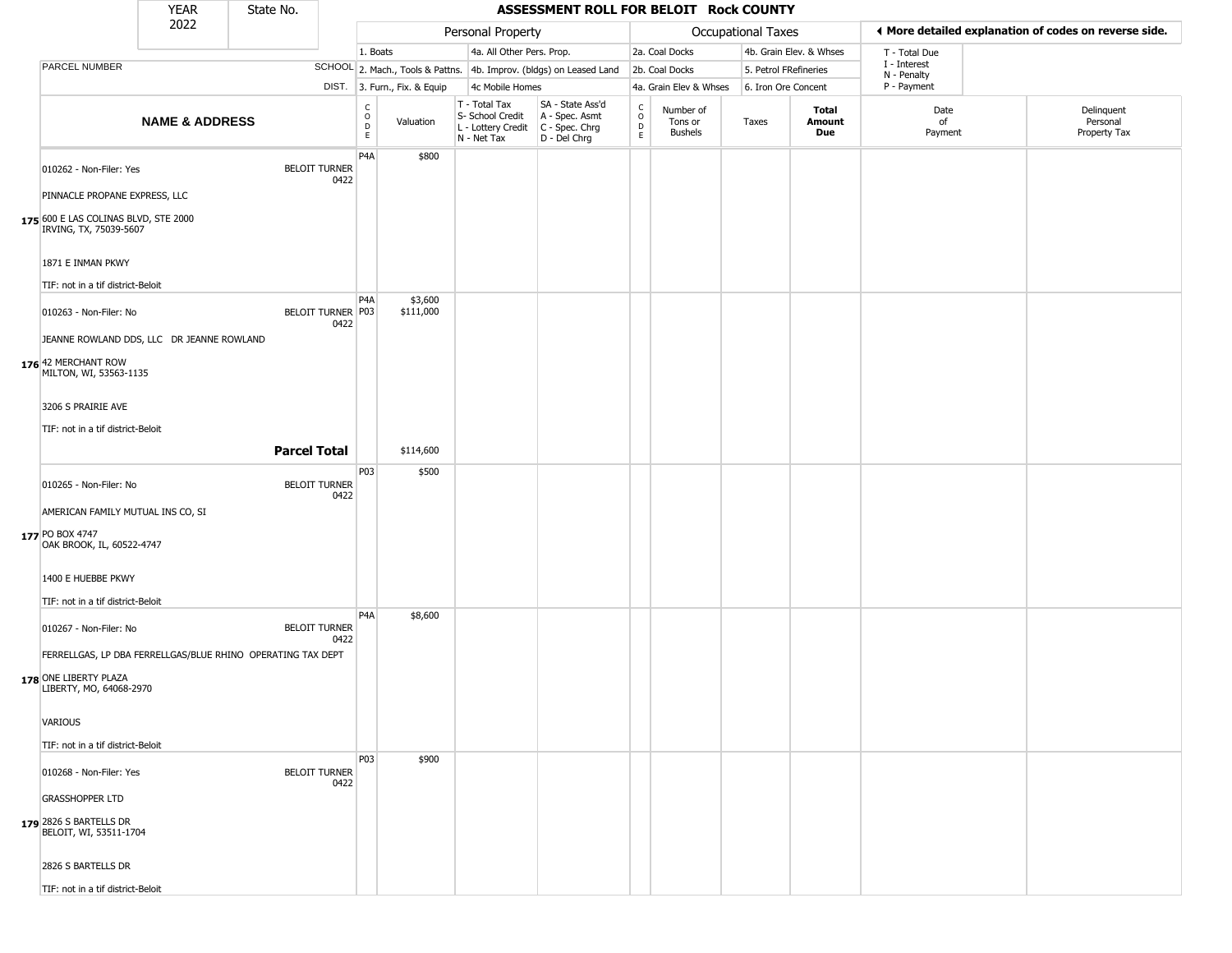|                                                            | <b>YEAR</b>               | State No.           |                                  |                                  |                              |                                                                        | ASSESSMENT ROLL FOR BELOIT Rock COUNTY                               |                                  |                                 |                       |                         |                             |                                                       |
|------------------------------------------------------------|---------------------------|---------------------|----------------------------------|----------------------------------|------------------------------|------------------------------------------------------------------------|----------------------------------------------------------------------|----------------------------------|---------------------------------|-----------------------|-------------------------|-----------------------------|-------------------------------------------------------|
|                                                            | 2022                      |                     |                                  |                                  |                              | Personal Property                                                      |                                                                      |                                  |                                 | Occupational Taxes    |                         |                             | ♦ More detailed explanation of codes on reverse side. |
|                                                            |                           |                     |                                  | 1. Boats                         |                              | 4a. All Other Pers. Prop.                                              |                                                                      |                                  | 2a. Coal Docks                  |                       | 4b. Grain Elev. & Whses | T - Total Due               |                                                       |
| PARCEL NUMBER                                              |                           |                     |                                  |                                  |                              |                                                                        | SCHOOL 2. Mach., Tools & Pattns. 4b. Improv. (bldgs) on Leased Land  |                                  | 2b. Coal Docks                  | 5. Petrol FRefineries |                         | I - Interest<br>N - Penalty |                                                       |
|                                                            |                           |                     |                                  |                                  | DIST. 3. Furn., Fix. & Equip | 4c Mobile Homes                                                        |                                                                      |                                  | 4a. Grain Elev & Whses          | 6. Iron Ore Concent   |                         | P - Payment                 |                                                       |
|                                                            | <b>NAME &amp; ADDRESS</b> |                     |                                  | C<br>$\circ$<br>$\mathsf D$<br>E | Valuation                    | T - Total Tax<br>S- School Credit<br>L - Lottery Credit<br>N - Net Tax | SA - State Ass'd<br>A - Spec. Asmt<br>C - Spec. Chrg<br>D - Del Chrg | C<br>$\circ$<br>D<br>$\mathsf E$ | Number of<br>Tons or<br>Bushels | Taxes                 | Total<br>Amount<br>Due  | Date<br>of<br>Payment       | Delinquent<br>Personal<br>Property Tax                |
| 010269 - Non-Filer: No                                     |                           |                     | <b>BELOIT TURNER P4A</b><br>0422 | P03                              | \$400<br>\$1,800             |                                                                        |                                                                      |                                  |                                 |                       |                         |                             |                                                       |
| <b>GUENTHER ELECTRIC, LLC</b>                              |                           |                     |                                  |                                  |                              |                                                                        |                                                                      |                                  |                                 |                       |                         |                             |                                                       |
| 180 2825 S BARTELLS DRIVE<br>BELOIT, WI, 53511-1703        |                           |                     |                                  |                                  |                              |                                                                        |                                                                      |                                  |                                 |                       |                         |                             |                                                       |
| 2825 S BARTELLS DRIVE                                      |                           |                     |                                  |                                  |                              |                                                                        |                                                                      |                                  |                                 |                       |                         |                             |                                                       |
| TIF: not in a tif district-Beloit                          |                           |                     |                                  |                                  |                              |                                                                        |                                                                      |                                  |                                 |                       |                         |                             |                                                       |
|                                                            |                           | <b>Parcel Total</b> |                                  |                                  | \$2,200                      |                                                                        |                                                                      |                                  |                                 |                       |                         |                             |                                                       |
| 010270 - Non-Filer: Yes                                    |                           |                     | <b>BELOIT TURNER</b><br>0422     | P <sub>4</sub> A                 | \$14,900                     |                                                                        |                                                                      |                                  |                                 |                       |                         |                             |                                                       |
| MOBILE MINI, INC                                           |                           |                     |                                  |                                  |                              |                                                                        |                                                                      |                                  |                                 |                       |                         |                             |                                                       |
| 181 4646 E VAN BUREN ST STE 400<br>PHOENIX, AZ, 85008-6927 |                           |                     |                                  |                                  |                              |                                                                        |                                                                      |                                  |                                 |                       |                         |                             |                                                       |
| 1401 WBR TOWNLINE RD                                       |                           |                     |                                  |                                  |                              |                                                                        |                                                                      |                                  |                                 |                       |                         |                             |                                                       |
| TIF: not in a tif district-Beloit                          |                           |                     |                                  | P <sub>4</sub> A                 | \$100                        |                                                                        |                                                                      |                                  |                                 |                       |                         |                             |                                                       |
| 010271 - Non-Filer: No                                     |                           |                     | <b>BELOIT TURNER</b><br>0422     |                                  |                              |                                                                        |                                                                      |                                  |                                 |                       |                         |                             |                                                       |
| GENESIS CONSTRUCTION, LTD                                  |                           |                     |                                  |                                  |                              |                                                                        |                                                                      |                                  |                                 |                       |                         |                             |                                                       |
| 182 830 FROEBEL DR<br>BELOIT, WI, 53511-2068               |                           |                     |                                  |                                  |                              |                                                                        |                                                                      |                                  |                                 |                       |                         |                             |                                                       |
| 830 FROEBEL DR                                             |                           |                     |                                  |                                  |                              |                                                                        |                                                                      |                                  |                                 |                       |                         |                             |                                                       |
| TIF: not in a tif district-Beloit                          |                           |                     |                                  |                                  |                              |                                                                        |                                                                      |                                  |                                 |                       |                         |                             |                                                       |
| 010272 - Non-Filer: No                                     |                           |                     | <b>BELOIT TURNER</b><br>0422     | P03                              | \$200                        |                                                                        |                                                                      |                                  |                                 |                       |                         |                             |                                                       |
| FLORIDA'S NATURAL FOOD SERVICE, INC                        |                           |                     |                                  |                                  |                              |                                                                        |                                                                      |                                  |                                 |                       |                         |                             |                                                       |
| 183 20205 HWY 27<br>LAKE WALES, FL, 33853-2428             |                           |                     |                                  |                                  |                              |                                                                        |                                                                      |                                  |                                 |                       |                         |                             |                                                       |
| 3055 S RIVERSIDE DRIVE                                     |                           |                     |                                  |                                  |                              |                                                                        |                                                                      |                                  |                                 |                       |                         |                             |                                                       |
| TIF: not in a tif district-Beloit                          |                           |                     |                                  |                                  |                              |                                                                        |                                                                      |                                  |                                 |                       |                         |                             |                                                       |
| 010273 - Non-Filer: Yes                                    |                           |                     | <b>BELOIT</b><br>0413            | P03                              | \$17,200                     |                                                                        |                                                                      |                                  |                                 |                       |                         |                             |                                                       |
| DFO MEDIA, LLC                                             |                           |                     |                                  |                                  |                              |                                                                        |                                                                      |                                  |                                 |                       |                         |                             |                                                       |
| 184 1804 GLEN AVE<br>BELOIT, WI, 53511-3508                |                           |                     |                                  |                                  |                              |                                                                        |                                                                      |                                  |                                 |                       |                         |                             |                                                       |
| 1449 E BAYLISS AVE                                         |                           |                     |                                  |                                  |                              |                                                                        |                                                                      |                                  |                                 |                       |                         |                             |                                                       |
| TIF: not in a tif district-Beloit                          |                           |                     |                                  |                                  |                              |                                                                        |                                                                      |                                  |                                 |                       |                         |                             |                                                       |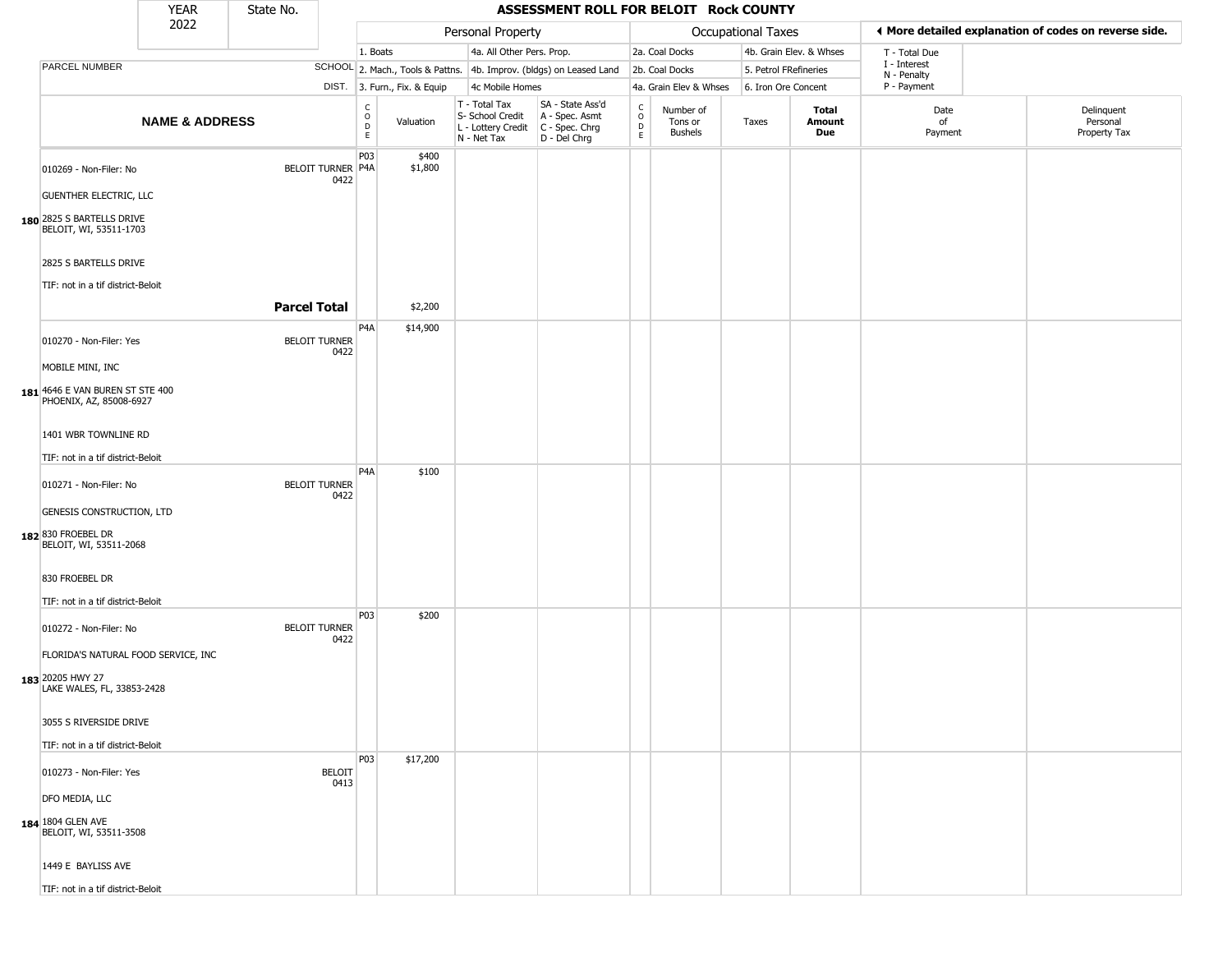|                                                                               | <b>YEAR</b>               | State No.           |                              |                               |                              |                                                                        | ASSESSMENT ROLL FOR BELOIT Rock COUNTY                                 |                                      |                                        |                           |                         |                             |                                                       |
|-------------------------------------------------------------------------------|---------------------------|---------------------|------------------------------|-------------------------------|------------------------------|------------------------------------------------------------------------|------------------------------------------------------------------------|--------------------------------------|----------------------------------------|---------------------------|-------------------------|-----------------------------|-------------------------------------------------------|
|                                                                               | 2022                      |                     |                              |                               |                              | Personal Property                                                      |                                                                        |                                      |                                        | <b>Occupational Taxes</b> |                         |                             | ♦ More detailed explanation of codes on reverse side. |
|                                                                               |                           |                     |                              | 1. Boats                      |                              | 4a. All Other Pers. Prop.                                              |                                                                        |                                      | 2a. Coal Docks                         |                           | 4b. Grain Elev. & Whses | T - Total Due               |                                                       |
| PARCEL NUMBER                                                                 |                           |                     |                              |                               |                              |                                                                        | SCHOOL 2. Mach., Tools & Pattns. 4b. Improv. (bldgs) on Leased Land    |                                      | 2b. Coal Docks                         | 5. Petrol FRefineries     |                         | I - Interest<br>N - Penalty |                                                       |
|                                                                               |                           |                     |                              |                               | DIST. 3. Furn., Fix. & Equip | 4c Mobile Homes                                                        |                                                                        |                                      | 4a. Grain Elev & Whses                 | 6. Iron Ore Concent       |                         | P - Payment                 |                                                       |
|                                                                               | <b>NAME &amp; ADDRESS</b> |                     |                              | $_{\rm o}^{\rm c}$<br>D<br>E. | Valuation                    | T - Total Tax<br>S- School Credit<br>L - Lottery Credit<br>N - Net Tax | SA - State Ass'd<br>A - Spec. Asmt<br>$C - Spec. Chrg$<br>D - Del Chrg | $_{\rm o}^{\rm c}$<br>$\overline{D}$ | Number of<br>Tons or<br><b>Bushels</b> | Taxes                     | Total<br>Amount<br>Due  | Date<br>of<br>Payment       | Delinquent<br>Personal<br>Property Tax                |
| 010274 - Non-Filer: Yes<br>WILLOWICK MOMENTS MEMORY CARE                      |                           |                     | BELOIT TURNER P03<br>0422    | P <sub>4</sub> A              | \$800<br>\$33,400            |                                                                        |                                                                        |                                      |                                        |                           |                         |                             |                                                       |
| 185 3275 LAMPLIGHTER TRAIL<br>BELOIT, WI, 53511                               |                           |                     |                              |                               |                              |                                                                        |                                                                        |                                      |                                        |                           |                         |                             |                                                       |
| 3024 BARTELLS DR<br>TIF: not in a tif district-Beloit                         |                           |                     |                              |                               |                              |                                                                        |                                                                        |                                      |                                        |                           |                         |                             |                                                       |
|                                                                               |                           | <b>Parcel Total</b> |                              |                               | \$34,200                     |                                                                        |                                                                        |                                      |                                        |                           |                         |                             |                                                       |
| 010275 - Non-Filer: Yes<br>SOUTHERN STYLE 4 X 4                               |                           |                     | <b>BELOIT TURNER</b><br>0422 | P03                           | \$3,400                      |                                                                        |                                                                        |                                      |                                        |                           |                         |                             |                                                       |
| 186 1659 E HUEBBE PKWY<br>BELOIT, WI, 53511-1717                              |                           |                     |                              |                               |                              |                                                                        |                                                                        |                                      |                                        |                           |                         |                             |                                                       |
| 1659 E HUEBBE PKWY                                                            |                           |                     |                              |                               |                              |                                                                        |                                                                        |                                      |                                        |                           |                         |                             |                                                       |
|                                                                               |                           |                     |                              |                               |                              |                                                                        |                                                                        |                                      |                                        |                           |                         |                             |                                                       |
| TIF: not in a tif district-Beloit<br>010276 - Non-Filer: Yes                  |                           |                     | BELOIT   P03<br>0413         | P4A                           | \$3,900<br>\$7,800           |                                                                        |                                                                        |                                      |                                        |                           |                         |                             |                                                       |
| HANSON'S BAR & GRILL                                                          |                           |                     |                              |                               |                              |                                                                        |                                                                        |                                      |                                        |                           |                         |                             |                                                       |
| 187 615 E CRANSTON<br>BELOIT, WI, 53511                                       |                           |                     |                              |                               |                              |                                                                        |                                                                        |                                      |                                        |                           |                         |                             |                                                       |
| 615 E CRANSTON RD                                                             |                           |                     |                              |                               |                              |                                                                        |                                                                        |                                      |                                        |                           |                         |                             |                                                       |
| TIF: not in a tif district-Beloit                                             |                           | <b>Parcel Total</b> |                              |                               | \$11,700                     |                                                                        |                                                                        |                                      |                                        |                           |                         |                             |                                                       |
| 010277 - Non-Filer: No                                                        |                           |                     | <b>BELOIT TURNER</b><br>0422 |                               | \$0                          |                                                                        |                                                                        |                                      |                                        |                           |                         |                             |                                                       |
| CMPR, LLC                                                                     |                           |                     |                              |                               |                              |                                                                        |                                                                        |                                      |                                        |                           |                         |                             |                                                       |
| <b>188</b> 1151 CROOKS ST<br>GREEN BAY, WI, 54301                             |                           |                     |                              |                               |                              |                                                                        |                                                                        |                                      |                                        |                           |                         |                             |                                                       |
| 2920 S PRAIRIE AVE                                                            |                           |                     |                              |                               |                              |                                                                        |                                                                        |                                      |                                        |                           |                         |                             |                                                       |
| TIF: not in a tif district-Beloit                                             |                           |                     |                              |                               |                              |                                                                        |                                                                        |                                      |                                        |                           |                         |                             |                                                       |
| 010278 - Non-Filer: Yes                                                       |                           |                     | <b>BELOIT TURNER</b><br>0422 |                               | \$0                          |                                                                        |                                                                        |                                      |                                        |                           |                         |                             |                                                       |
| <b>B &amp; 2 ENTERPRISES, LLC</b><br>189 1650 GATE DRIVE<br>BELOIT, WI, 53511 |                           |                     |                              |                               |                              |                                                                        |                                                                        |                                      |                                        |                           |                         |                             |                                                       |
| 1650 GATE DRIVE & 1659 HUEBBE PKWY<br>TIF: not in a tif district-Beloit       |                           |                     |                              |                               |                              |                                                                        |                                                                        |                                      |                                        |                           |                         |                             |                                                       |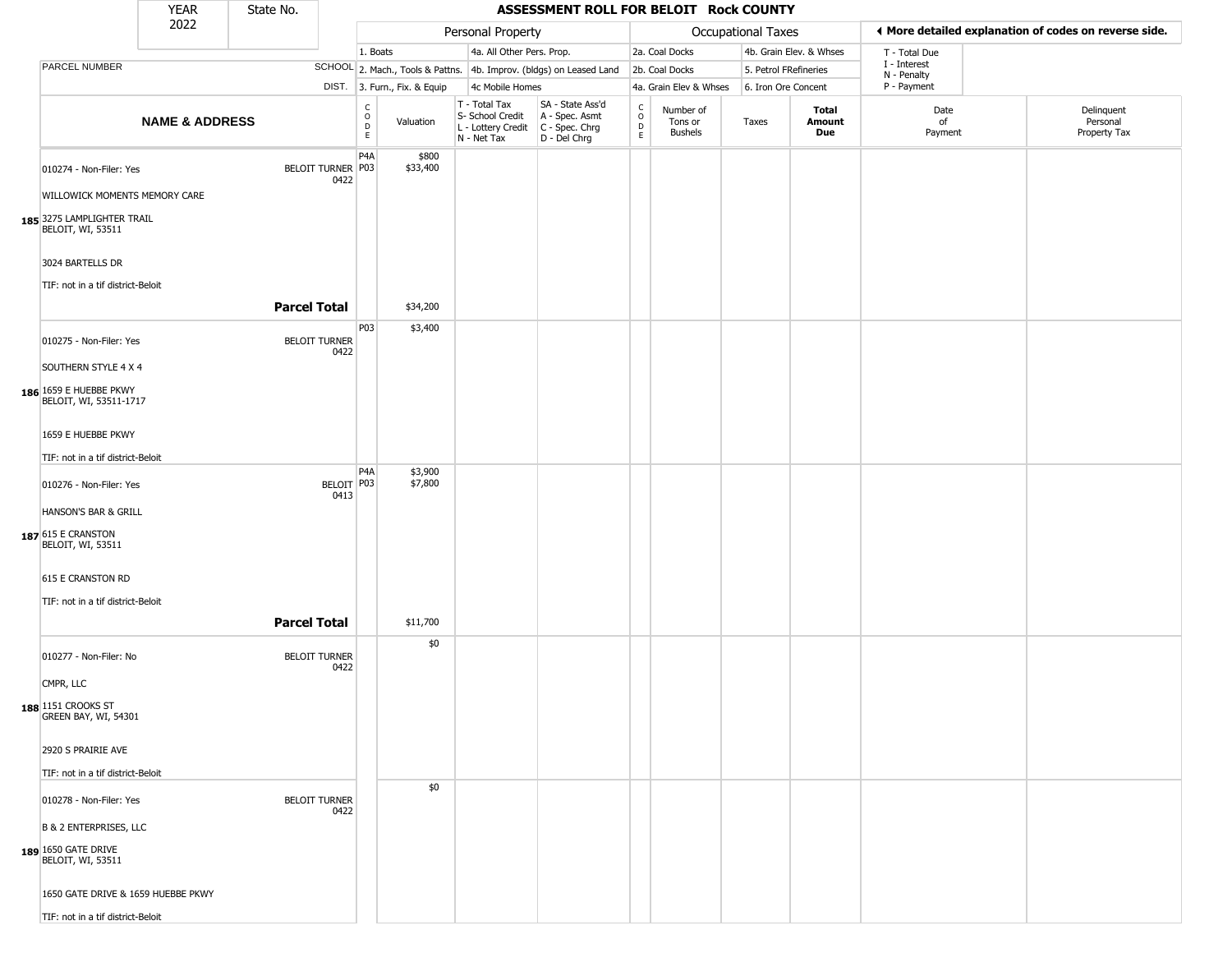|                                                                                                           | <b>YEAR</b>               | State No.            |                        |                                             |                              |                                                                                         | ASSESSMENT ROLL FOR BELOIT Rock COUNTY                              |                         |                                 |                           |                         |                             |                                                       |
|-----------------------------------------------------------------------------------------------------------|---------------------------|----------------------|------------------------|---------------------------------------------|------------------------------|-----------------------------------------------------------------------------------------|---------------------------------------------------------------------|-------------------------|---------------------------------|---------------------------|-------------------------|-----------------------------|-------------------------------------------------------|
|                                                                                                           | 2022                      |                      |                        |                                             |                              | Personal Property                                                                       |                                                                     |                         |                                 | <b>Occupational Taxes</b> |                         |                             | ◀ More detailed explanation of codes on reverse side. |
|                                                                                                           |                           |                      |                        | 1. Boats                                    |                              | 4a. All Other Pers. Prop.                                                               |                                                                     |                         | 2a. Coal Docks                  |                           | 4b. Grain Elev. & Whses | T - Total Due               |                                                       |
| PARCEL NUMBER                                                                                             |                           |                      |                        |                                             |                              |                                                                                         | SCHOOL 2. Mach., Tools & Pattns. 4b. Improv. (bldgs) on Leased Land |                         | 2b. Coal Docks                  | 5. Petrol FRefineries     |                         | I - Interest<br>N - Penalty |                                                       |
|                                                                                                           |                           |                      |                        |                                             | DIST. 3. Furn., Fix. & Equip | 4c Mobile Homes                                                                         |                                                                     |                         | 4a. Grain Elev & Whses          | 6. Iron Ore Concent       |                         | P - Payment                 |                                                       |
|                                                                                                           | <b>NAME &amp; ADDRESS</b> |                      |                        | $_{\rm o}^{\rm c}$<br>$\mathsf D$<br>$\,$ E | Valuation                    | T - Total Tax<br>S- School Credit<br>L - Lottery Credit   C - Spec. Chrg<br>N - Net Tax | SA - State Ass'd<br>A - Spec. Asmt<br>D - Del Chrg                  | C<br>$\circ$<br>D<br>E. | Number of<br>Tons or<br>Bushels | Taxes                     | Total<br>Amount<br>Due  | Date<br>of<br>Payment       | Delinquent<br>Personal<br>Property Tax                |
| 010280 - Non-Filer: No<br>BACKYARD PROPERTIES OF ROCK COUNTY, LLC KEVIN HENDRICKS<br>190 1171 N PARKER DR |                           |                      | BELOIT e<br>0413 Ass   | Stat<br>ess<br>ed<br>No                     | \$0<br>\$0                   |                                                                                         |                                                                     |                         |                                 |                           |                         |                             |                                                       |
| JANESVILLE, WI, 53545                                                                                     |                           |                      |                        | Valu<br>e                                   |                              |                                                                                         |                                                                     |                         |                                 |                           |                         |                             |                                                       |
| 1610 CRANSTON<br>TIF: not in a tif district-Beloit                                                        |                           |                      |                        |                                             |                              |                                                                                         |                                                                     |                         |                                 |                           |                         |                             |                                                       |
|                                                                                                           |                           | <b>Parcel Total</b>  |                        |                                             | \$0                          |                                                                                         |                                                                     |                         |                                 |                           |                         |                             |                                                       |
| 010281 - Non-Filer: No                                                                                    |                           |                      | $BELOIT$ e<br>0413 Ass | Stat                                        | \$0                          |                                                                                         |                                                                     |                         |                                 |                           |                         |                             |                                                       |
| AVID PALLET RECYCLING LLC<br>191 1401 EDDY ST<br>BELOIT, WI, 53511-3044                                   |                           |                      |                        | ess<br>ed                                   |                              |                                                                                         |                                                                     |                         |                                 |                           |                         |                             |                                                       |
| 1416 CRANSTON RD                                                                                          |                           |                      |                        |                                             |                              |                                                                                         |                                                                     |                         |                                 |                           |                         |                             |                                                       |
| TIF: not in a tif district-Beloit                                                                         |                           |                      |                        |                                             |                              |                                                                                         |                                                                     |                         |                                 |                           |                         |                             |                                                       |
| 010282 - Non-Filer: No                                                                                    |                           | <b>BELOIT TURNER</b> | 0422                   | P <sub>4</sub> A                            | \$200                        |                                                                                         |                                                                     |                         |                                 |                           |                         |                             |                                                       |
| NUCO2 SUPPLY LLC DBA: NUCO2 SUPPLY LLC TAX DEPARTMENT<br>192 10 RIVERVIEW DR<br>DANBURY, CT, 06810        |                           |                      |                        |                                             |                              |                                                                                         |                                                                     |                         |                                 |                           |                         |                             |                                                       |
| VARIOUS                                                                                                   |                           |                      |                        |                                             |                              |                                                                                         |                                                                     |                         |                                 |                           |                         |                             |                                                       |
| TIF: not in a tif district-Beloit                                                                         |                           |                      |                        |                                             |                              |                                                                                         |                                                                     |                         |                                 |                           |                         |                             |                                                       |
| 010283 - Non-Filer: No                                                                                    |                           | <b>BELOIT TURNER</b> | 0422                   | P03                                         | \$5,300                      |                                                                                         |                                                                     |                         |                                 |                           |                         |                             |                                                       |
| ARAMARK REFRESHMENT SERVICES LLC DBA: ARAMARK REFRESHMENT<br>SERVICES LLC<br>$193$ PO BOX 5316            |                           |                      |                        |                                             |                              |                                                                                         |                                                                     |                         |                                 |                           |                         |                             |                                                       |
| OAK BROOK, IL, 60522                                                                                      |                           |                      |                        |                                             |                              |                                                                                         |                                                                     |                         |                                 |                           |                         |                             |                                                       |
| VARIOUS                                                                                                   |                           |                      |                        |                                             |                              |                                                                                         |                                                                     |                         |                                 |                           |                         |                             |                                                       |
| TIF: not in a tif district-Beloit                                                                         |                           |                      |                        |                                             |                              |                                                                                         |                                                                     |                         |                                 |                           |                         |                             |                                                       |
| 010284 - Non-Filer: No                                                                                    |                           | BELOIT TURNER P03    | 0422                   | P <sub>4</sub> A                            | \$100<br>\$1,800             |                                                                                         |                                                                     |                         |                                 |                           |                         |                             |                                                       |
| CINCINNATI INSURANCE COMPANY                                                                              |                           |                      |                        |                                             |                              |                                                                                         |                                                                     |                         |                                 |                           |                         |                             |                                                       |
| 194 6200 S GILMORE RD<br>FAIRFIELD, OH, 45014                                                             |                           |                      |                        |                                             |                              |                                                                                         |                                                                     |                         |                                 |                           |                         |                             |                                                       |
| 3654 S PADDOCK RD                                                                                         |                           |                      |                        |                                             |                              |                                                                                         |                                                                     |                         |                                 |                           |                         |                             |                                                       |
| TIF: not in a tif district-Beloit                                                                         |                           |                      |                        |                                             |                              |                                                                                         |                                                                     |                         |                                 |                           |                         |                             |                                                       |
|                                                                                                           |                           | <b>Parcel Total</b>  |                        |                                             | \$1,900                      |                                                                                         |                                                                     |                         |                                 |                           |                         |                             |                                                       |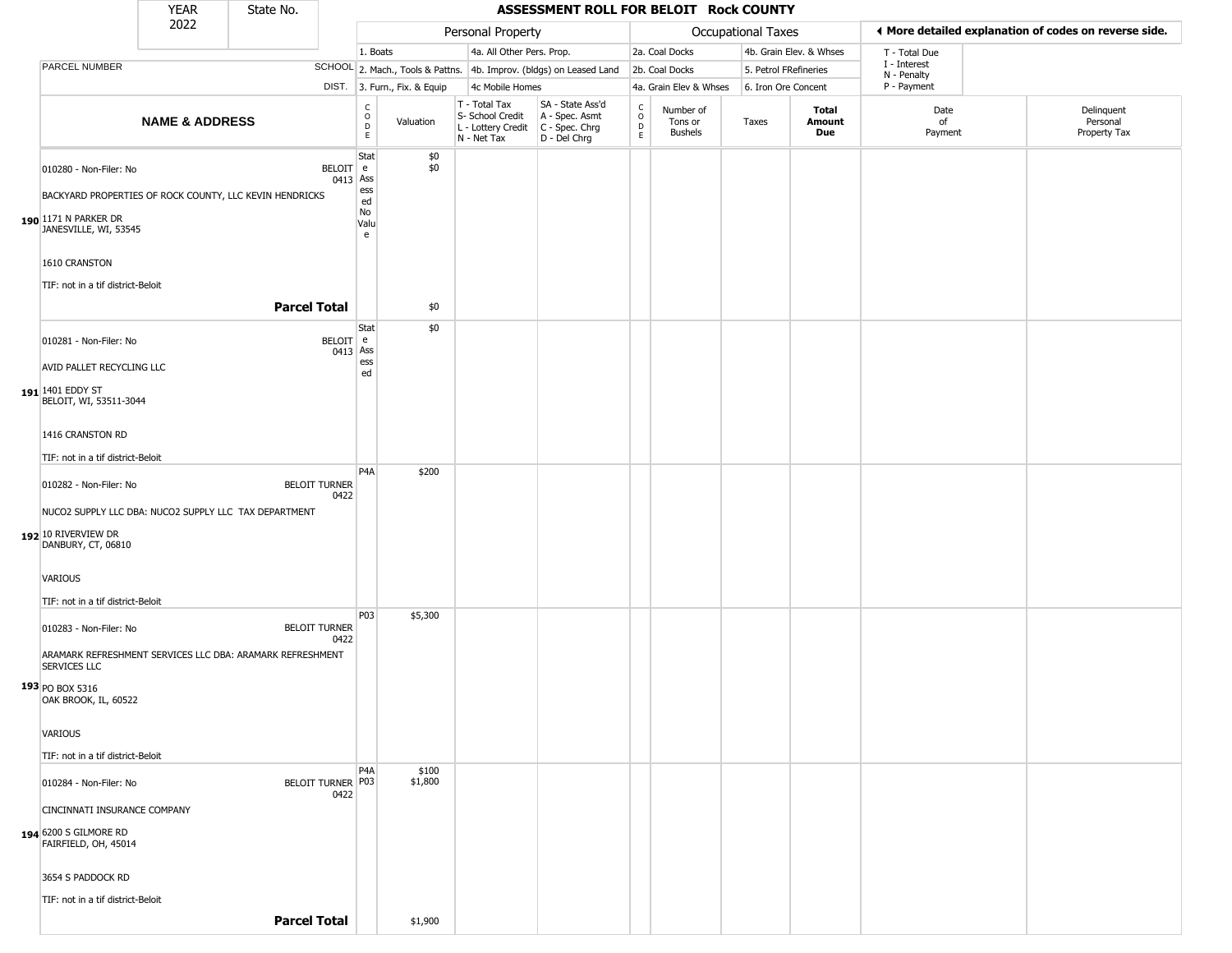|                                                                                     | <b>YEAR</b>               | State No. |                              |                                   |                              |                                                                        | ASSESSMENT ROLL FOR BELOIT Rock COUNTY                               |                                             |                                        |                       |                         |                             |                                                       |
|-------------------------------------------------------------------------------------|---------------------------|-----------|------------------------------|-----------------------------------|------------------------------|------------------------------------------------------------------------|----------------------------------------------------------------------|---------------------------------------------|----------------------------------------|-----------------------|-------------------------|-----------------------------|-------------------------------------------------------|
|                                                                                     | 2022                      |           |                              |                                   |                              | Personal Property                                                      |                                                                      |                                             |                                        | Occupational Taxes    |                         |                             | ◀ More detailed explanation of codes on reverse side. |
|                                                                                     |                           |           |                              | 1. Boats                          |                              | 4a. All Other Pers. Prop.                                              |                                                                      |                                             | 2a. Coal Docks                         |                       | 4b. Grain Elev. & Whses | T - Total Due               |                                                       |
| PARCEL NUMBER                                                                       |                           |           |                              |                                   |                              |                                                                        | SCHOOL 2. Mach., Tools & Pattns. 4b. Improv. (bldgs) on Leased Land  |                                             | 2b. Coal Docks                         | 5. Petrol FRefineries |                         | I - Interest<br>N - Penalty |                                                       |
|                                                                                     |                           |           |                              |                                   | DIST. 3. Furn., Fix. & Equip | 4c Mobile Homes                                                        |                                                                      |                                             | 4a. Grain Elev & Whses                 | 6. Iron Ore Concent   |                         | P - Payment                 |                                                       |
|                                                                                     | <b>NAME &amp; ADDRESS</b> |           |                              | C<br>$\circ$<br>$\mathsf{D}$<br>E | Valuation                    | T - Total Tax<br>S- School Credit<br>L - Lottery Credit<br>N - Net Tax | SA - State Ass'd<br>A - Spec. Asmt<br>C - Spec. Chrg<br>D - Del Chrg | $\frac{c}{0}$<br>$\mathsf D$<br>$\mathsf E$ | Number of<br>Tons or<br><b>Bushels</b> | Taxes                 | Total<br>Amount<br>Due  | Date<br>of<br>Payment       | Delinquent<br>Personal<br>Property Tax                |
| 010285 - Non-Filer: No                                                              |                           |           | <b>BELOIT TURNER</b><br>0422 | P03                               | \$2,800                      |                                                                        |                                                                      |                                             |                                        |                       |                         |                             |                                                       |
| LYTX, INC DBA: LYTX, INC<br>195 PO BOX 80615<br>INDIANAPOLIS, IN, 46280             |                           |           |                              |                                   |                              |                                                                        |                                                                      |                                             |                                        |                       |                         |                             |                                                       |
| 4220 WALTERS RD                                                                     |                           |           |                              |                                   |                              |                                                                        |                                                                      |                                             |                                        |                       |                         |                             |                                                       |
| TIF: not in a tif district-Beloit                                                   |                           |           |                              |                                   |                              |                                                                        |                                                                      |                                             |                                        |                       |                         |                             |                                                       |
| 010286 - Non-Filer: No                                                              |                           |           | <b>BELOIT TURNER</b><br>0422 | P03                               | \$100                        |                                                                        |                                                                      |                                             |                                        |                       |                         |                             |                                                       |
| DATA SALES CO INC                                                                   |                           |           |                              |                                   |                              |                                                                        |                                                                      |                                             |                                        |                       |                         |                             |                                                       |
| 196 3450 BURNSVILLE PKWY<br>BURNSVILLE, MN, 55337                                   |                           |           |                              |                                   |                              |                                                                        |                                                                      |                                             |                                        |                       |                         |                             |                                                       |
| 2836 S BARTELLS DR                                                                  |                           |           |                              |                                   |                              |                                                                        |                                                                      |                                             |                                        |                       |                         |                             |                                                       |
| TIF: not in a tif district-Beloit                                                   |                           |           |                              |                                   |                              |                                                                        |                                                                      |                                             |                                        |                       |                         |                             |                                                       |
| 010287 - Non-Filer: No                                                              |                           |           | <b>BELOIT TURNER</b><br>0422 | P <sub>0</sub> 3                  | \$300                        |                                                                        |                                                                      |                                             |                                        |                       |                         |                             |                                                       |
| FPS RENTAL IN                                                                       |                           |           |                              |                                   |                              |                                                                        |                                                                      |                                             |                                        |                       |                         |                             |                                                       |
| 197 PO BOX 41<br>BELOIT, WI, 53512                                                  |                           |           |                              |                                   |                              |                                                                        |                                                                      |                                             |                                        |                       |                         |                             |                                                       |
| 1941 S PARK AVE                                                                     |                           |           |                              |                                   |                              |                                                                        |                                                                      |                                             |                                        |                       |                         |                             |                                                       |
| TIF: not in a tif district-Beloit                                                   |                           |           |                              | P <sub>0</sub> 3                  | \$100                        |                                                                        |                                                                      |                                             |                                        |                       |                         |                             |                                                       |
| 010288 - Non-Filer: No                                                              |                           |           | <b>BELOIT TURNER</b><br>0422 |                                   |                              |                                                                        |                                                                      |                                             |                                        |                       |                         |                             |                                                       |
| JOHNSON CONTROLS SECURITY SOLUTIONS LLC DBA: JOHNSON<br>CONTROLS SECURITY SOLUTIONS |                           |           |                              |                                   |                              |                                                                        |                                                                      |                                             |                                        |                       |                         |                             |                                                       |
| 198 PO BOX 5006<br>BOCA RATON, FL, 33431-0806                                       |                           |           |                              |                                   |                              |                                                                        |                                                                      |                                             |                                        |                       |                         |                             |                                                       |
| 3160 S PRAIRIE AVE                                                                  |                           |           |                              |                                   |                              |                                                                        |                                                                      |                                             |                                        |                       |                         |                             |                                                       |
| TIF: not in a tif district-Beloit                                                   |                           |           |                              |                                   |                              |                                                                        |                                                                      |                                             |                                        |                       |                         |                             |                                                       |
| 010289 - Non-Filer: No                                                              |                           |           | <b>BELOIT</b><br>0413        | P <sub>4</sub> A                  | \$100                        |                                                                        |                                                                      |                                             |                                        |                       |                         |                             |                                                       |
| QUENCH USA INC DBA: QUENCH USA INC                                                  |                           |           |                              |                                   |                              |                                                                        |                                                                      |                                             |                                        |                       |                         |                             |                                                       |
| 199 PO BOX 5166<br>OAK BROOK, IL, 60522-5166                                        |                           |           |                              |                                   |                              |                                                                        |                                                                      |                                             |                                        |                       |                         |                             |                                                       |
| 2101 S RIVERSIDE DR                                                                 |                           |           |                              |                                   |                              |                                                                        |                                                                      |                                             |                                        |                       |                         |                             |                                                       |
| TIF: not in a tif district-Beloit                                                   |                           |           |                              |                                   |                              |                                                                        |                                                                      |                                             |                                        |                       |                         |                             |                                                       |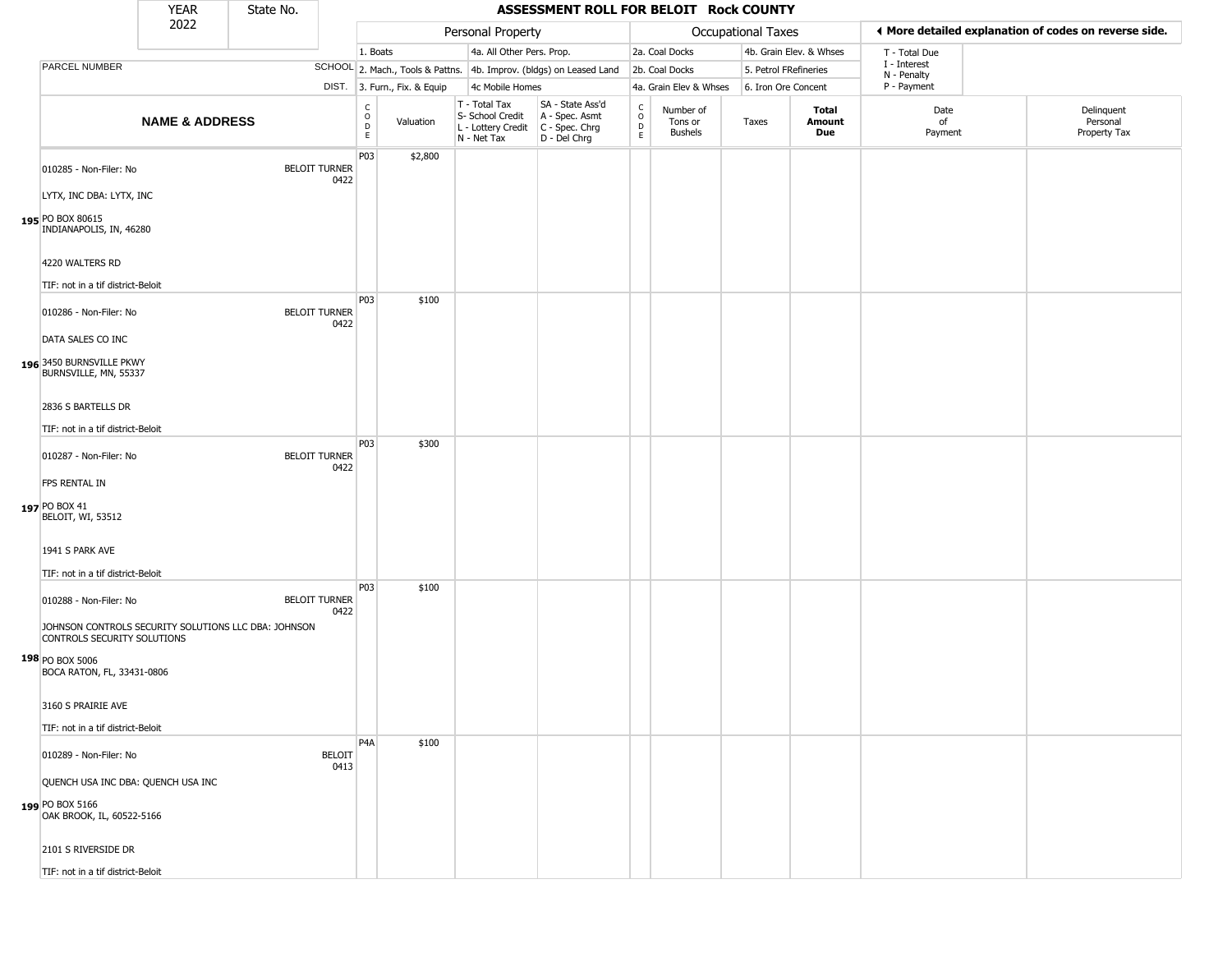|                                                                                         | <b>YEAR</b>               |               | State No. |                              |                        |                              |                                                                        | ASSESSMENT ROLL FOR BELOIT Rock COUNTY                               |                        |                                        |                           |                         |                             |                                                       |
|-----------------------------------------------------------------------------------------|---------------------------|---------------|-----------|------------------------------|------------------------|------------------------------|------------------------------------------------------------------------|----------------------------------------------------------------------|------------------------|----------------------------------------|---------------------------|-------------------------|-----------------------------|-------------------------------------------------------|
|                                                                                         | 2022                      |               |           |                              |                        |                              | Personal Property                                                      |                                                                      |                        |                                        | <b>Occupational Taxes</b> |                         |                             | ♦ More detailed explanation of codes on reverse side. |
|                                                                                         |                           |               |           |                              | 1. Boats               |                              | 4a. All Other Pers. Prop.                                              |                                                                      |                        | 2a. Coal Docks                         |                           | 4b. Grain Elev. & Whses | T - Total Due               |                                                       |
| PARCEL NUMBER                                                                           |                           |               |           |                              |                        |                              |                                                                        | SCHOOL 2. Mach., Tools & Pattns. 4b. Improv. (bldgs) on Leased Land  |                        | 2b. Coal Docks                         | 5. Petrol FRefineries     |                         | I - Interest<br>N - Penalty |                                                       |
|                                                                                         |                           |               |           |                              |                        | DIST. 3. Furn., Fix. & Equip | 4c Mobile Homes                                                        |                                                                      |                        | 4a. Grain Elev & Whses                 | 6. Iron Ore Concent       |                         | P - Payment                 |                                                       |
|                                                                                         | <b>NAME &amp; ADDRESS</b> |               |           |                              | C<br>$\circ$<br>D<br>E | Valuation                    | T - Total Tax<br>S- School Credit<br>L - Lottery Credit<br>N - Net Tax | SA - State Ass'd<br>A - Spec. Asmt<br>C - Spec. Chrg<br>D - Del Chrg | C<br>$\circ$<br>D<br>E | Number of<br>Tons or<br><b>Bushels</b> | Taxes                     | Total<br>Amount<br>Due  | Date<br>of<br>Payment       | Delinquent<br>Personal<br>Property Tax                |
| 010290 - Non-Filer: No<br>FIRST-CITIZENS BANK & TRUST COMPANY C/O RYAN TAX SERVICES LLC |                           |               |           | <b>BELOIT TURNER</b><br>0422 | P03                    | \$2,700                      |                                                                        |                                                                      |                        |                                        |                           |                         |                             |                                                       |
| 200 PO BOX 460709<br>HOUSTON, TX, 77056                                                 |                           |               |           |                              |                        |                              |                                                                        |                                                                      |                        |                                        |                           |                         |                             |                                                       |
| 1550 HUEBBE PKWY                                                                        |                           |               |           |                              |                        |                              |                                                                        |                                                                      |                        |                                        |                           |                         |                             |                                                       |
| TIF: not in a tif district-Beloit                                                       |                           |               |           |                              |                        |                              |                                                                        |                                                                      |                        |                                        |                           |                         |                             |                                                       |
| 010291 - Non-Filer: Yes<br><b>GREAT MINDS: DYSELEXIA CENTER</b>                         |                           |               |           | <b>BELOIT TURNER</b><br>0422 | P03                    | \$400                        |                                                                        |                                                                      |                        |                                        |                           |                         |                             |                                                       |
| 201 2944 S GRAY BILL DR<br><b>BELOIT, WI, 53512</b>                                     |                           |               |           |                              |                        |                              |                                                                        |                                                                      |                        |                                        |                           |                         |                             |                                                       |
| 2944 S GRAY BILL DR #2944A<br>TIF: not in a tif district-Beloit                         |                           |               |           |                              |                        |                              |                                                                        |                                                                      |                        |                                        |                           |                         |                             |                                                       |
| 010292 - Non-Filer: Yes<br><b>BELLY BOO</b>                                             |                           |               |           | <b>BELOIT TURNER</b><br>0422 | P03                    | \$400                        |                                                                        |                                                                      |                        |                                        |                           |                         |                             |                                                       |
| 202 2944 S GRAY BILL DR<br><b>BELOIT, WI, 53512</b>                                     |                           |               |           |                              |                        |                              |                                                                        |                                                                      |                        |                                        |                           |                         |                             |                                                       |
| 2944 S GRAY BILL DR #2944B                                                              |                           |               |           |                              |                        |                              |                                                                        |                                                                      |                        |                                        |                           |                         |                             |                                                       |
| TIF: not in a tif district-Beloit                                                       |                           |               |           |                              |                        |                              |                                                                        |                                                                      |                        |                                        |                           |                         |                             |                                                       |
| NO. OF PARCELS 202                                                                      |                           | <b>TOTALS</b> |           | ▶                            |                        | 2,754,300.00                 |                                                                        |                                                                      |                        |                                        |                           |                         |                             |                                                       |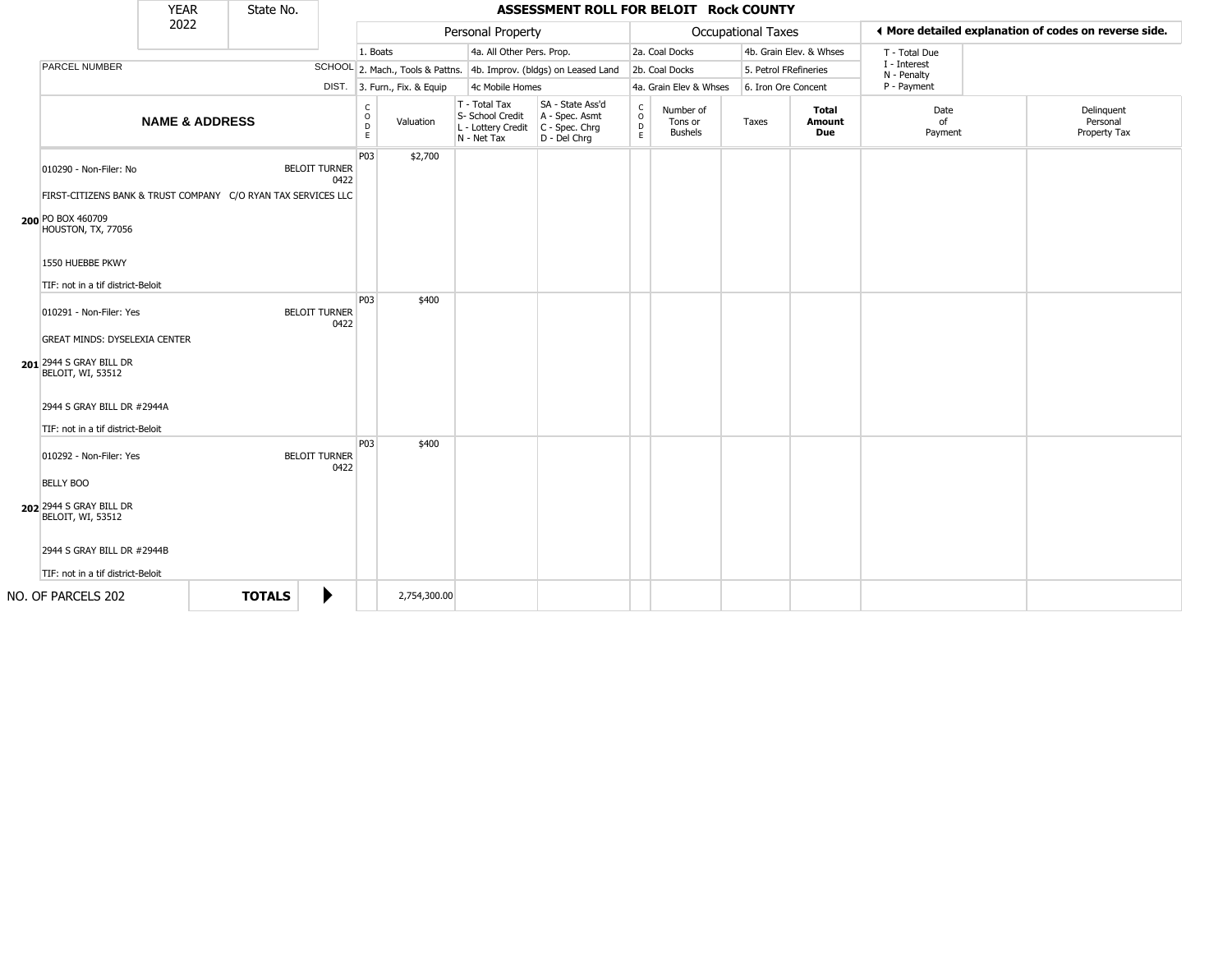| Class                 | <b>Total PP Records   Total Valuation</b> |             |
|-----------------------|-------------------------------------------|-------------|
| <b>Exempt</b>         | 2                                         | \$0         |
| No Value              | 3                                         | \$0         |
| P <sub>0</sub> 3      | 156                                       | \$2,265,500 |
| P4A                   | 85                                        | \$488,800   |
| <b>State Assessed</b> | 22                                        | \$0         |
| Total:                | 202                                       | \$2754300   |

# **Municipality Totals by Class Municipality Totals - By County and Class**

| County | <b>Class</b>          | <b>Total PP Records Total Valuation</b> |             |
|--------|-----------------------|-----------------------------------------|-------------|
| Rock   | <b>Exempt</b>         | 2                                       | \$0         |
|        | <b>No Value</b>       | 3                                       | \$0         |
|        | P <sub>0</sub> 3      | 156                                     | \$2,265,500 |
|        | P <sub>4</sub> A      | 85                                      | \$488,800   |
|        | <b>State Assessed</b> | 22                                      | \$0         |
|        | Total:                | 202                                     | \$2,754,300 |
| Total: |                       | 202                                     | \$2,754,300 |

# **Municipality Totals - By County, TIF, Class**

| County      | <b>TIF District</b> | <b>Class</b>          | <b>Total PP Records   Total Valuation</b> |             |
|-------------|---------------------|-----------------------|-------------------------------------------|-------------|
| <b>Rock</b> |                     | <b>Exempt</b>         | $\overline{2}$                            | \$0         |
|             |                     | <b>No Value</b>       | 3                                         | \$0         |
|             |                     | <b>P03</b>            | 156                                       | \$2,265,500 |
|             |                     | <b>P4A</b>            | 85                                        | \$488,800   |
|             |                     | <b>State Assessed</b> | 22                                        | \$0         |
|             |                     | Total:                | 202                                       | \$2,754,300 |
|             | Total:              |                       | 202                                       | \$2,754,300 |
| Total:      |                     |                       | 202                                       | \$2,754,300 |

# **Municipality Totals - By County, School District, Class**

| County      | <b>School District1</b> | <b>Class</b>          | <b>Total PP Records   Total Valuation</b> |             |
|-------------|-------------------------|-----------------------|-------------------------------------------|-------------|
| <b>Rock</b> | <b>BELOIT</b>           | <b>Exempt</b>         | 1                                         | \$0         |
|             |                         | <b>No Value</b>       | 1                                         | \$0         |
|             | <b>P03</b>              |                       | 23                                        | \$738,100   |
|             |                         | P <sub>4</sub> A      | 16                                        | \$171,400   |
|             |                         | <b>State Assessed</b> | 2                                         | \$0         |
|             |                         | Total:                | 29                                        | \$909,500   |
|             | <b>BELOIT TURNER</b>    | <b>Exempt</b>         | 1                                         | \$0         |
|             |                         | <b>No Value</b>       | $\overline{2}$                            | \$0         |
|             |                         | <b>P03</b>            | 133                                       | \$1,527,400 |
|             |                         | P4A                   | 69                                        | \$317,400   |